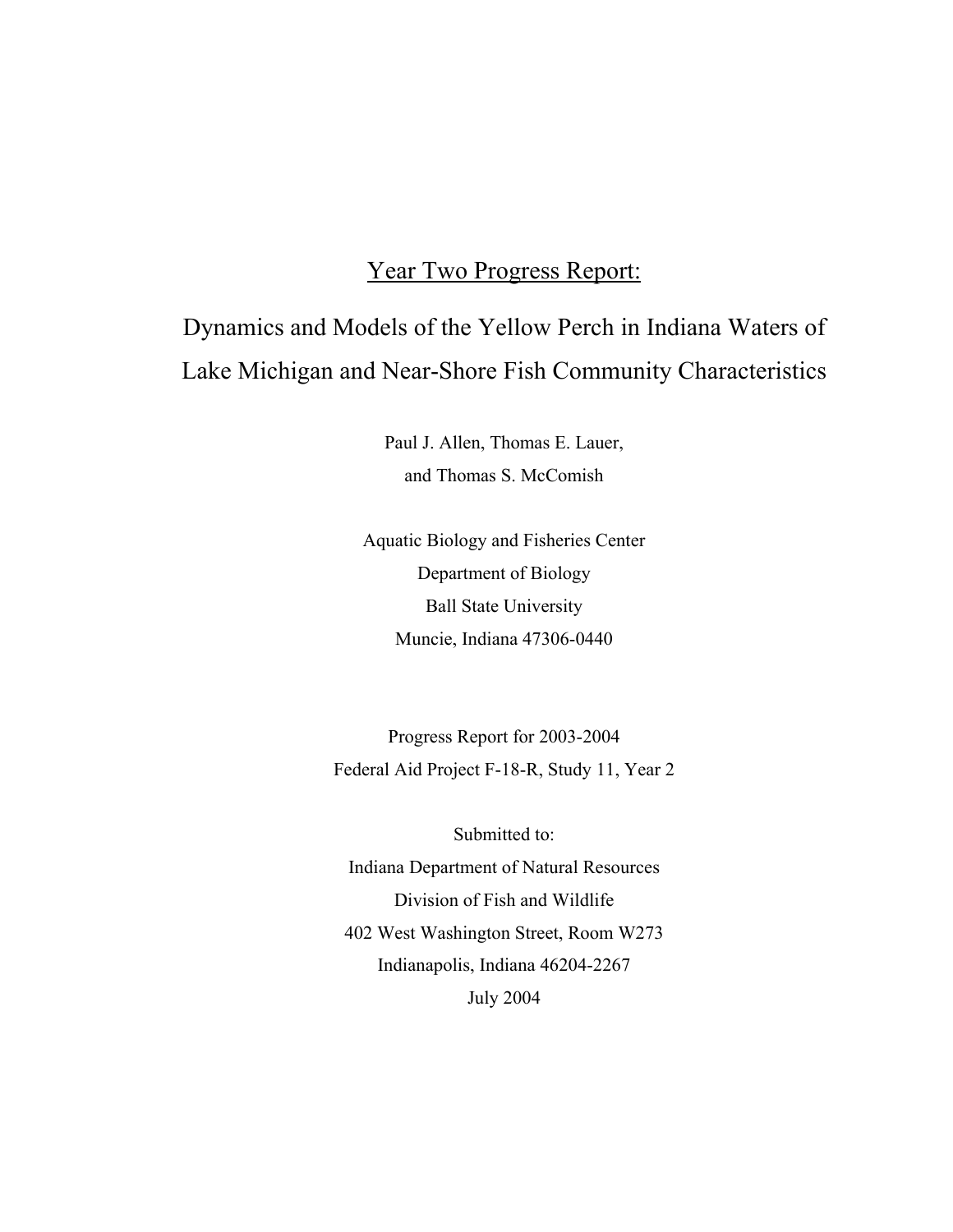## **PROJECT INFORMATION PAGE**

| STATE:               | Indiana                                                   |
|----------------------|-----------------------------------------------------------|
| PROJECT:             | <b>Fisheries Research</b>                                 |
| PROJECT NO.          | $F-18-R-11$                                               |
| TITLE:               | Year Two Progress Report: Dynamics and Models of the      |
|                      | Yellow Perch in Indiana Waters of Lake Michigan and Near- |
|                      | <b>Shore Fish Community Characteristics</b>               |
| PERIOD COVERED:      | July 1, 2003 to June 30, 2004                             |
| <b>CONDUCTED BY:</b> | Aquatic Biology and Fisheries Center, Department of       |
|                      | Biology, Ball State University, Muncie, Indiana 47306     |
| <b>PREPARED BY:</b>  | Paul J. Allen, Thomas E. Lauer, and Thomas S. McComish    |
| <b>FUNDED BY:</b>    | Sport Fish Restoration Program and Ball State University  |
|                      |                                                           |
| <b>APPROVED BY:</b>  |                                                           |

Name Date

Name Date

 $\mathcal{L}_\text{max} = \mathcal{L}_\text{max} = \mathcal{L}_\text{max} = \mathcal{L}_\text{max} = \mathcal{L}_\text{max} = \mathcal{L}_\text{max} = \mathcal{L}_\text{max} = \mathcal{L}_\text{max} = \mathcal{L}_\text{max} = \mathcal{L}_\text{max} = \mathcal{L}_\text{max} = \mathcal{L}_\text{max} = \mathcal{L}_\text{max} = \mathcal{L}_\text{max} = \mathcal{L}_\text{max} = \mathcal{L}_\text{max} = \mathcal{L}_\text{max} = \mathcal{L}_\text{max} = \mathcal{$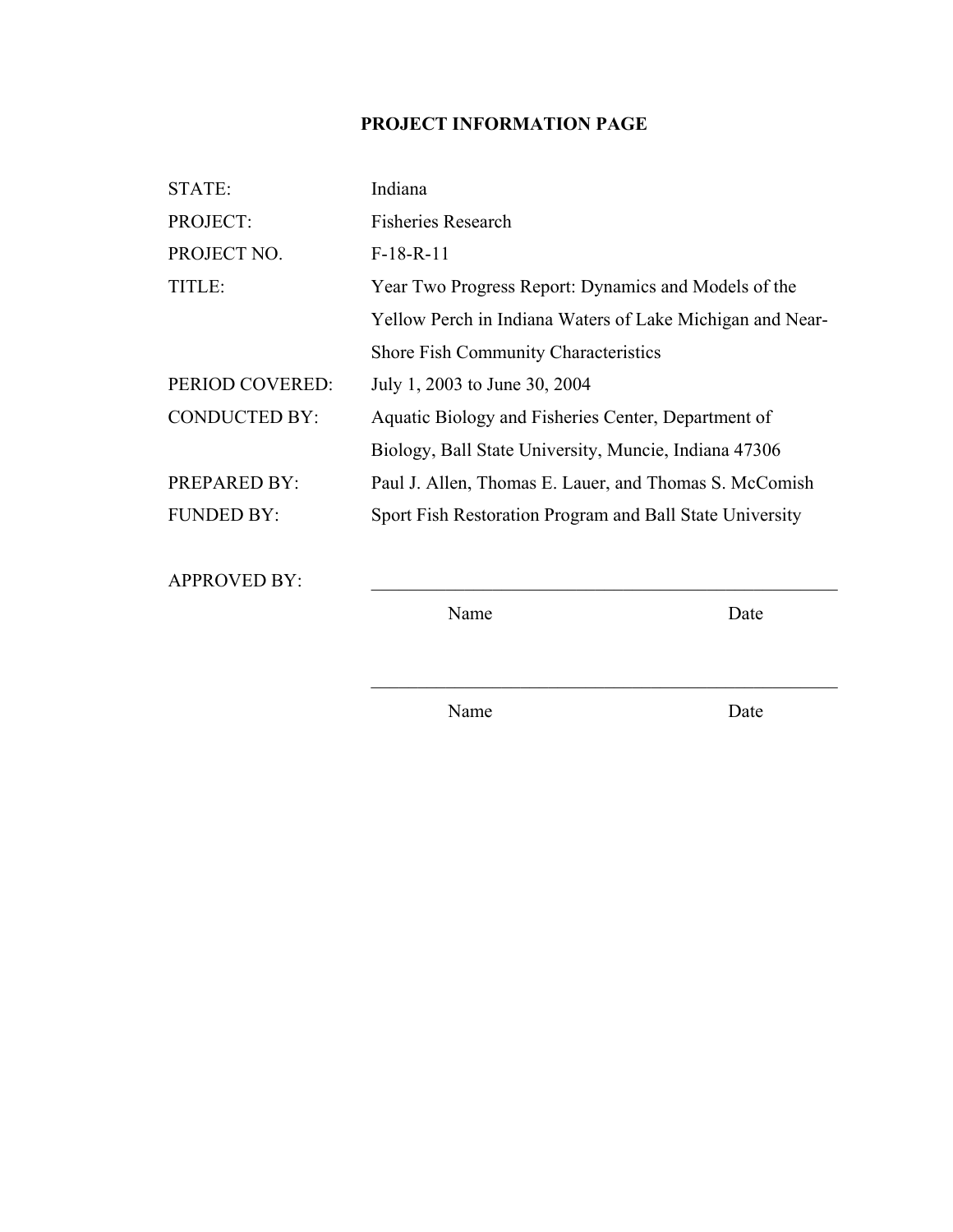## **Table of Contents**

|                                                                                                                                                              | <u>Page</u> |
|--------------------------------------------------------------------------------------------------------------------------------------------------------------|-------------|
|                                                                                                                                                              |             |
|                                                                                                                                                              |             |
|                                                                                                                                                              |             |
|                                                                                                                                                              |             |
|                                                                                                                                                              |             |
|                                                                                                                                                              |             |
|                                                                                                                                                              |             |
| Job 1: Intensive Trawl and Gill Net Sampling of the Near-Shore Non-Salmonine<br>Fish Community in Indiana Waters of Lake Michigan, Including Data Collection |             |
| Job 2: A Comparative Age and Growth Analysis of Yellow Perch in Indiana Waters                                                                               |             |
|                                                                                                                                                              |             |
|                                                                                                                                                              |             |
|                                                                                                                                                              |             |
| Job 3: An Evaluation of Yellow Perch Size Structure, Age Structure, Sex                                                                                      |             |
| Composition Year Class Strength, Recruitment, and Mortality by Year Class  21                                                                                |             |
|                                                                                                                                                              |             |
|                                                                                                                                                              |             |
|                                                                                                                                                              |             |
|                                                                                                                                                              |             |
|                                                                                                                                                              |             |
|                                                                                                                                                              |             |
| <b>Job 4: Selected Population Characteristics of the Near-Shore Non-Salmonine Fish</b>                                                                       |             |
|                                                                                                                                                              |             |
| Catch Composition <b>Catch</b> Composition <b>Catch</b> Composition <b>Catch</b> Composition <b>Catch</b> Composition                                        |             |
|                                                                                                                                                              |             |
|                                                                                                                                                              |             |
|                                                                                                                                                              |             |
|                                                                                                                                                              |             |
|                                                                                                                                                              |             |
|                                                                                                                                                              |             |
|                                                                                                                                                              |             |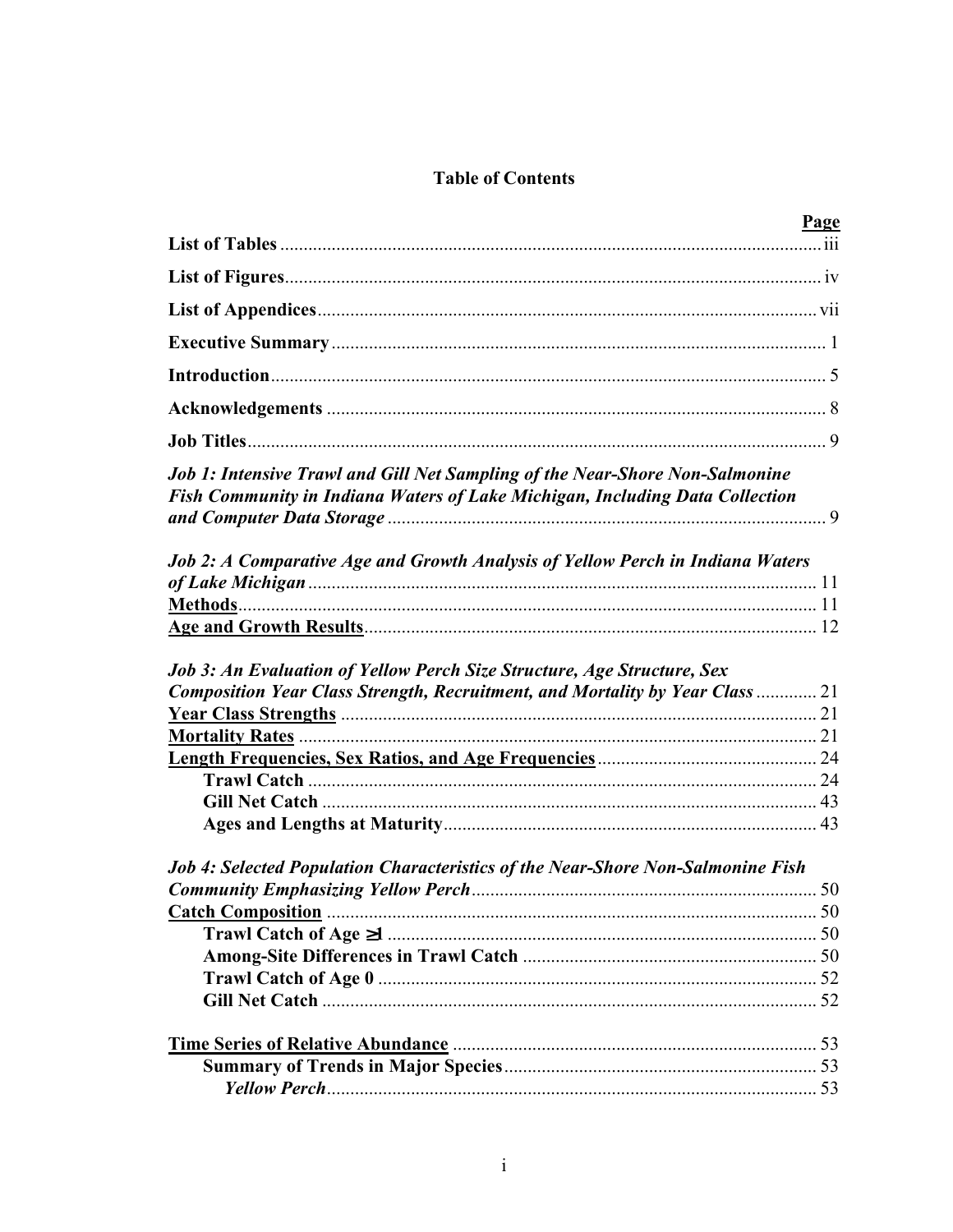| <b>Job 5: The Development and Refinement of Descriptive, Predictive, and Simulation</b> |  |
|-----------------------------------------------------------------------------------------|--|
| Models of the Yellow Perch Population in Indiana Waters of Lake Michigan  66            |  |
|                                                                                         |  |
|                                                                                         |  |
|                                                                                         |  |
|                                                                                         |  |
|                                                                                         |  |
|                                                                                         |  |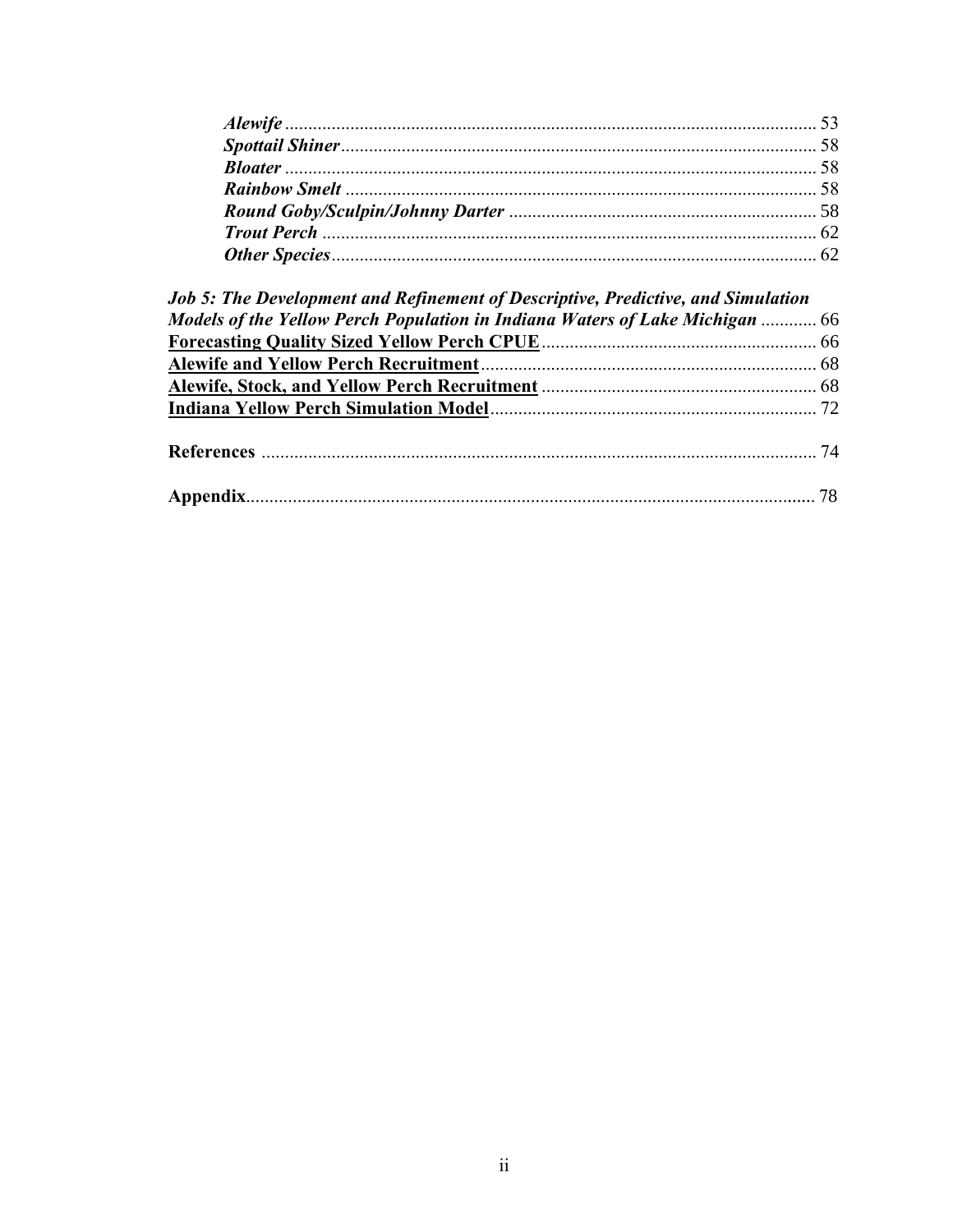## **List of Tables**

| <b>Table</b><br>$1 - 1$ . | <b>Page</b><br>Dates of trawl and gill net sampling at three index sites in Indiana                                                                |
|---------------------------|----------------------------------------------------------------------------------------------------------------------------------------------------|
| $2 - 1$ .                 | Mean lengths at annuli 1 to 9 for male yellow perch collected from sites<br>M, K, and G in Indiana waters of Lake Michigan from 1984 to 2003  16   |
| $2 - 2$ .                 | Mean lengths at annuli 1 to 9 for female yellow perch collected from sites<br>M, K, and G in Indiana waters of Lake Michigan from 1984 to 2003  16 |
| $2 - 3$ .                 | Von Bertalanffy growth parameters and coefficients of determination<br>$(R2)$ for the 1983 to 1999 year classes of yellow perch males in Indiana   |
| $2-4.$                    | Von Bertalanffy growth parameters and coefficients of determination<br>$(R2)$ for the 1983 to 1999 year classes of yellow perch females in Indiana |
| $3-1.$                    | Annual total mortality rates $(A)$ of yellow perch cohorts in Indiana waters<br>23                                                                 |
| $3-2.$                    | Total mortality and survival rates of yellow perch cohorts (combined                                                                               |
| $3-3.$                    | Total mortality and survival rates of male and female yellow perch                                                                                 |
| $3-4.$                    | Estimated fishing and natural mortality rates of male and female yellow<br>perch cohorts in Indiana waters of Lake Michigan from 1991 to 1999 27   |
| $3-5.$                    | Percent maturity by age of yellow perch from pooled trawl and gill                                                                                 |
| $3-6.$                    | Percent maturity by length class of yellow perch from pooled trawl<br>and gill net catches in Indiana waters of Lake Michigan in June 2003 48      |
| $5-1.$                    | Summary results for the regression of $log_e(R_{t+2})/S_t$ versus $S_t$ and $log_eA_t$                                                             |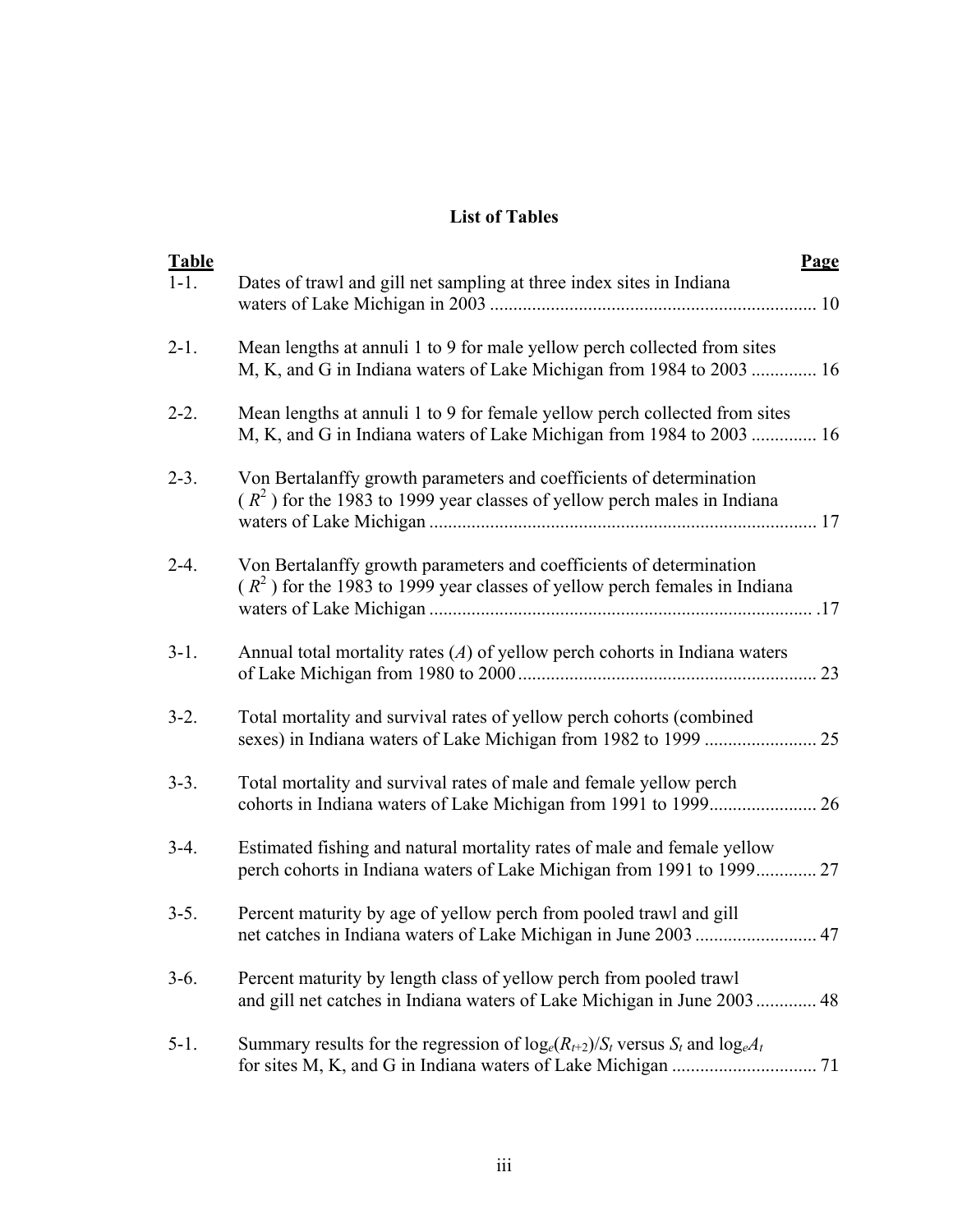## **List of Figures**

| <b>Figure</b> |                                                                                                                                                              | Page |
|---------------|--------------------------------------------------------------------------------------------------------------------------------------------------------------|------|
| $2 - 1$ .     | Mean back-calculated lengths at last annuli of individual age classes<br>of male and female yellow perch collected from pooled sites in Indiana              |      |
| $2 - 2$ .     | Mean back-calculated lengths at last annuli of male and female yellow<br>perch ages 1 to 4 collected in Indiana waters of Lake Michigan from                 |      |
| $3-1.$        | Relative strength of yellow perch year classes based on mean annual<br>trawl CPUE of age-2 fish from pooled sites in Indiana waters of Lake                  | 22   |
| $3-2.$        | Length composition of trawl caught yellow perch age $\geq 1$ from pooled                                                                                     | 29   |
| $3-3.$        | Trawl CPUE of sub-stock size (<130 mm and age $\geq$ 1) yellow perch from<br>pooled sites in Indiana waters of Lake Michigan from 1975 to 2003  30           |      |
| $3-4.$        | Age frequency of trawl caught sub-stock size $($ <130 mm and age $\geq$ 1)<br>yellow perch from pooled sites in Indiana waters of Lake Michigan              |      |
| $3-5.$        | Trawl CPUE of stock size $(\geq 130 \text{ mm})$ yellow perch from pooled sites                                                                              |      |
| $3-6.$        | Age frequency of trawl caught stock size $( \geq 130 \text{ mm})$ yellow perch<br>from pooled sites in Indiana waters of Lake Michigan from 1993 to 2003 33  |      |
| $3 - 7$ .     | Trawl CPUE of quality size ( $\geq 200$ mm) yellow perch from pooled sites                                                                                   |      |
| $3 - 8$ .     | Age frequency of trawl caught quality size $(\geq 200 \text{ mm})$ yellow perch<br>from pooled sites in Indiana waters of Lake Michigan from 1993 to 2003 35 |      |
| $3-9.$        | Trawl CPUE of sub-stock, stock, and quality size yellow perch from<br>pooled sites in Indiana waters of Lake Michigan from 1975 to 2003  36                  |      |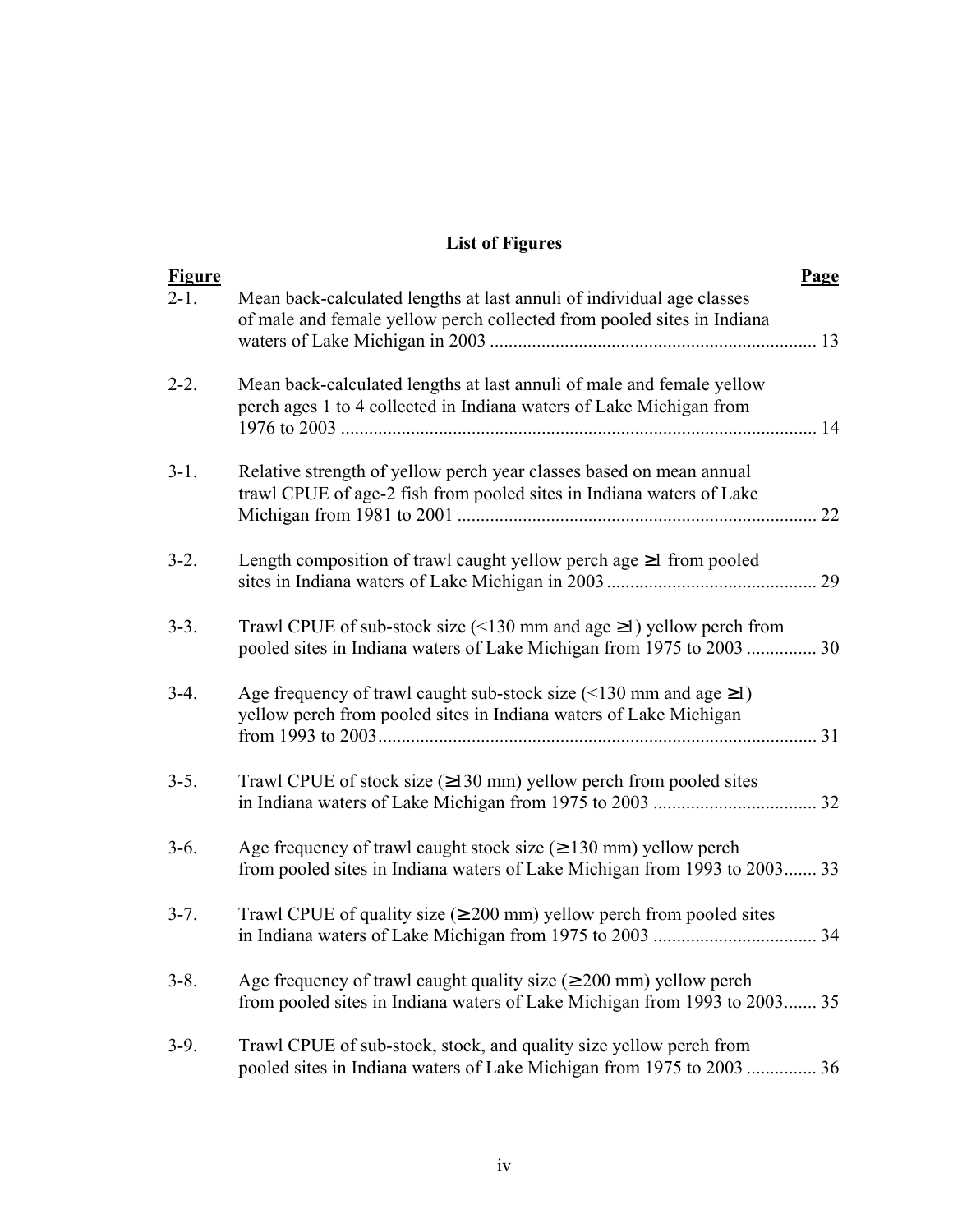| <b>Figure</b> | <b>Page</b>                                                                                                                                                      |
|---------------|------------------------------------------------------------------------------------------------------------------------------------------------------------------|
| $3-10.$       | Proportional stock density (PSD) of yellow perch from pooled sites                                                                                               |
| $3-11.$       | Sex ratios of age $\geq 1$ yellow perch in the trawl catch from pooled sites                                                                                     |
| $3-12.$       | Sex ratios of sub-stock-size (<130 mm and age $\geq$ 1) yellow perch in the<br>trawl catch from pooled sites in Indiana waters of Lake Michigan from             |
| $3-13.$       | Sex ratios of stock-size $(\geq 130 \text{ mm})$ yellow perch in the trawl catch from<br>pooled sites in Indiana waters of Lake Michigan from 1993 to 2003<br>40 |
| $3-14.$       | Sex ratios of quality-size $(\geq 200 \text{ mm})$ yellow perch in the trawl catch from<br>pooled sites in Indiana waters of Lake Michigan from 1993 to 2003  41 |
| $3 - 15.$     | Median age and length classes of male and female yellow perchage $\geq 1$<br>in the trawl catch from pooled sites in Indiana waters of Lake Michigan<br>42       |
| $3-16.$       | Length composition of the pooled 10-m and 15-m gill net catches of<br>yellow perch from pooled sites in Indiana waters of Lake Michigan in 2003  44              |
| $3-17.$       | Sex ratios of yellow perch of the pooled 10-m and 15-m gill net catches<br>from pooled sites in Indiana waters of Lake Michigan from 1993 to 2003 45             |
| $3-18.$       | Median age and length classes of male and female yellow perch in the<br>pooled 10-m and 15-m gill net catch from pooled sites in Indiana waters<br>46            |
| $4-1.$        | Summary of the species composition of the trawl catch of non-salmonine<br>fishes age $\geq 1$ at sites M, K, and G in Indiana waters of Lake Michigan            |
| $4-2.$        | Mean annual trawl CPUE (excluding age 0) of five historically abundant<br>species from pooled sites in Indiana waters of Lake Michigan from 1984 to              |
| $4-3.$        | Mean annual trawl CPUE of yellow perchage $\geq 1$ from pooled sites                                                                                             |
| $4-4.$        | Mean annual gill net CPUE of yellow perch at 10 m, 15 m, and combined<br>depths from pooled sites in Indiana waters of Lake Michigan from 1984                   |
|               |                                                                                                                                                                  |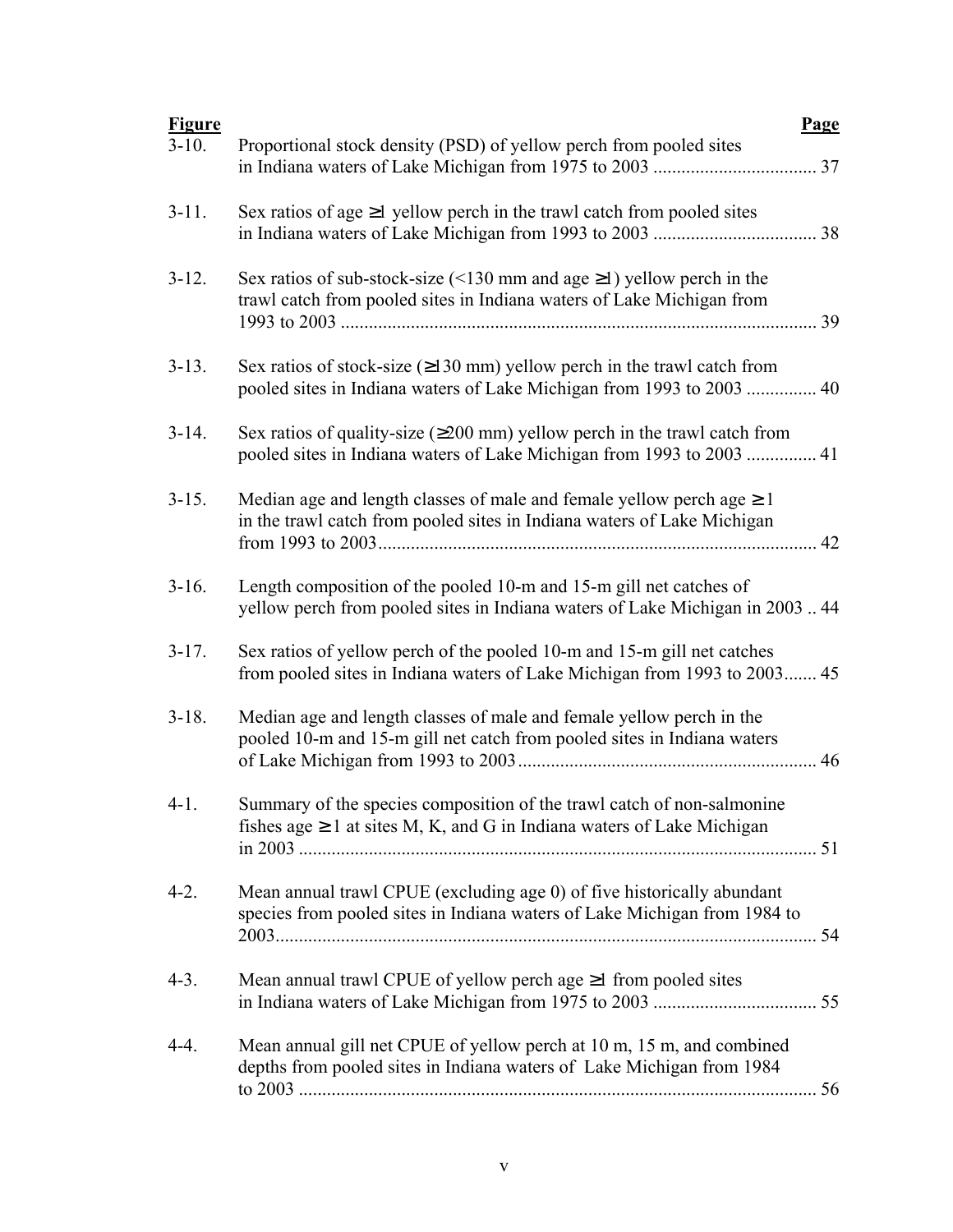| <b>Figure</b> |                                                                                                                                                                                                                                  | <b>Page</b> |
|---------------|----------------------------------------------------------------------------------------------------------------------------------------------------------------------------------------------------------------------------------|-------------|
| $4-5.$        | Mean annual trawl CPUE of alewives age ≥1 from pooled sites in Indiana                                                                                                                                                           |             |
| $4-6.$        | Mean annual gill net CPUE of alewives at 10 m, 15 m, and combined<br>depths from pooled sites in Indiana waters of Lake Michigan from                                                                                            |             |
| $4 - 7.$      | Mean annual trawl CPUE of spottail shiners age $\geq 1$ from pooled sites in                                                                                                                                                     |             |
| $4 - 8$ .     | Mean annual trawl CPUE of bloaters age $\geq 1$ from pooled sites in                                                                                                                                                             |             |
| $4-9.$        | Mean annual trawl CPUE of rainbow smelt age $\geq 1$ from pooled sites in                                                                                                                                                        |             |
| $4 - 10.$     | Mean annual trawl CPUE of round gobies age $\geq 1$ from pooled sites in                                                                                                                                                         |             |
| $4-11.$       | Mean annual trawl CPUE of trout-perch age $\geq 1$ for pooled sites in                                                                                                                                                           |             |
| $5-1.$        | Relationship between trawl CPUE (number/h) of stock-size yellow<br>perch in year $t$ and the square root of trawl CPUE (number/h) of quality-size<br>yellow perch in year $t + 2$ at sites M, K, and G in Indiana waters of Lake |             |
| $5-2.$        | Relationship between trawl CPUE (number/h) of age-1 and olders alewives<br>in year $t(A_t)$ and trawl CPUE (number/h) of age-2 yellow perch in year $t + 2$                                                                      |             |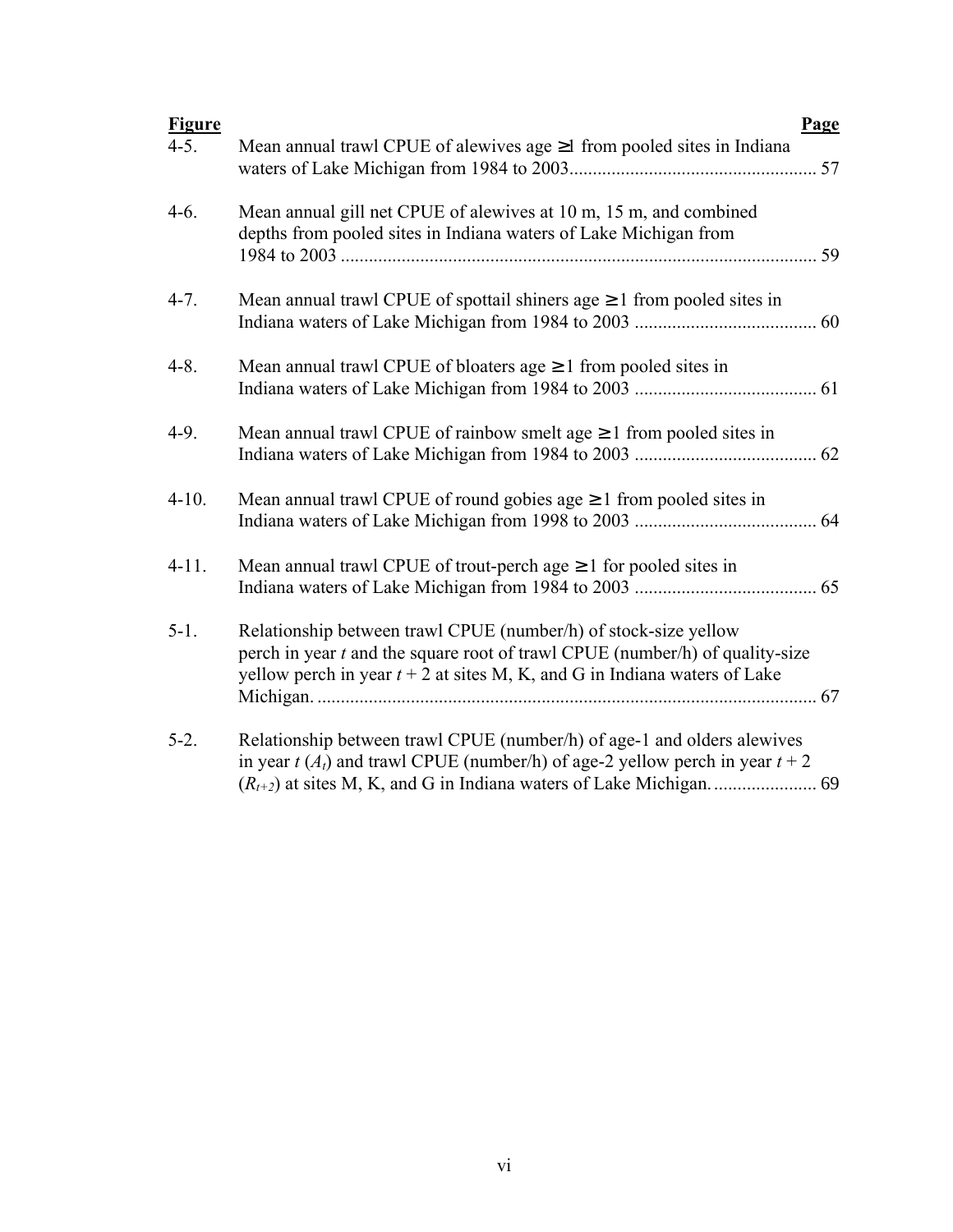## **List of Appendices**

| <b>Appendix</b> |                                                                                                                                                           | <b>Page</b> |
|-----------------|-----------------------------------------------------------------------------------------------------------------------------------------------------------|-------------|
| $2-1.$          | Mean back-calculated total lengths (mm) of male yellow perch from                                                                                         |             |
| $2 - 2$ .       | Mean back-calculated total lengths (mm) of female yellow perch from                                                                                       |             |
| $2 - 3$ .       | Standard errors (SE) of mean back-calculated total lengths (mm) of male<br>yellow perch from pooled sites in Indiana waters of Lake Michigan in 2003 79   |             |
| $2 - 4.$        | Standard errors (SE) of mean back-calculated total lengths (mm) of female<br>yellow perch from pooled sites in Indiana waters of Lake Michigan in 2003 79 |             |
| $3-1.$          | Mean annual trawl CPUE (number/h) of both sexes of yellow perch age<br>$\geq$ 1 in Indiana waters of Lake Michigan, by year class and year of capture 80  |             |
| $3-2.$          | Mean annual trawl CPUE (number/h) for various components of the yellow<br>perch population in Indiana waters of Lake Michigan from 1975 to 2003  81       |             |
| $3-3.$          | Mean annual trawl CPUE (number/h) for both sexes of yellow perch age $\geq$ 1<br>by length class and age from pooled sites in Indiana waters of           | 82          |
| $3-4.$          | Mean annual trawl CPUE (number/h) of male yellow perch age $\geq 1$ by<br>length class and age from pooled sites in Indiana waters of Lake                | 83          |
| $3-5.$          | Mean annual trawl CPUE (number/h) of female yellow perch age $\geq$ 1<br>by length class and age from pooled sites in Indiana waters of Lake              | 84          |
| $3-6.$          | Mean annual gill net CPUE (number/net/night) of both sexes of yellow<br>perch by length class and age from pooled sites in Indiana waters of Lake         |             |
| $3 - 7$ .       | Mean annual gill net CPUE (number/net/night) of male yellow perch by<br>length class and age from at pooled sites in Indiana waters of Lake               |             |
|                 |                                                                                                                                                           |             |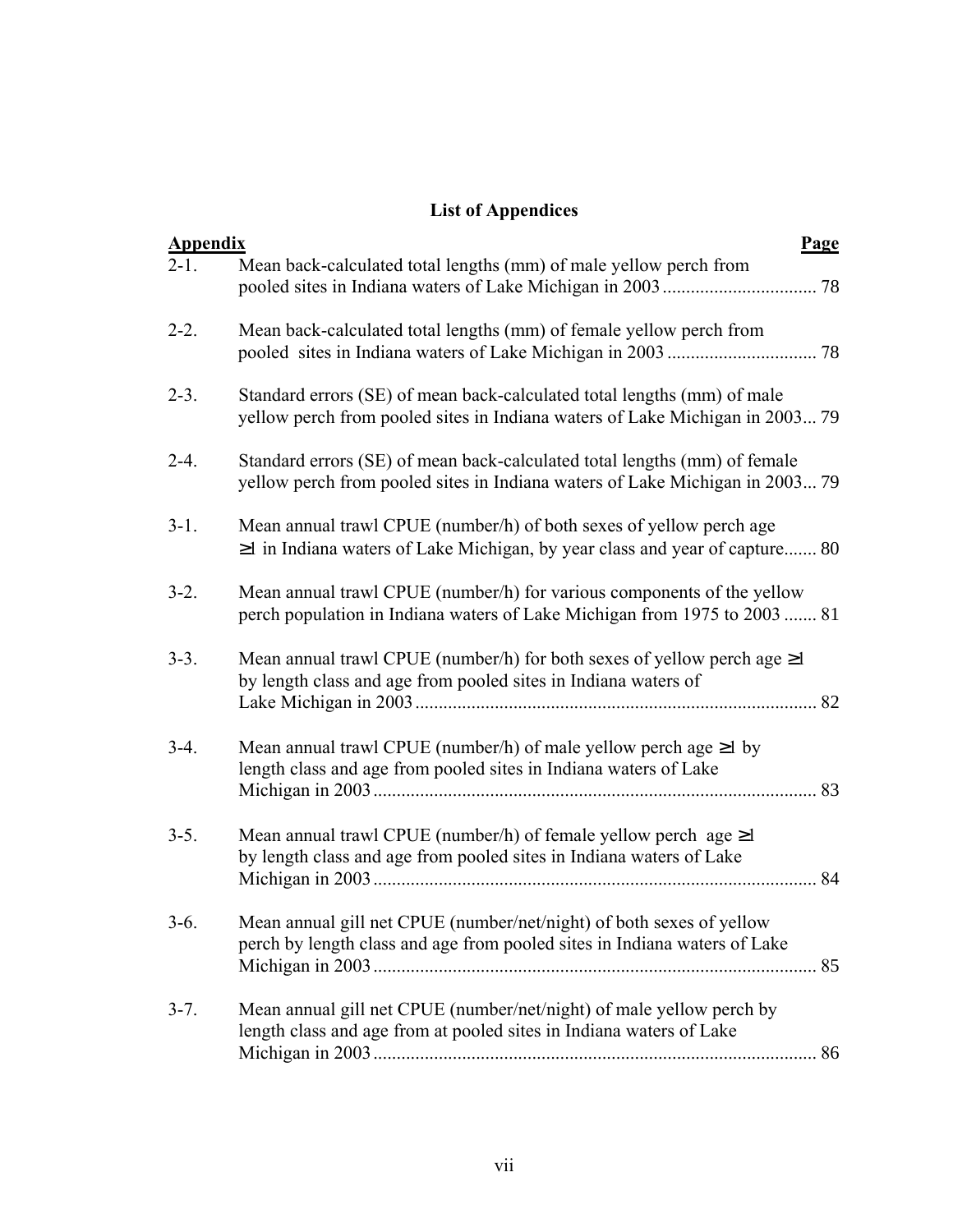| <b>Appendix</b> |                                                                                                                                                     | Page |
|-----------------|-----------------------------------------------------------------------------------------------------------------------------------------------------|------|
| $3 - 8$ .       | Mean annual gill net CPUE (number/net/night) of female yellow perch<br>by length class and age from at pooled sites in Indiana waters of Lake       |      |
| $4-1.$          | Summary of the species composition of the mean annual trawl CPUE of<br>age $\geq 1$ fish at sites M, K, and G in Indiana waters of Lake Michigan in |      |
| $4 - 2$ .       | Summary of the species composition of the mean annual gill net CPUE                                                                                 |      |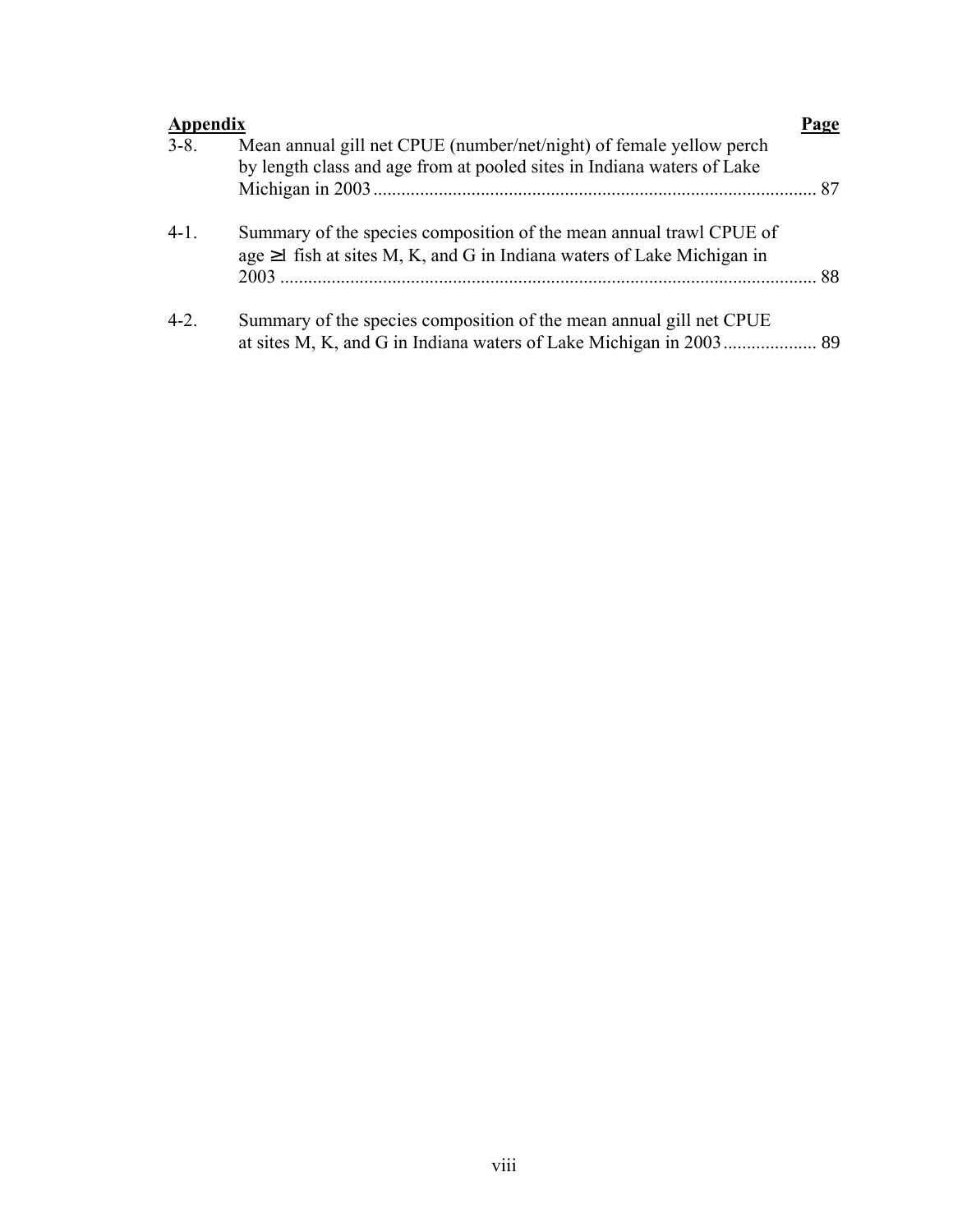#### *Executive Summary*

 This report represents the second year progress results for the Federal Aid Project F-18-R, Study 11, (2003 field sampling) entitled: Dynamics and Models of the Yellow Perch in Indiana Waters of Lake Michigan and Near-Shore Fish Community Characteristics. These findings enhance the work that has been performed since the early 1970's, with emphasis on the years 1984-2003. The ongoing investigations of this fish community, with a focus on yellow perch, have created one of the most significant and useful long-term data sets of Great Lakes fisheries.

Yellow perch *Perca flavescens* and 10 other near-shore non-salmonine fish species were quantitatively sampled by consistent bottom trawling and gill netting methods at 3 index zones in Indiana waters of Lake Michigan. Two sample zones were located near the Michigan City harbor mouth: zone M was located approximately 2 km east, while sample zone K was located approximately 3 km west. A third sample zone was located approximately 6 km west of the Burns Ditch harbor mouth near the city of Gary. Trawling was done at a depth of 5 m, while gill netting was done at the 10 and 15 m depths. For 2003, total night-time trawl effort was 6 h and total gill net effort was 6 net-nights at each station. Fish data (number, lengths, weights, species, station, etc.) were recorded electronically and stored in a computer database. This sampling schedule has remained unchanged for M and K since 1984 and for G since 1989.

Growth rates of the 1983-2003 year classes of yellow perch varied greatly, and generally were inversely related to population abundance. Females usually reached exploitable size at substantially younger ages than males, and therefore were disproportionately affected by recreational and commercial harvest and commercial bycatch (landed or lethally discarded yellow perch <200 mm). Due to the recent low population abundance, growth rates for the 1993-1997 cohorts were unusually high: average females exceeded 200 mm by age 3, and males by age 3 or 4. Growth rates beginning with the 1998-year class have slowed significantly from previous cohorts,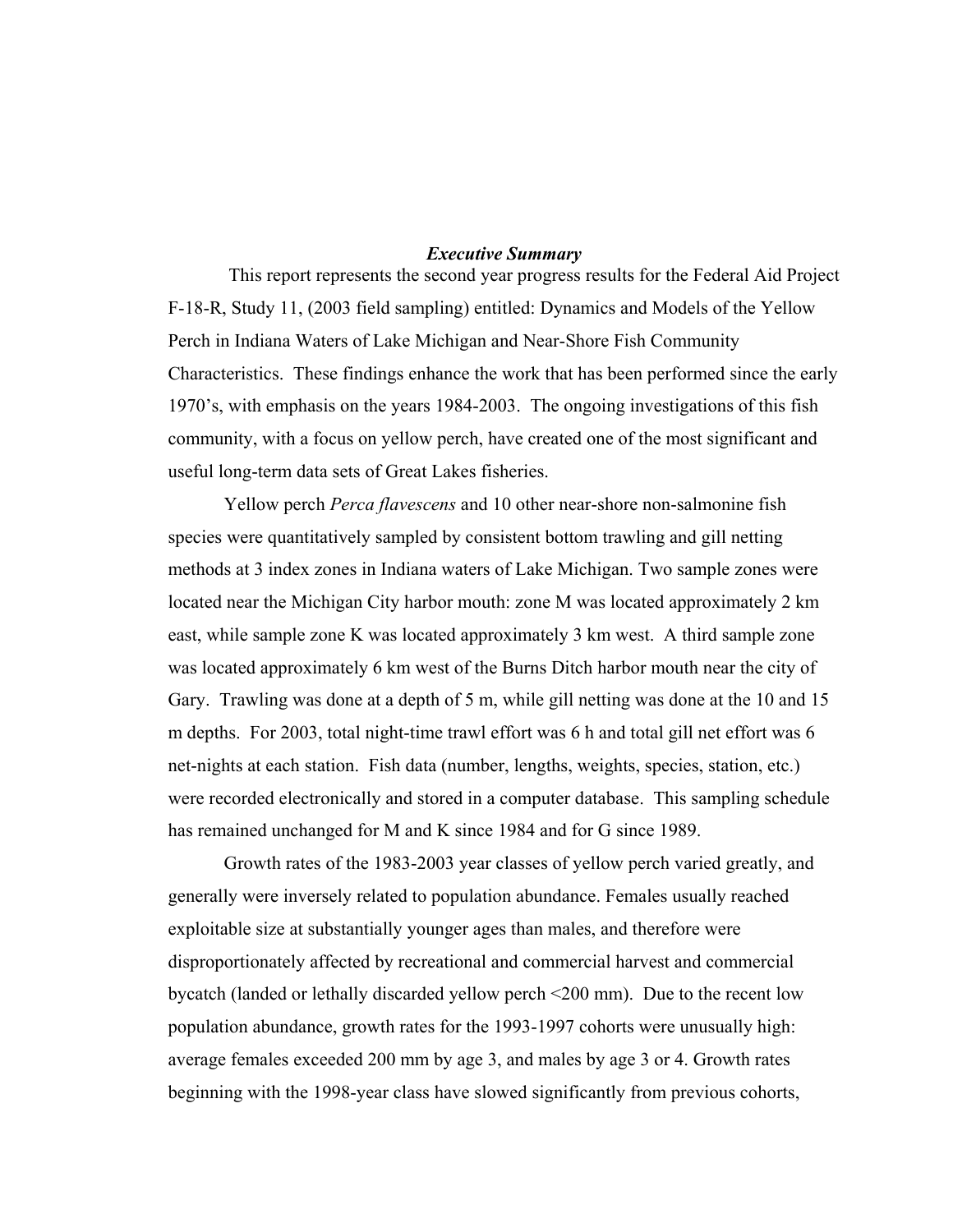although females are still growing faster than males. The declining trend in growth may be due to several factors including: intraspecific competition particularly among the 1998 year class, selective mortality of the population, biological interactions with other fishes including the newly establish round goby *Neogobius melanostomus*, and physiological factors specifically energy allocation.

The relative abundance of age  $\geq 1$  yellow perch trawl CPUE in 2003 was 341/h, and was higher than any previous year since 1993. Much of this change was due to the introduction of age 1 fish (185/h, 54% abundance) and the perseverance of age 5 fish (78/h, 23 % abundance) in the population. Should the age 1 cohort fish persist to future years, the yellow perch population may be on an expanding trend for the first time since the late 1980's, although a high degree of uncertainty remains. Unfortunately, ages 2 (11% abundance), 3 (4% abundance), and 4 (6% abundance) are poorly represented in the population, as are fish  $>$  age 5 ( $\leq$ 3% abundance). Yellow perch age structure has been highly dynamic over the years due to variable recruitment, modal progression, and high total mortality rates. Thus, although some highlights exist, the current population structure remains cause for concern.

There has been a strong negative relationship between abundance of alewives *Alosa pseudoharengus* and abundance of yellow perch. The yellow perch population expanded in the 1980s when average alewife abundance was extremely low, and declined when average alewife abundance increased after 1988. Unfortunately, alewife trawl CPUE values during the period 2000 to 2003 were the highest found since records began in 1984. How this will affect current or future year classes of yellow perch is unknown at this time, but does not appear positive if historic trends hold true.

Other species also appeared to be undergoing density changes since 1984. Juvenile bloaters *Coregonus hoyi* were abundant in the trawl catch when alewives were scarce in the 1980s, but virtually disappeared after the recent resurgence of alewife abundance. None were collected in 2003. Dynamics of rainbow smelt *Osmerus mordax* were similar to those of bloaters, as they declined in recent years, with few caught in 2003. However, the abundance of spottail shiners *Notropis hudsonius* increased dramatically and was the most abundant fish caught in the trawl in 2003. The non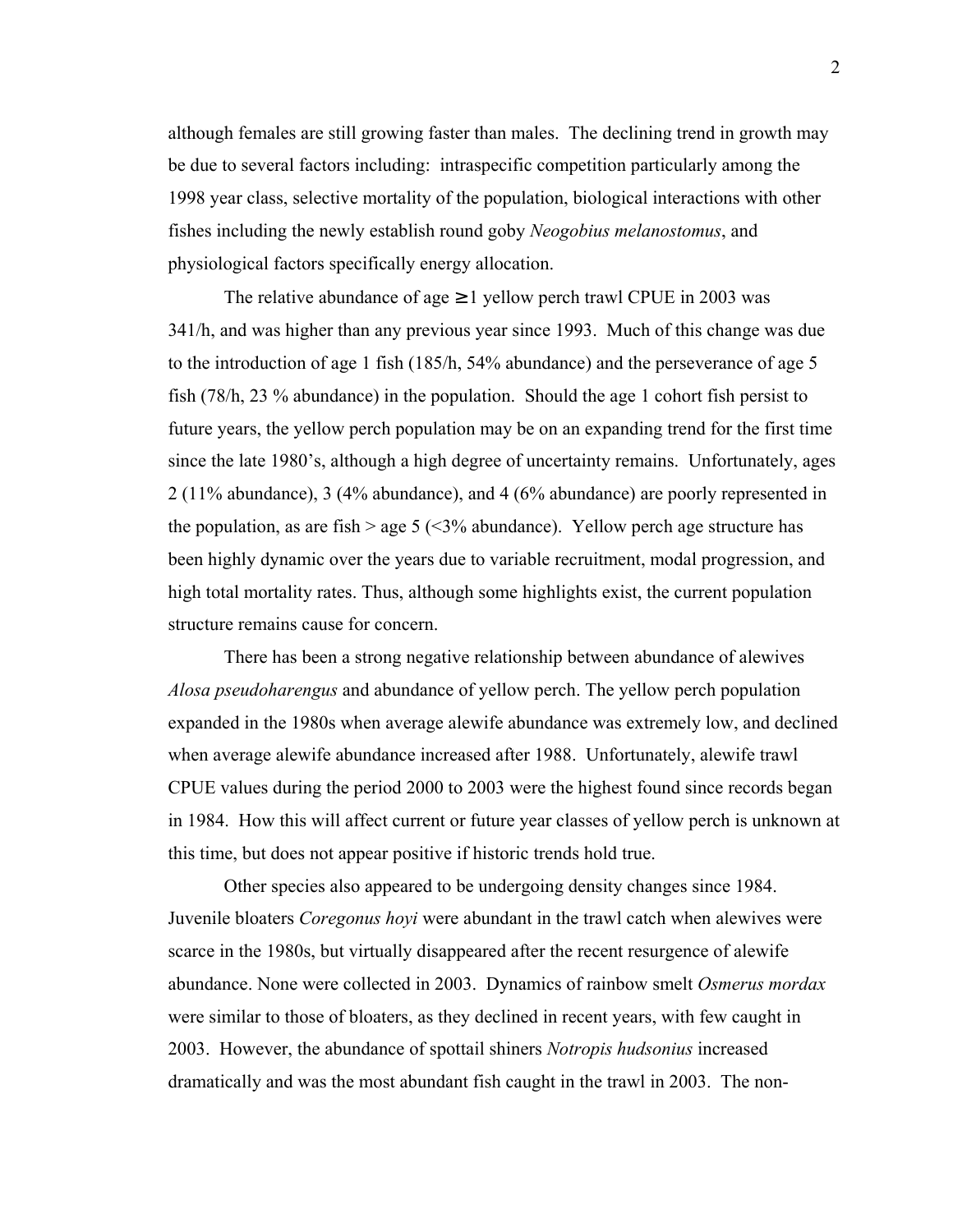indigenous round goby first appeared in the trawl catches in 1998 and became one of the most abundant species in from 1999-2003. This fish is negatively impacting two bottomdwelling species, mottled sculpin *Cottus bairdi* and johnny darter *Etheostoma nigrum*, as we have seen a reduction in the abundance of these two native species since 1998. Although the extent of biological interaction of round gobies with yellow perch remains unclear, the yellow perch  $> 150$  mm are commonly using round gobies as prey, composing approximately 40% of the yellow perch diet.

 Sex ratios of cohorts have historically been near 50:50 at age 1, but often became skewed at older ages due to sexual differences in total mortality rates. In 2002, females dominated both the smaller ( $\leq 130$  mm) and larger ( $\geq 200$  mm) size ranges.

 Models of relationships among alewife abundance, yellow perch spawning stock abundance, and yellow perch recruitment indicated the initial recruitment failures after the 1988 year class were probably mainly due to high alewife abundance, but low spawning stock abundance was a likely contributing factor in later years, especially 1995. Our models predicted the recruitment of the 1998 year class to age 2 may be somewhat stronger than other recent year classes, but not as strong as the 1983-1986 and 1988 year classes. Although the 1998-year class composed 23% of the yellow perch ≥ age 1 in 2003, the actual strength of the 1998-year class was classified as "extremely weak". A notable increase in recruitment was shown by the 2002-year class (54% of total catch) and may increase total population densities of the yellow perch in southern Lake Michigan. However, based on our models, recruitment of the 2002-year class to age 2 is likely to be extremely weak as the alewife abundance in 2002 was near 200/hr**,** among the highest values recorded since 1984.

 A computer simulation model revealed that alewife abundance was the most important factor influencing yellow perch dynamics in most years. If future alewife abundance is consistently high, the yellow perch population will probably remain suppressed even with zero harvest or bycatch. Our modeling has predicted that it would take 4 or 5 consecutive low alewife abundance years to allow the yellow perch to build population densities up to the levels found in the 1980's. Moreover, the densities of alewife in 2003 were the forth consecutive year in which alewife abundance was high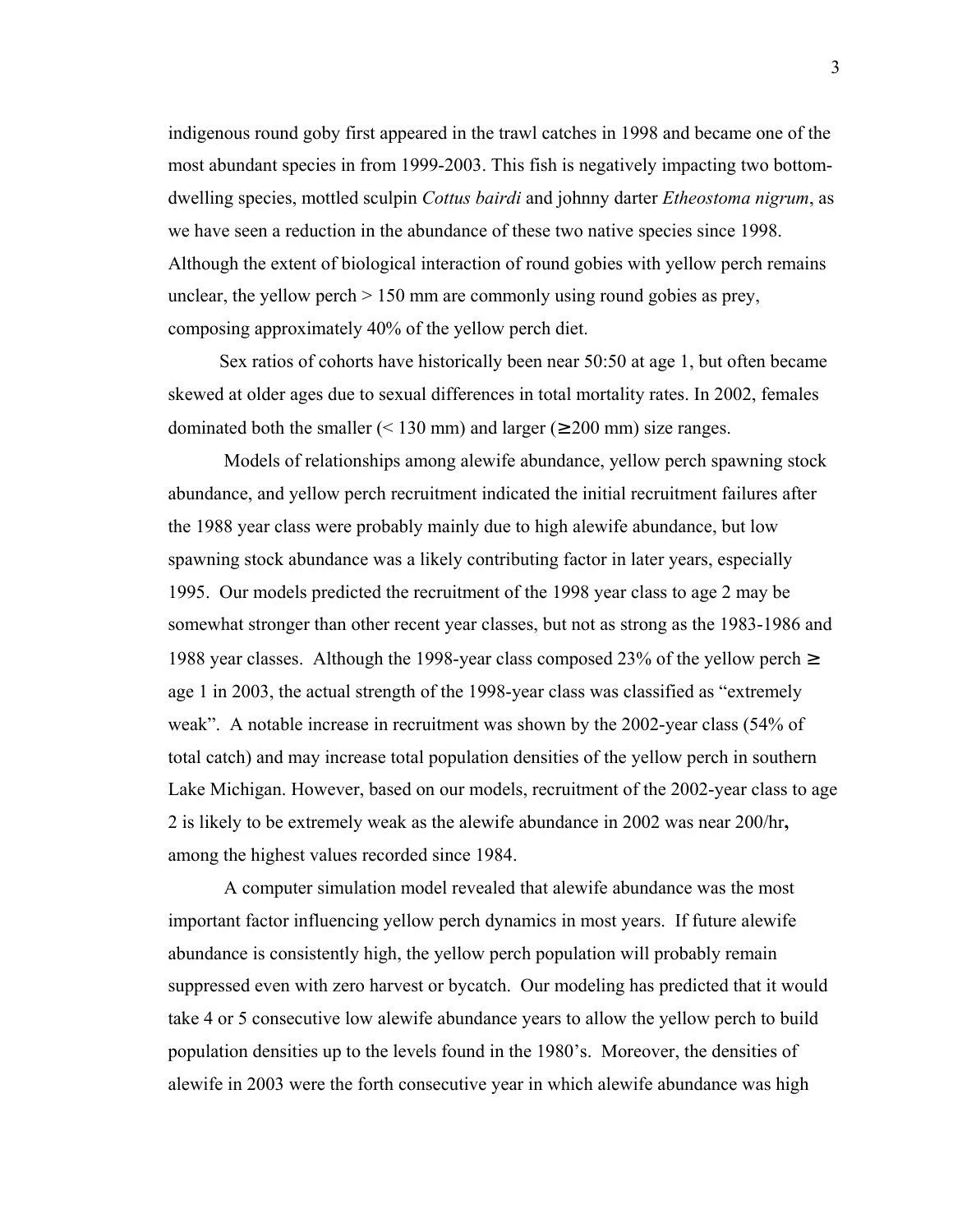and among the highest we have recorded since the study began keeping alewife records in 1984. Unfortunately, this suggests that recruitment of yellow perch is expected to be low, and similar to those years 1995 to present.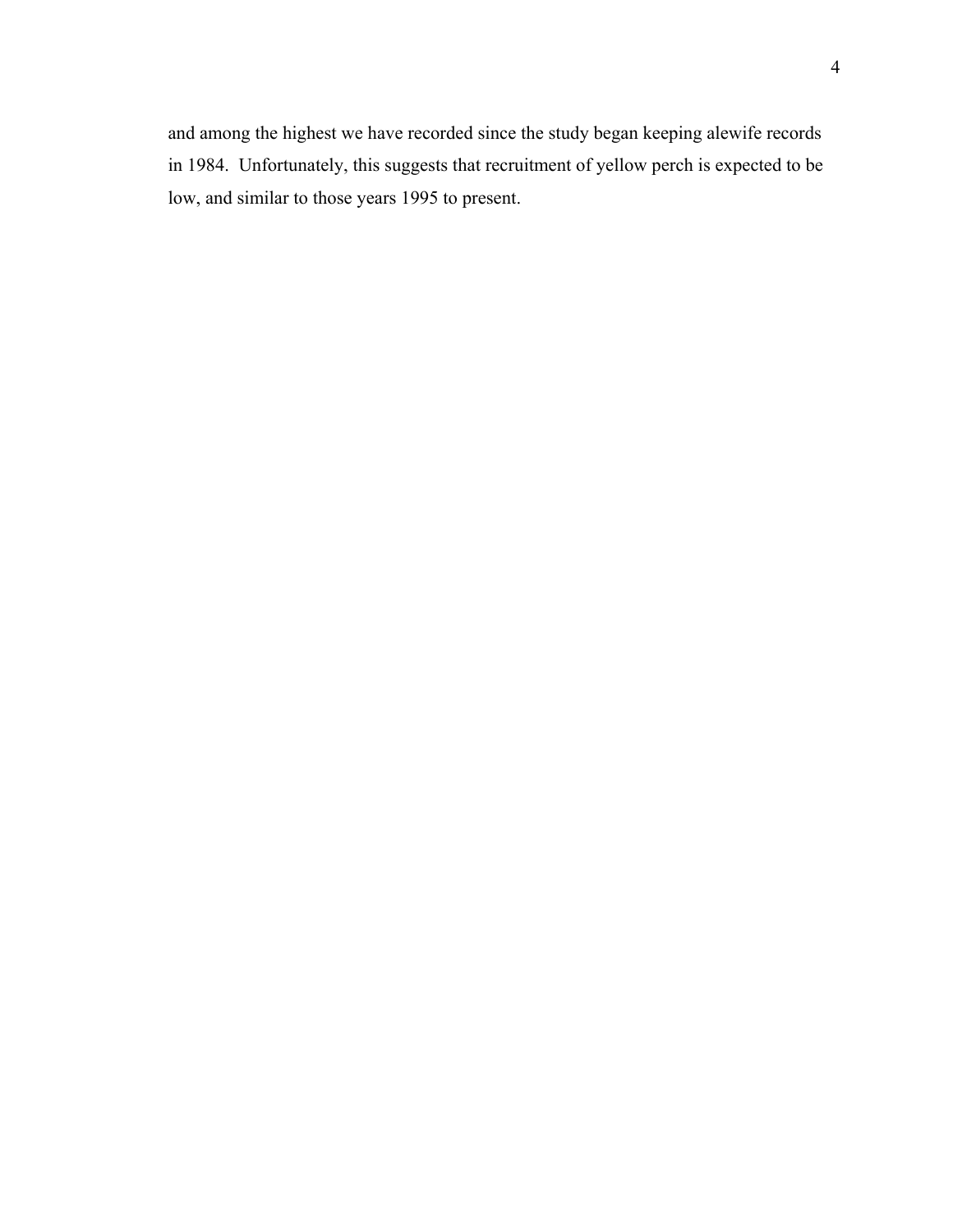#### **Introduction**

 The yellow perch *Perca flavescens* has a long history as an important sport and commercial species in Indiana waters of Lake Michigan (Francis et al. 1996). The yellow perch population has undergone wide fluctuations in the past (Wells 1977) and in Indiana, it has been at a very low density since the early 1990s following a precipitous decline from peak abundance in the mid 1980s (McComish et al. 2000). Beginning in 1995, the Indiana Department of Natural Resources (IDNR) imposed quota restrictions on commercial fishermen in an attempt to conserve and rebuild the failing stock. In 1997, commercial fishing for yellow perch was closed and a daily creel limit of 15 was imposed on sport anglers as the population continued to show no signs of recovery. These harvest restrictions remain in effect at this writing.

 Since the 1970s, Ball State University has provided much of the technical data used by the IDNR in their management of yellow perch and other near-shore species in Indiana waters of Lake Michigan. Over that period, an extensive database has been generated, helping to contribute to improved understanding of dynamics of the yellow perch population including growth, recruitment, and mortality, as well as the interactions with the rest of the fish community.

Yellow perch growth in southern Lake Michigan differs by sex and is inversely related to population abundance (McComish et al. 2000). Females grow faster than males, but growth rates of both sexes typically slow as population abundance increases.

Recent research findings as they relate to the decline in yellow perch abundance have focused on failed recruitment of yellow perch year classes. Shroyer and McComish (2000) demonstrated a strong negative relationship between alewife *Alosa pseudoharengus* abundance and yellow perch recruitment. They showed that trawl catchper-unit-effort (CPUE) of alewives in the year a yellow perch cohort hatched explained over 70% of the variability of subsequent trawl CPUE of the yellow perch cohort at age 2. In addition, efforts to establish stock-recruitment relationships have been undertaken to further understand the reasons for recruitment failures of yellow perch (McComish et al. 2000). However, natural variability and sampling limitations outlined by Hilborn and Walters (1992) complicate the development of this type of relationship.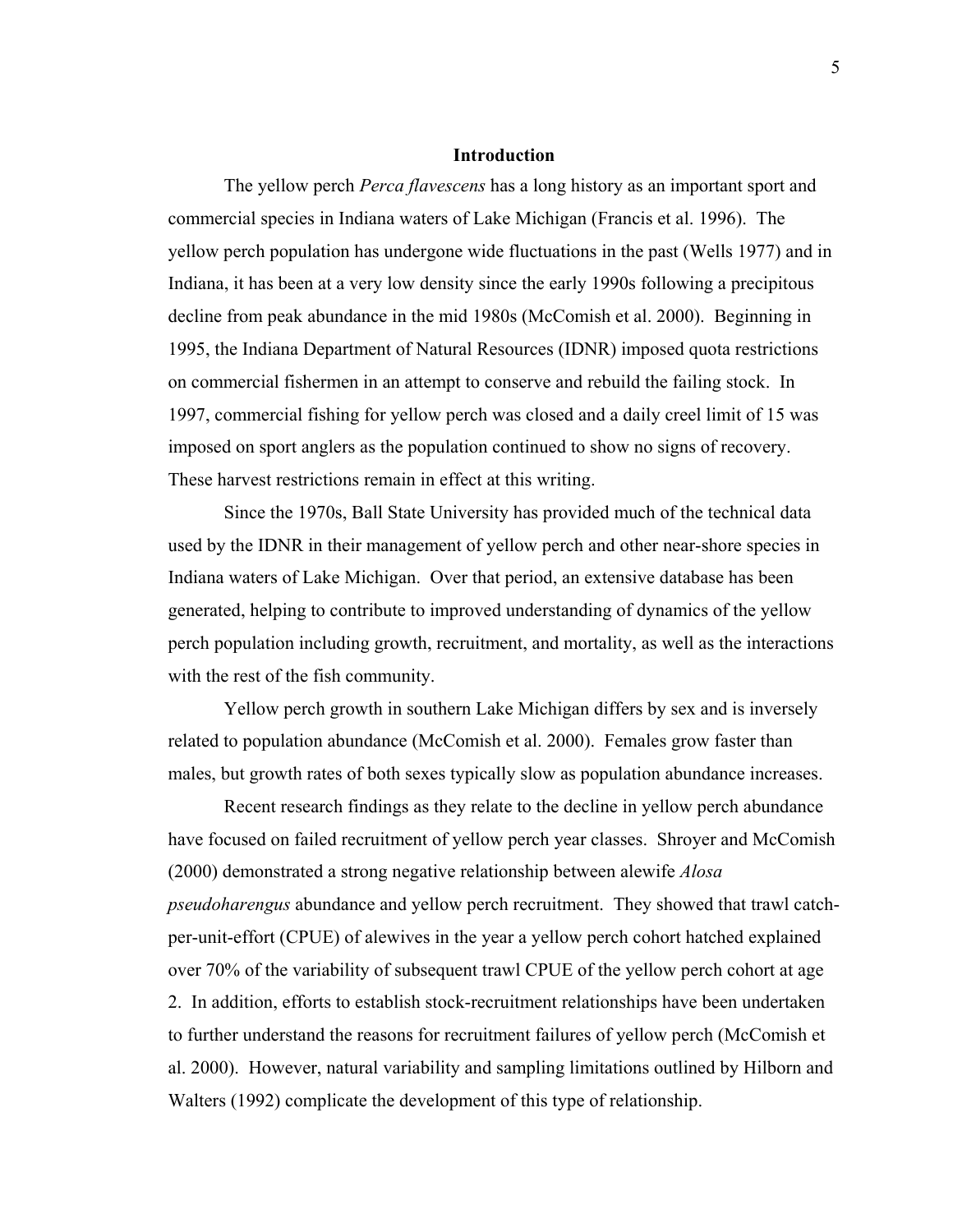Total mortality and individual mortality sources, such as natural and harvest mortality, are essential to understanding population dynamics. McComish et al. (2000) made considerable progress in determining the total mortality of yellow perch in Indiana waters of Lake Michigan, which was readily obtained from representative age-frequency data (Ricker 1975). Recent findings indicated a relatively high mean instantaneous total mortality rate (*Z*; Ricker 1975) of 1.09 at ages  $\geq$  2 for the 1982 – 1995 year classes with combined sexes. This relatively high rate may likely be attributed to the heavy commercial exploitation (McComish et al. 2000). However, subdividing total mortality into natural and harvest is much more difficult because it typically requires detailed harvest data not available for Indiana waters of Lake Michigan. Another means of computing mortality rates for exploited stocks was proposed by Pauly (1980). This method incorporated parameters associated with von Bertalanffy growth parameters and water temperature. This method is preferable because of the sex specific growth rates associated with yellow perch (McComish and Shroyer 1996). Further work is needed in this critical area for the yellow perch in Indiana waters of Lake Michigan, especially with the current ban on commercial harvest.

The goal of this study was to continue adding to the historic fish community database in southern Lake Michigan using continued standardized methods of population assessment. This information can be used to evaluate fish community structure and track changes over time, thereby providing technical support to the IDNR in their management of this fishery. The specific objectives of this project were the following:

- 1. Intensively trawl and gill net during the June through August 2003 period for the non-salmonine fish community at three locations in the Indiana waters of Lake Michigan, with subsequent vital data collections and computer data storage.
- 2. Complete a comparative age and growth analysis of yellow perch in Indiana waters of Lake Michigan.
- 3. Evaluate yellow perch size structure, age structure, sex composition, year class strength, recruitment, and mortality by year class in Indiana waters of Lake Michigan.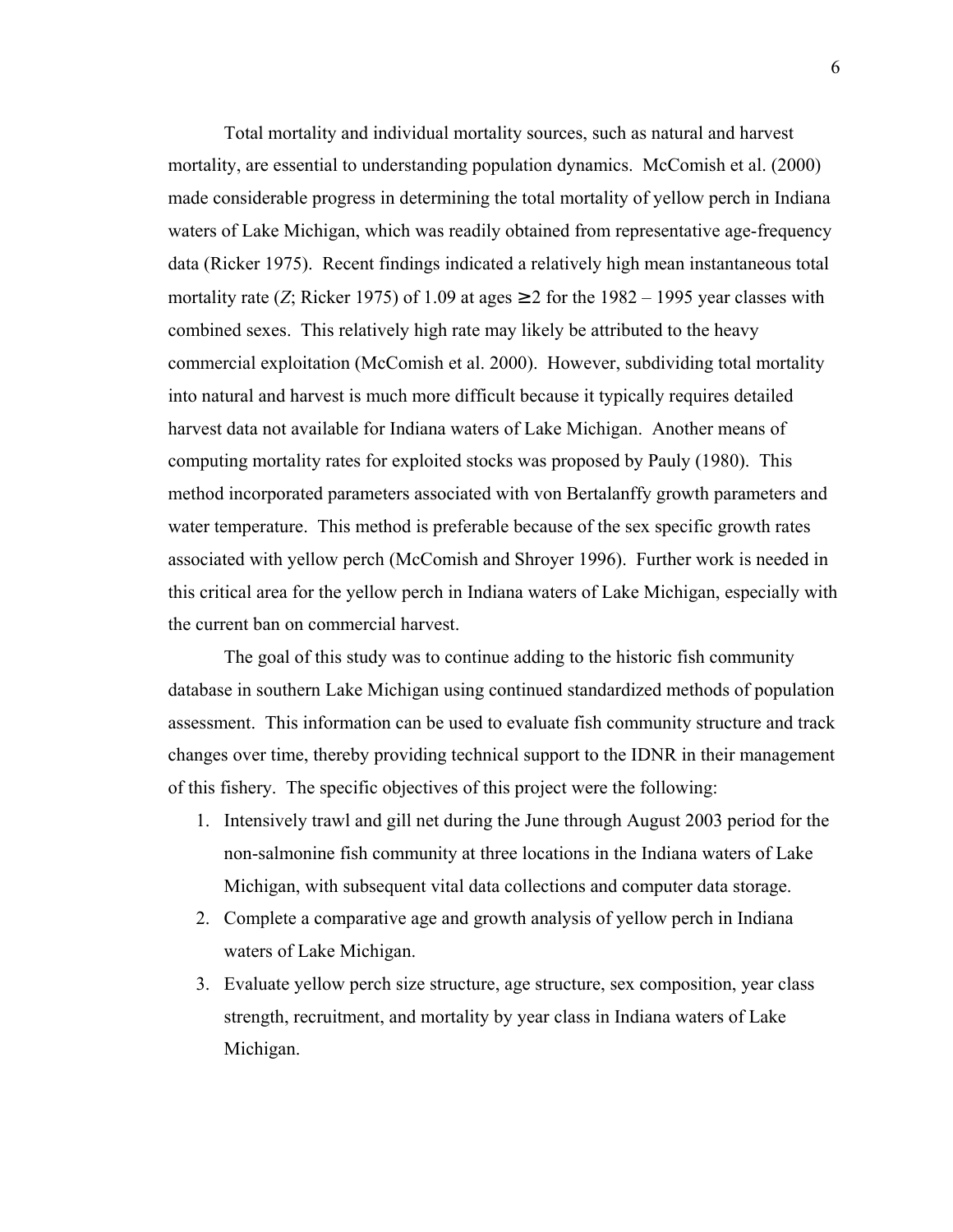- 4. Evaluate catch composition and time series of relative abundance characteristics of the near-shore non-salmonine and non-yellow perch fish community in Indiana waters of Lake Michigan.
- 5. Develop and refine descriptive, predictive, and simulation models of the yellow perch population in Indiana waters of Lake Michigan.

Individual objectives are detailed in this report by job titles.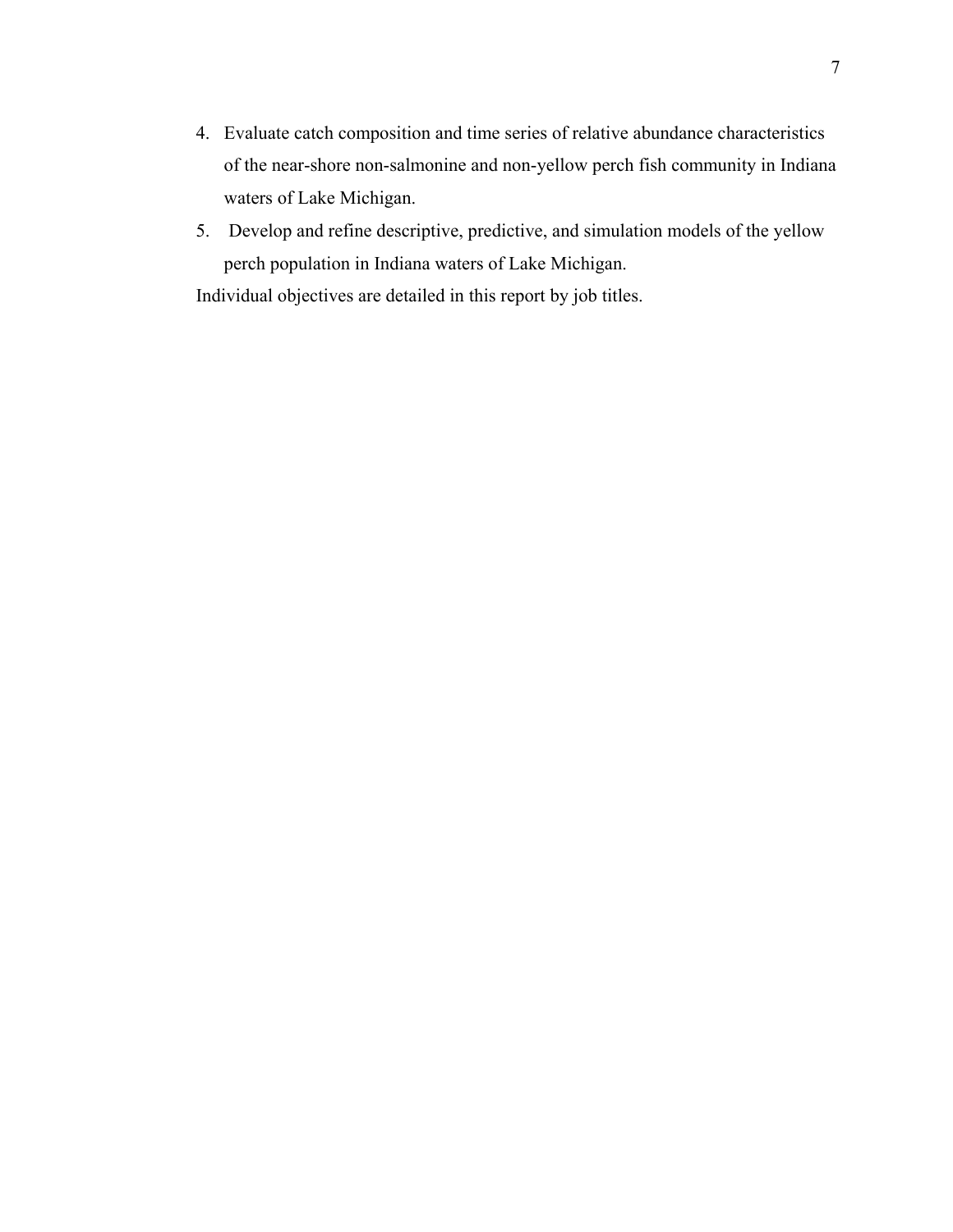#### **Acknowledgments**

 We gratefully acknowledge the strong continued support of the Fisheries Section, Division of Fish and Wildlife, Indiana Department of Natural Resources. Thanks are extended to all IDNR staff who have been involved with the project, especially Bill James, Gary Hudson, Stuart Shipman, Randy Lang, Brian Breidert, Janel Palla, and Randy Brindza. Thanks are also due to the staff of the Indiana Division of Fish and Wildlife, Lake Michigan Headquarters for graciously providing launch facilities, storage space, and living quarters during field operations.

 We appreciate Ball State University's contribution of equipment, facilities, and matching support funds. We thank all the Ball State staff who assisted in one way or another with the project, particularly those in the Department of Biology, Office of Academic Research and Sponsored Programs, and Contracts and Grants Office. Rod Edgell, Steve LaBay, and Cassandra Noble assisted with field and lab work during 2003.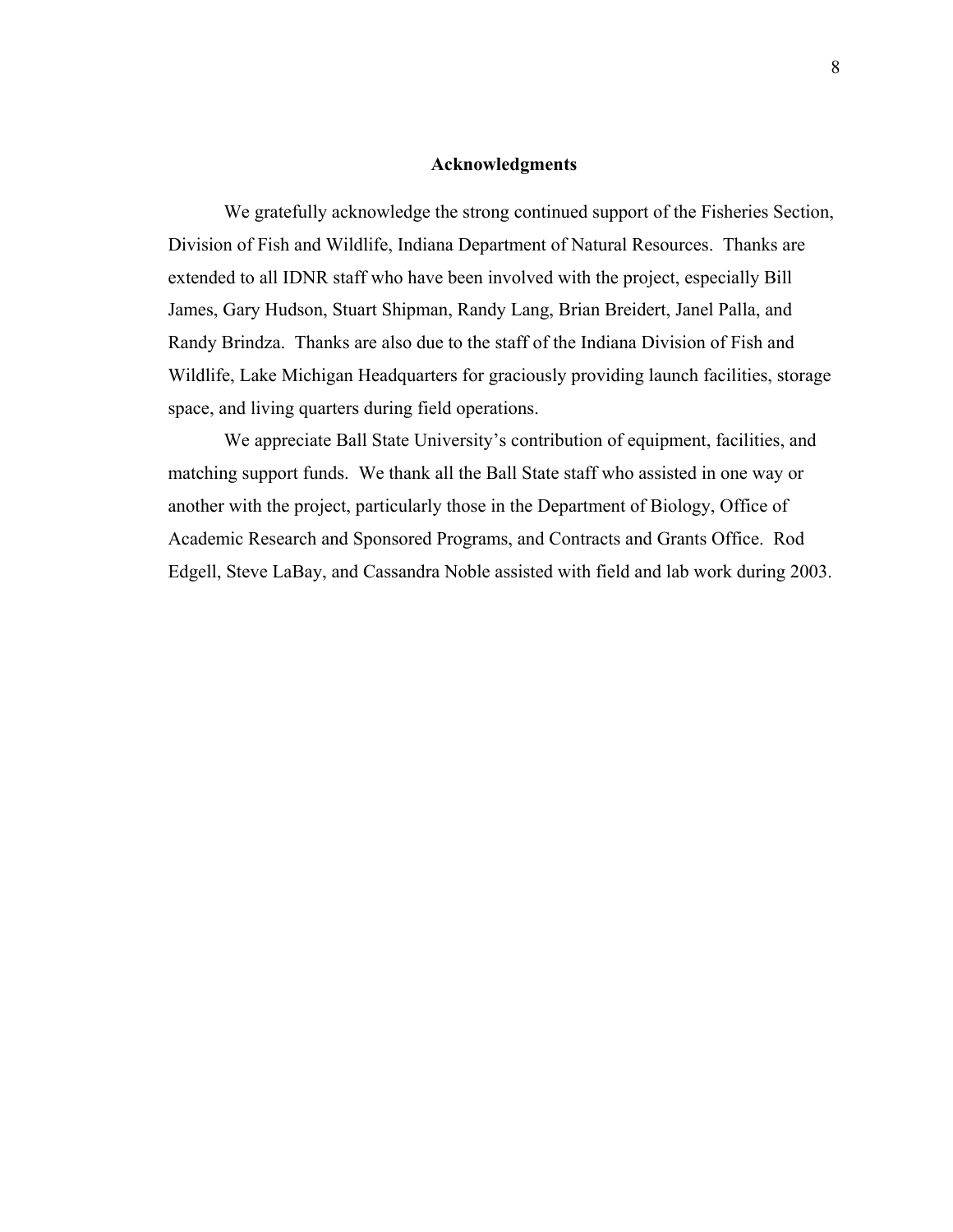#### **Job Titles**

#### *Job 1: Intensive Trawl and Gill Net Sampling of the Near-Shore Non-Salmonine Fish Community in Indiana Waters of Lake Michigan, Including Data Collection and Computer Data Storage*

Field sampling sites and methods in 2003 were described in detail by McComish et al. (2000) and remain unchanged from previous years. Weather and sea conditions, temperature profiles, and secchi depths were recorded at each index zone and depth location immediately before initiation of sampling. The dates of trawl and gill net sampling were performed in accordance with established sampling period protocol (Table 1-1). Total night-time trawl effort was 18 h at the 5 m depth and total gill net effort was 18 net-nights at both 10 and 15 m depths.

Trawl and gill net catches in 2003 were field processed following the BSU Animal Care and Use Committee approved protocol with fish subsequently disposed of in a landfill. Data were recorded both electronically and on data sheets as described by McComish et al. (2000). Temperature profiles and secchi readings were recorded manually on standard data sheets and later transcribed to computer files. All fish data (lengths, weights, numbers, etc.) were initially recorded using a laptop computer and then immediately backed-up on floppy disks. Field data were downloaded to the master database files upon returning to the university. These methods reduced both data entry time and human error associated with transcribing data from hard copy to the computer. As in past years, all data files were examined visually and queried by the Staff Fisheries Research Biologist to ensure data values were reasonable before use in subsequent analyses.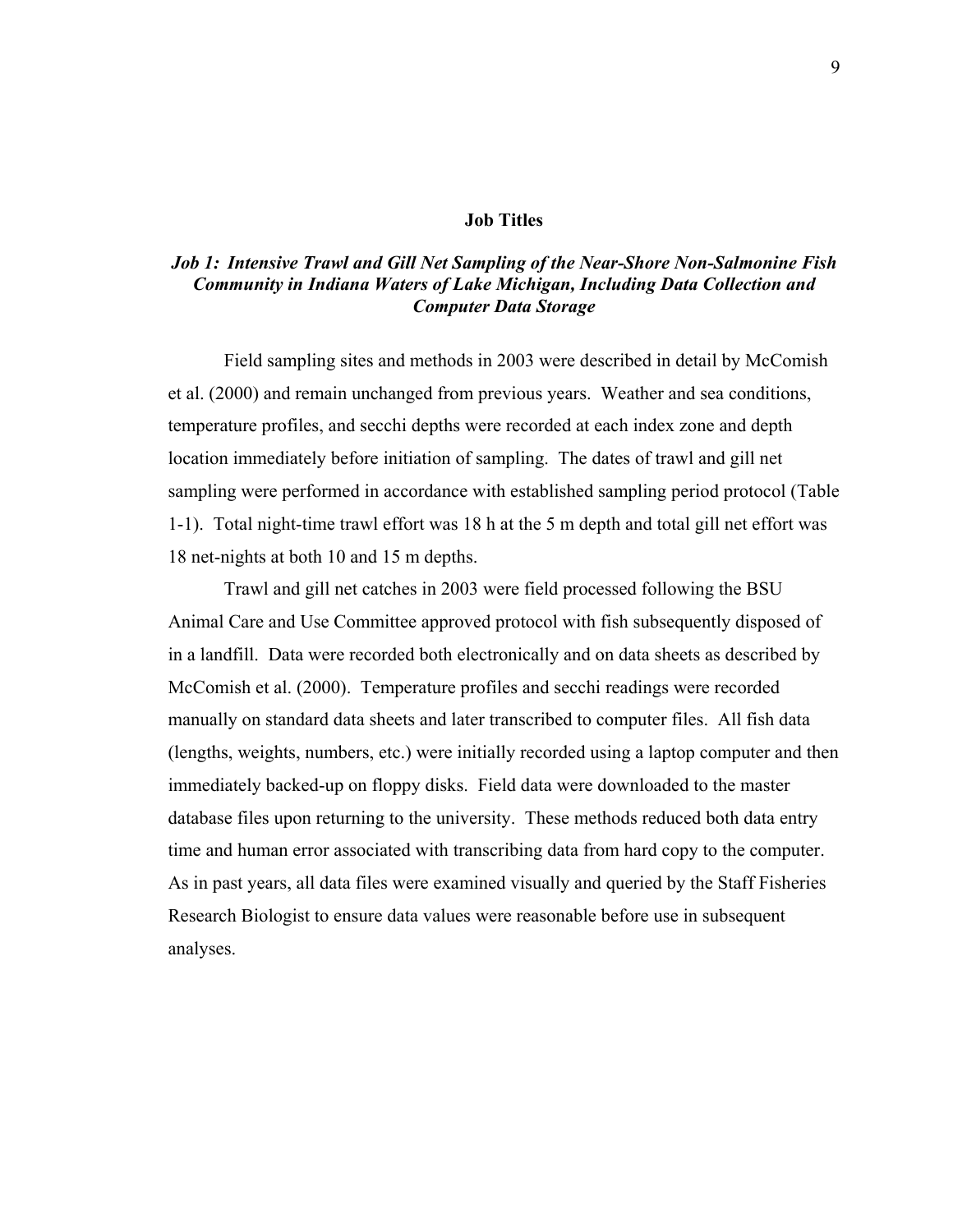| Date    | Site | Trawl  | 10-m Gill Net | 15-m Gill Net |
|---------|------|--------|---------------|---------------|
| 6/02/03 | M    | $+$    | $^{+}$        | $^{+}$        |
| 6/03/03 | K    | $^{+}$ | $^{+}$        | $^{+}$        |
| 6/04/03 | G    | $^{+}$ | $^{+}$        | $^{+}$        |
| 6/16/03 | M    | $^{+}$ | $^{+}$        | $^{+}$        |
| 6/17/03 | G    | $^{+}$ | $^{+}$        | $^{+}$        |
| 6/18/03 | K    | $^{+}$ | $^{+}$        | $^{+}$        |
| 7/01/03 | M    | $^{+}$ | $+$           | $^{+}$        |
| 7/02/03 | G    | $^{+}$ | $^{+}$        | $^{+}$        |
| 7/07/03 | K    | $^{+}$ | $^{+}$        | $^{+}$        |
| 7/16/03 | M    | $^{+}$ | $^{+}$        | $^{+}$        |
| 7/24/03 | K    | $^{+}$ | $^{+}$        | $^{+}$        |
| 7/28/03 | G    | $^{+}$ | $^{+}$        | $^{+}$        |
| 8/04/03 | K    | $^{+}$ | $+$           | $^{+}$        |
| 8/05/03 | G    | $^{+}$ | $+$           | $^{+}$        |
| 8/06/03 | M    | $^{+}$ | $^{+}$        | $^{+}$        |
| 8/18/03 | M    | $^{+}$ | $^{+}$        | $^{+}$        |
| 8/19/03 | G    | $^{+}$ | $^{+}$        | $^{+}$        |
| 8/20/03 | K    | $^{+}$ | $^{+}$        | $^{+}$        |

Table 1-1. Dates of trawl and gill net sampling at three index sites in Indiana waters of Lake Michigan in 2003. Gill nets were set at approximately 1900 hours on a given date and pulled at approximately 0700 hours the next morning. Horizontal lines separate semi-monthly sample periods.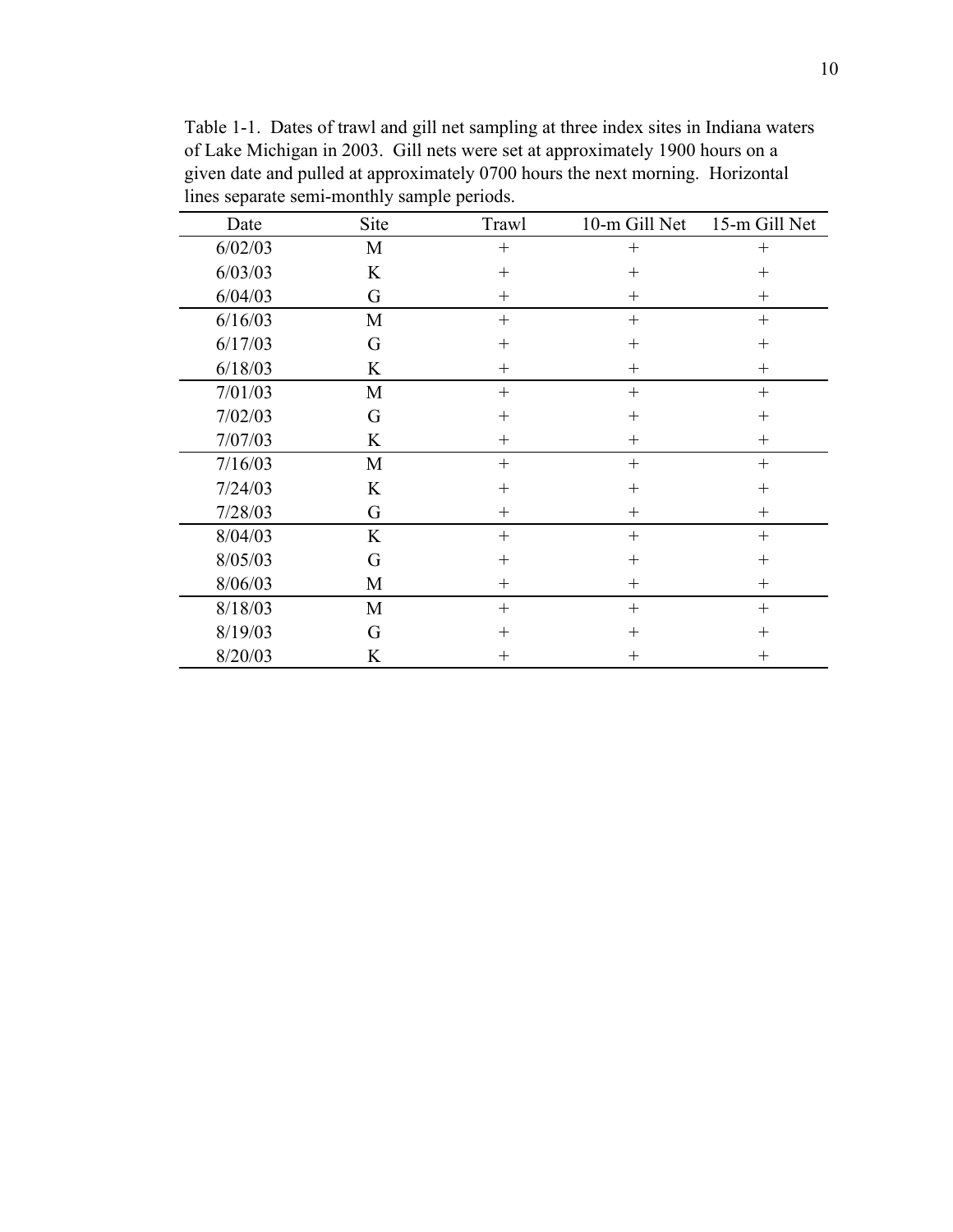### *Job 2: A Comparative Age and Growth Analysis of Yellow Perch in Indiana Waters of Lake Michigan*

#### **Methods**

 The advancement of technology at the Aquatic Biology and Fisheries Center (ABF), including computer enhancement, a binocular microscope equipped with a digital camera, digital image capture capability, and imagery analysis software has greatly improved the efficiency of yellow perch age analysis and provided a higher degree of quality. Further advancements were made in 2002 with the development of a Windows<sup>™</sup> based back calculation software package, titled FishBC<sup>©</sup> (Doll 2003), that was developed to replace the previously used DisBcal program. The Windows format of FishBC allows for better compatibility with the various software programs we utilize during the entire fish aging process and subsequent data analysis. Additionally, this program increases efficiency and quality of our data analysis.

Yellow perch age and growth methods in 2003 were similar to those described by Allen et al. (2002). We aged fish using opercular bones based on the procedure described in Baker and McComish (1998) with images of opercles captured electronically. Annular increments were measured using  $Sigma\Gamma$ <sup>*M*</sup> software that allowed us to annotate directly on the computer the distance from the focus to each annulus and the opercle edge. Values were then uploaded into the newly developed FishBC software program. A 10-mm standard intercept for opercle back-calculations was used as proposed by Baker (1989) and validated by McComish et al. (2000). Age and growth analysis was completed using  $1,035$  age  $\geq 1$  fish sub-sampled from trawl and gill net catches at sites M, K, and G from June to August 2003. Within the aged subsample, 376 (36%) were males and 659 (64%) were females. Note this sex ratio is not representative of the total catch due to the size-selective sub-sampling procedure (refer to *Job 3* for overall sex ratios).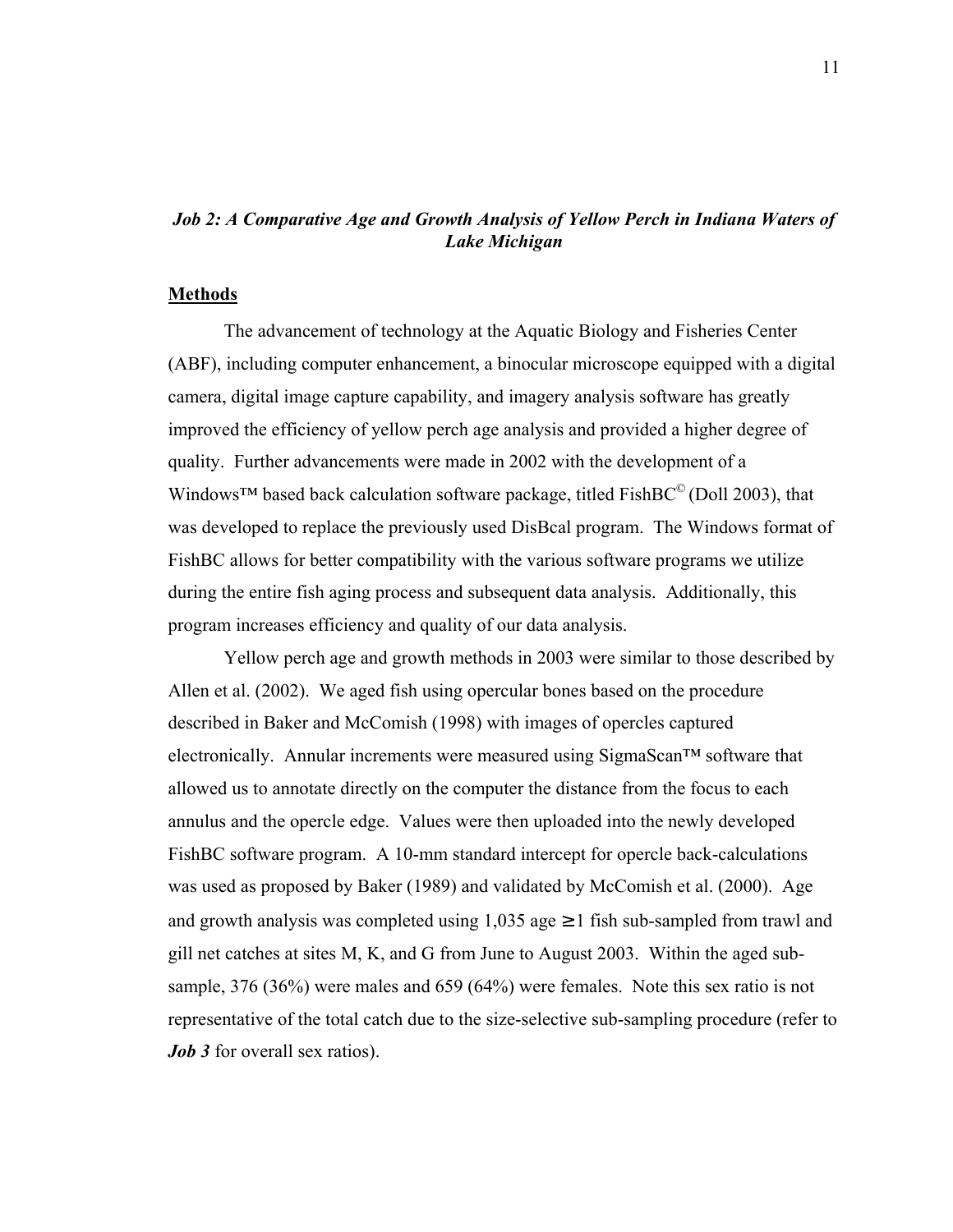#### **Age and Growth Results**

 Detailed age and growth relationships of yellow perch sub-sampled in 2003 are shown in Appendices 2-1 through 2-4. Males up to age 13 and females up to age 9 were present in the aged sub-sample, with fish older than age 8 uncommon (Appendices 2-1, 2-2, 2-3, and 2-4). There were no differences in growth between females and males for ages 1 to 3 during 2003 (Figure 2-1). As expected, female yellow perch grew faster than males from age 4 through 8. Few fish older than age 8 were captured making analysis of growth differences difficult beyond that age. On average both females and males reached stock size ( $\geq$  130 mm) by age 3, while females attained quality size ( $\geq$  200 mm) by age 5 and males by age 6.

Mean lengths at last annuli of successive age classes (Figure 2-1) should not be interpreted as absolute growth curves because younger cohorts, both female and male, are apparently following different curves when compared to recent cohorts of older fish. For example, the 1998 year class is growing slower than previous cohorts. To attain the same mean length at last annulus as age 6 fish (1997 year class in 2003), age 5 fish would have to grow at a rate of approximately 22%. This appears unlikely as the 1998 cohort is nearing full maturity (See Job 2) and somatic growth will likely be slowed. True differences in growth rates among cohorts will be answered in the coming years by fitting the von Bertalanffy growth function to back-calculated lengths at last annuli of individual cohorts in successive years.

 Mean back-calculated lengths of yellow perch males and females at last annuli from 1976 to 2003 show varied trends (Figure 2-2). Only ages 1-4 are used in the display because older ages were not found in abundance in all years, and when present, showed similar trends as ages 1-4. Both sexes ordinarily reached stock size ( $\geq$  130 mm) by age 2 in the 1970s and 1995 to 2000 and by age 3 in other years. Males reached quality size  $(\geq 200 \text{ mm})$  by age 3 or 4 in 1976-1978 and 1997-2000 and beyond age 4 in other years. Females were quality size by age 3 in 1976 and 1996 to 2000, by age 4 in 1977-1979, 1984, 1995, and 2001, and beyond age 4 in other years. Mean length of males for ages 1 to 4 decreased in 2003 to lengths observed during the mid to late 1980s when the yellow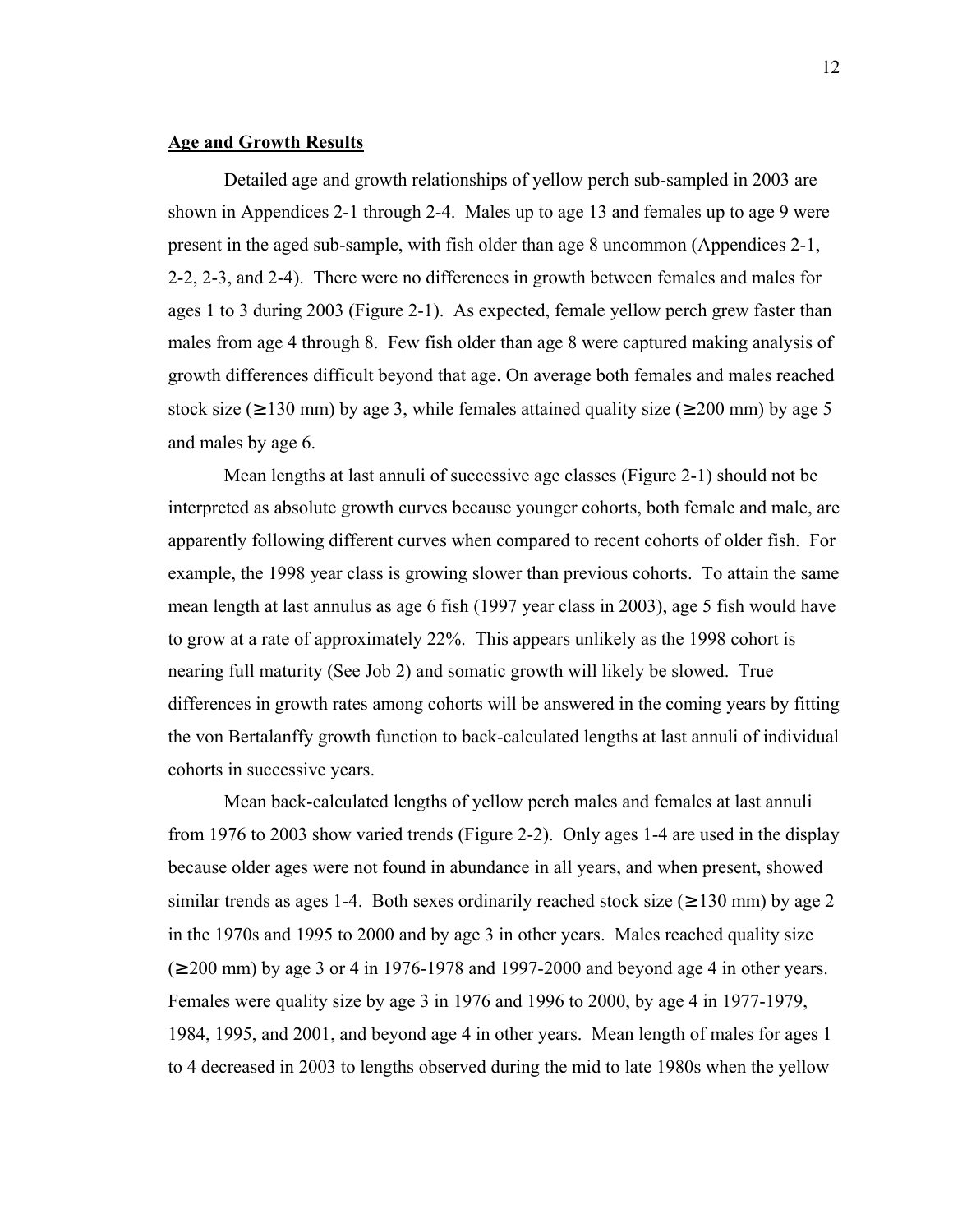

Figure 2-1. Mean back-calculated lengths at last annuli of individual age classes of male and female yellow perch collected from pooled sites in Indiana waters of Lake Michigan in 2003. Error bars represent  $\pm$  2 SE. Data points without error bars represent only one fish.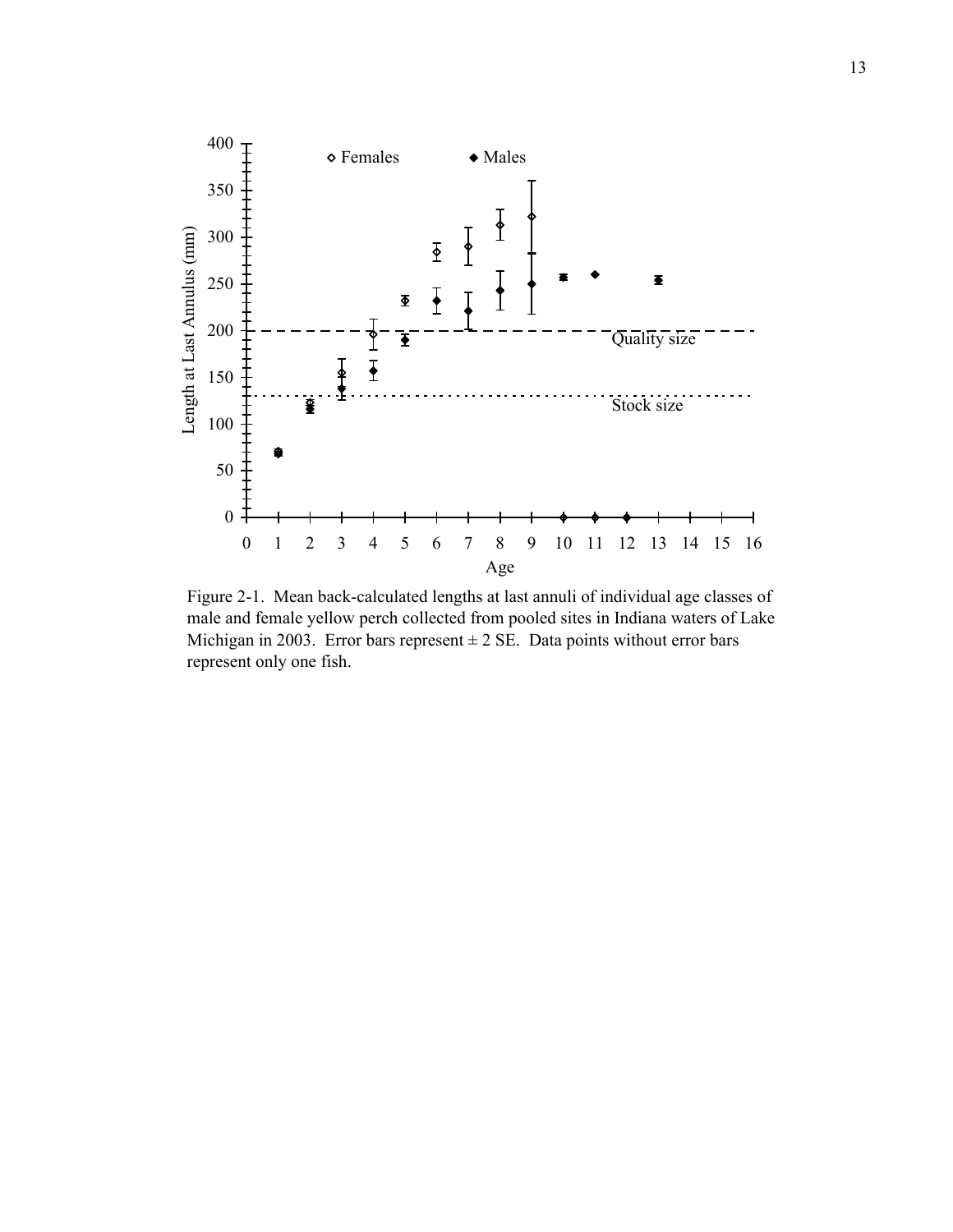

Figure 2-2. Mean back-calculated lengths at last annuli of male and female yellow perch ages 1 to 4 collected in Indiana waters of Lake Michigan from 1976 to 2003.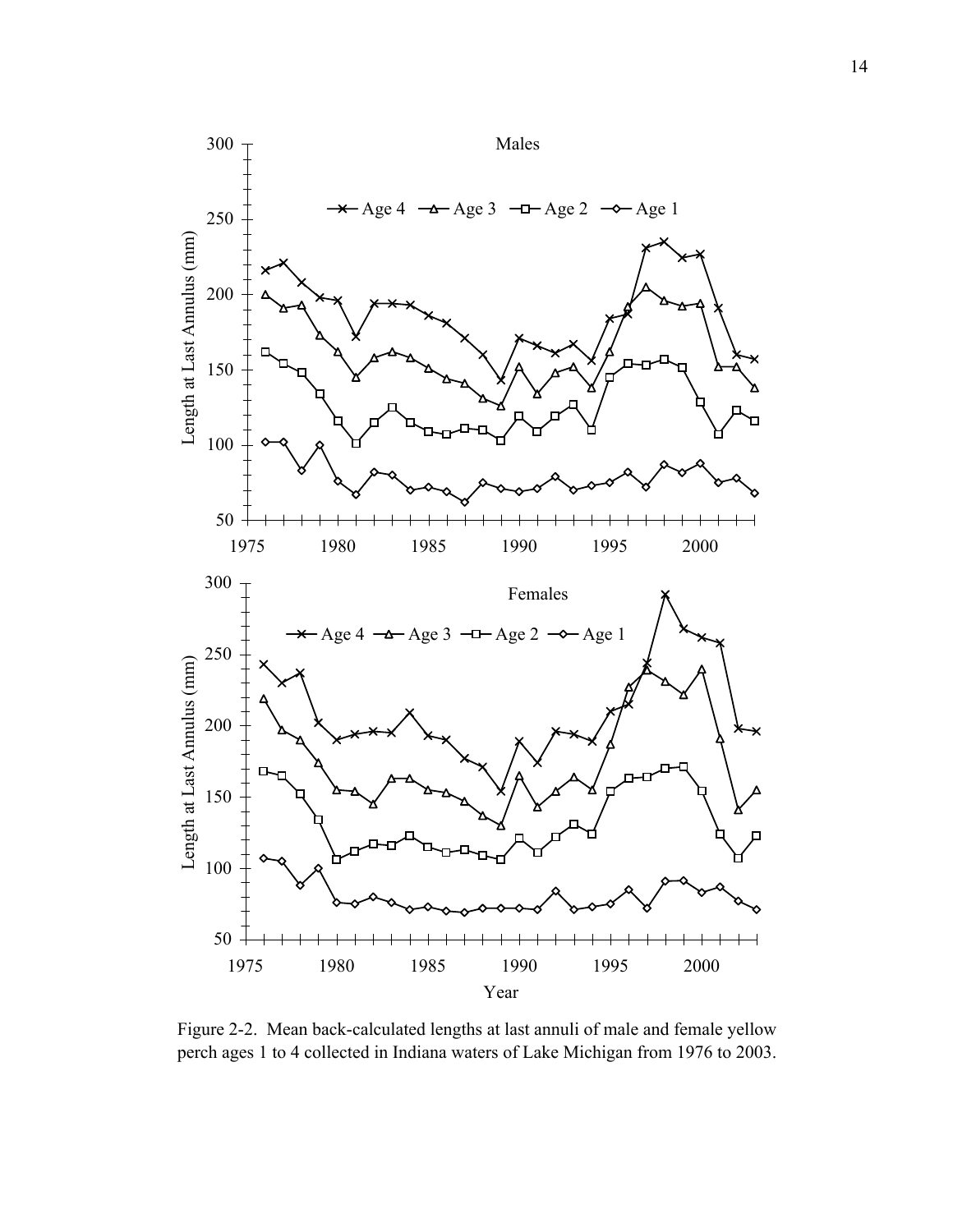perch population abundance was at its peak during this time period (Figure 2-2). Similarly, female back-calculated length at age 1 continued its downward trend and falls within the range observed for the mid to late 1980s. Females age 2 and 3 trended slightly higher in 2003 when compared to 2002; however, lengths are still well below those from the late 1990s. Age 4 females continued their downward trend in 2003 from the fast growth seen in the late 1990s.

The average length of the 1998 year class males (age 5) has not yet reached quality size ( $\geq 200$  mm), while the 1993-1997 cohorts reached quality size ( $\geq 200$  mm) by age 3 or 4, the 1991-1992 cohorts by age 5, the 1989-1990 cohorts by age 6, and the 1983-1988 cohorts by age 7 or 8 (Table 2-1). Trends for female cohorts were similar. Mean length at last annulus for the female 1998 year class (age 5) has reached quality size. The 1993-1997 cohorts reached quality size by age 3, compared to age 4 for the 1991-1992 cohorts and age 5 or 6 for earlier cohorts (Table 2-2).

The von Bertalanffy growth equation was used to quantify the growth characteristics of individual cohorts. The equation is:

$$
l_t = L_{\infty} (1 - e^{-K(t - t_0)})
$$

Where,  $l_t$  is length at annulus  $t, L_{\infty}$  is the length an average fish would reach if it lived indefinitely and continued to grow according to the equation, *K* is the Brody growth coefficient, and  $t_0$  is the hypothetical age at which a fish would have been zero length if it had always grown according to the equation (Ricker 1975).

The von Bertalanffy growth parameters were estimated from the data in Tables 2-1 and 2-2. Estimates for the recent year classes are provisional because they are based on only 4-8 annuli. Nonetheless, the results seem to suggest the 1998 and 1999 male year classes are unlikely to reach similar asymptotic lengths as earlier cohorts and with moderately low  $K \leq 0.476$ ) it appears that growth has slowed (Table 2-3). The 1998 female cohort is exhibiting the trend to slower growth where its asymptotic length will likely be less than previous year classes (Table 2-4). Furthermore, *K* for this year class is similar to the males and is quickly approaching what would be considered its maximum length. Contrary to the 1998 cohort, the 1999 female cohort is exhibiting a growth pattern more similar to the female cohorts of the early 1990s.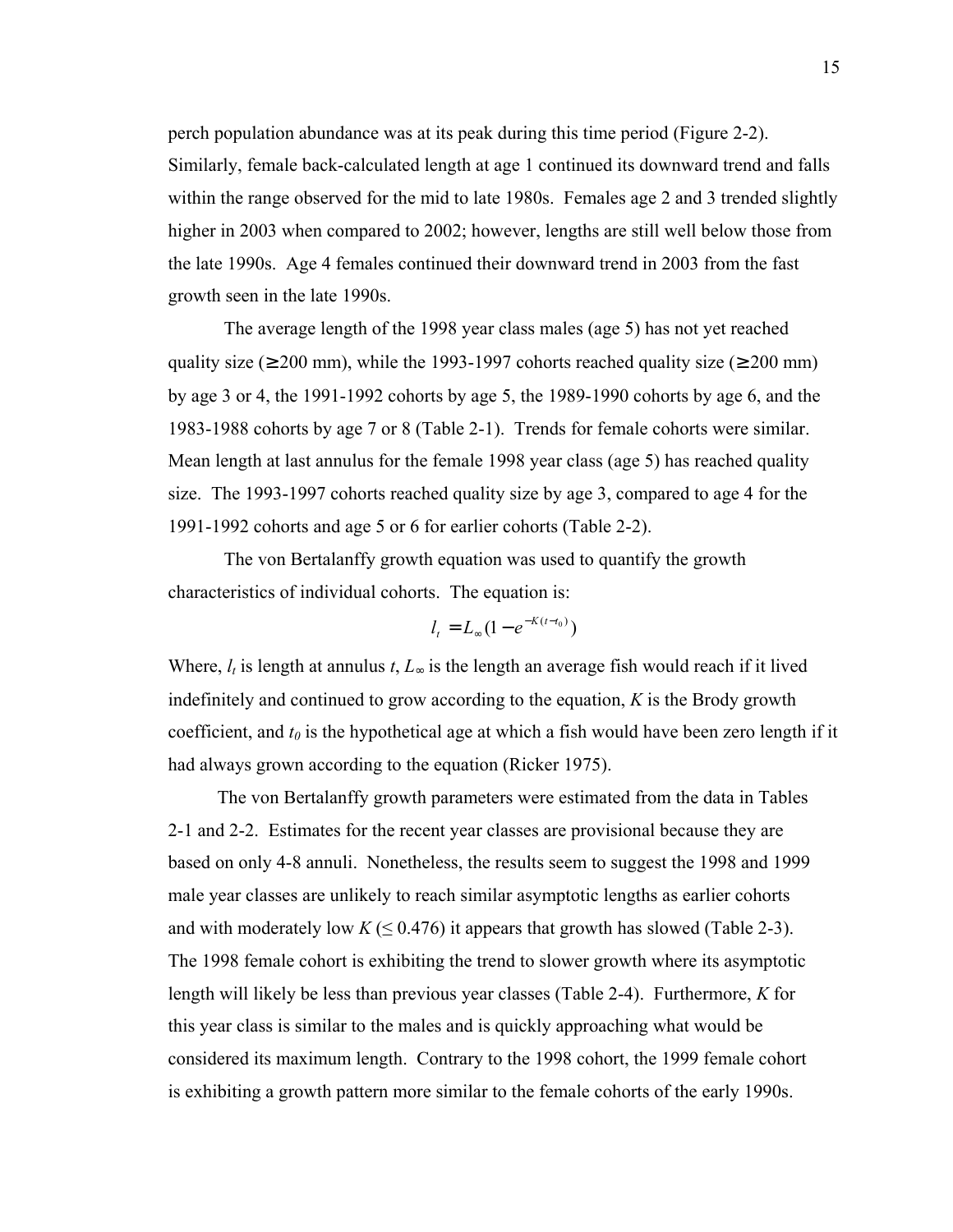| Year  |    |     |     | Total length (mm) at annulus |     |     |     |     |     |
|-------|----|-----|-----|------------------------------|-----|-----|-----|-----|-----|
| class |    | 2   | 3   | 4                            | 5   | 6   | 7   | 8   | 9   |
| 1983  | 70 | 109 | 144 | 171                          | 180 | 189 | 202 | 233 | 205 |
| 1984  | 72 | 107 | 141 | 160                          | 169 | 193 | 211 | 193 | 216 |
| 1985  | 69 | 111 | 131 | 143                          | 186 | 194 | 195 | 215 | 216 |
| 1986  | 62 | 110 | 126 | 171                          | 183 | 195 | 202 | 206 | 206 |
| 1987  | 75 | 103 | 152 | 166                          | 187 | 192 | 194 | 215 | 234 |
| 1988  | 71 | 119 | 134 | 161                          | 187 | 188 | 212 | 224 | 218 |
| 1989  | 69 | 109 | 148 | 167                          | 167 | 202 | 214 | 222 | 236 |
| 1990  | 71 | 119 | 152 | 156                          | 192 | 208 | 212 | 228 | 238 |
| 1991  | 79 | 127 | 138 | 184                          | 201 | 222 | 219 | 246 | 218 |
| 1992  | 70 | 110 | 162 | 187                          | 202 | 213 | 230 | 241 | 245 |
| 1993  | 73 | 145 | 192 | 231                          | 226 | 240 | 236 | 223 | 270 |
| 1994  | 75 | 154 | 205 | 235                          | 251 | 253 | 267 | 259 | 250 |
| 1995  | 82 | 153 | 196 | 224                          | 245 | 236 | 273 | 243 |     |
| 1996  | 72 | 157 | 192 | 227                          | 218 | 237 | 221 |     |     |
| 1997  | 87 | 151 | 194 | 191                          | 225 | 232 |     |     |     |
| 1998  | 82 | 129 | 152 | 160                          | 190 |     |     |     |     |
| 1999  | 88 | 107 | 152 | 157                          |     |     |     |     |     |
| 2000  | 75 | 123 | 138 |                              |     |     |     |     |     |
| 2001  | 78 | 116 |     |                              |     |     |     |     |     |
| 2002  | 68 |     |     |                              |     |     |     |     |     |

Table 2-1. Mean lengths at annuli 1 to 9 for male yellow perch collected from sites M, K, and G in Indiana waters of Lake Michigan from 1984 to 2003. Each row represents the back-calculated length at last annulus for a cohort over successive years.

Table 2-2. Mean lengths at annuli 1 to 9 for female yellow perch collected from sites M, K, and G in Indiana waters of Lake Michigan from 1984 to 2003. Each row represents the back-calculated length at last annulus for a cohort over successive years.

| Year  | Total length (mm) at annulus |                |     |     |     |     |     |     |     |  |  |  |  |
|-------|------------------------------|----------------|-----|-----|-----|-----|-----|-----|-----|--|--|--|--|
| class |                              | $\overline{2}$ | 3   | 4   | 5   | 6   | 7   | 8   | 9   |  |  |  |  |
| 1983  | 71                           | 115            | 153 | 177 | 193 | 206 | 250 | 270 | 291 |  |  |  |  |
| 1984  | 73                           | 111            | 147 | 171 | 195 | 228 | 244 | 281 | 276 |  |  |  |  |
| 1985  | 70                           | 113            | 137 | 154 | 213 | 222 | 274 | 275 | 284 |  |  |  |  |
| 1986  | 69                           | 109            | 130 | 189 | 201 | 250 | 269 | 266 | 289 |  |  |  |  |
| 1987  | 72                           | 106            | 165 | 174 | 222 | 249 | 247 | 275 | 275 |  |  |  |  |
| 1988  | 72                           | 121            | 143 | 196 | 228 | 236 | 267 | 262 | 290 |  |  |  |  |
| 1989  | 72                           | 111            | 154 | 194 | 212 | 242 | 247 | 286 | 305 |  |  |  |  |
| 1990  | 71                           | 122            | 164 | 189 | 230 | 251 | 289 | 320 | 311 |  |  |  |  |
| 1991  | 84                           | 131            | 155 | 210 | 236 | 283 | 319 | 301 |     |  |  |  |  |
| 1992  | 71                           | 124            | 187 | 215 | 266 | 306 | 312 |     |     |  |  |  |  |
| 1993  | 73                           | 154            | 227 | 244 | 295 | 312 | 314 | 305 | 234 |  |  |  |  |
| 1994  | 75                           | 163            | 239 | 292 | 307 | 302 | 291 | 294 | 322 |  |  |  |  |
| 1995  | 85                           | 164            | 231 | 268 | 305 | 305 | 320 | 313 |     |  |  |  |  |
| 1996  | 72                           | 170            | 222 | 262 | 279 | 272 | 290 |     |     |  |  |  |  |
| 1997  | 91                           | 171            | 240 | 258 | 271 | 284 |     |     |     |  |  |  |  |
| 1998  | 91                           | 154            | 191 | 198 | 232 |     |     |     |     |  |  |  |  |
| 1999  | 83                           | 124            | 166 | 196 |     |     |     |     |     |  |  |  |  |
| 2000  | 87                           | 107            | 155 |     |     |     |     |     |     |  |  |  |  |
| 2001  | 77                           | 123            |     |     |     |     |     |     |     |  |  |  |  |
| 2002  | 71                           |                |     |     |     |     |     |     |     |  |  |  |  |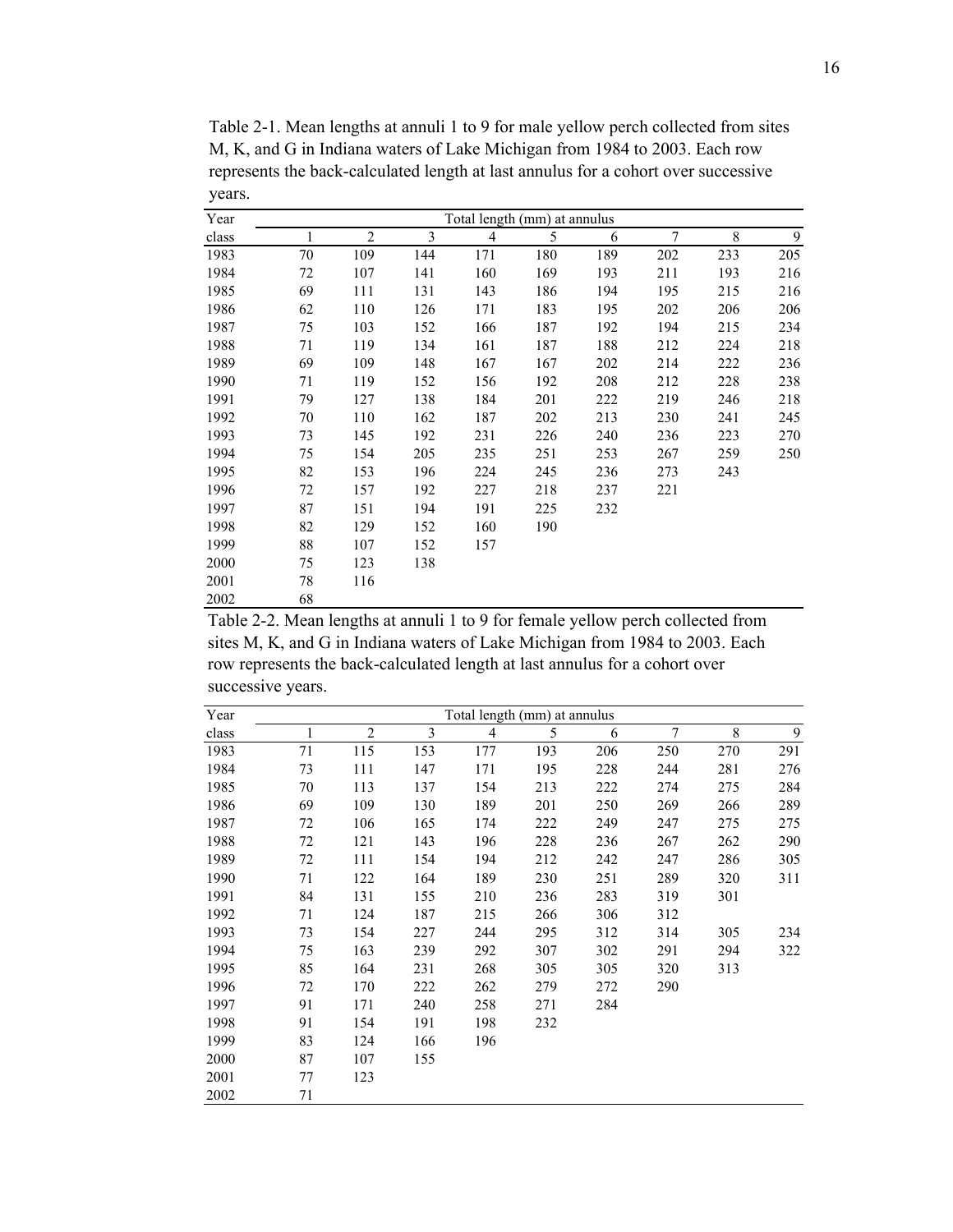| Year class | $L_{\infty}$ (mm) | K     | $t_0$    | $R^2$ |
|------------|-------------------|-------|----------|-------|
| 1983       | 232               | 0.302 | $-0.174$ | 0.967 |
| 1984       | 231               | 0.271 | $-0.370$ | 0.977 |
| 1985       | 251               | 0.215 | $-0.528$ | 0.979 |
| 1986       | 221               | 0.342 | 0.062    | 0.986 |
| 1987       | 249               | 0.243 | $-0.460$ | 0.974 |
| 1988       | 251               | 0.236 | $-0.475$ | 0.985 |
| 1989       | 273               | 0.201 | $-0.524$ | 0.984 |
| 1990       | 268               | 0.224 | $-0.466$ | 0.986 |
| 1991       | 251               | 0.300 | $-0.223$ | 0.958 |
| 1992       | 263               | 0.298 | 0.001    | 0.994 |
| 1993       | 248               | 0.584 | 0.418    | 0.954 |
| 1994       | 262               | 0.608 | 0.467    | 0.986 |
| 1995       | 261               | 0.525 | 0.290    | 0.951 |
| 1996       | 231               | 0.777 | 0.525    | 0.965 |
| 1997       | 240               | 0.509 | 0.010    | 0.934 |
| 1998       | 215               | 0.357 | $-0.389$ | 0.888 |
| 1999       | 183               | 0.476 | 0.257    | 0.927 |
| Means      | 247               | 0.375 | $-0.115$ | 0.967 |

Table 2-3. Von Bertalanffy growth parameters and coefficients of determination  $(R^2)$  for the 1983-1999 year classes of male yellow perch in Indiana waters of Lake Michigan. Values fitted to the data Table 2-1 by the Marquardt-Levenburg method of nonlinear least squares. Estimates for the 1994-199 year classes are provisional

Table 2-4. Von Bertalanffy growth parameters and coefficients of determination  $(R^2)$  for the 1983-1999 year classes of female yellow perch in Indiana waters of Lake Michigan Values fitted to the data in Table 2-2 by the Marquardt-Levenburg method of nonlinear least squares. Estimates for the 1991- 1999 year classes are provisional.

| Year class | $L_{\infty}$ (mm) | K     | $t_{0}$  | $R^2$ |
|------------|-------------------|-------|----------|-------|
| 1983       | 567               | 0.070 | $-1.120$ | 0.987 |
| 1984       | 446               | 0.105 | $-0.718$ | 0.992 |
| 1985       | 502               | 0.092 | $-0.593$ | 0.976 |
| 1986       | 399               | 0.144 | $-0.212$ | 0.981 |
| 1987       | 333               | 0.204 | $-0.101$ | 0.983 |
| 1988       | 346               | 0.193 | $-0.175$ | 0.986 |
| 1989       | 433               | 0.125 | $-0.463$ | 0.992 |
| 1990       | 463               | 0.129 | $-0.308$ | 0.990 |
| 1991       | 498               | 0.123 | $-0.423$ | 0.975 |
| 1992       | 468               | 0.166 | 0.050    | 0.992 |
| 1993       | 297               | 0.596 | 0.579    | 0.888 |
| 1994       | 313               | 0.612 | 0.596    | 0.956 |
| 1995       | 333               | 0.455 | 0.388    | 0.987 |
| 1996       | 294               | 0.595 | 0.533    | 0.989 |
| 1997       | 294               | 0.578 | 0.378    | 0.983 |
| 1998       | 249               | 0.466 | 0.005    | 0.919 |
| 1999       | 407               | 0.145 | $-0.561$ | 0.999 |
| Means      | 390               | 0.291 | $-0.099$ | 0.974 |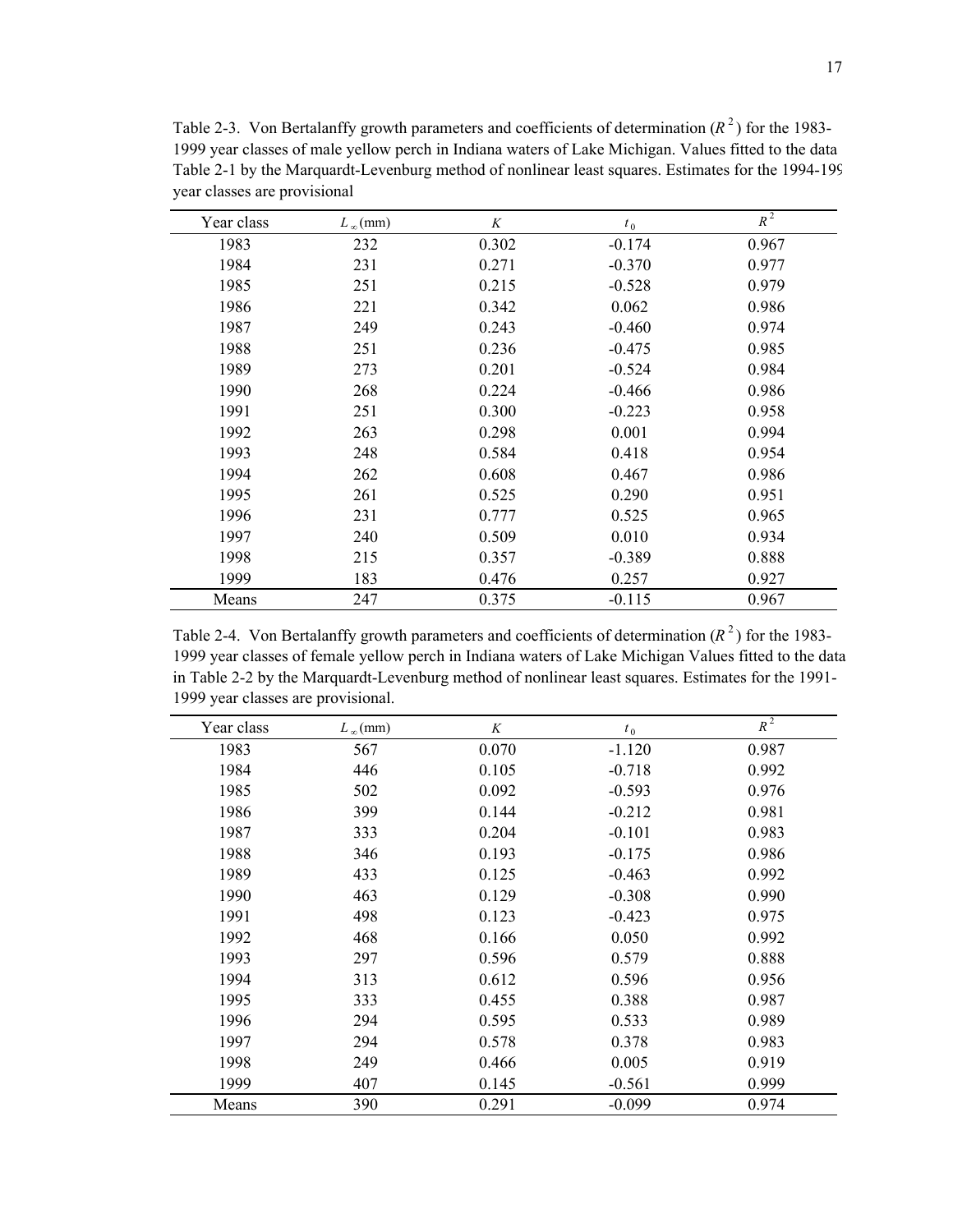The declining trend in growth rates starting with the 1998 year class for both male and female yellow perch (Figures 2-1 and 2-2) continues to be of concern. Several hypotheses have been proposed in an attempt to explain this apparent trend, including: intraspecific competition for available food resources, biological interactions with other fishes particularly interspecific competition, selective mortality of the population, and finally, physiological factors specific to energy allocation (Allen et al. 2002). It seems unlikely that any one of the stated hypothesis is solely responsible for the decreased growth rates. However, additional evidence from our 2002 sampling effort suggests that density dependent factors and available food resources may be responsible for the changes observed in the yellow perch growth.

Density dependent factors such as food availability, cannibalism, and predation can influence a fish population in varying ways based on the density of that population. For example, under normal circumstances an increase in population abundance will likely increase the competition for food resources and cannibalism. A reduction in food resources within a particular system will facilitate slower growth of individual fish at specific ages leading to decreased physical condition. Further consequences could lead to increased predation and reduced survival and reproduction, which would result in reduced population abundance. Conversely, low abundance will result in the opposite phenomenon where growth rates may increase due to a decrease in the competition for available food and cannibalism becomes minimal. Fish would then be healthier and survival and reproduction could lead to increased population abundance.

Yellow perch population abundance has remained very low since the mid 1990s, (see Job 4) and as expected, an upward shift in growth rates was observed starting in 1994 (Figure 2-2). This was most evident for the age 2, 3 and 4 fish, although some variability was observed. Beginning with the 1998 year class at age 2, a shift toward declining growth rate trends appears. Although the CPUE of the 1998 year class was noticeably higher than other cohorts since 1994, this increase was small by comparison to past year classes (e.g. 1980's) and likely not large enough to result in slower growth. However, if the food resources needed by the yellow perch for optimal growth were restricted, then expected growth rates would decrease with the increased intraspecific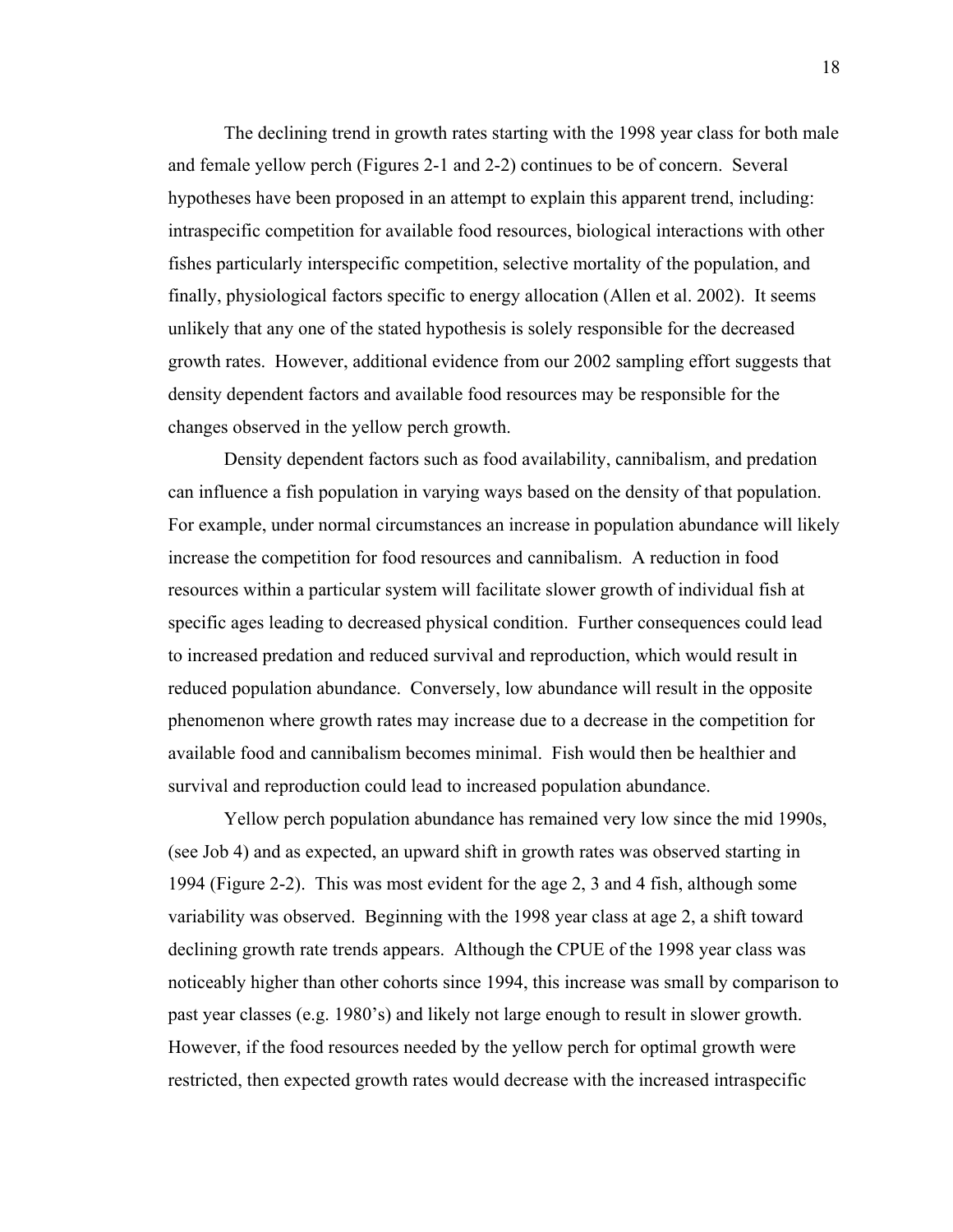competition for available resources. Furthermore, any productivity changes in the food web, especially at the lower trophic levels, along with establishment and involvement of exotic species, may have a negative impact on food availability for the yellow perch.

Recent research investigating the yellow perch diet in Indiana waters of Lake Michigan has shown this species continues to exhibit opportunism by preying on the available forage (Truemper 2003). The diet of yellow perch was dominated by fish products (mainly alewife, round goby, and yellow perch), which composed 85% of the diet by volume in 2002. This is a significant increase from other yellow perch diet studies in the Indiana waters of Lake Michigan over the past three decades. This dramatic shift in diet composition was likely the result of a decline in benthic macroinvertebrates (Nalepa et al. 1998), establishment of the round goby, and increased abundance of alewife (see Job 4). Nalepa et al. (1998) suggested that a decrease in the abundance of non-piscine food items may be a precursor to increased cannibalism. Cannibalism in the 2002 diet study showed young-of-the-year yellow perch composing a mean volume (3.7%) which was similar to the diet of yellow perch in 1984 (4.6%). At that time, however, the yellow perch population abundance was significantly higher than at present, while the other diet studies (1992-1993 and 1971-1972) showed little or no cannibalism and a lack of intraspecific competition (Truemper 2003).

Recent research on round goby diet in Indiana waters of Lake Michigan identified a possible competitive interaction between the goby and yellow perch which may be affecting yellow perch growth rates. Round goby were shown to prey heavily on chironomids (Edgell 2004). Furthermore, chironomids have been shown to be a main prey item for yellow perch, especially at younger ages ( ages 1 and 2) and smaller sizes (100 to 175 mm) (Pothoven et al. 2000; Truemper 2003). Other invertebrates consumed by both fish species include gastropods, zebra mussels, ostracods, and *Bythotrephes longimanus* (Pothoven et al. 2000; Truemper 2003). Furthermore, the documented decline in *Diporeia*, another known yellow perch prey organism (Pothoven et al. 2000), may have increased the competitive interactions between yellow perch and round goby. The continued expansion of the round goby could have a negative impact on selected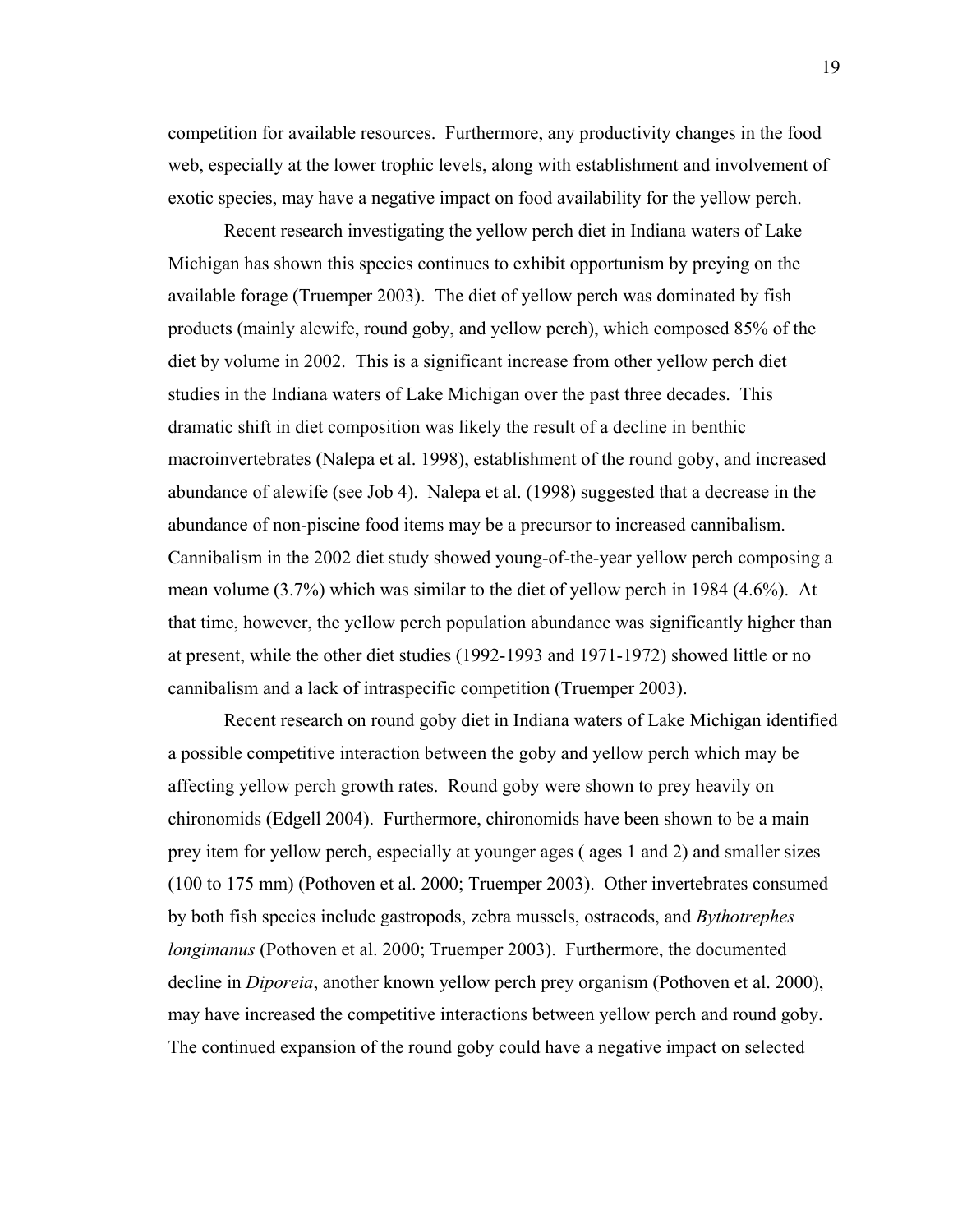benthic organisms, such as chironomids (Weimer and Sowinski 1999, Edgell 2004), and in turn could negatively affect the growth of native fish, e.g. yellow perch.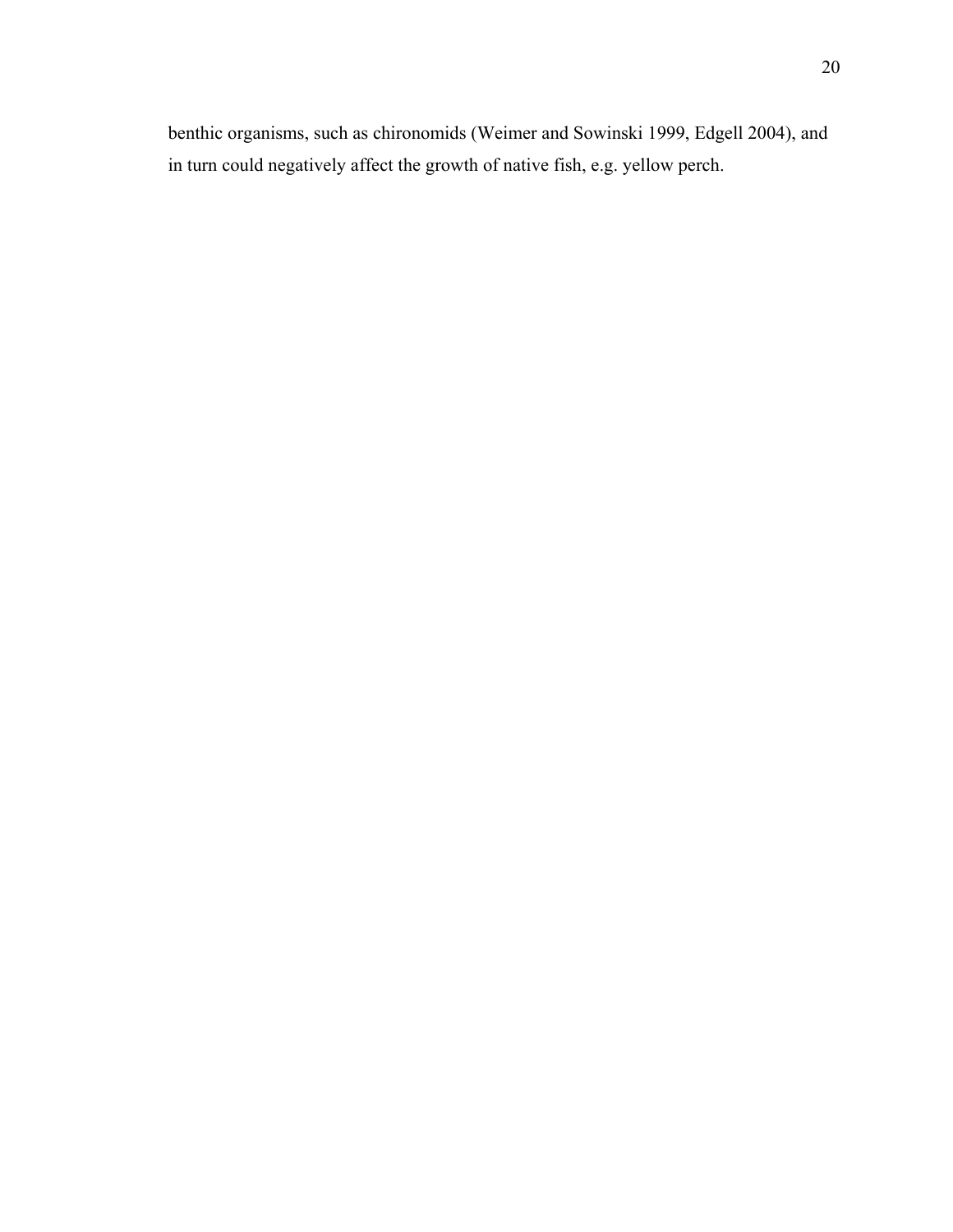### *Job 3: An Evaluation of Yellow Perch Size Structure, Age Structure, Sex Composition, Year Class Strength, Recruitment, and Mortality by Year Class*

#### **Year Class Strengths**

Yellow perch year class strength is defined as the trawl CPUE of a cohort at age 2 because catch curve analysis (Ricker 1975) reveals younger ages are not fully vulnerable to the trawl. The 2003 collection data showed the 2001 yellow perch year class as the 13<sup>th</sup> consecutive cohort classified as extremely weak (Figure 3-1). Year classes were categorized from extremely weak to extremely strong based on previous work by McComish et al. (2000). The range of observed values since 1981 (Figure 3-1) shows the 2001 year class had a CPUE (37.1/h) which is the highest recorded since the 1998 year class. Although the 2002 year class was not fully vulnerable to the trawl in 2003, the CPUE at age 1 was 185/h and ranked as the highest abundance for age 1 fish since the 1988 year class (Appendix 3-1). The strength of the 2003 year class remains uncertain, but the 2003 age-0 yellow perch CPUE of 133/h was slightly less that what was recorded for the 2002 year class (Appendix 3-2).

#### **Mortality Rates**

Annual total mortality rates (*A*; Ricker 1975) of yellow perch age  $\geq 1$  were first estimated using pooled males and females because catch records most years prior to 1993 did not allow individual sex ratio calculations. We estimated *A* using two different methods. The first method was to calculate *A* from decreases in trawl CPUE of cohorts over one-year age intervals which provides information only on discrete age intervals. Mean estimated *A* ranged from 53% to 63% for ages 2-6 and 70% or higher for older ages (Table 3-1). Estimates of *A* for all age classes during the current year could not be calculated due to greater catches in 2003 when compared to 2002 for ages 2 through 9. The low mortality rate for the 1998 year class is likely due to the relative slow growth being exhibited.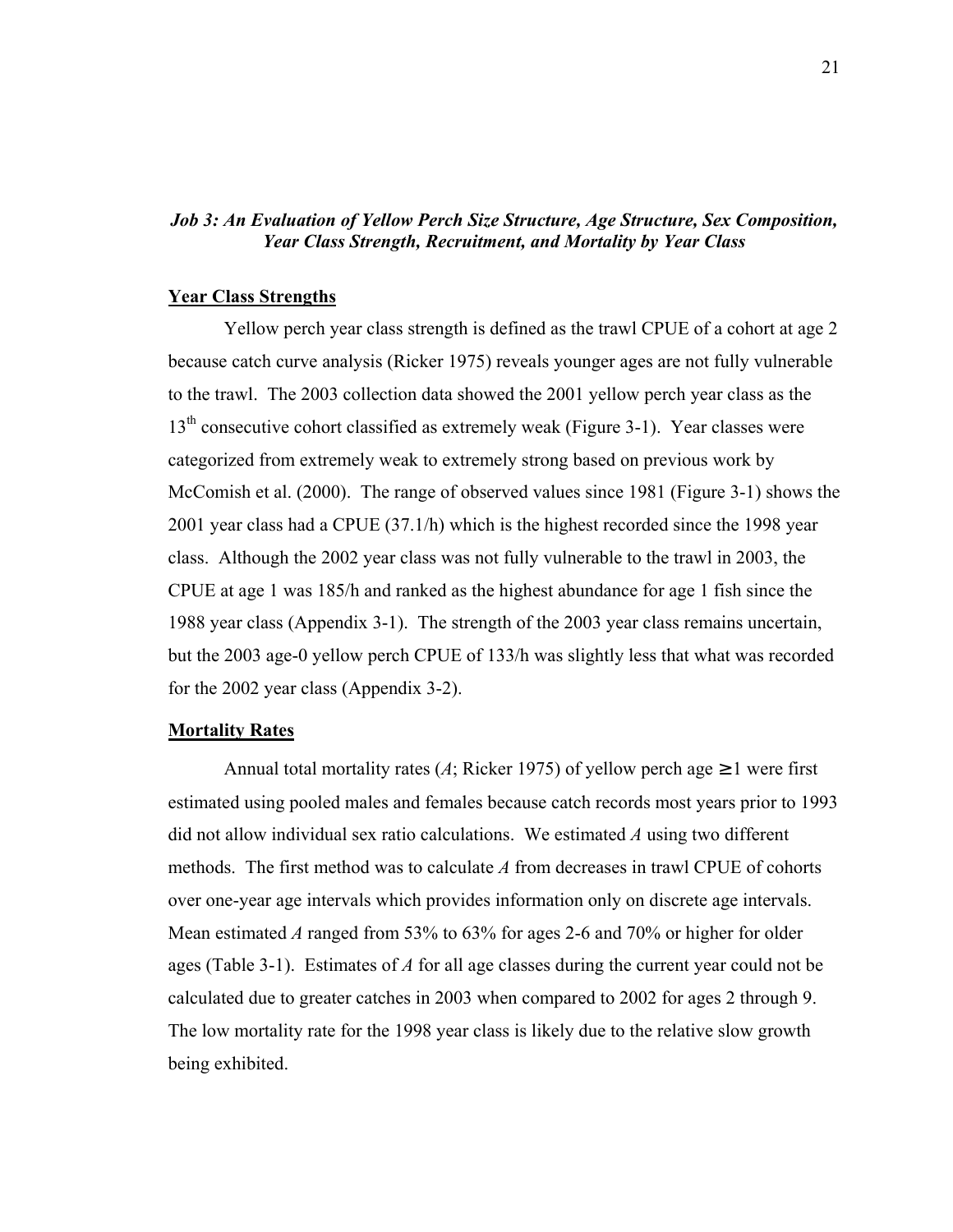

Figure 3-1. Relative strength of yellow perch year classes based on mean annual trawl CPUE of age 2 fish in Indiana waters of Lake Michigan, from 1981 to 2001.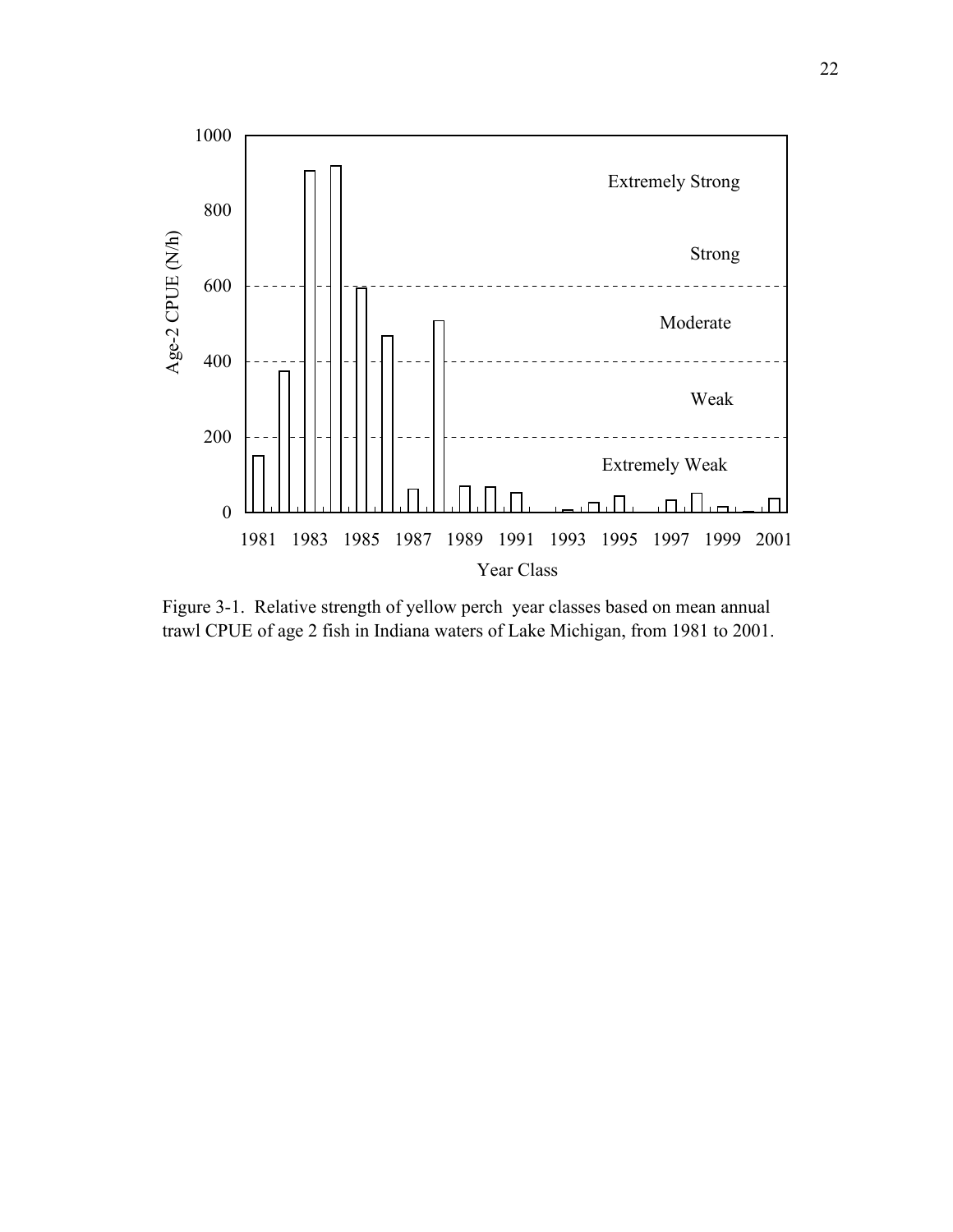Table 3-1. Annual total mortality rates ( *A* ) of yellow perch cohorts in Indiana waters of Lake Michigan from 1980 to 2000. Rates based on decreases from 1984 to 2003 trawl CPUE at successive ages. Missing data points are due to either increases in the CPUE of cohorts from one age to the next, or ages at which cohorts have not been captured. Med. = median.

|         | Annual total mortality of year classes $(\%)$ |          |          |           |  |                |  |                               |  |          |       |       |                                                             |             |          |    |     |    |    |    |                                                                          |    |
|---------|-----------------------------------------------|----------|----------|-----------|--|----------------|--|-------------------------------|--|----------|-------|-------|-------------------------------------------------------------|-------------|----------|----|-----|----|----|----|--------------------------------------------------------------------------|----|
| Age     |                                               |          |          |           |  |                |  |                               |  |          |       |       |                                                             |             |          |    |     |    |    |    | 80 81 82 83 84 85 86 87 88 89 90 91 92 93 94 95 96 97 98 99 00 Mean Med. |    |
| $2 - 3$ |                                               |          |          | 4 4 7 5 1 |  | 14 73          |  |                               |  | 60 39    |       | 80    |                                                             |             | 25 85 68 |    |     | 90 |    | 85 | 55                                                                       | 60 |
| $3-4$   |                                               |          | 35 70 34 |           |  |                |  | 72 55 7 61                    |  |          |       | 67 31 |                                                             | 74 74 27 95 |          |    |     |    | 36 |    | 53                                                                       | 58 |
| $4 - 5$ |                                               | 69 91 67 |          |           |  |                |  | 79 52 37 54 2 46 79           |  |          |       |       |                                                             | 55 72       |          | 94 |     | 80 |    |    | 63                                                                       | 68 |
| $5-6$   |                                               |          |          |           |  |                |  | 90 56 18 69 55 74 40 30 39 92 |  |          |       |       | 92 96 3 97                                                  |             |          |    | -81 |    |    |    | 62                                                                       | 69 |
| $6 - 7$ |                                               |          |          |           |  |                |  | 70 86 41 51 73 97 26 86 91    |  |          |       |       |                                                             |             |          | 77 |     |    |    |    | 70                                                                       | 75 |
| 7-8     |                                               |          |          |           |  | 95 75 56 68 99 |  |                               |  |          | 90 84 |       |                                                             |             | 86       |    |     |    |    |    | 82                                                                       | 85 |
| $8-9$   |                                               |          |          |           |  | 35 82 94 99    |  |                               |  | 83 87 48 |       |       |                                                             | 91          |          |    |     |    |    |    | 78                                                                       | 85 |
| Mean    |                                               | 79.61    |          |           |  |                |  |                               |  |          |       |       | 40 58 71 58 61 53 57 63 73 73 76 53 85 67 88 85 36 85       |             |          |    |     |    |    |    | 66                                                                       |    |
| Med     |                                               |          |          |           |  |                |  |                               |  |          |       |       | 79 56 42 58 77 56 55 54 60 67 79 86 76 72 85 73 88 85 36 85 |             |          |    |     |    |    |    |                                                                          | 69 |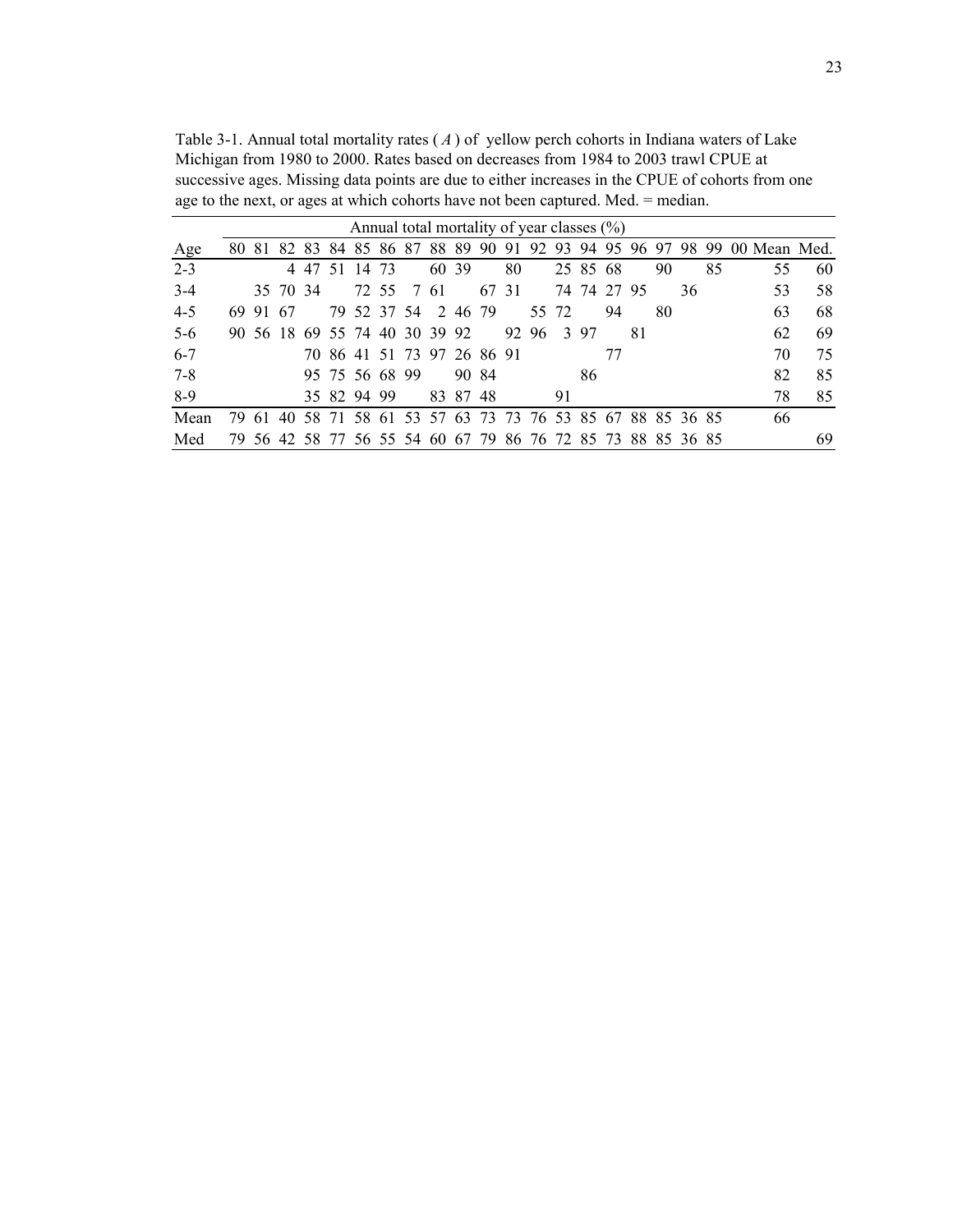The second method used catch curve analysis of individual cohorts (Ricker 1975) over successive years and has been demonstrated as more accurate for comparing individual cohorts. Means of *A* for 1982-1999 cohorts at age  $\geq$  2 ranged from 52 to 68% (Table 3-2). Due to the low catches and/or variability, catch curve analysis could not be accurately estimated for 1992, 1996, 1997, 1998, and 1999.

We additionally calculated mortality rates for separate sexes of recent cohorts for which sex-specific CPUE data were available (Tables 3-3 and 3-4). The analysis revealed major sexual differences in the various components of mortality (Ricker 1975) for the 1991-1999 year classes: instantaneous rate of mortality (*Z*), instantaneous rate of fishing mortality (*F*), instantaneous rate of natural mortality (*M*), conditional rate of fishing mortality (*m*), conditional rate of natural mortality (*n*), expectation of capture by man (*u*), and expectation of natural death (*v*). Total mortality (*Z*) showed a decreasing trend for both male and female cohorts from 1991 to 1999 (Table 3-3). Other mortality values (*F*, *m*, and *u*) also showed a decreasing trend for males and females starting with the 1991 year class (Table 3-4). Natural mortality values (*M*, *n*, and *v*) tended to be higher for males than for females due to lower *L*∞ and higher *K* (Tables 2-3 and 2-4). Male and female instantaneous natural mortality (*M*) trended upward from the 1991 through the 1999 cohorts (Table 3-4).

#### **Length Frequencies, Sex Ratios, and Age Frequencies**

 Length frequencies, sex ratios, and age frequencies were calculated as described by McComish et al. (2000). Yellow perch were enumerated for each sex per 10-mm length class for each nightly catch of six pooled 10-minute trawl tows (1-h effort) as well as each gill net catch. Age composition was calculated using month- and sex-specific age-length keys. The overall June-August age-length values for each gear and sex were then obtained by averaging the values in the age-length tables for individual catches.

### **Trawl Catch**

Lengths of age  $\geq 1$  trawl-captured yellow perch ranged from 50 to 379 mm in 2003 (Appendix 3-3). Males ranged from 50 to 299 mm (Appendix 3-4), and females from 50 to 379 mm (Appendix 3-5). Two major modes were prevalent in length frequency; one at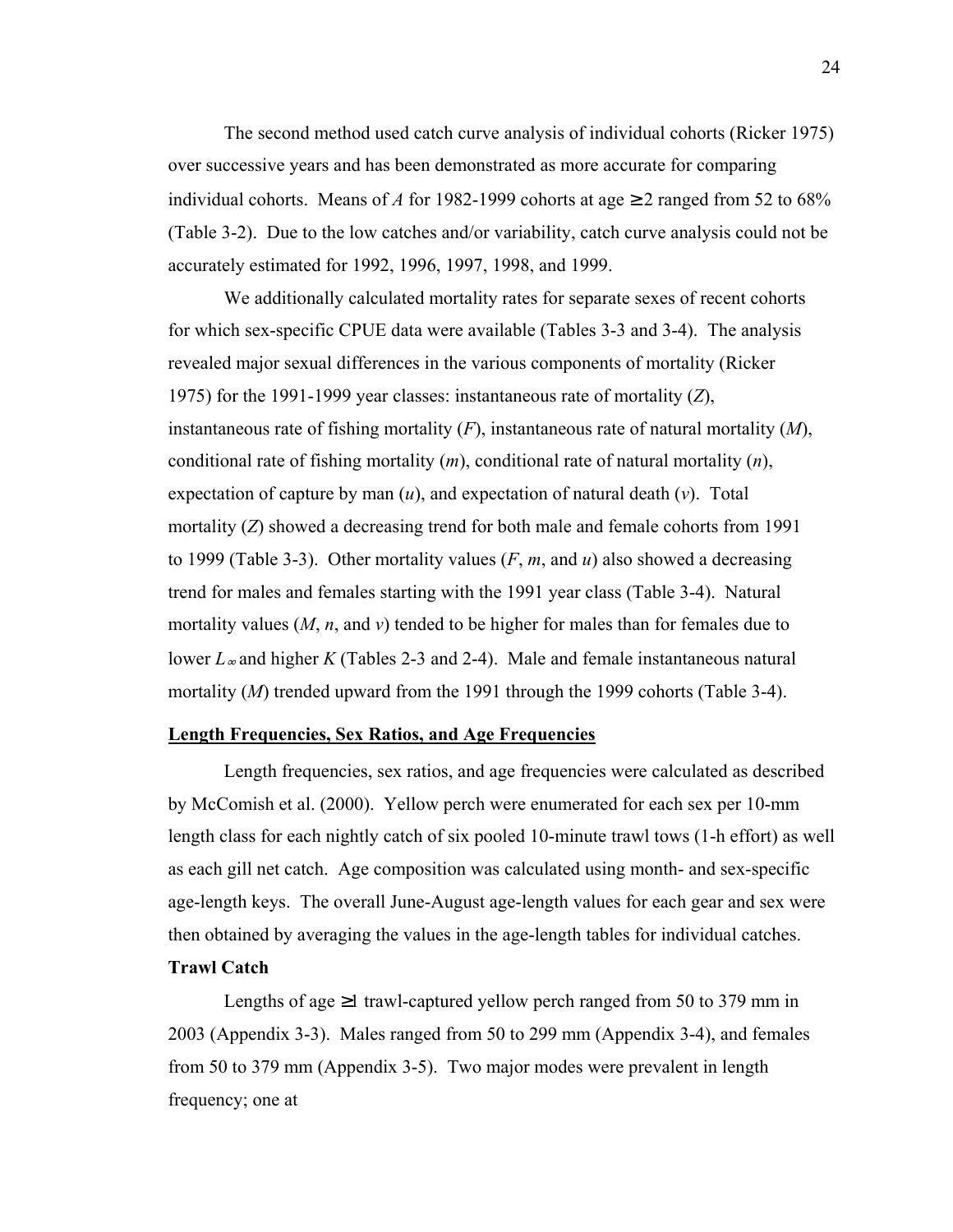Table 3-2. Total mortality and survival rates of yellow perch cohorts (combined sexes) in Indiana waters of Lake Michigan from 1982 to 1999. Rates based on catch curve analysis of individual cohorts at ages 2 to 9 from 1984 to 2003 trawl catches. The value of *N* is the number of data points (years) in the catch curve. Means of *Z*, *S*, *A*, and  $R^2$  were weighted by  $N$ .

| Cohort            | Z       | S    | $\boldsymbol{A}$ | $\boldsymbol{N}$        | $R^2$ |
|-------------------|---------|------|------------------|-------------------------|-------|
| 1982              | 0.95    | 0.39 | 0.61             | 6                       | 0.96  |
| 1983              | 0.99    | 0.37 | 0.63             | 8                       | 0.87  |
| 1984              | 1.13    | 0.32 | 0.68             | 8                       | 0.93  |
| 1985              | 1.03    | 0.36 | 0.64             | 8                       | 0.95  |
| 1986              | 1.07    | 0.34 | 0.66             | 8                       | 0.84  |
| 1987              | 0.90    | 0.41 | 0.59             | 8                       | 0.71  |
| 1988              | 0.97    | 0.38 | 0.62             | 8                       | 0.91  |
| 1989              | 1.10    | 0.33 | 0.67             | 8                       | 0.86  |
| 1990              | 1.06    | 0.34 | 0.66             | 8                       | 0.94  |
| 1991              | 0.94    | 0.39 | 0.61             | $\overline{7}$          | 0.82  |
| 1992 <sup>a</sup> | 0.43    | 0.65 | 0.35             | 6                       | 0.34  |
| 1993              | 0.83    | 0.44 | 0.56             | 8                       | 0.94  |
| 1994              | 0.73    | 0.48 | 0.52             | 8                       | 0.66  |
| 1995              | 0.77    | 0.46 | 0.54             | $\overline{7}$          | 0.72  |
| $1996^a$          | $-0.02$ | 1.02 | $-0.02$          | 6                       | 0.00  |
| $1997^a$          | 0.47    | 0.63 | 0.37             | 5                       | 0.46  |
| 1998 <sup>a</sup> | $-0.08$ | 1.08 | $-0.08$          | $\overline{4}$          | 0.13  |
| 1999 <sup>a</sup> | $-0.09$ | 1.09 | $-0.09$          | $\overline{\mathbf{3}}$ | 0.01  |
| Mean              | 0.96    | 0.39 | 0.61             | 8                       | 0.85  |
| Median            | 0.97    | 0.38 | 0.62             | 8                       | 0.87  |

 $^a$  Low catch or variability (see  $R^2$ ) precludes inclusion of data for *Z*, *S*, and *A*.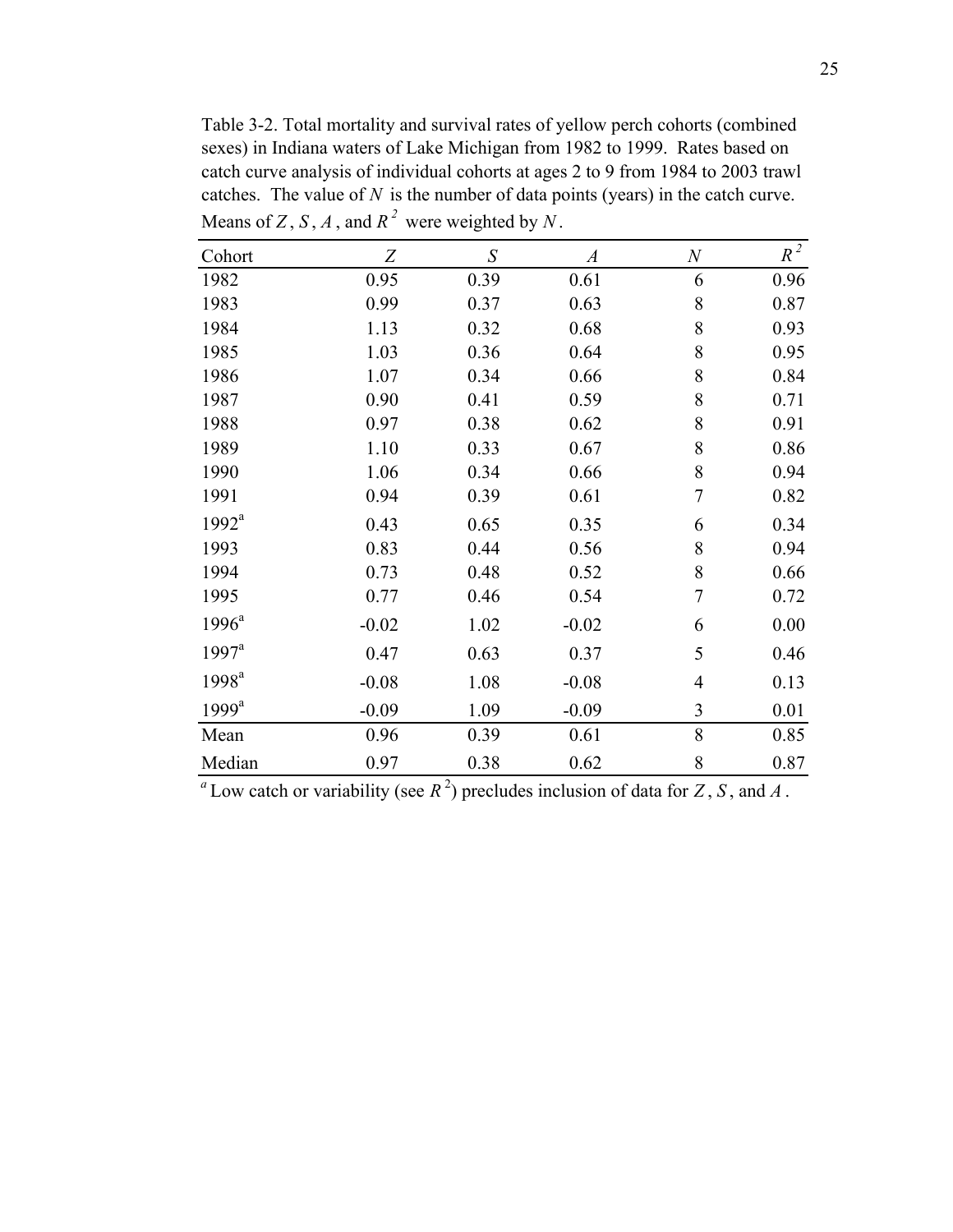Table 3-3. Total mortality and survival rates of male and female yellow perch cohorts in Indiana waters of Lake Michigan from 1991 to 1999. Rates based on catch curve analysis of individual cohorts at ages 2 to 9 from 1993 to 2003 trawl catches. The value of *N* is the number of data points (years) in the catch curve. Means of  $Z$ ,  $S$ ,  $A$ , and  $R<sup>2</sup>$  were weighted by *N* .

|                   |         |                   | Males            |                  | Females |         |      |                  |                |        |  |
|-------------------|---------|-------------------|------------------|------------------|---------|---------|------|------------------|----------------|--------|--|
| Cohort            | Z       | $\mathcal{S}_{0}$ | $\boldsymbol{A}$ | $\boldsymbol{N}$ | $R^2$   | Z       | S    | $\boldsymbol{A}$ | $\overline{N}$ | $R^2$  |  |
| 1991              | 0.79    | 0.45              | 0.55             | 7                | 0.71    | 1.03    | 0.36 | 0.64             | 7              | 0.74   |  |
| 1992 <sup>a</sup> | 0.53    | 0.59              | 0.41             | 6                | 0.28    | 0.48    | 0.62 | 0.38             | 6              | 0.56   |  |
| 1993              | 0.96    | 0.38              | 0.62             | 5                | 0.91    | 0.93    | 0.39 | 0.61             | 8              | 0.92   |  |
| 1994              | 0.66    | 0.52              | 0.48             | 7                | 0.45    | 0.66    | 0.52 | 0.48             | 8              | 0.69   |  |
| 1995              | 0.68    | 0.51              | 0.49             | 6                | 0.42    | 0.73    | 0.48 | 0.52             | 7              | 0.73   |  |
| $1996^{\circ}$    | 0.08    | 0.92              | 0.08             | 6                | 0.01    | 0.01    | 0.99 | 0.01             | 6              | 0.0002 |  |
| $1997^{\text{a}}$ | 0.34    | 0.71              | 0.29             | 5                | 0.27    | 0.71    | 0.49 | 0.51             | 5              | 0.53   |  |
| $1998^a$          | $-0.18$ | 1.20              | $-0.20$          | 4                | 0.16    | $-0.05$ | 1.05 | $-0.05$          | $\overline{4}$ | 0.14   |  |
| $1999^a$          | $-0.73$ | 2.08              | $-1.08$          | 3                | 0.21    | 0.17    | 0.84 | 0.16             | 3              | 0.03   |  |
| Mean              | 0.76    | 0.47              | 0.53             | 6                | 0.61    | 0.84    | 0.44 | 0.56             | 8              | 0.77   |  |
| Median            | 0.73    | 0.48              | 0.52             | 7                | 0.58    | 0.83    | 0.44 | 0.56             | 8              | 0.73   |  |

 $\hat{\mathbf{z}}$ 

 $^a$  Low catch or variability (see  $R^2$ ) precludes inclusion of data for *Z*, *S*, and *A*.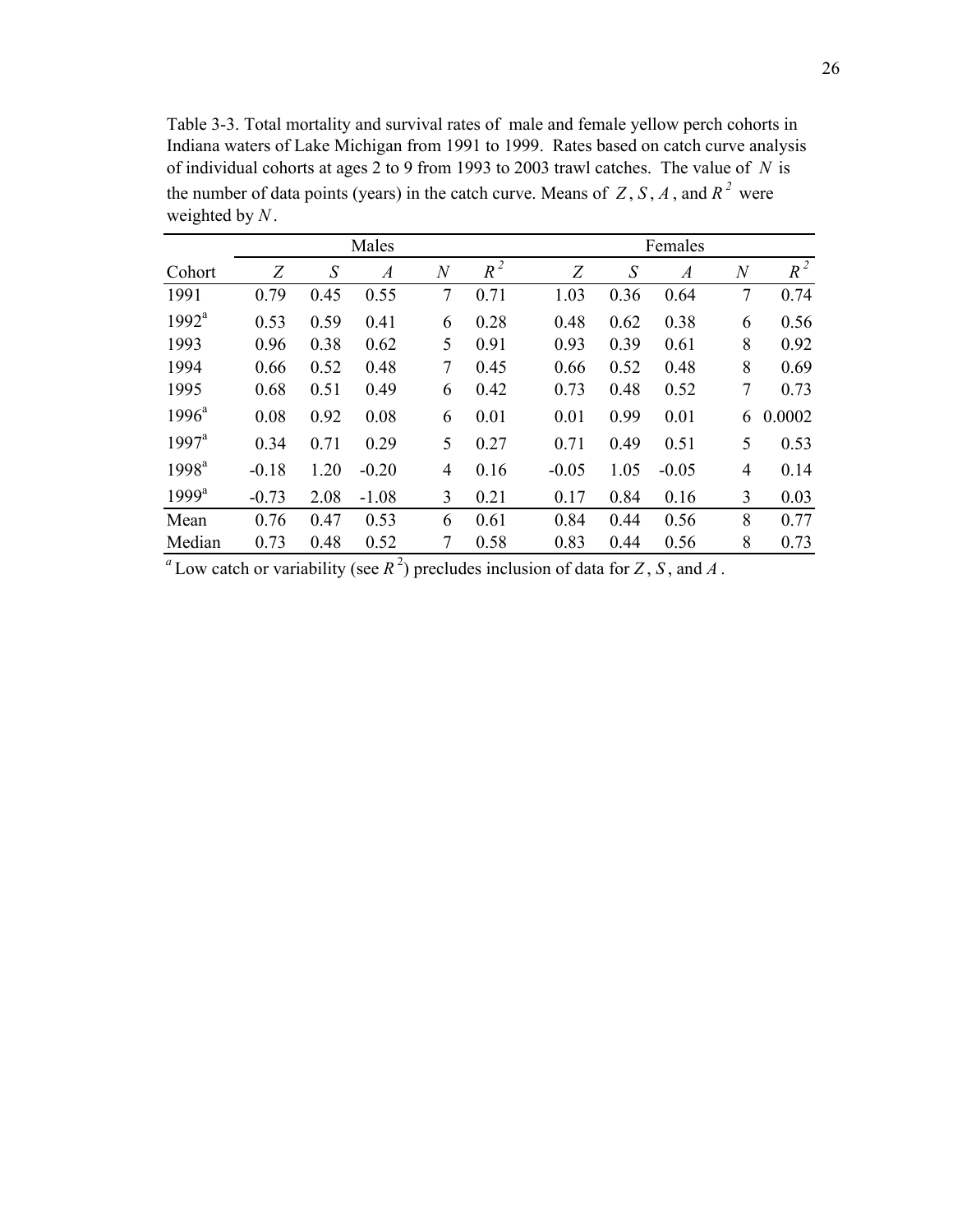Table 3-4. Estimated fishing and natural mortality rates of male and female yellow perch cohorts in Indiana waters of Lake Michigan from 1991 to 1999. Symbols follow Ricker (1975). Instantaneous natural mortality rates (*M* ) were calculated using Equation 11 of Pauly (1980), parameters in Tables 2-3 and 2-4, and mean annual water temperature 10.48 C (Cwalinski 1996). Other statistics were calculated using equations in Ricker (1975) and values in Table 3-3.

|                   | Males   |      |               |                  |                  | Females      |          |                  |                |          |                  |              |
|-------------------|---------|------|---------------|------------------|------------------|--------------|----------|------------------|----------------|----------|------------------|--------------|
| Cohort            | F       | M    | m             | $\boldsymbol{n}$ | $\boldsymbol{u}$ | $\mathcal V$ | F        | $\boldsymbol{M}$ | m              | n        | $\boldsymbol{u}$ | $\mathcal V$ |
| 1991              | 0.25    | 0.54 | 0.22          | 0.42             | 17<br>$\theta$ . | 0.37         | 0.78     | 0.25             | 0.54           | 0.22     | 0.49             | 0.16         |
| $1992^a$          | 0.00    | 0.53 | 0.00          | 0.41             | 0.00             | 0.41         | 0.17     | 0.31             | 0.16           | 0.27     | 0.14             | 0.25         |
| 1993              | 0.12    | 0.84 | 0.11          | 0.57             | 0.07             | 0.54         | 0.12     | 0.81             | 0.11           | 0.55     | 0.08             | 0.53         |
| 1994              | $-0.19$ | 0.85 | $-0.21$       | 0.57             | $-0.14$          | 0.62         | $-0.15$  | 0.81             | $-0.16$        | 0.56     | $-0.11$          | 0.59         |
| 1995              | $-0.09$ | 0.77 | $-1.59$       | 0.54             | $-0.07$          | 0.56         | 0.07     | 0.66             | 0.07           | 0.48     | 0.05             | 0.47         |
| $1996^a$          | $-0.95$ | 1.03 | $-0.54$       | 0.64             | $-0.92$          | 0.99         | $-0.80$  | 0.81             | $-1.23$        | 0.56     | $-0.80$          | 0.81         |
| $1997^{\text{a}}$ | $-0.43$ | 0.77 | $-0.54$       | 0.54             | $-0.37$          | 0.66         | $-0.09$  | 0.80             | $-0.09$        | 0.55     | $-0.06$          | 0.57         |
| 1998 <sup>a</sup> | $-0.81$ |      | $0.63 - 1.26$ | 0.47             | $-0.89$          | 0.69         | $-0.77$  | 0.72             | $-1.17$        | 0.52     | $-0.79$          | 0.74         |
| $1999^a$          | $-1.53$ |      | $0.80 - 3.62$ |                  | $0.55 - 2.25$    | 1.18         | $\theta$ | $\theta$         | $\overline{0}$ | $\theta$ | $\theta$         | $\theta$     |
| Mean              | 0.02    | 0.75 | $-0.37$       | 0.52             | 0.01             | 0.52         | 0.21     | 0.63             | 0.14           | 0.45     | 0.13             | 0.44         |
| Median            | 0.01    | 0.81 | $-0.05$       | 0.55             | 0.00             | 0.55         | 0.10     | 0.73             | 0.09           | 0.52     | 0.07             | 0.50         |

<sup>*a*</sup> Low catch or variability (see  $R^2$ , Table 3-3) precludes inclusion of data for *F*, *m*, *u*, and *v*.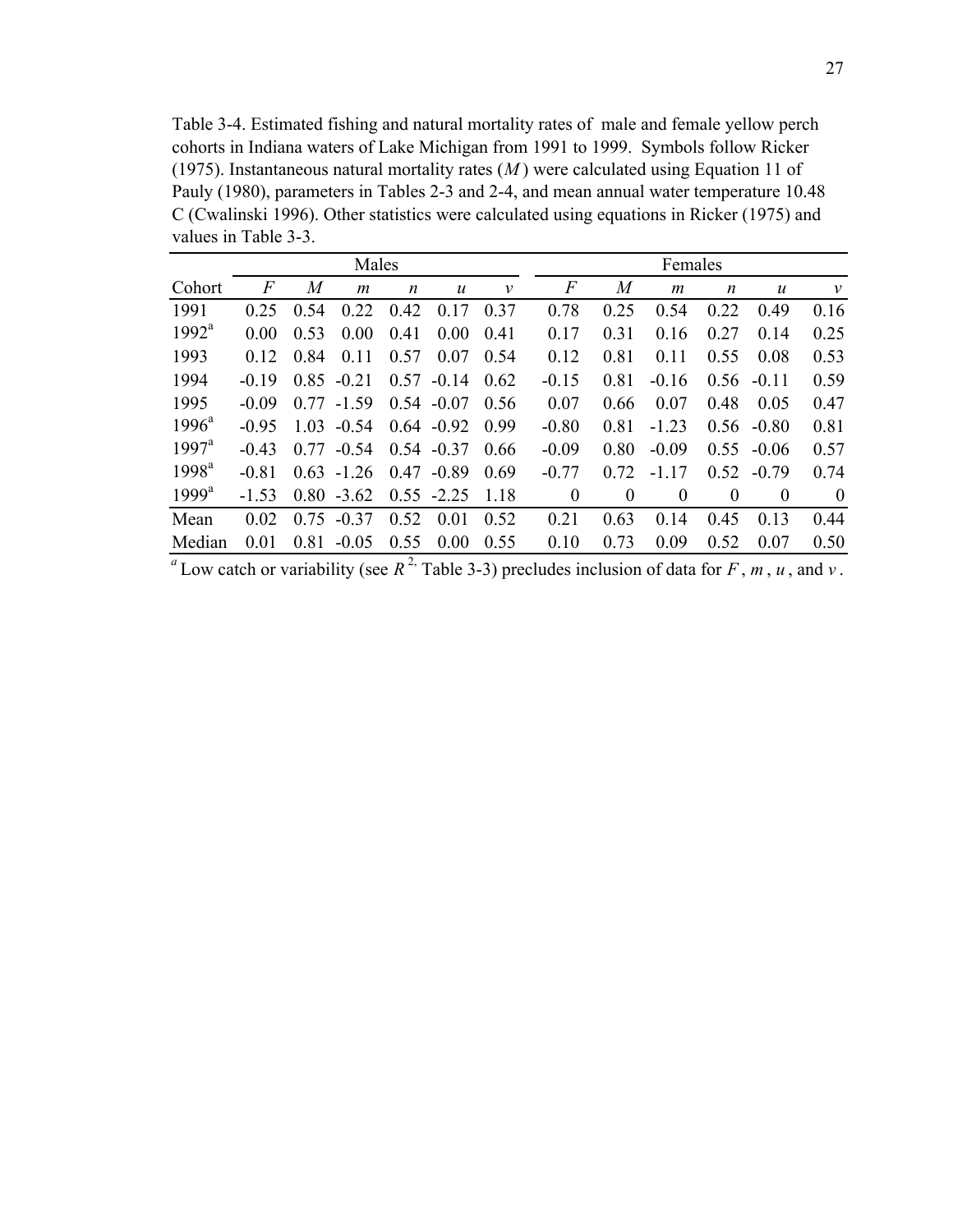70 to 79 mm and the second ranging from 140 to 169 mm (Figure 3-2). Sub-stock (< 130 mm) CPUE increased from 2002 to a mean of 199/h in 2003 and was comprised mainly of age 1 fish (Figure 3-3 and 3-4; Appendix 3-2). Trawl CPUE of stock-size  $(\geq 130 \text{ mm})$ fish increased to 142/h in 2003 and more than 50% of the catch was from the 1998 year class (age 5) (Figures 3-5 and 3-6; Appendix 3-2). Quality-size fish ( $\geq$  200 mm) increased to 20/h in 2003, with age 5 fish making up 73% of the catch (Figure 3-7 and 3- 8; Appendix 3-2). Although the 2003 yellow perch population abundance remains well below the levels observed in the 1980s, its stock structure has exhibited a trend towards greater stability as a majority of the population is present as sub-stock while the stock and quality components are at their highest levels since 1994 and 1993, respectively (Appendix 3-2). However, further stock stability will depend on the 1998 year class to produce similar or potentially stronger cohorts than observed for the 2002 year class (Figure 3-9).

Proportional stock density (PSD; the percentage of stock-size fish  $\geq 200$  mm) for 2003 increased to 14% and surpassed the median value for the years 1975 through 2003 (Figure 3-10). However, Figure 3-10 must be interpreted cautiously because PSD in recent years for this population has been volatile and highly influenced by changes in recruitment, growth, and sex ratios. Thus, the result may lack a significant correlation between PSD and abundance of either stock or quality fishes (McComish and Shroyer 1996).

 Sex ratios have varied substantially since 1993 (Figures 3-11, 3-12, 3-13, and 3- 14). The overall sex ratio of fish age  $\geq$ 1 was 42%:58% male:female in 2003 (Figure 3-11). The sub-stock composed 58% the total catch (Appendix 3-3) with a sex ratio of 46%:54% male:female (Figure 3-12). Fish of stock size ( $\geq$  130 mm) made up 42% of the catch (Appendix 3-3) with a sex ratio of 36%:64% male:female (Figure 3-13). Qualitysize ( $\geq$  200 mm) fish comprised 6% of the total catch (Appendix 3-3) with a sex ratio of 6%:94% male:female (Figure 3-14).

Trends in typical ages and lengths of the trawl catch of each sex since 1993 are summarized in Figure (3-15). Median ages of males and females decreased from age 3 in 2002 to age 1 in 2003. Concurrent with the decrease in age, median length classes of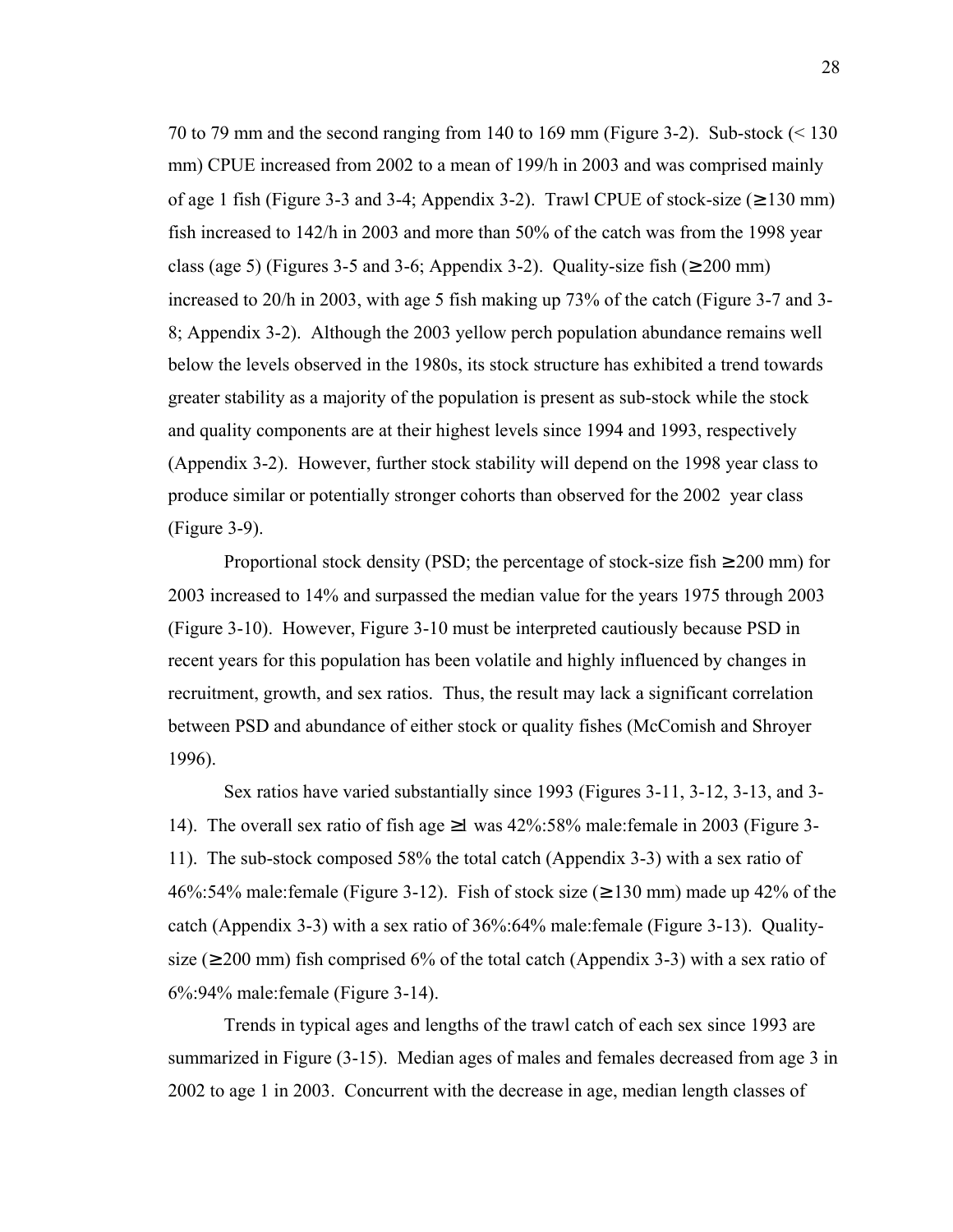

Figure 3-2. Length composition of the trawl caught yellow perch age ≥1 at pooled sites in Indiana waters of Lake Michigan in 2003.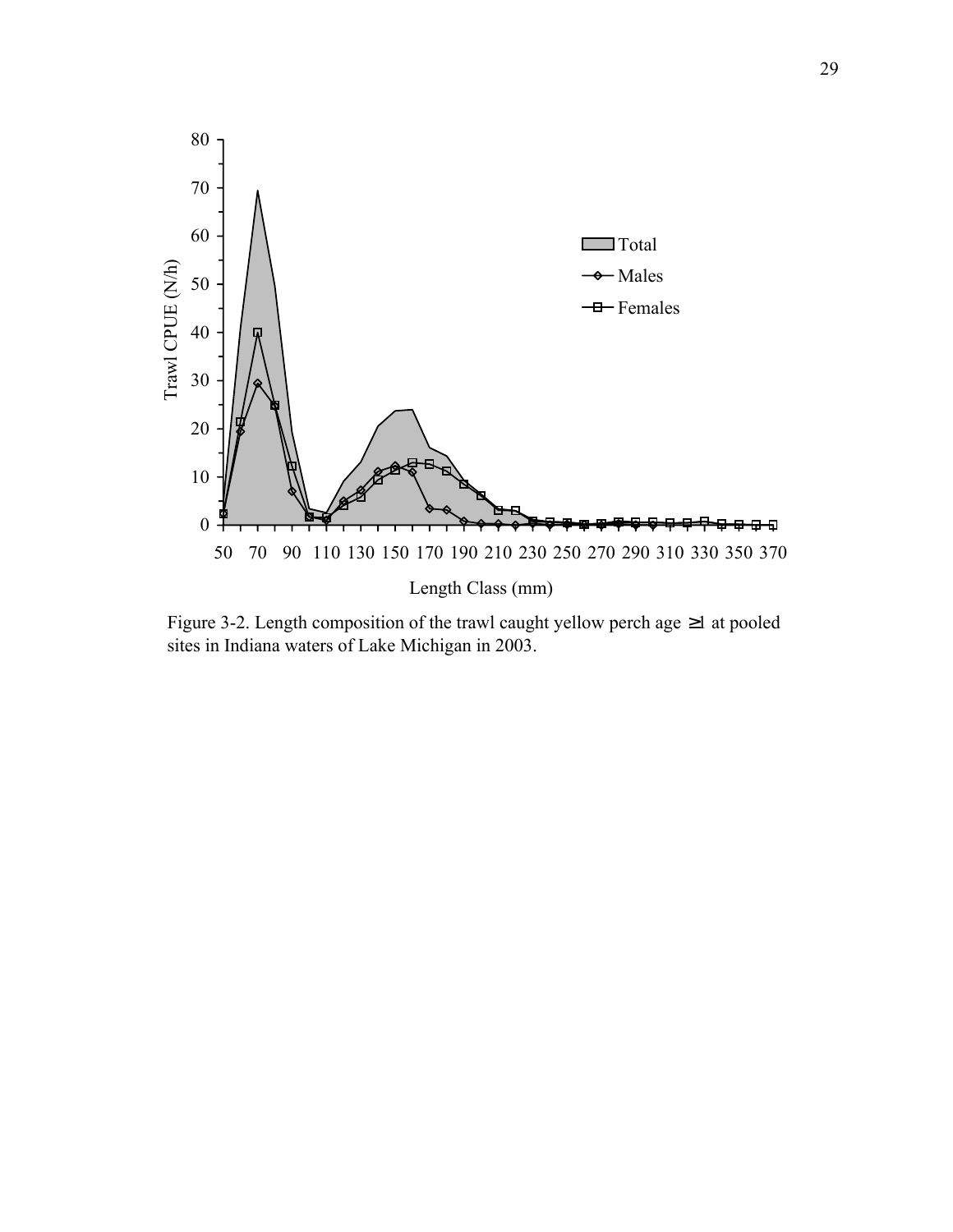

Figure 3-3. Trawl CPUE of sub-stock size (<130 mm and age ≥1) yellow perch from pooled sites in Indiana waters of Lake Michigan from 1975 to 2003. No trawling was conducted in 1982. Error bars for 1983-2003 represent  $\pm 2$  SE.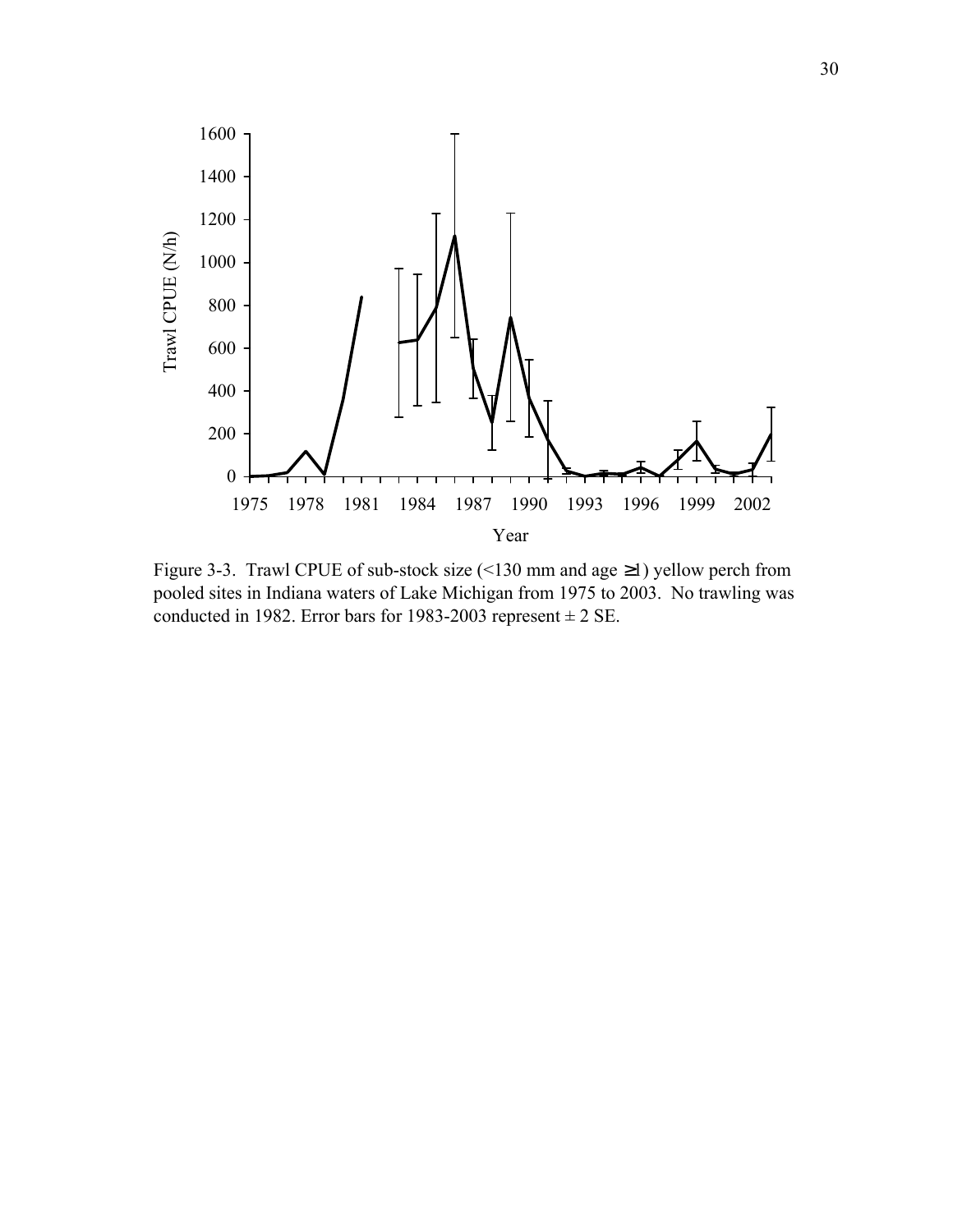

Figure 3-4. Age frequency of trawl caught sub-stock (<130 mm and age  $\geq$ 1) yellow perch at pooled sites in Indiana waters of Lake Michigan from 1993 to 2003.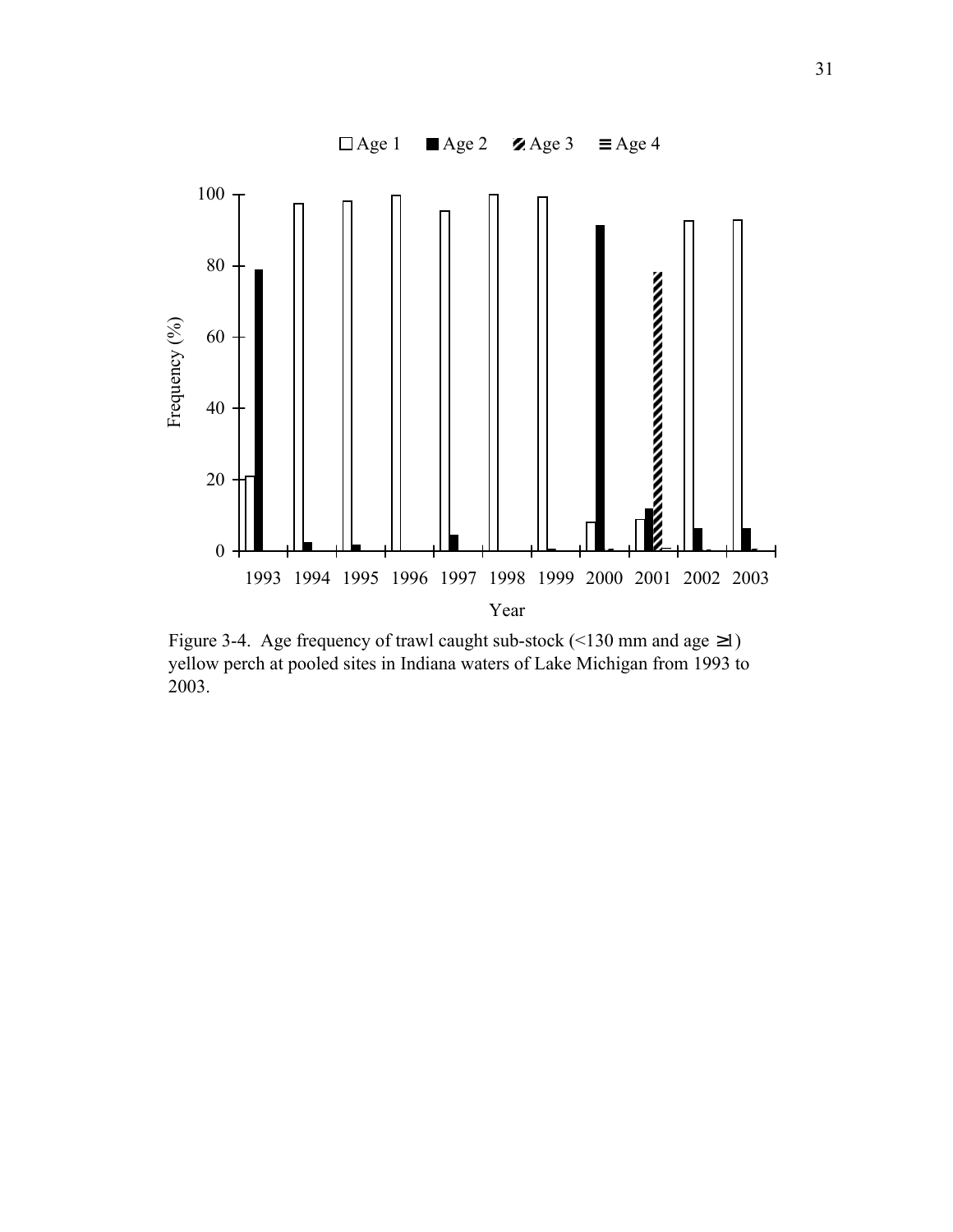

Figure 3-5. Trawl CPUE of stock size  $(\geq 130 \text{ mm})$  yellow perch from pooled sites in Indiana waters of Lake Michigan from 1975 to 2003. No trawling was conducted in 1982. Error bars for 1983-2003 represent  $\pm 2$  SE.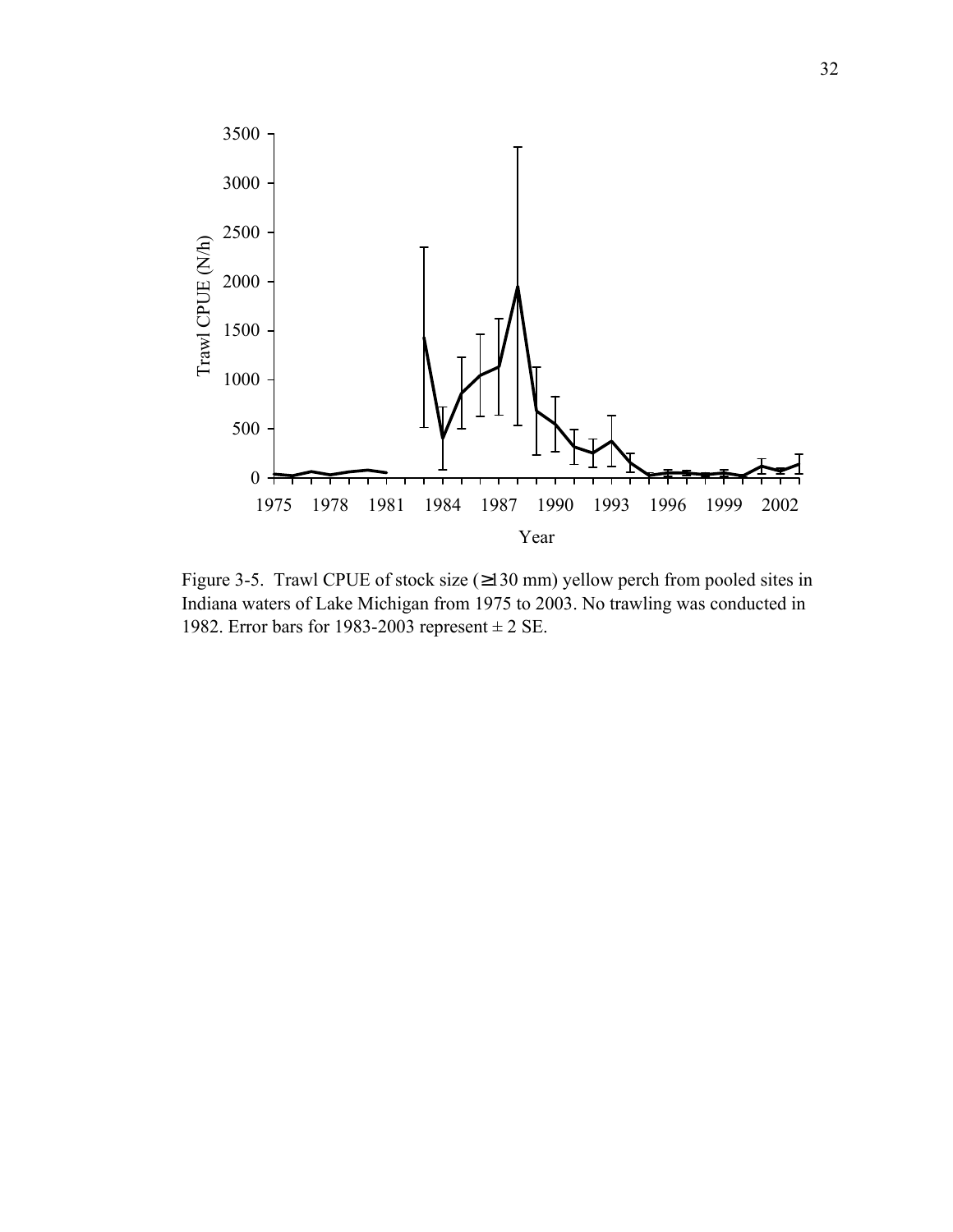

Figure 3-6. Age frequency of trawl caught stock ( $\geq$  130 mm) yellow perch at pooled sites in Indiana waters of Lake Michigan from 1993 to 2003.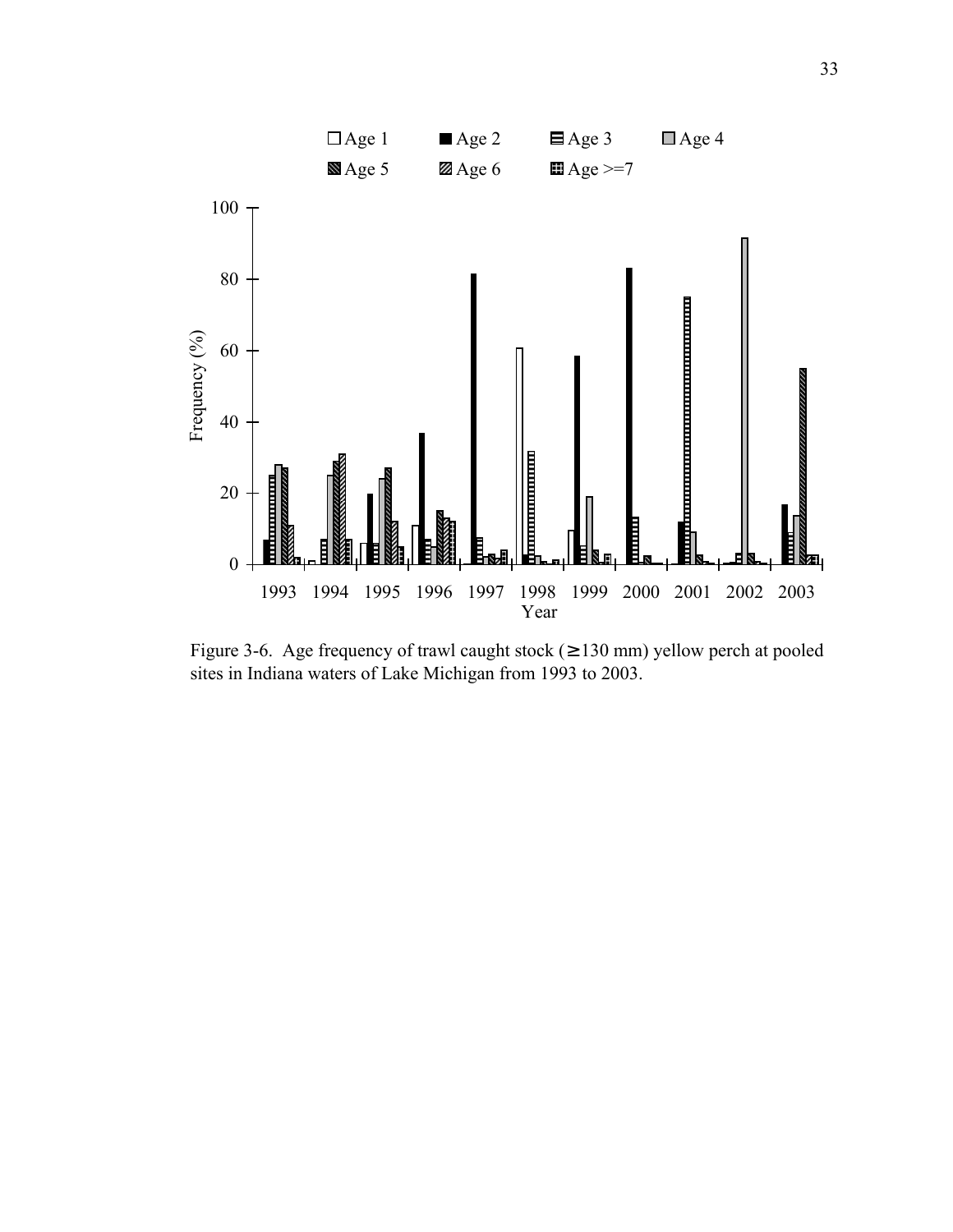

Figure 3-7. Trawl CPUE of quality size (≥200 mm) yellow perch from pooled sites in Indiana waters of Lake Michigan from 1975 to 2003. No trawling was conducted in 1982. Error bars for 1983-2003 represent  $\pm 2$  SE.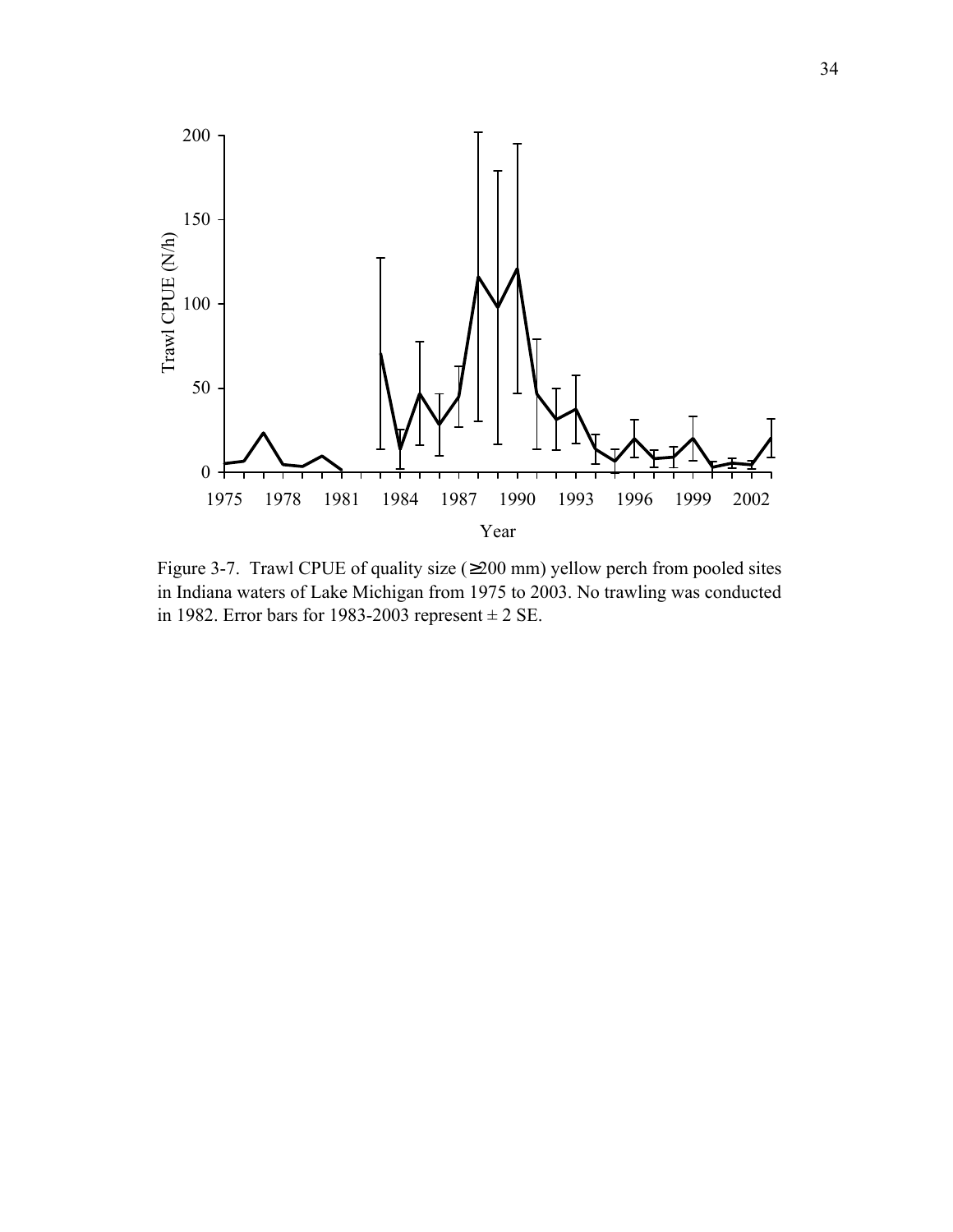

Figure 3-8. Age frequency of trawl caught quality size ( $\geq 200$  mm) yellow perch at pooled sites in Indiana waters of Lake Michigan from 1993 to 2003.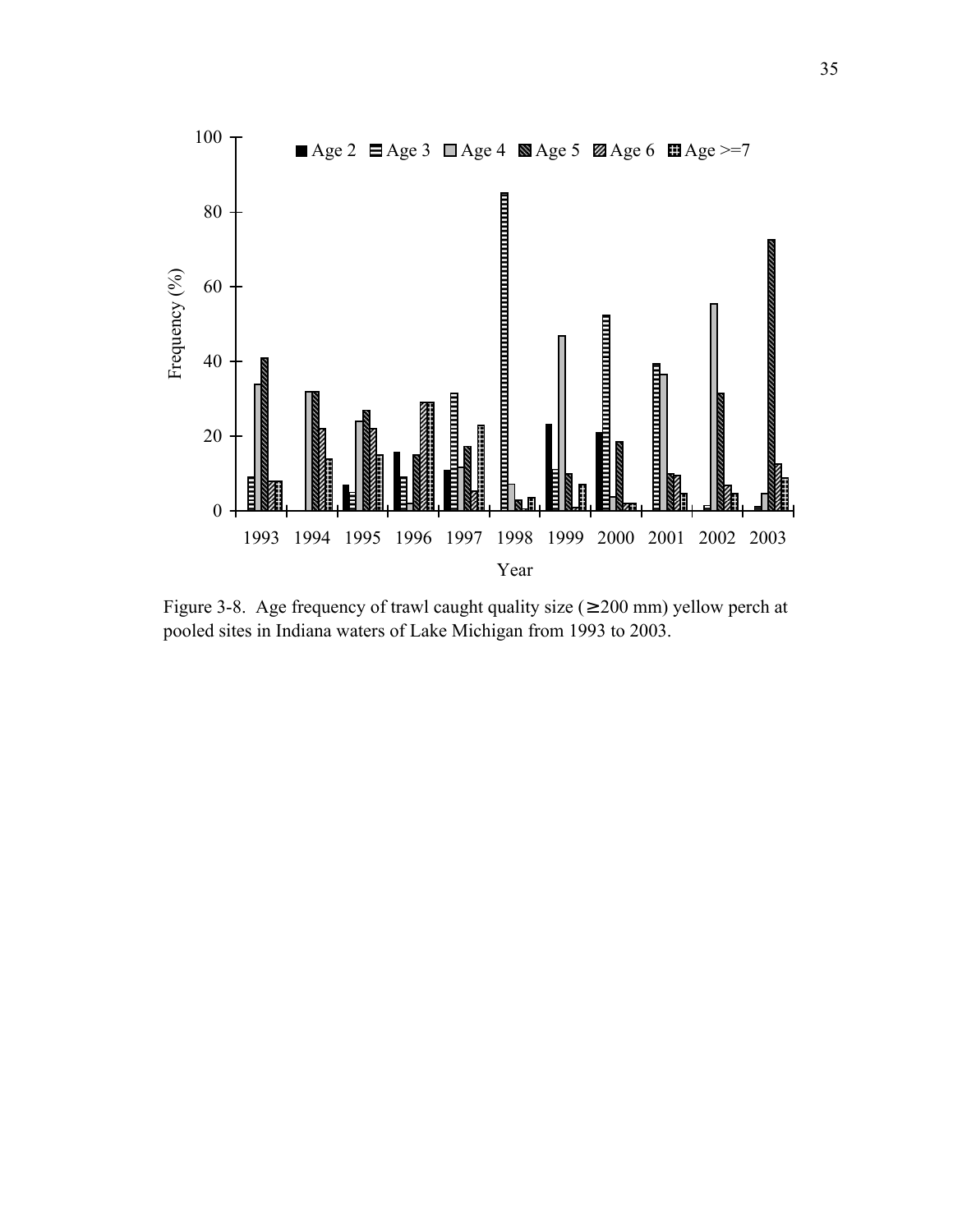

Figure 3-9. Trawl CPUE of sub-stock, stock, and quality size yellow perch from pooled sites in Indiana waters of Lake Michigan from 1975 to 2003. No index trawling was conducted in 1982.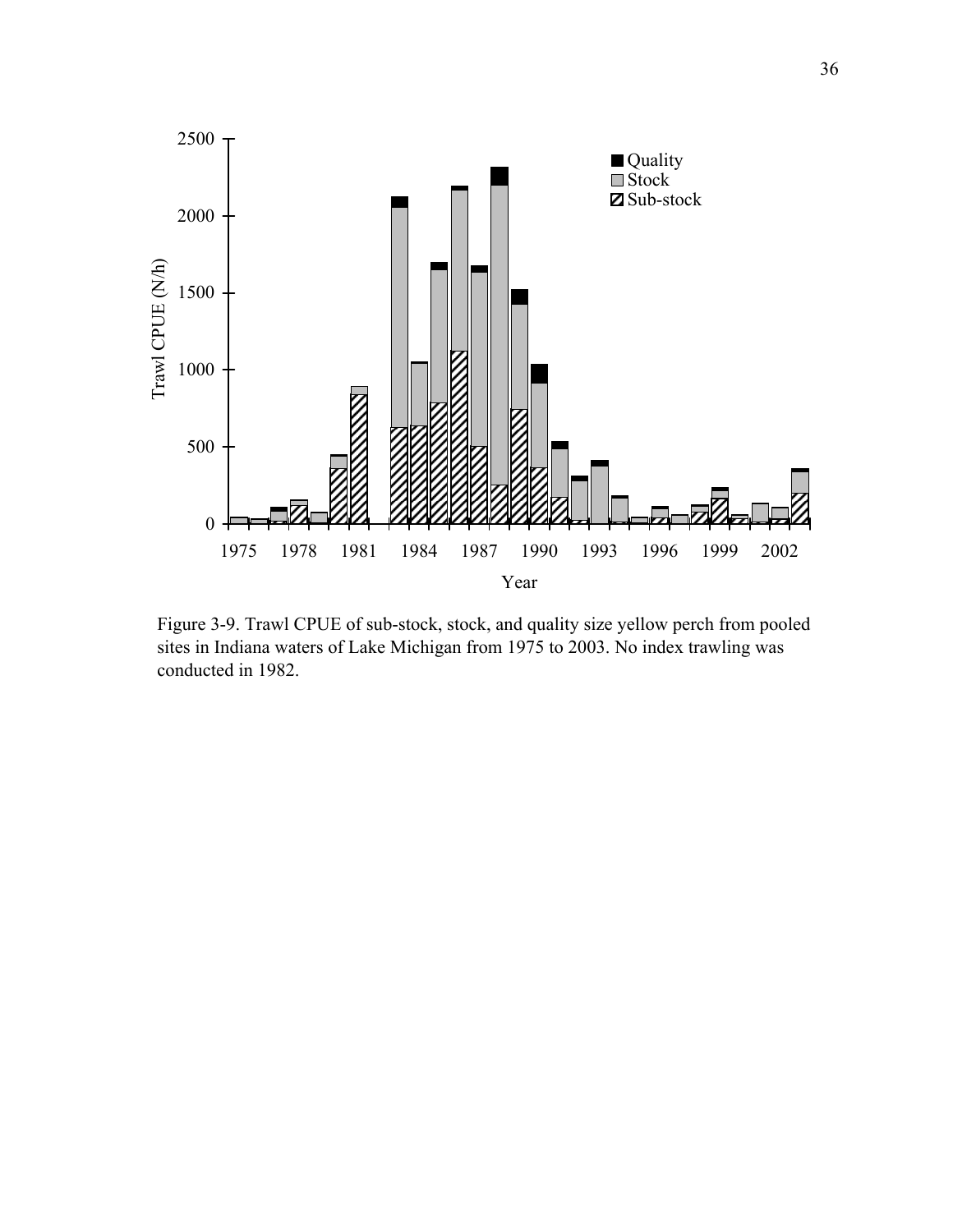

Figure 3-10. Proportional stock density (PSD) of yellow perch from pooled sites in Indiana waters of Lake Michigan from 1975 to 2003. No index trawling was conducted in 1982.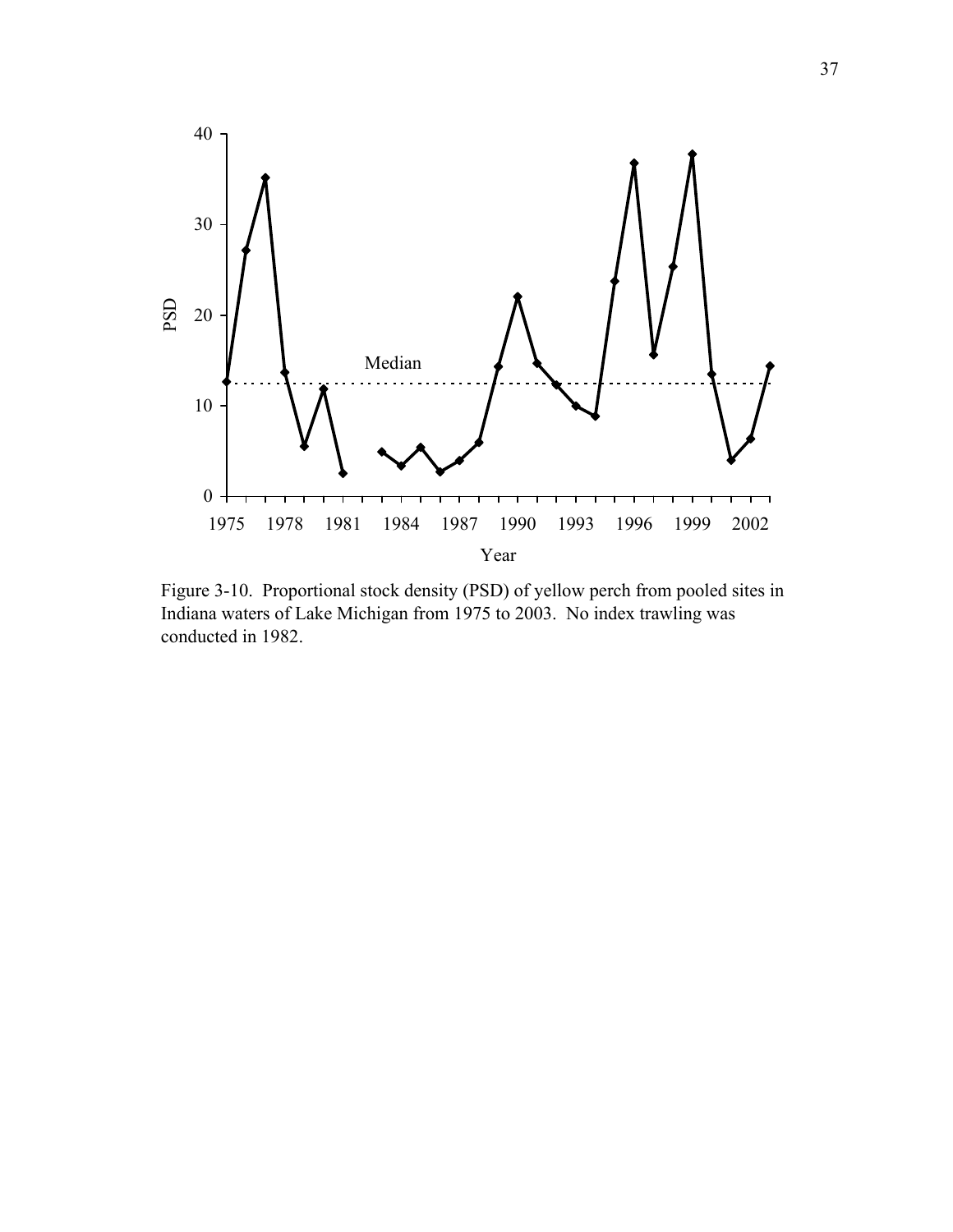

Figure 3-11. Sex ratios of age ≥1 yellow perch in the trawl catch from pooled sites in Indiana waters of Lake Michigan from 1993 to 2003.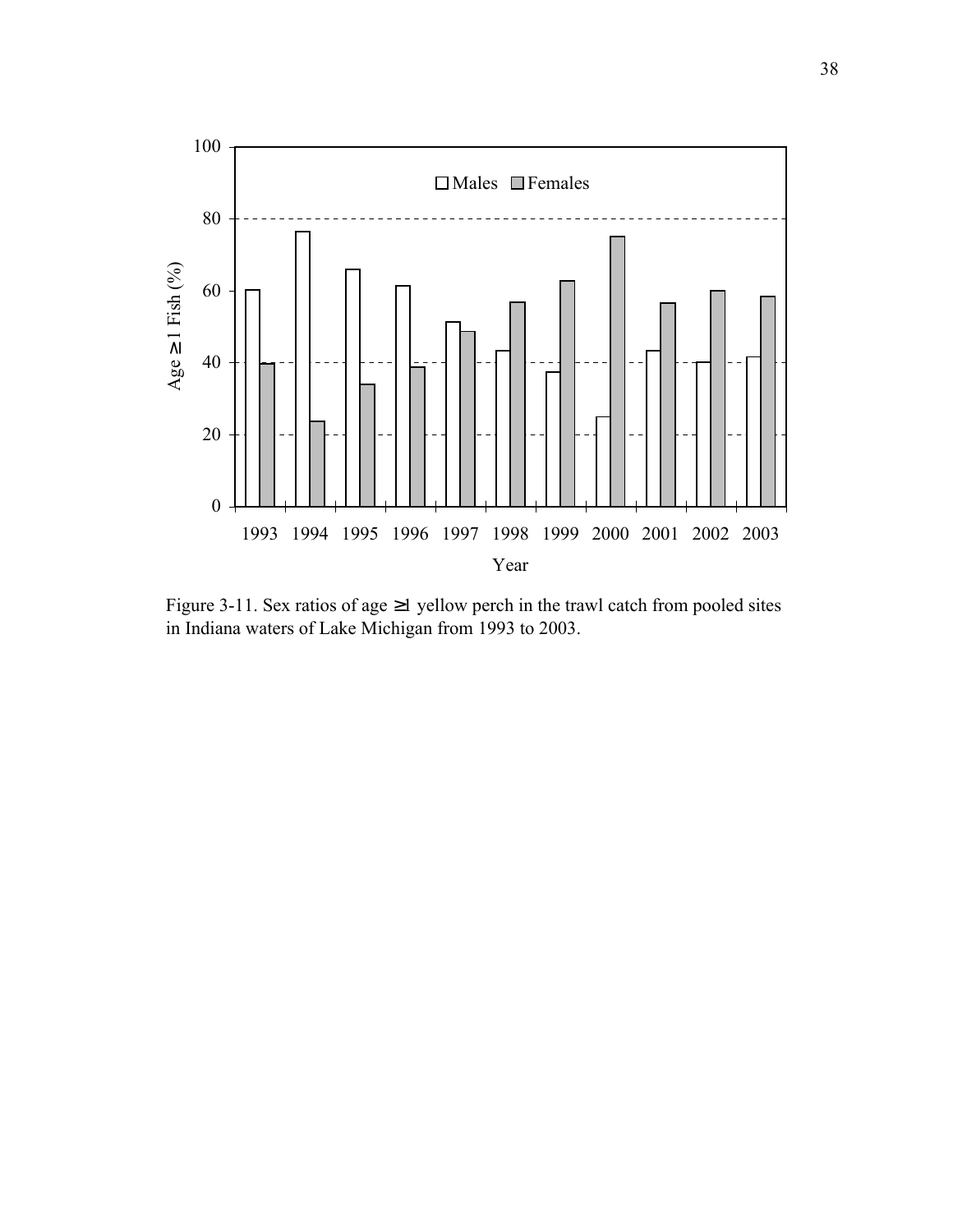

Figure 3-12. Sex ratios of sub-stock-size (age  $\geq$ 1 and <130 mm) yellow perch in the trawl catch from pooled sites in Indiana waters of Lake Michigan from 1993 to 2003.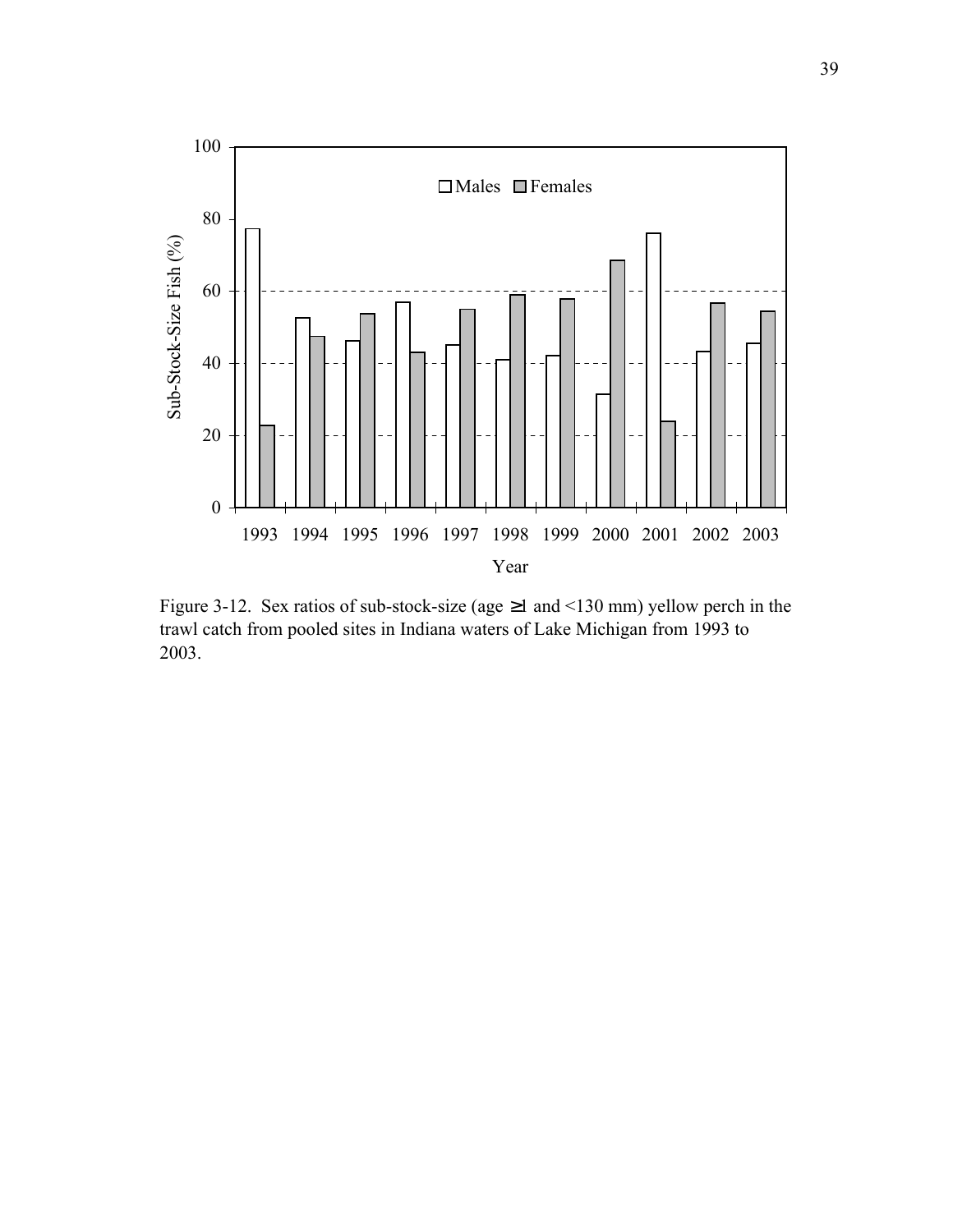

Figure 3-13. Sex ratios of stock-size (≥130 mm) yellow perch in the trawl catch from pooled sites in Indiana waters of Lake Michigan from 1993 to 2003.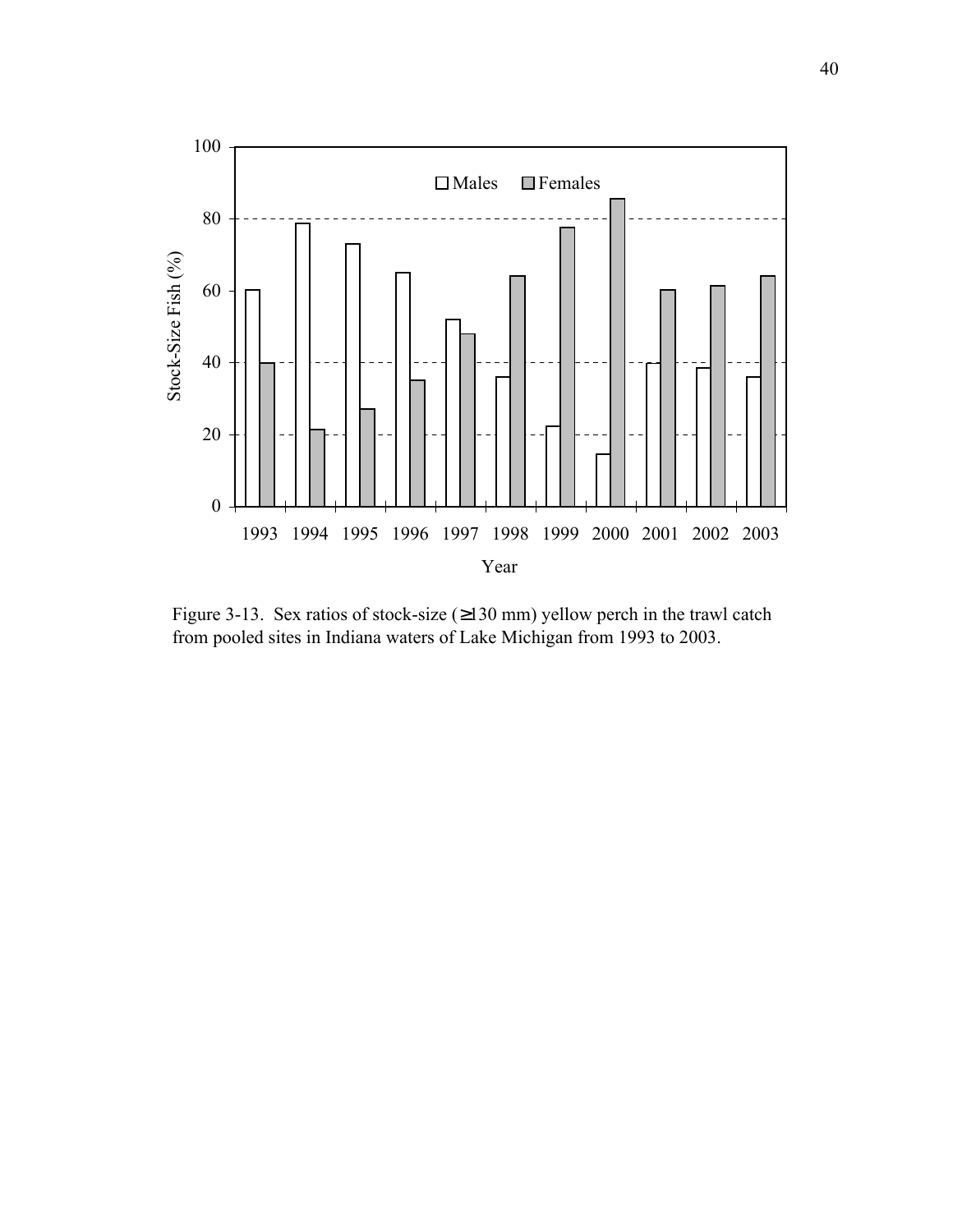

Figure 3-14. Sex ratios of quality-size  $(\geq 200 \text{ mm})$  yellow perch in the trawl catch from pooled sites in Indiana waters of Lake Michigan from 1993 to 2003.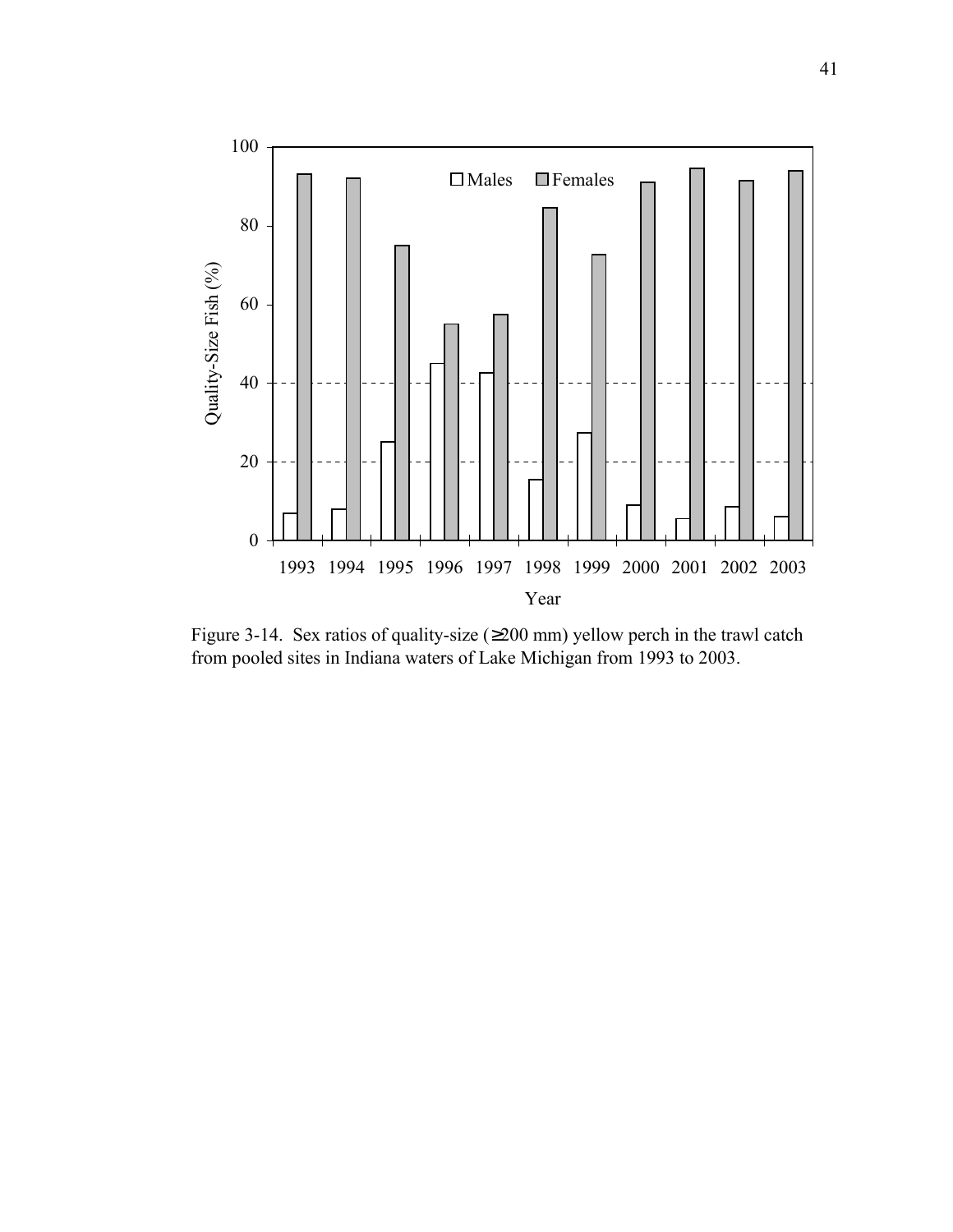

Figure 3-15. Median age and length classes of male and female yellow perch age  $\geq$ 1 in the trawl catch from pooled sites in Indiana waters of Lake Michigan from 1993 to 2003.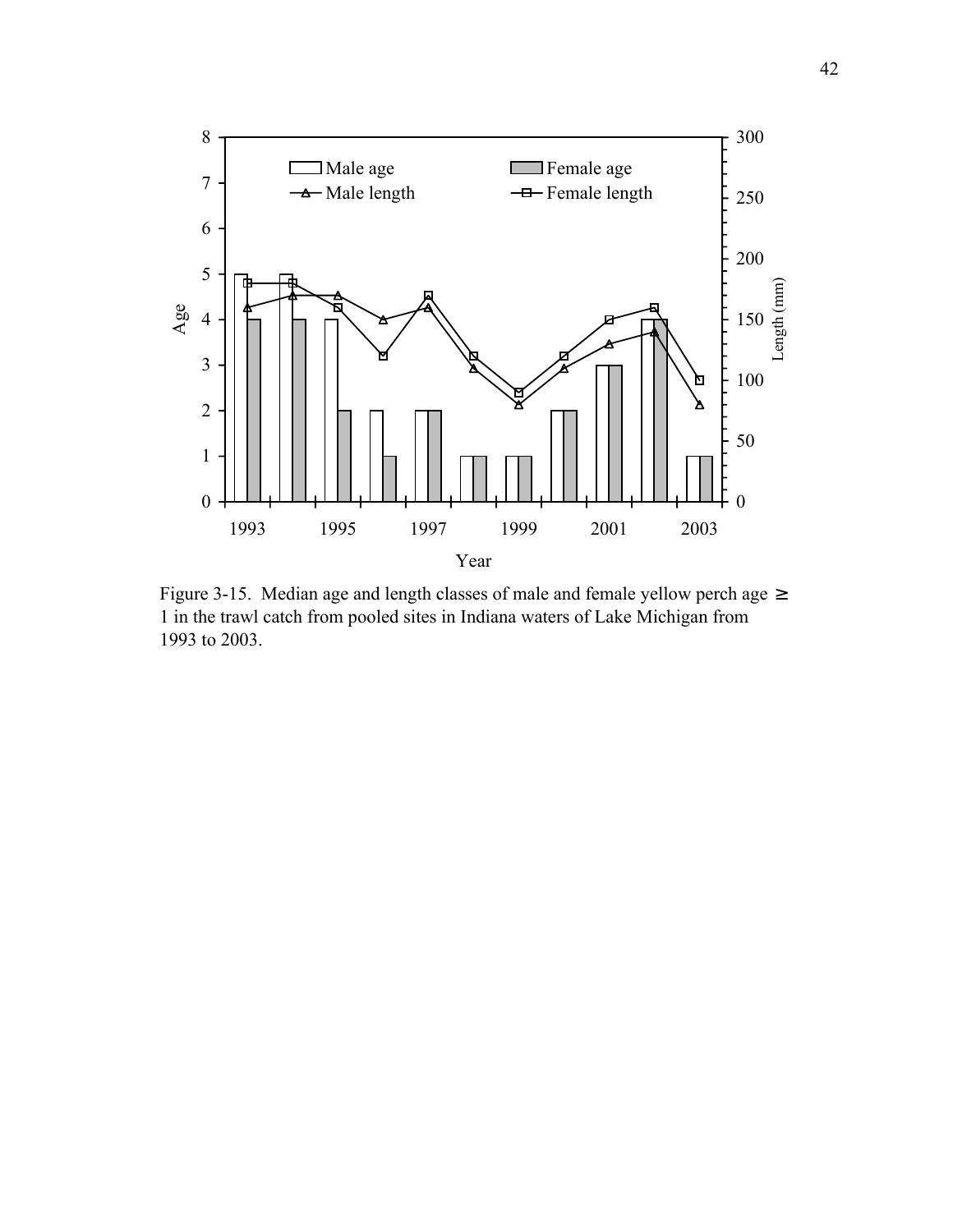both males and females decreased to 80 and 100 mm, respectively, during the same period. The shift in trawl median age and length, from 2002 to 2003, for both male and female yellow perch is due the prominence of the 2002 year class in the population. **Gill Net Catch**

Gill nets captured yellow perch ranging in lengths from 160-369 mm in 2003; males from 180-329 mm, and females from 160-369 mm (Appendices 3-6, 3-7, and 3-8). The gill net length frequency was a positively skewed distribution with the mode centered at 200 - 209 mm (Figure 3-16). The 1998 year class (age 5) dominated the catch at 74%, while the 1997 year class (age 6) comprised 12% of the gill net catch (Appendices 3-6).

Sex ratios of gill net catches have been dominated by females in the past six years (Figure 3-17). In 2003, females comprised 92% of the total gill net catch (Figure 3-17), while median age of both sexes was 5 (Figure 3-18). Median length classes of both males and females decreased slightly from 2002 to 2003 and during this same period (Figure 3-18), males had a median greater length than females. The shift in median lengths is likely due to gill net selectivity. Males from the 1998 year class did not appear fully vulnerable to the gill net. Furthermore, males from the 1998 year class comprised 51% of the male gill net catch, while females from that year class made up 76% of the female catch (Appendix 3-7 and 3-8). The male length frequency distribution was bimodal and resulted in a median length of 230 mm, which fell between the two modes (Figure 3-16). The length frequency distribution for females was positively skewed, with the median length shifted downwards towards the mode. Once the 1998 year class becomes fully vulnerable to the gill net, median lengths should indicate what has been observed since 1993, that female median length was greater than males.

### **Ages and Lengths at Maturity**

In June 2003, 86% of age 2 males were mature and 58% of females were mature by age 3 (Table 3-5), while minimum length classes that were  $\geq 50\%$  maturity were 120-129 mm for males and 170-179 mm for females (Table 3-6). Females from the 1998 year class comprised over 78% of all mature females, and thus will largely be responsible for production of future year classes in the population. Size at maturity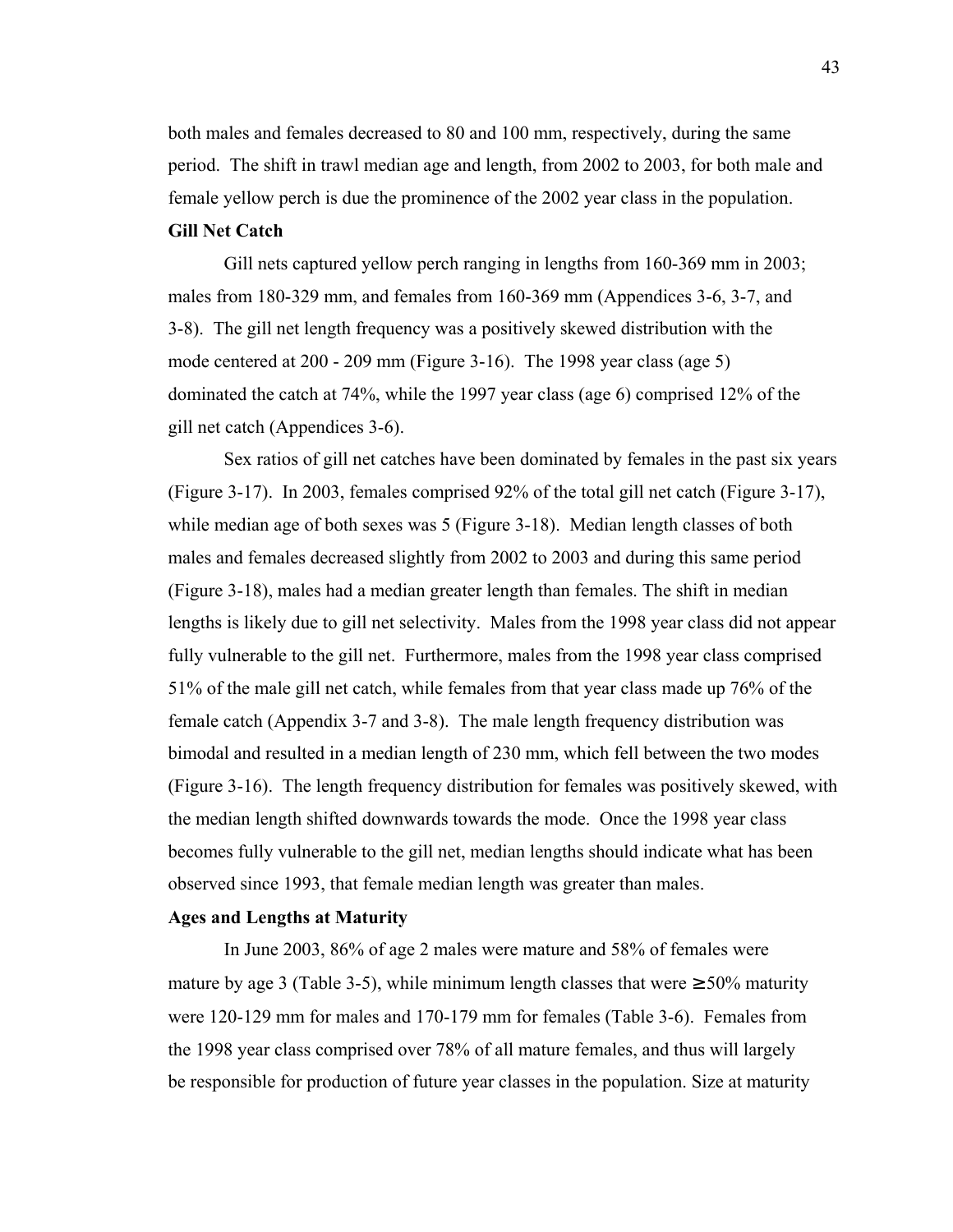

Figure 3-16. Length composition of the pooled 10-m and 15-m gill net catches of yellow perch at pooled sites in Indiana waters of Lake Michigan in 2003.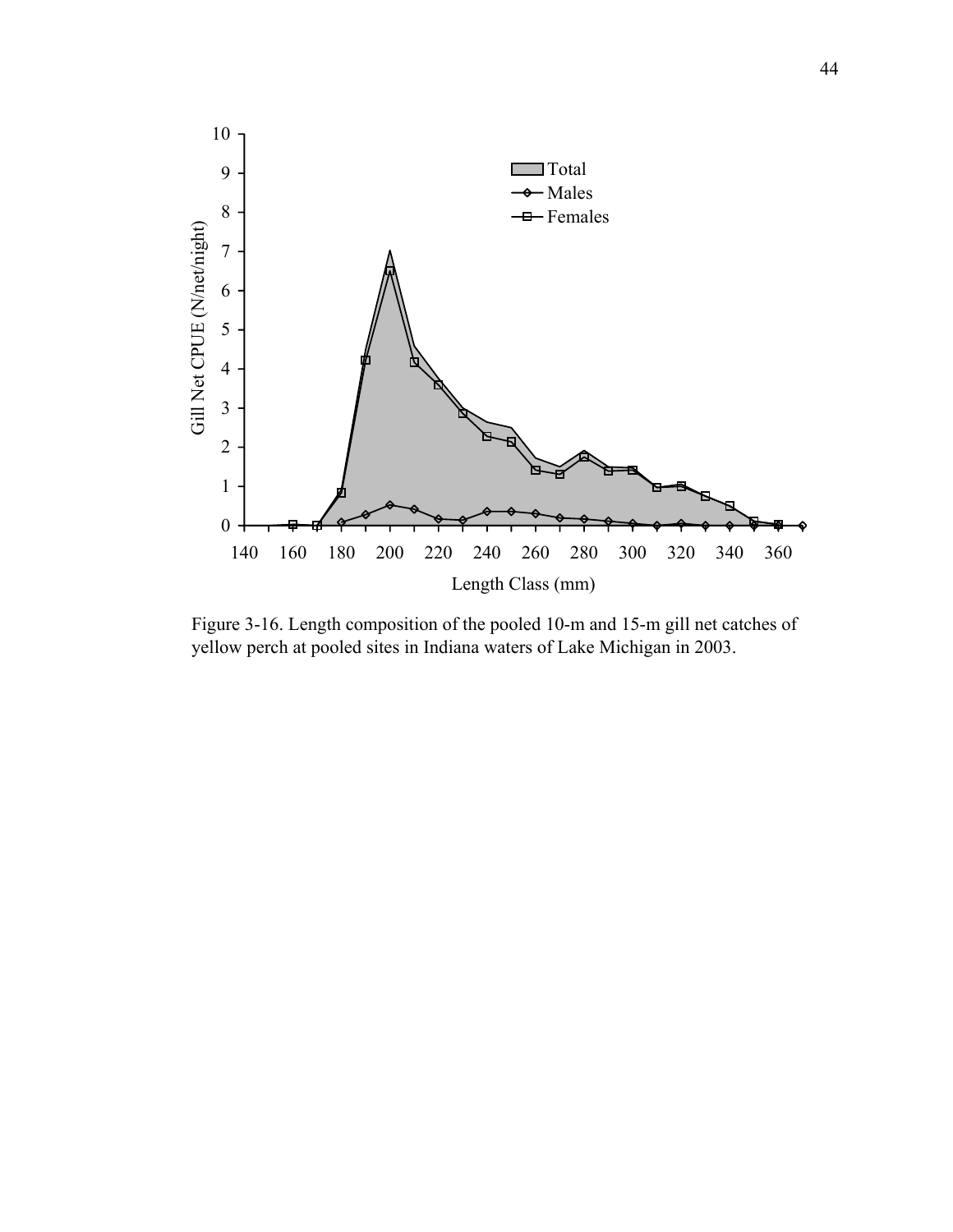

Figure 3-17. Sex ratios of the pooled 10-m and 15-m gill net catches of yellow perch from pooled sites in Indiana waters of Lake Michigan from 1993 to 2003.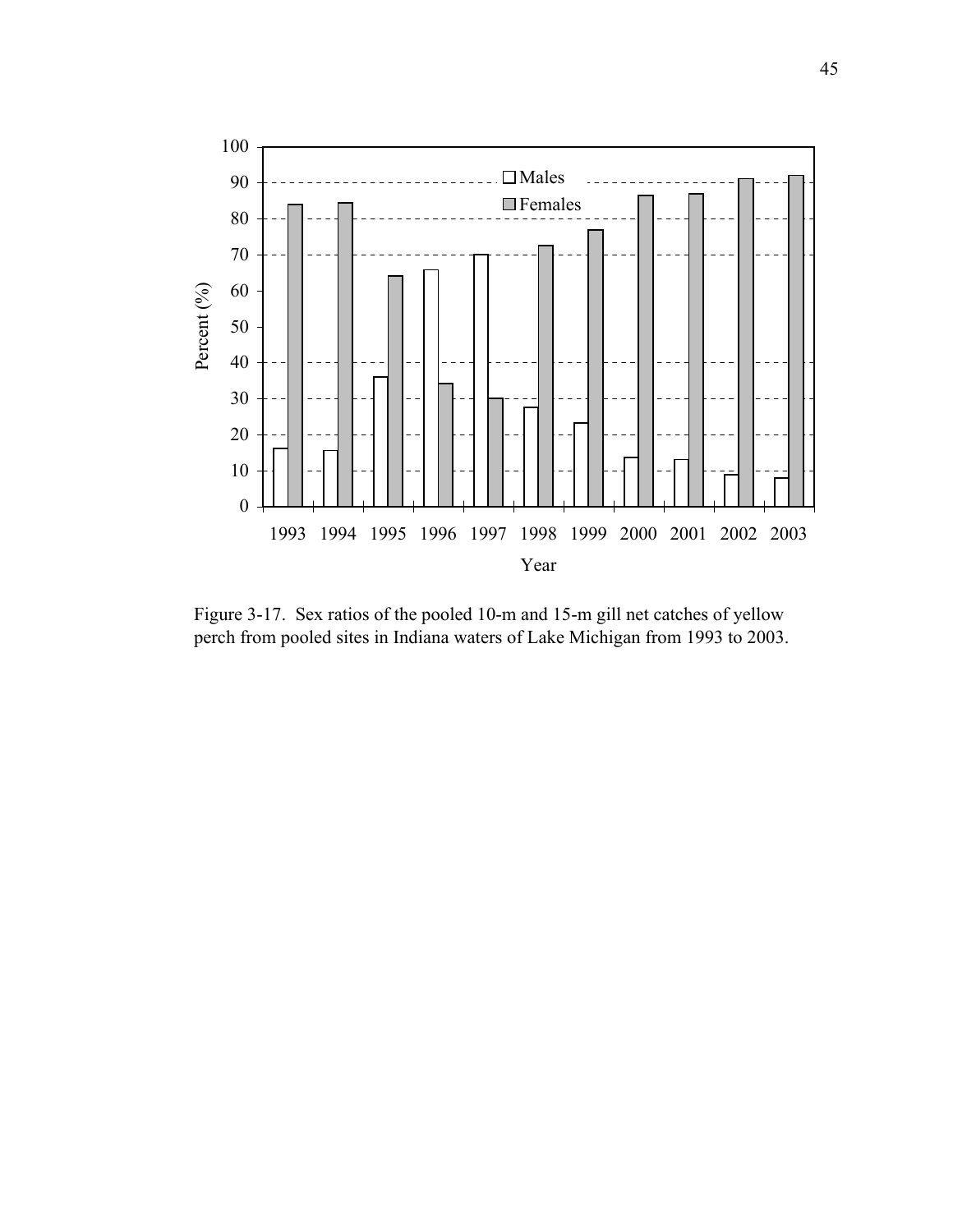

Figure 3-18. Median age and length classes of male and female yellow perch in the pooled 10-m and 15-m gill net catch from pooled sites in Indiana waters of Lake Michigan from 1993 to 2003.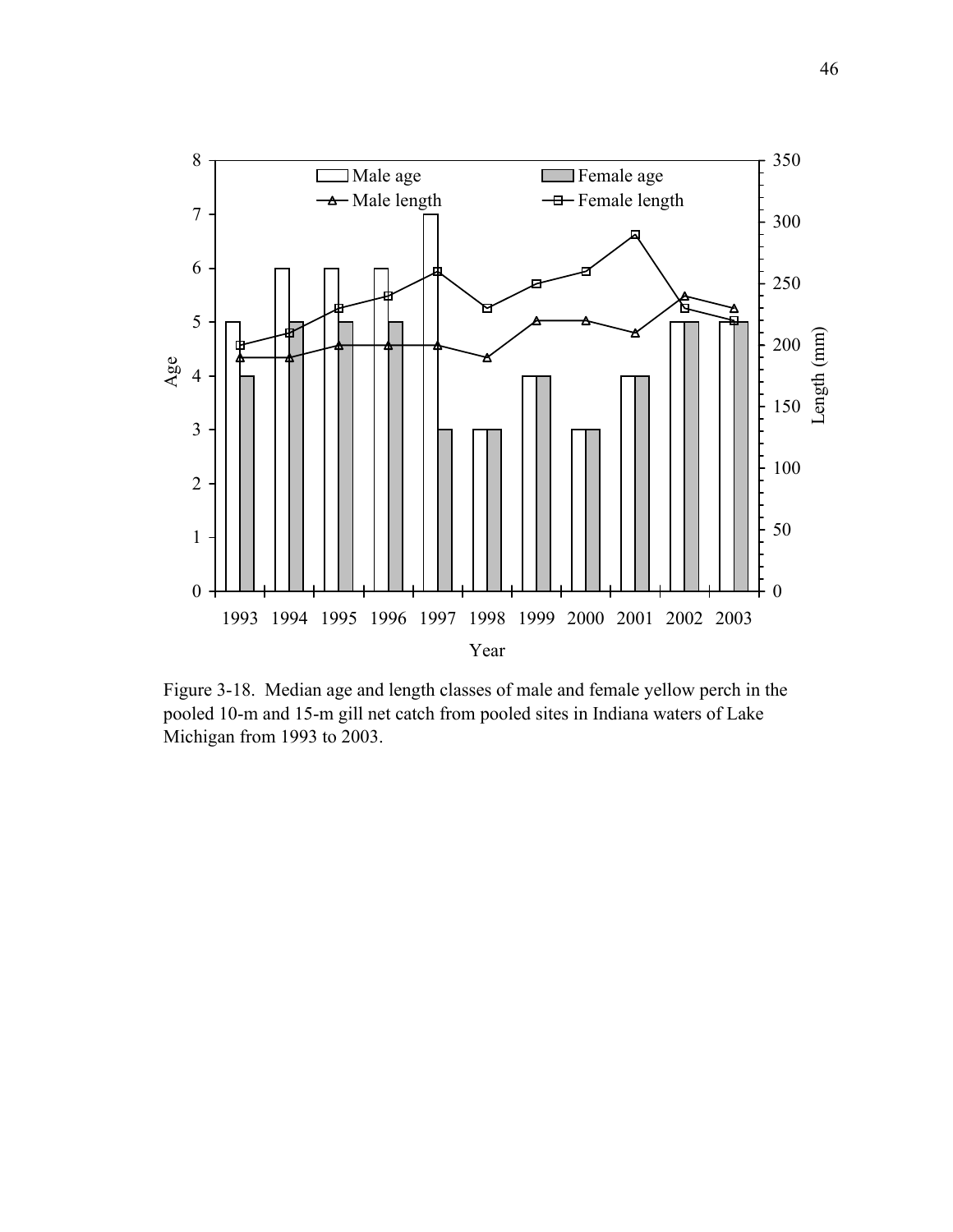|     |                             | Males               |     | Females |            |          |  |
|-----|-----------------------------|---------------------|-----|---------|------------|----------|--|
| Age |                             | Immature % Mature % |     | N       | Immature % | Mature % |  |
|     | 248                         | 99                  |     | 307     | 100        |          |  |
|     |                             | 14                  | 86  | 28      | 96         |          |  |
| 3   |                             |                     | 100 | 15      | 42         | 58       |  |
|     |                             |                     | 100 | 40      | 29         | 71       |  |
|     | 74                          |                     | 99  | 637     | 12         | 88       |  |
|     | 12                          |                     | 98  | 75      |            | 100      |  |
|     | 6                           |                     | 100 | 23      |            | 95       |  |
| 8   |                             |                     | 100 | 22      |            | 100      |  |
| 9   | $\mathcal{D}_{\mathcal{L}}$ |                     | 100 |         |            |          |  |
| 10  |                             |                     |     |         |            |          |  |
|     |                             |                     | 100 |         |            |          |  |

Table 3-5. Percent maturity by age for yellow perch from pooled trawl and gill net catches in Indiana waters of Lake Michigan in June 2003. Gonads of mature fish were either ripe or recently spent.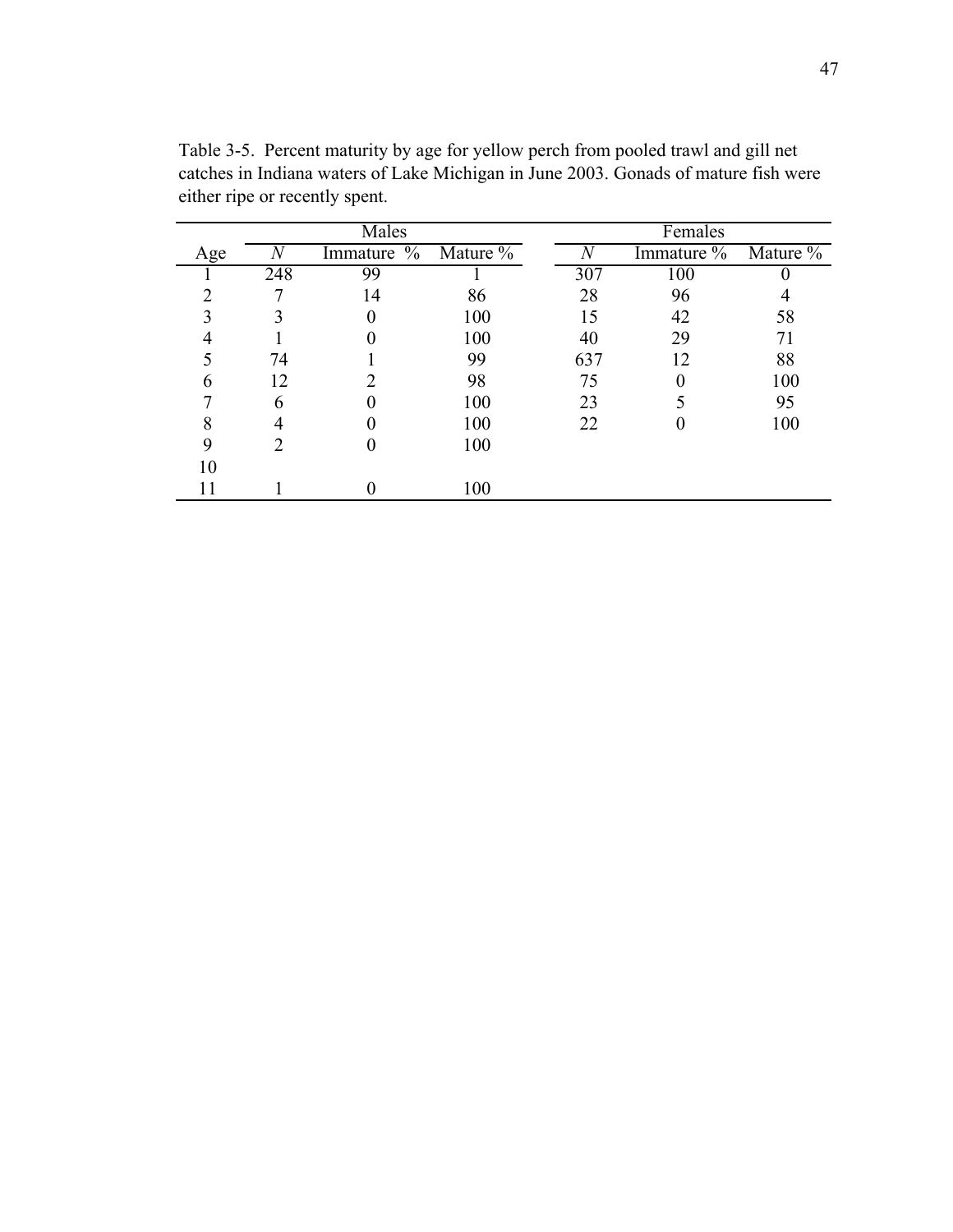| Length |                 |                     |                  |                 |                         |                  |  |
|--------|-----------------|---------------------|------------------|-----------------|-------------------------|------------------|--|
| class  |                 | Males               |                  | Females         |                         |                  |  |
| (mm)   | $\overline{N}$  | Immature % Mature % |                  | $\overline{N}$  | Immature % Mature %     |                  |  |
| 50     | $\overline{30}$ | 100                 | $\boldsymbol{0}$ | $\overline{31}$ | 100                     | $\boldsymbol{0}$ |  |
| 60     | 182             | 100                 | $\overline{0}$   | 194             | 100                     | $\boldsymbol{0}$ |  |
| 70     | 31              | 94                  | 6                | 58              | 100                     | $\boldsymbol{0}$ |  |
| 80     | $\overline{4}$  | 100                 | $\boldsymbol{0}$ | 18              | 100                     | $\boldsymbol{0}$ |  |
| 90     | $\mathbf{1}$    | 100                 | $\overline{0}$   | $\overline{4}$  | 100                     | $\boldsymbol{0}$ |  |
| 100    |                 |                     |                  | $\overline{4}$  | 100                     | $\boldsymbol{0}$ |  |
| 110    | $\mathbf{1}$    | 100                 | $\boldsymbol{0}$ |                 |                         |                  |  |
| 120    | $\overline{2}$  | $\overline{0}$      | 100              | $\mathbf{1}$    | 100                     | $\boldsymbol{0}$ |  |
| 130    | $\overline{2}$  | $\boldsymbol{0}$    | 100              | 10              | 100                     | $\boldsymbol{0}$ |  |
| 140    | 6               | $\boldsymbol{0}$    | 100              | 11              | 91                      | 9                |  |
| 150    | 9               | $\overline{0}$      | 100              | 15              | 80                      | 20               |  |
| 160    | 17              | $\boldsymbol{0}$    | 100              | 10              | 60                      | 40               |  |
| 170    | 10              | $\overline{0}$      | 100              | 16              | 31                      | 69               |  |
| 180    | 7               | $\boldsymbol{0}$    | 100              | 44              | 20                      | 80               |  |
| 190    | 11              | $\overline{0}$      | 100              | 130             | 12                      | 88               |  |
| 200    | 18              | $\boldsymbol{0}$    | 100              | 135             | 10                      | 90               |  |
| 210    | $\overline{4}$  | 25                  | 75               | 71              | $\overline{\mathbf{3}}$ | 97               |  |
| 220    | $\overline{2}$  | $\boldsymbol{0}$    | 100              | 60              | $\overline{3}$          | 97               |  |
| 230    | 6               | $\overline{0}$      | 100              | 56              | $\overline{0}$          | 100              |  |
| 240    | 5               | $\boldsymbol{0}$    | 100              | 45              | $\boldsymbol{0}$        | 100              |  |
| 250    | $\overline{4}$  | $\boldsymbol{0}$    | 100              | 39              | $\boldsymbol{0}$        | 100              |  |
| 260    | $\overline{c}$  | $\boldsymbol{0}$    | 100              | 23              | $\boldsymbol{0}$        | 100              |  |
| 270    | $\overline{2}$  | $\boldsymbol{0}$    | 100              | 23              | $\boldsymbol{0}$        | 100              |  |
| 280    | $\mathbf{1}$    | $\boldsymbol{0}$    | 100              | 39              | $\boldsymbol{0}$        | 100              |  |
| 290    |                 |                     |                  | 22              | $\boldsymbol{0}$        | 100              |  |
| 300    | $\mathbf 1$     | $\boldsymbol{0}$    | 100              | 21              | $\boldsymbol{0}$        | 100              |  |
| 310    |                 |                     |                  | 19              | $\boldsymbol{0}$        | 100              |  |
| 320    |                 |                     |                  | 19              | $\boldsymbol{0}$        | 100              |  |
| 330    |                 |                     |                  | 21              | $\boldsymbol{0}$        | 100              |  |
| 340    |                 |                     |                  | $\overline{4}$  | $\boldsymbol{0}$        | 100              |  |
| 350    |                 |                     |                  | $\overline{2}$  | $\boldsymbol{0}$        | 100              |  |
| 360    |                 |                     |                  | $\mathbf{1}$    | $\overline{0}$          | 100              |  |

Table 3-6. Percent maturity by length class of yellow perch from pooled trawl and gill net catches in Indiana waters of Lake Michigan in June 2003. Gonads of mature fish were either ripe or recently spent.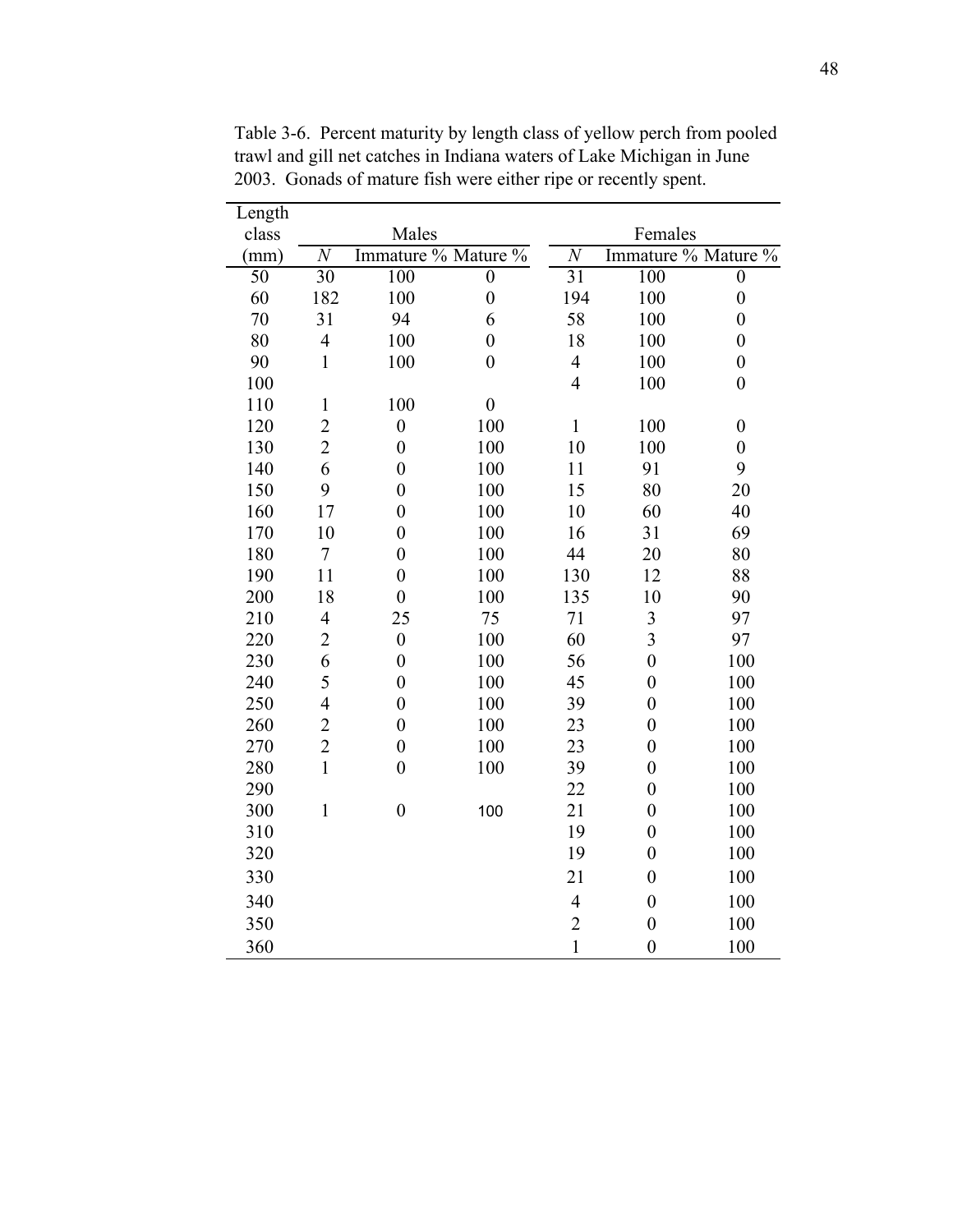is particularly important for females, as it determines the number (fecundity) of eggs produced. Larger females have a greater visceral space for egg development when compared to smaller females (Tsai and Gibson 1971). Furthermore, as yellow perch length increases, egg size has been shown to increase (Jansen 1996), which can enhance survivability of larval fish. This same relationship of female size to fecundity and egg size has been shown for yellow perch collected from the Indiana waters of Lake Michigan. The current yellow perch population structure exhibited by the total number of females captured in June 2003 showed 78% of the reproducing females are quality size, while 22% are less than 200 mm. Although we do not fully understand female size composition effects and how it relates to survivability of larval yellow perch, a majority of the 1998 females remain below quality size (Appendix 3-5) and thus may produce smaller and less viable larvae. Many abiotic factors can also affect fish fecundity including, but not limited to, changes in environmental conditions, resource availability, and predators (Nikolskii 1969; Bagenal and Braum 1971; Treasurer 1981).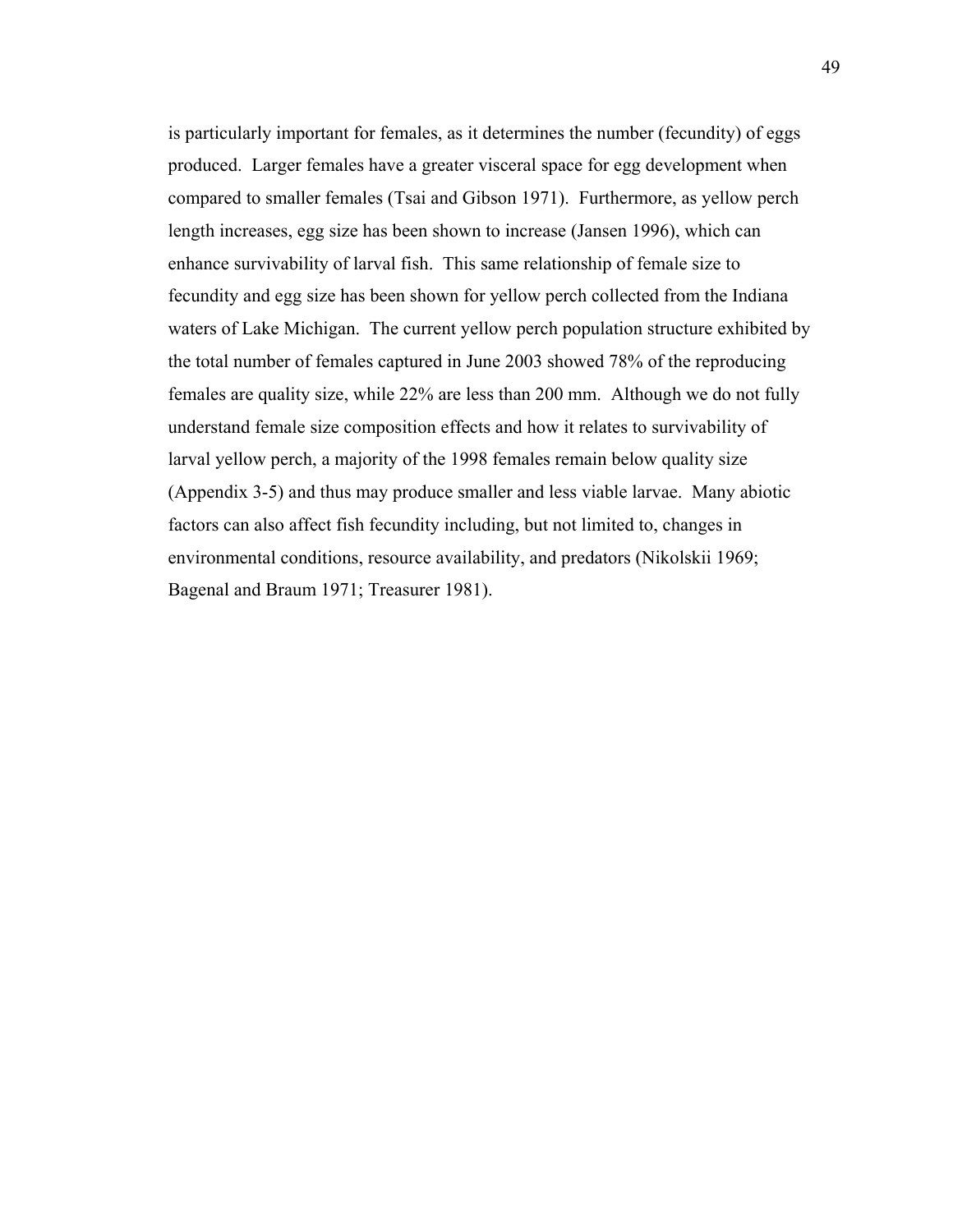# *Job 4: Selected Population Characteristics of the Near-Shore Non-Salmonine Fish Community Emphasizing Yellow Perch*

Historical trends in the near shore fish community of southern Lake Michigan were summarized by McComish et al. (2000). This report will update the major historical findings and will focus on data collected in 2003.

### **Catch Composition**

#### **Trawl Catch of Age** ≥**1**

A total of 11 non-salmonine fish species represented by individuals age  $\geq 1$  were collected by trawling at sites M, K, and G in 2003 (Figure 4-1; Appendix 4-1). Spottail shiners were numerically the most abundant species with a mean trawl CPUE of 681 fish/h, accounting for 50% of all fish captured. Yellow perch was the next most abundant fish, with a mean CPUE of 341 fish/h, representing 25% of the total catch. Other major fish species sampled included alewife at 232 fish/h (17%), and round goby at 97 fish/h (7%) of the total catch. The trout-perch *Percopsis omiscomaycus* and longnose sucker *Catostomus catostomus*, white sucker *Catostomus commersoni*, and rainbow smelt *Osmerus mordax* were present at low CPUEs, but exceeded 1 fish/h on at least one site. Additional non-salmonine species caught incidentally (CPUE < 1 fish/h and,  $\leq$  1%) were: banded killifish *Fundulus diaphanous*, common carp *Cyprinus carpio*, and ninespine stickleback *Pungitius pungitius*.

# **Among-Site Differences in Trawl Catch**

 Differences in occurrence and CPUE of some species among sample sites were observed in 2003 (Figure 4-1; Appendix 4-1). The catch rate for the spottail shiner was greatest at site M when compared to K and G. Yellow perch were caught in greatest abundance at site M with lower catch rates at G and K. Alewife catch rates were high and more similar at sites K and M but lower at site G. The round goby catch rate at site K was greater than the catches at both sites M and G. Trout-perch catches were similar at sites M and G when compared to site K. The longnose sucker catch was higher at site K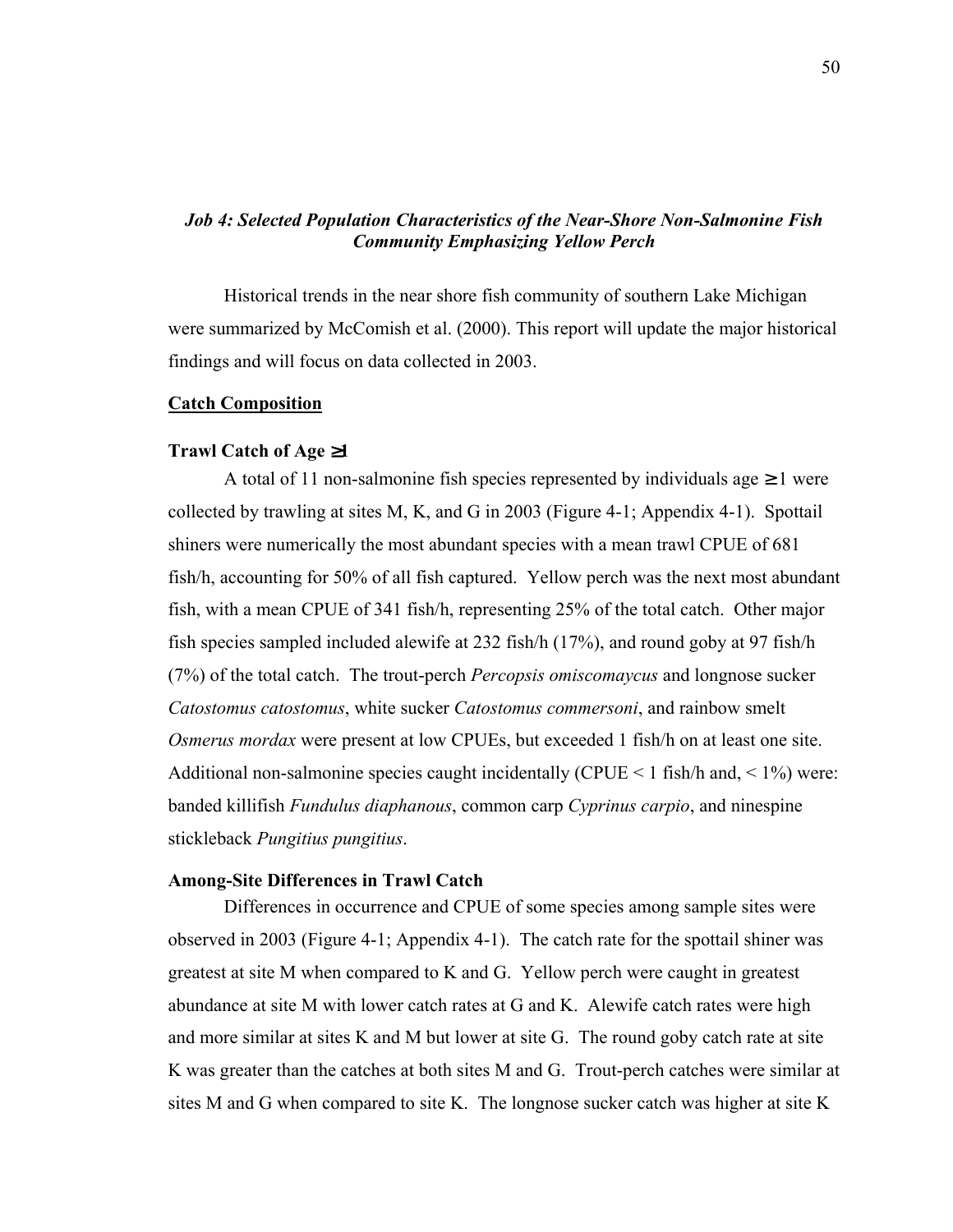

Figure 4-1. Summary of species composition of the trawl catch of non-salmonine fishes age  $\geq 1$  at sites M, K, and G in Indiana waters of Lake Michigan in 2003.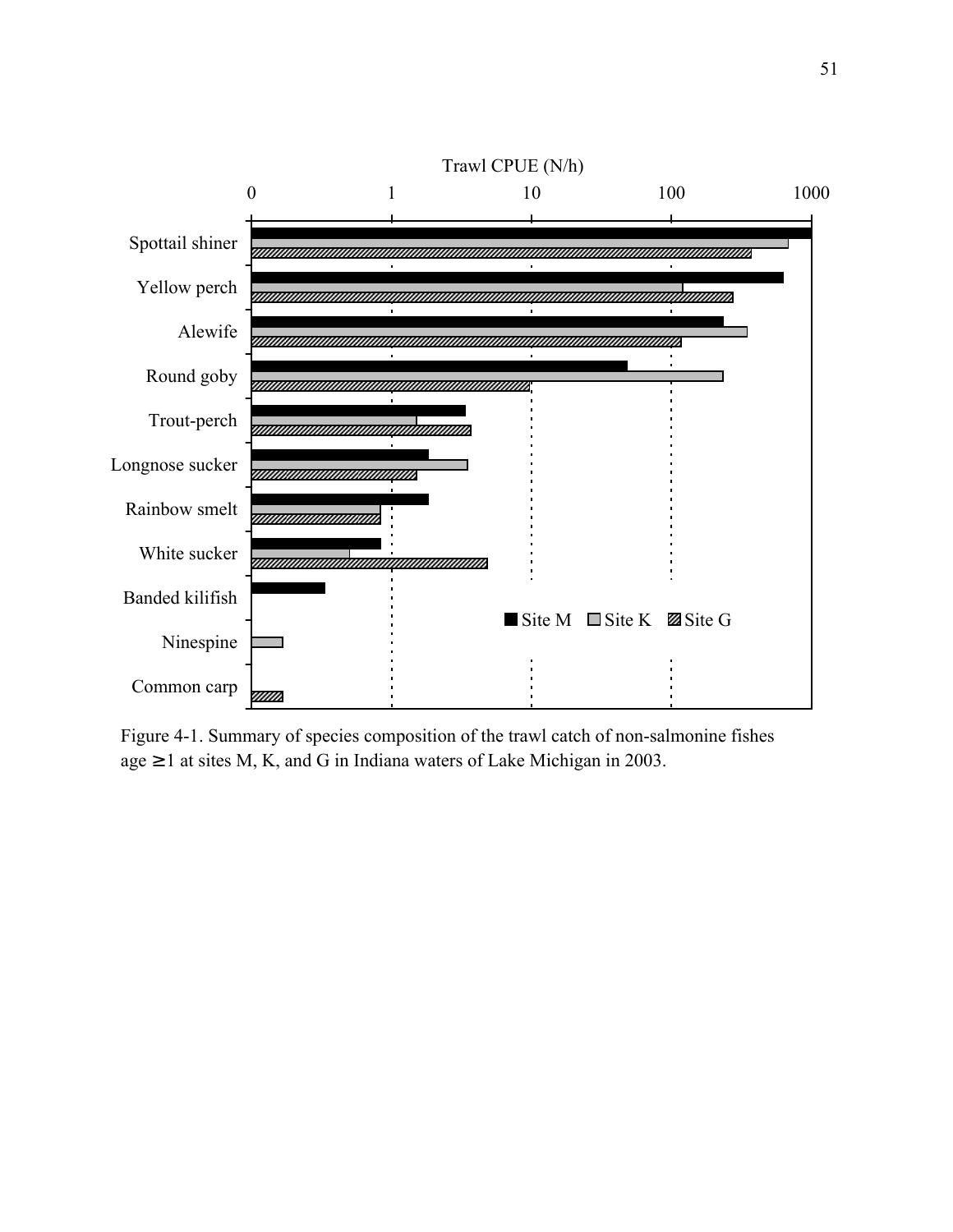than at sites M and G. Rainbow smelt catch rates were highest at site M than sites K and G. The catch rate for white sucker was greatest at site G when compared to site M and K. Catches of banded killifish, ninespine sticklebacks, and common carp were very low and only at sites M, K and G, respectively.

### **Trawl Catch of Age 0**

 Age-0 fishes are not fully vulnerable to the trawl due to their spatial and temporal distributions and small sizes, so catch data must be interpreted accordingly (McComish et al. 2000). Thus, the abundance of age-0 fishes is not always a good indicator of year class strength or recruitment into respective populations. Catches of age-0 fishes occur mainly in late July and August when the fish have grown large enough to be retained by the trawl. The total catch for the June-August period for all fish species is the reported values of CPUE. Therefore, the CPUE of age-0 fish during the last half of the sample season would be approximately twice the reported annual mean. Fish were determined to be age-0 based on their small sizes and late-season initial occurrence in the trawl catch. Yellow perch, alewife, spottail shiner, and round goby were the most commonly caught species, although other species occasionally were found in low and variable numbers. The time series of age-0 yellow perch CPUE (Appendix 3-2) was noted earlier (see Job 3) and data for other species were not tabulated.

### **Gill Net Catch**

 Thirteen different species were caught in gill nets at sites M, K, and G in 2003 (Appendix 4-2). The composition of the gill net catch included several species also caught in the trawl. However, because gill nets are fished in deeper water and they select fish generally  $> 150$  mm total length, some differences were observed. As was typical of past years (McComish et al. 2000), yellow perch dominated and accounted for 83% of the catch in 2003. The only other species composing  $\geq 1\%$  of the catch were longnose sucker (11%) and white sucker (4%). Species caught incidentally ( $\leq$  1% of CPUE) were alewife, round goby, channel catfish *Ictalurus punctatus*, lake whitefish *Coregonus clupeaformis*, and rainbow smelt.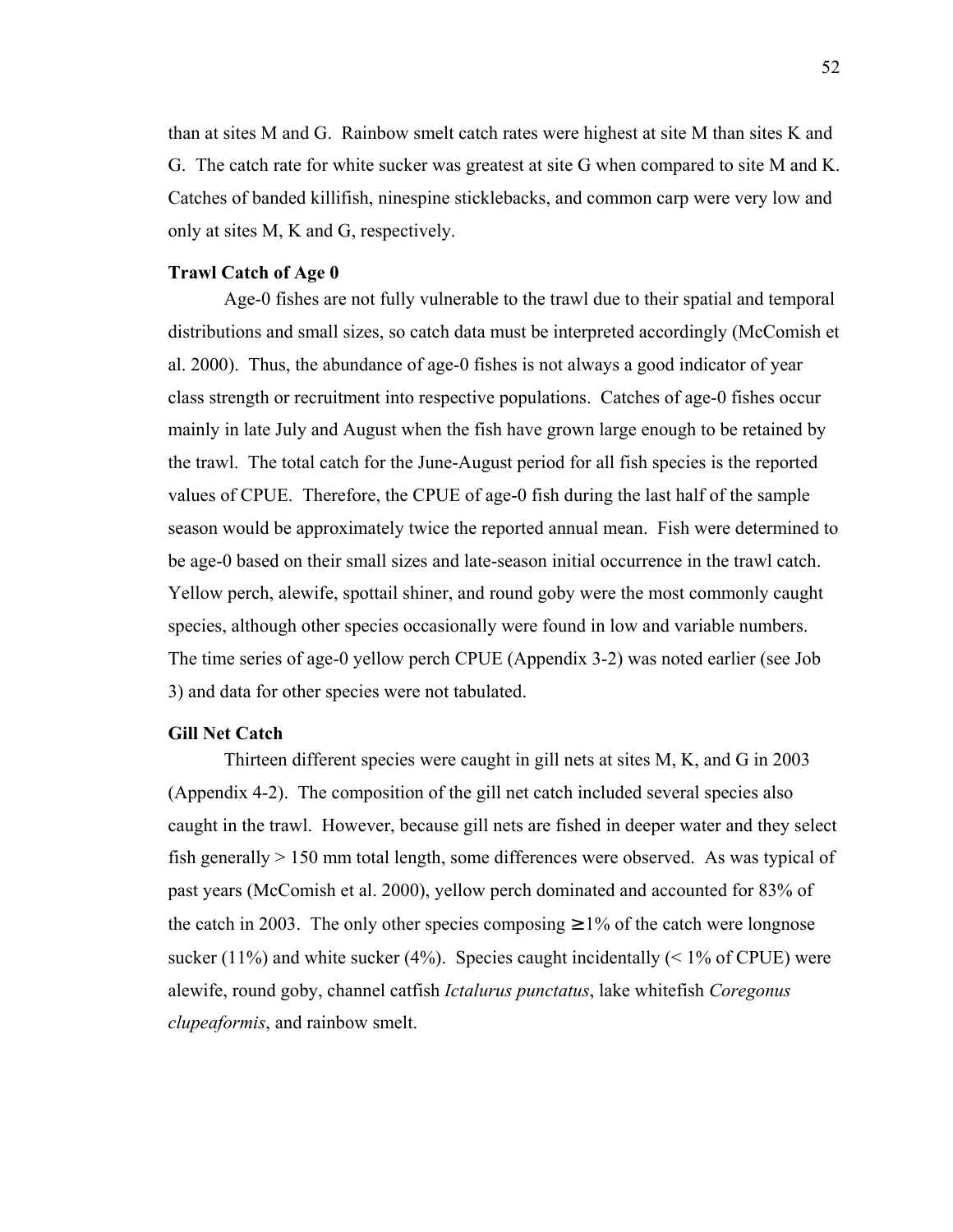### **Time Series of Relative Abundance**

### **Summary of Trends in Major Species**

 Trends in trawl CPUE (excluding age 0) of the five historically most abundant species at sites M, K, and G from 1984-2003 are summarized in Figure 4-2. Trawl catches of four species increased in 2003: spottail shiners, yellow perch, alewife, and rainbow smelt. Bloaters *Coregonus hoyi* were last caught in the trawl during 1999.

## *Yellow Perch*

The relative abundance of the 2003 trawl catch of age  $\geq 1$  fish at pooled sites M, K, and G increased to its highest level since 1992 (Figure 4-3). The decline in yellow perch abundance after 1988 continued because of reduced recruitment and high mortality, as discussed under Job 3.

 Another supporting view of the trend in yellow perch abundance was provided by CPUE of gill nets (51, 64, and 76 mm stretch measure) set at 10 m and 15 m depths at sites M, K, and G from 1984-2003 (Figure 4-4). Trends in gill net CPUE were similar at both depths, with the catch somewhat higher at 10m when compared with 15 m. The combined mean value increased in 2003 from 2002. Due to the selective bias of the gill nets for larger fish, gill net CPUE data are not as representative as trawl CPUE for tracking overall population abundance trends. Moreover, yellow perch gill net CPUE interpretation can only be done by additionally evaluating the dynamics of sex ratios and growth rates as discussed under *Job 3*.

#### *Alewife*

 The relative abundance of alewife in 2003 reached its highest level since 1984 (Figure 4-5). Attempts were made in 2003 to validate our assumption that the majority of the alewife catch over the past four years were from the 1998 year class by initiating an aging study using four boney structures: scales, opercules, vertebrae, and whole otoliths. Previously, length frequencies distributions were used solely to determine whether the alewife population was being supported by a single dominate year class (Allen et al. 2002). The results of the study suggest both otoliths (CV $\frac{x}{x}$  = 0.06) and scales (CV $\frac{x}{x}$  = 0.09) provided greater precision than vertebrate (CV $_{\overline{x}}$  = 0.13) and opercules (CV $_{\overline{x}}$  =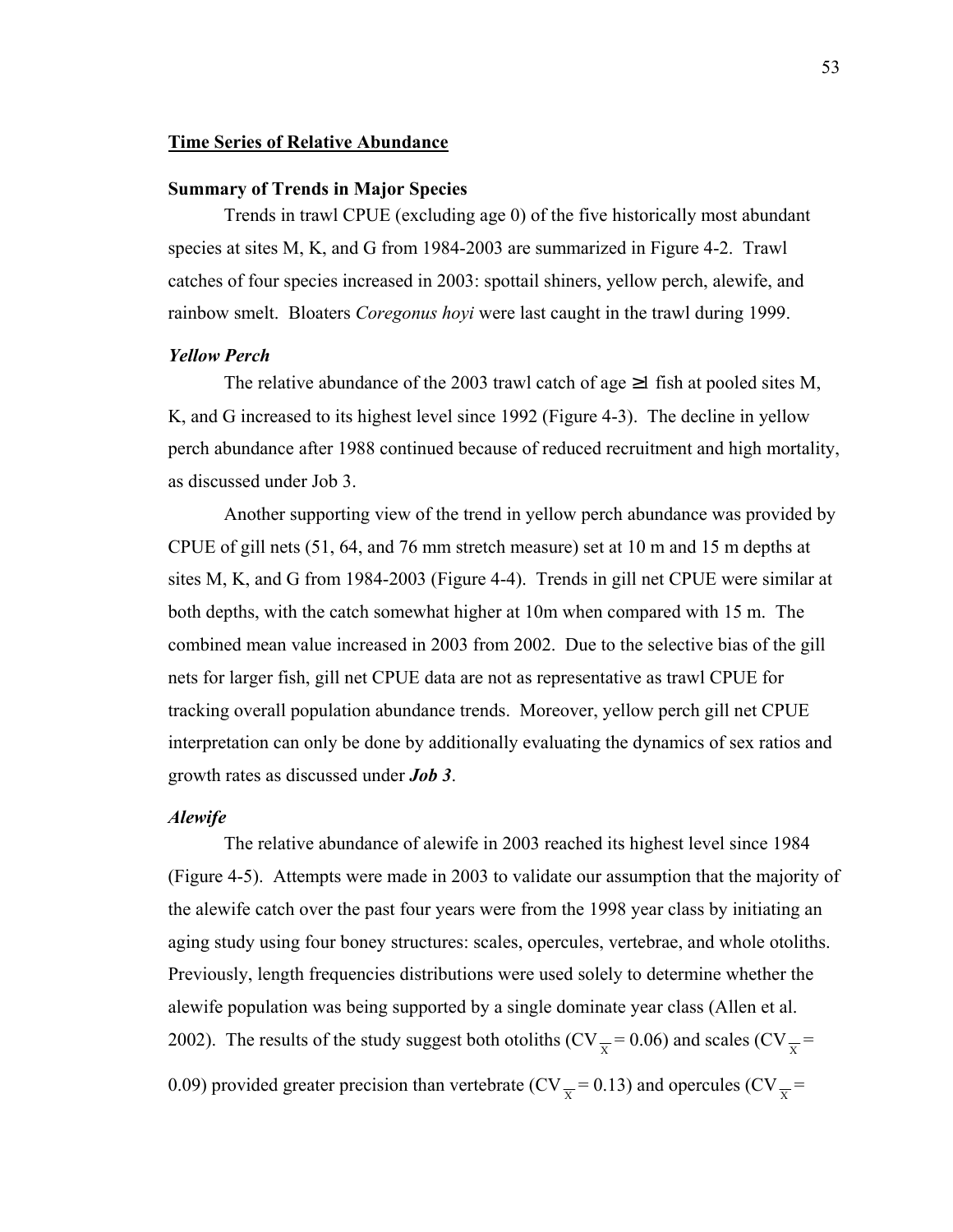

Figure 4-2. Mean annual trawl CPUE (excluding age 0) of five historically abundant species from pooled sites in Indiana waters of Lake Michigan from 1984 to 2003. Abbreviations: YEP = yellow perch,  $ALE =$  alewife, SPS = spottail shiner, RAS = rainbow smelt, BLO = bloater.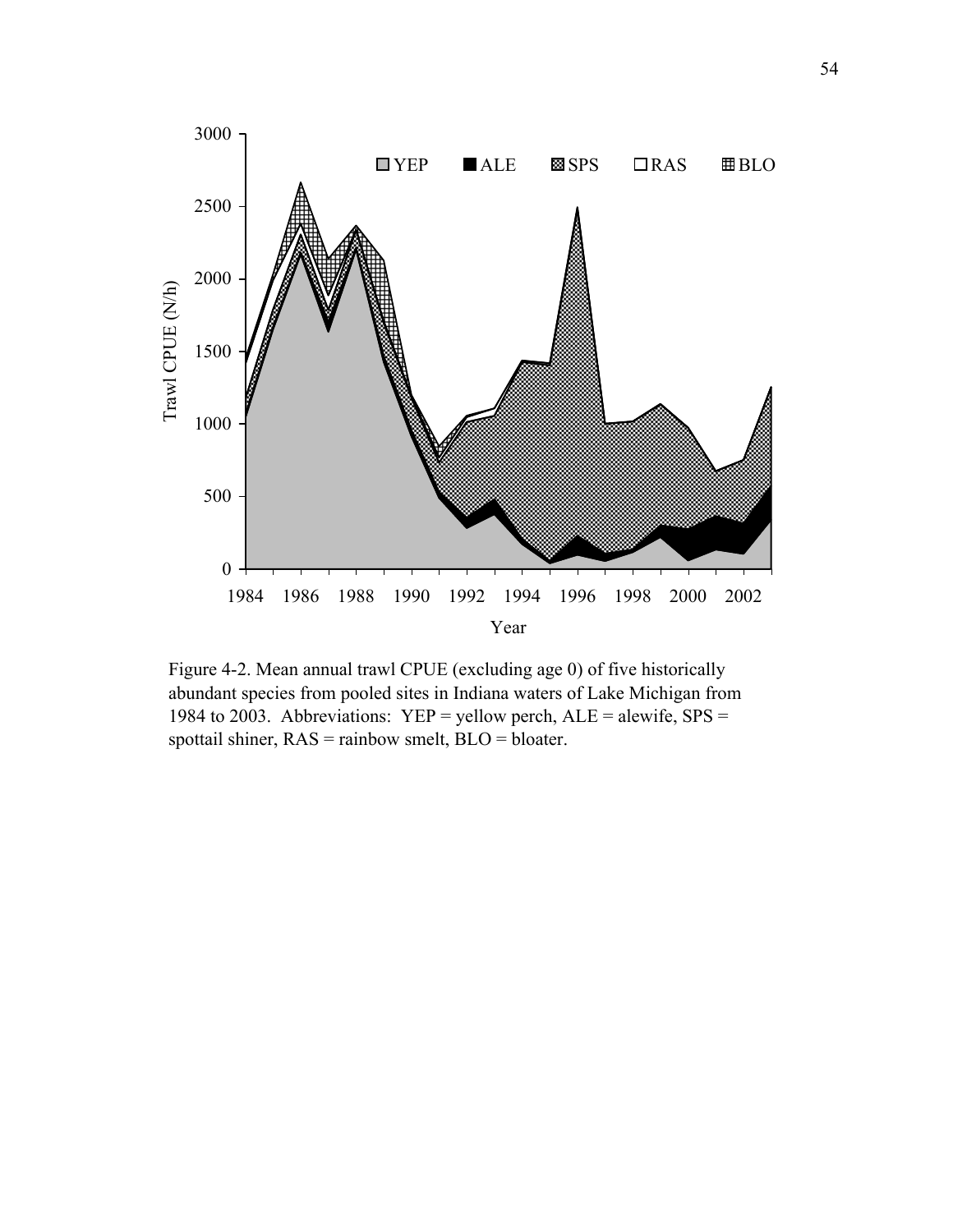

Figure 4-3. Mean annual trawl CPUE of yellow perch age  $\geq 1$  from pooled sites in Indiana waters of Lake Michigan from 1975 to 2003. Only site K was sampled from 1975 to 1983; 1984 to 1988 data represent pooled sites M and K; and 1989 to 2003 data represent pooled sites M, K, and G. No trawling was conducted in 1982. Error bars for 1983 to 2003 are  $\pm$  2 SE.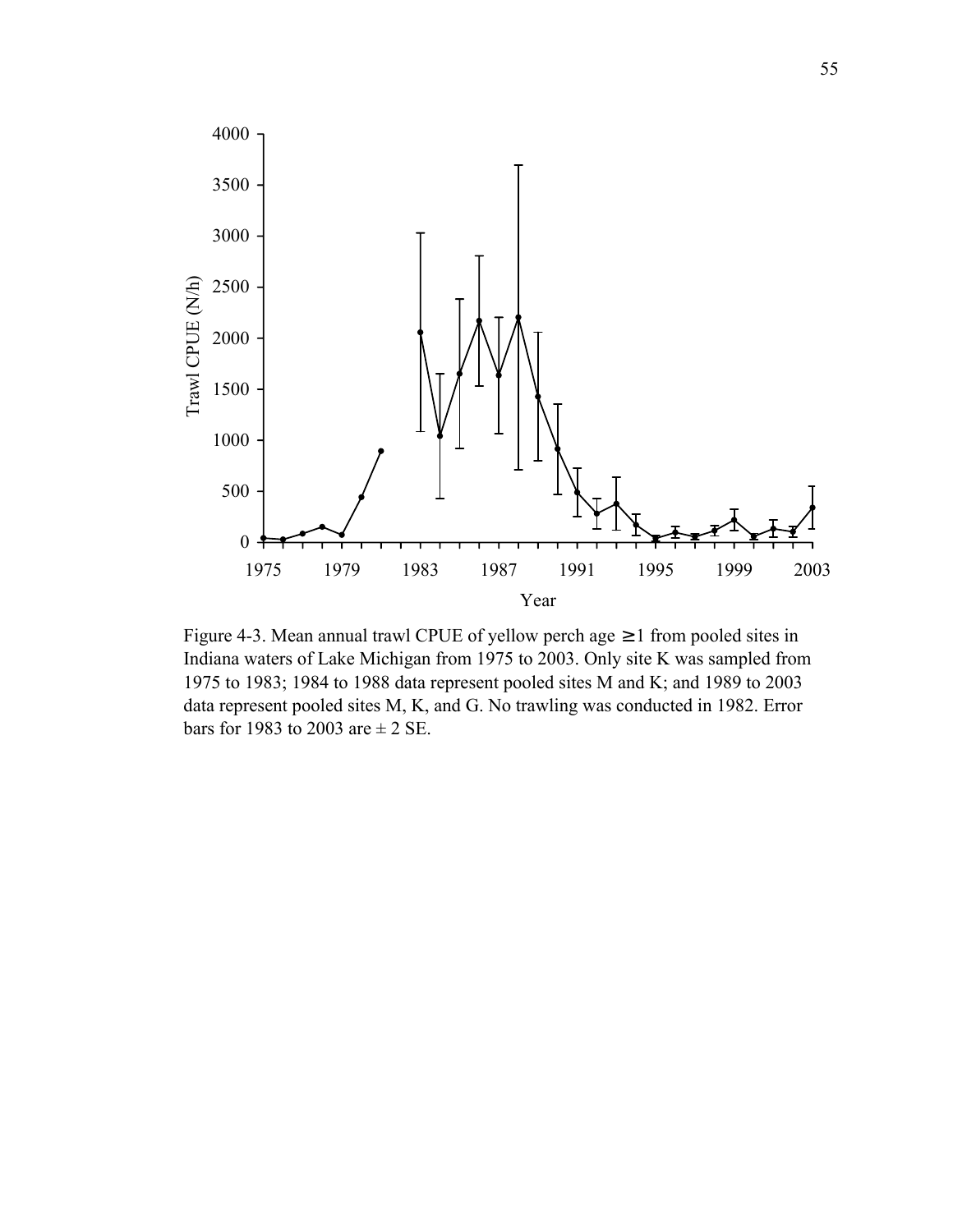

Figure 4-4. Mean annual gill net CPUE of yellow perch at 10 m, 15 m, and combined depths from pooled sites in Indiana waters of Lake Michigan from 1984 to 2003. Error bars represent  $\pm 2$  SE of combined means.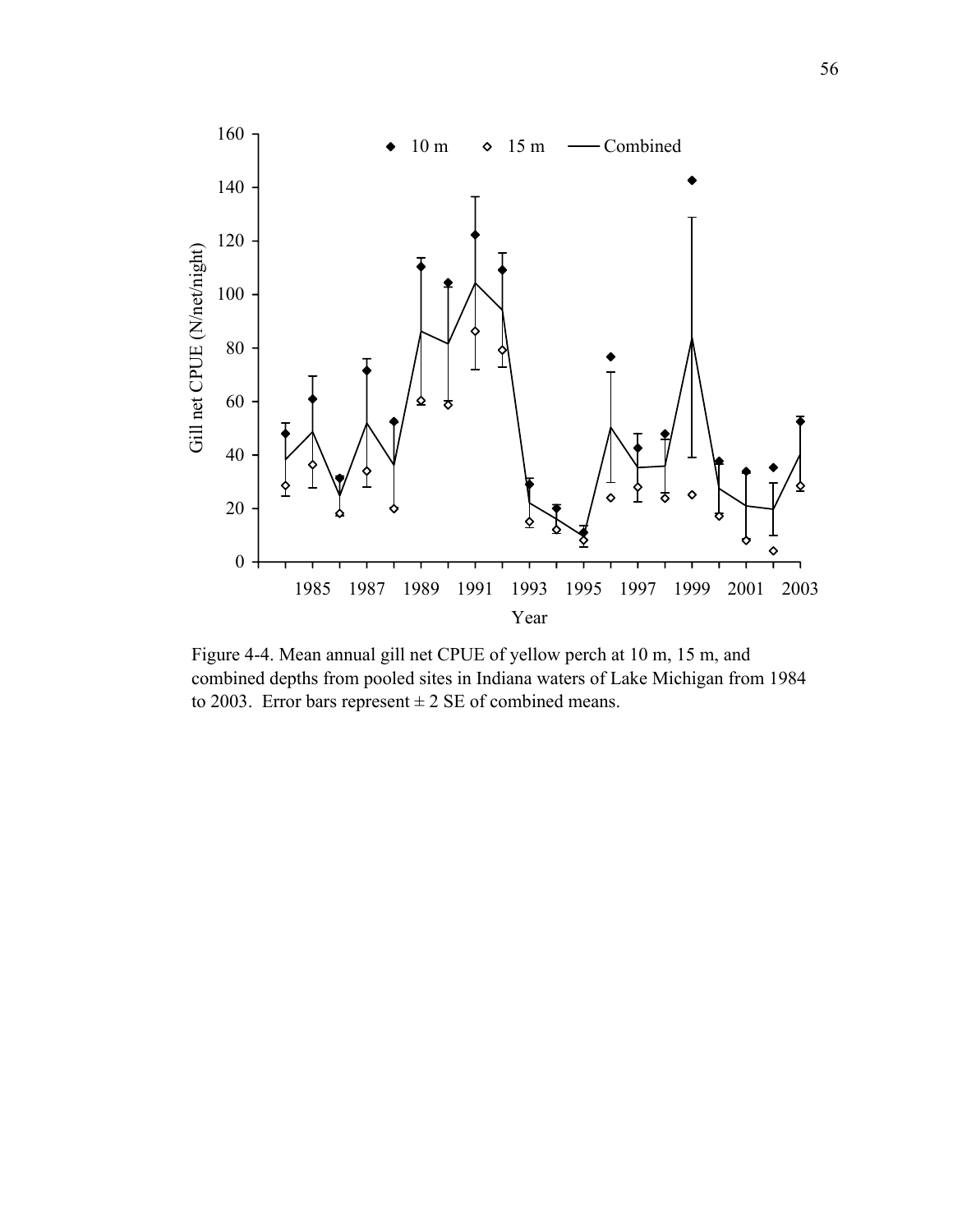

Figure 4-5. Mean annual trawl CPUE of alewives age  $\geq 1$  from pooled sites in Indiana waters of Lake Michigan from 1984 to 2003. The 1984 to 1988 data represent pooled sites M and K; the 1989 to 2003 data represent pooled sites M, K, and G. Error bars are  $\pm$  2 SE.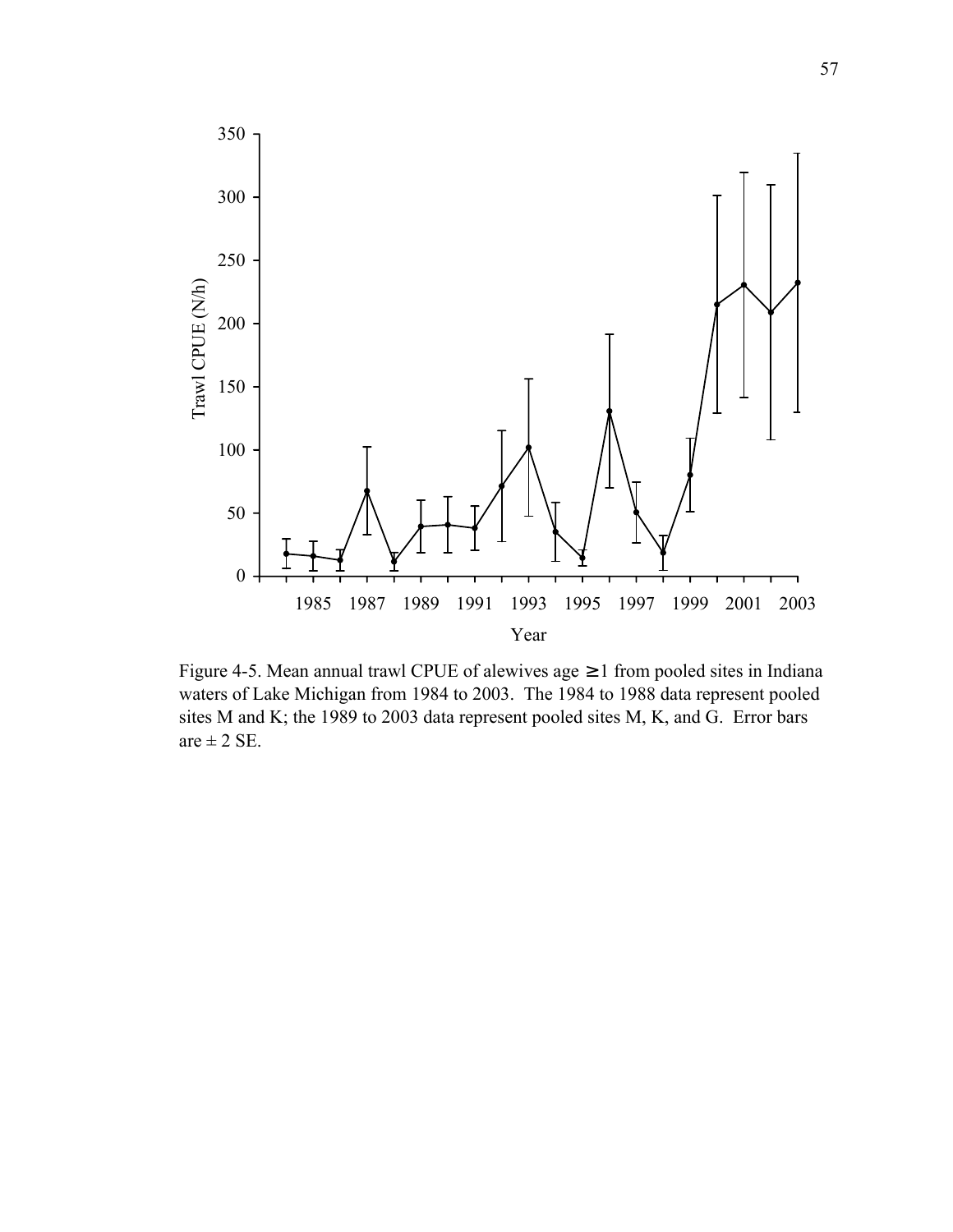0.24). Using the aging results from whole otoliths and information from the length frequency distributions, approximately 62% of the alewife population consisted of age 5 fish (1998 year class) in 2003. Similar to our findings, lakewide assessment by the Great Lakes Science Center found the 1998 year class comprised 73.1% of alewife age 1 and older in 2003 (Madenjian, personal communication). We will continue to closely monitor alewife abundance due to its impact on yellow perch recruitment (see Job 5).

 Mean gill net CPUE decreased in 2003 to its lowest level since 1984 (Figure 4-6). Gill net CPUE is probably not a reliable index of overall alewife abundance because the deployed mesh sizes catch only the largest fish in the population. However, catches may increase as the 1998 year class becomes fully vulnerable to the gill nets.

### *Spottail Shiner*

 The mean trawl CPUE of spottail shiners in 2003 trended up from 2002 (Figure 4- 7). Abundance continues to be significantly reduced from the peak abundance of 1996. We will continue to closely monitor the spottail shiner and examine any potential impact they may have on yellow perch.

#### *Bloater*

 The bloater trawl CPUE at pooled sites M, K, and G was zero again in 2003 (Figure 4-8). Bloaters have been almost non-existent in the trawl catch since 1993 and only in 1992 was CPUE significantly different from zero. The bloater continues to be sharply depressed due likely to the alewife impacts noted by numerous authors (Wells and McLain 1973; Brown et al. 1987; Eck and Wells 1987; Brown and Eck 1992).

### *Rainbow Smelt*

 The trawl CPUE of rainbow smelt was not significantly different from zero in 2003 (Figure 4-9). Due to high coefficients of variation, the only year in the entire series when CPUE was significantly different than zero was 1994. As with the bloater, the rainbow smelt continues to be depressed due likely to continued alewife effects (Smith 1970; Emery 1985).

# *Round Goby/Mottled Sculpin/Johnny Darter*

 Several changes have occurred over the past two decades in the population abundance of three benthic fishes: mottled sculpin, johnny darter, and round goby. Although the mottled sculpin and johnny darter population between 1984 and 1999 never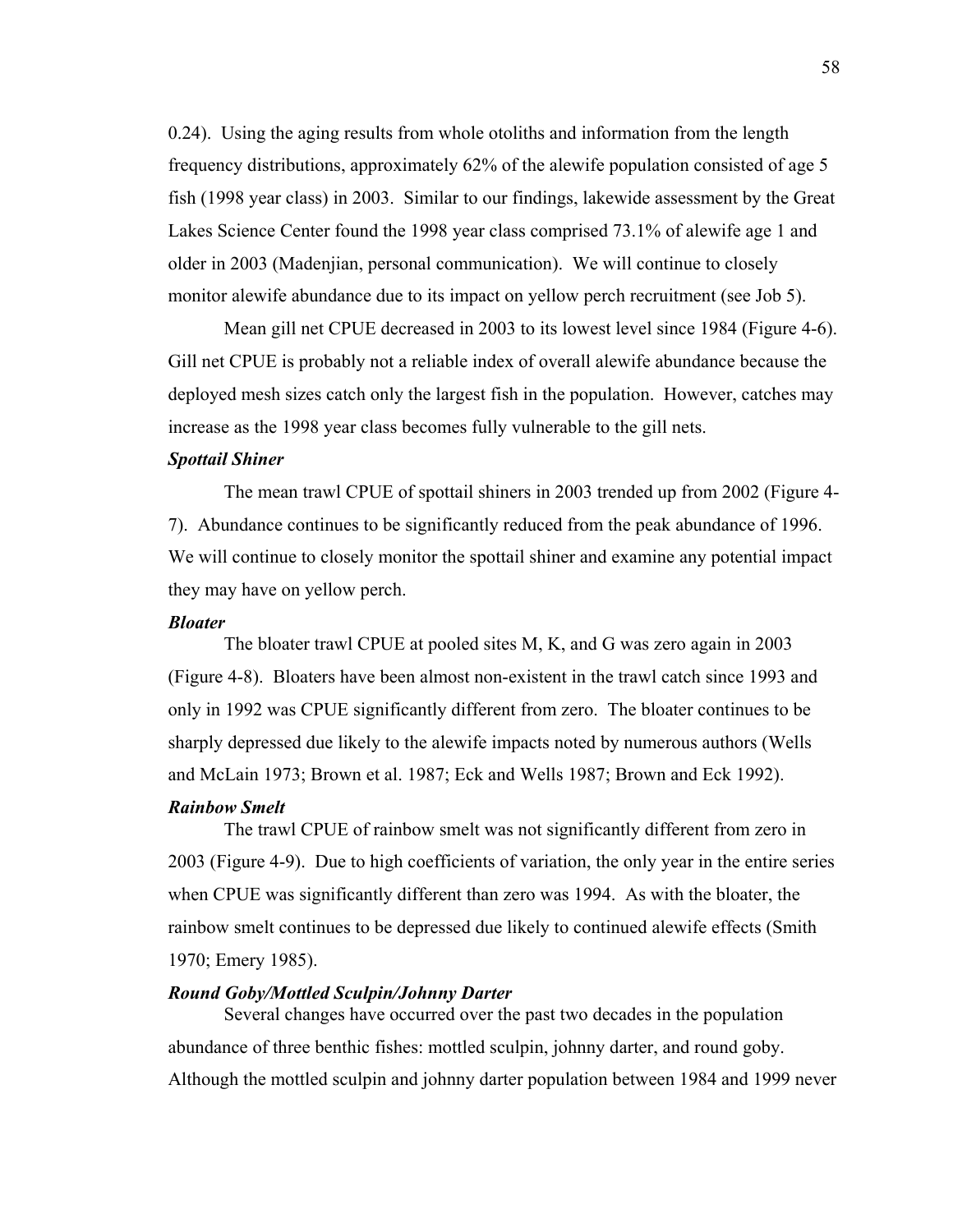

Figure 4-6. Mean annual gill net CPUE of alewives at 10 m, 15 m, and combined depths from pooled sites in Indiana waters of Lake Michigan from 1984 to 2003. Error bars represent  $\pm 2$  SE of combined means.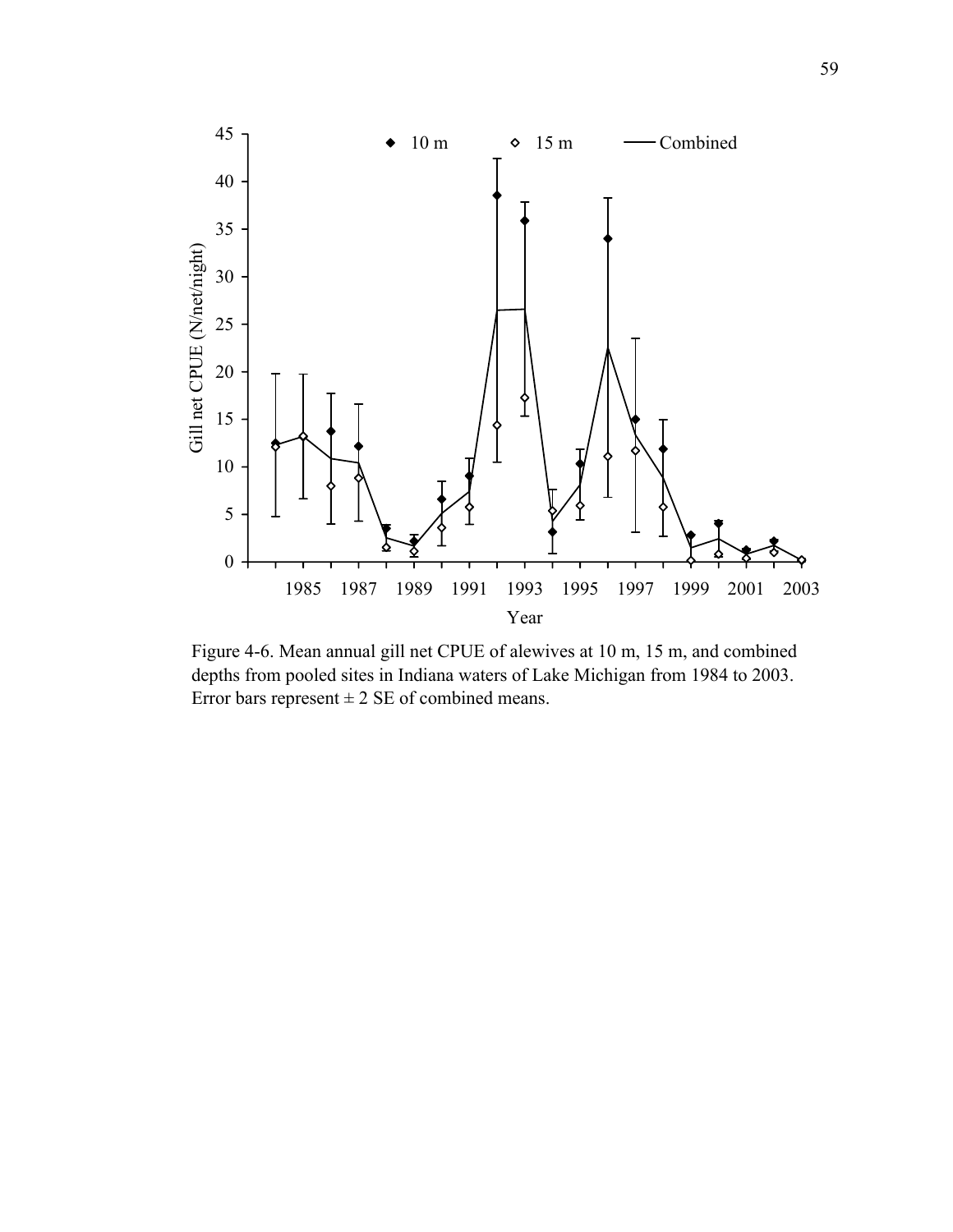

Figure 4-7. Mean annual trawl CPUE of spottail shiners age  $\geq 1$  from pooled sites in Indiana waters of Lake Michigan from 1984 to 2003. The 1984 to 1988 data represent pooled sites M and K; the 1989 to 2003 data represent pooled sites M, K, and G. Error bars  $are \pm 2$  SE.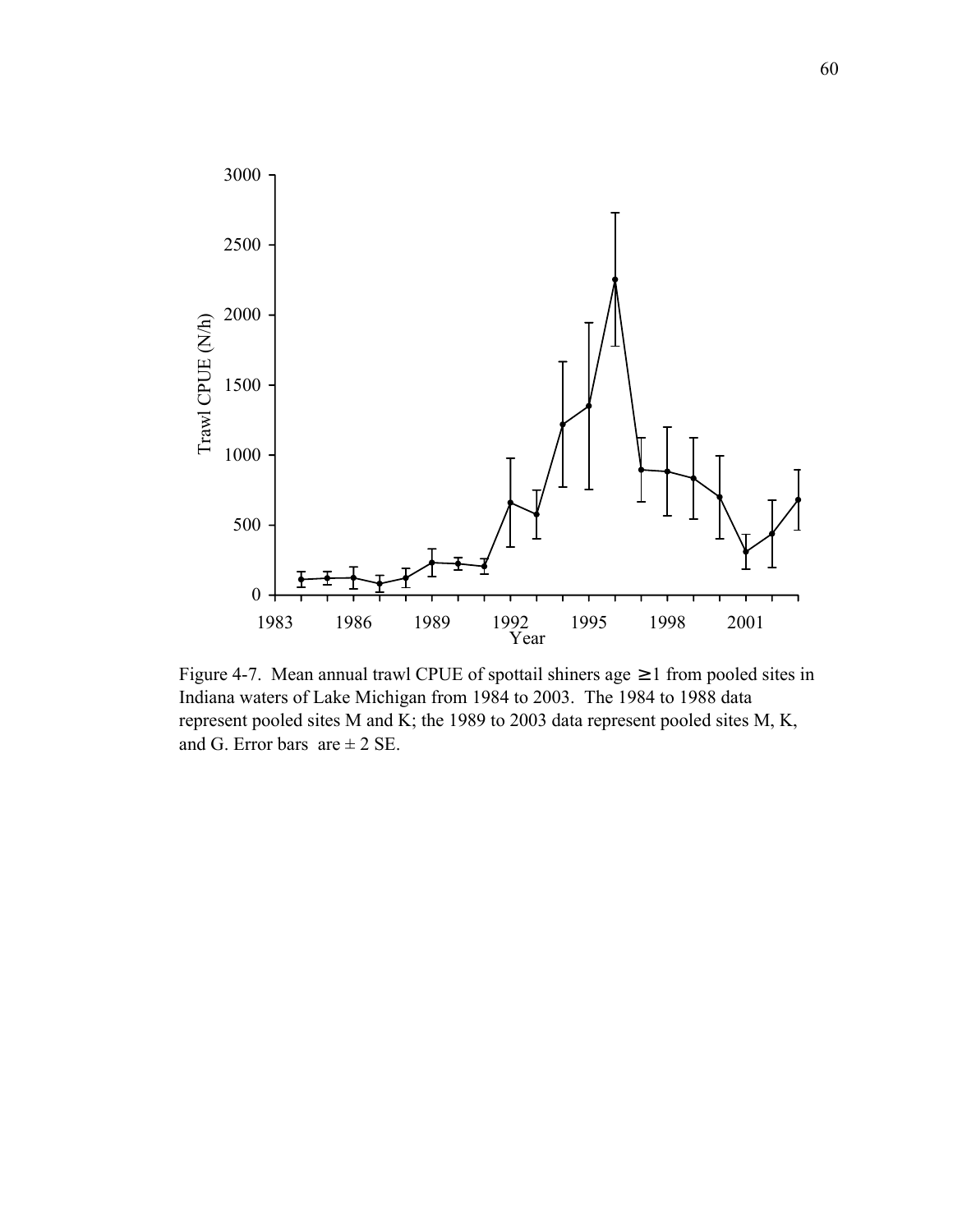

Figure 4-8. Mean annual trawl CPUE of bloaters age  $\geq 1$  from pooled sites in Indiana waters of Lake Michigan from 1984 to 2003. The 1984 to 1988 data represent pooled sites M and K; the 1989 to 2003 data represent pooled sites M, K, and G. Open circles represent no fish collected and error bars are  $\pm 2$  SE.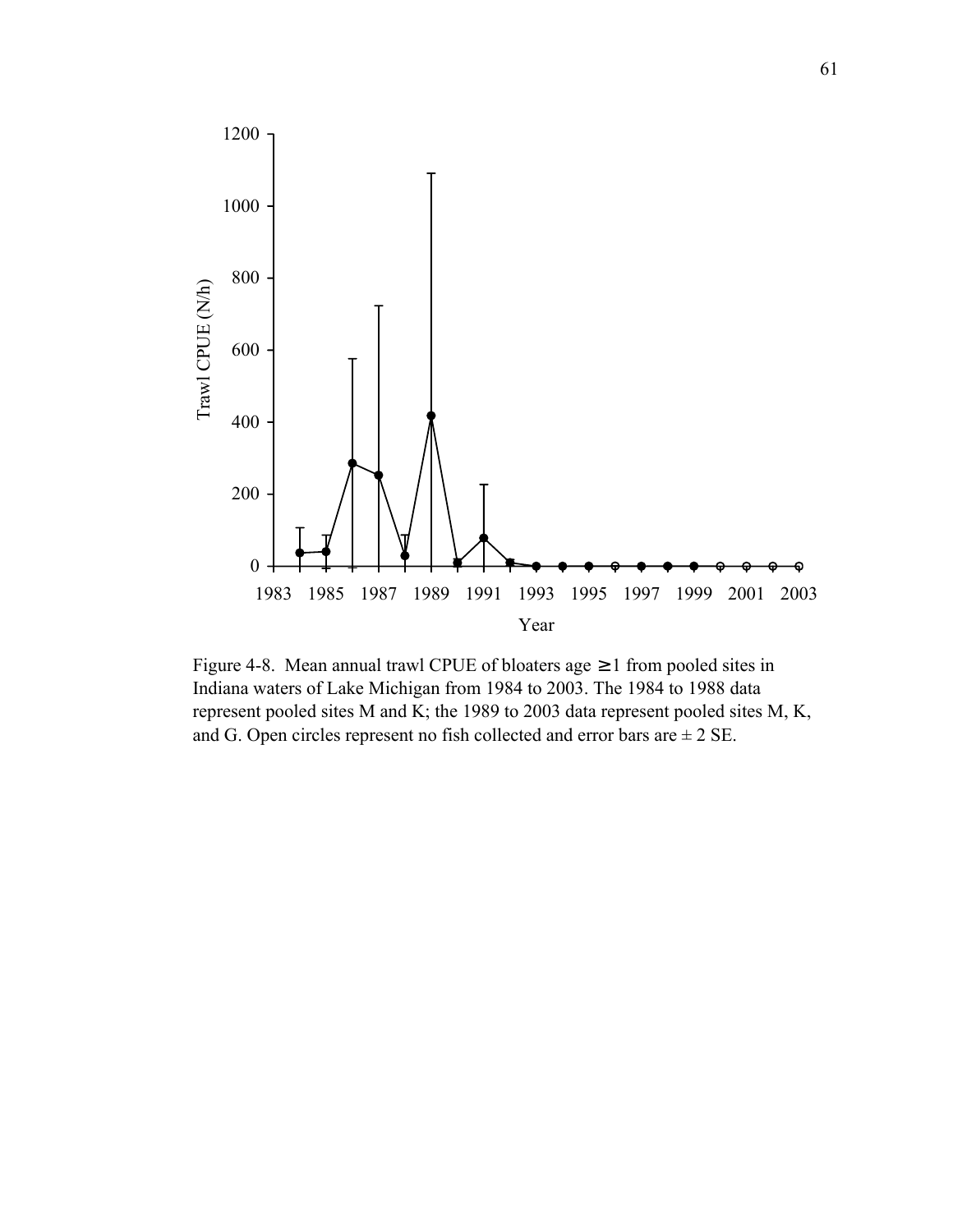

Figure 4-9. Mean annual trawl CPUE of rainbow smelt age  $\geq 1$  from pooled sites in Indiana waters of Lake Michigan from 1984 to 2003. The 1984 to 1988 data represent pooled sites M and K; the 1989 to 2003 data represent pooled sites M, K, and G. Error bars are  $\pm 2$  SE.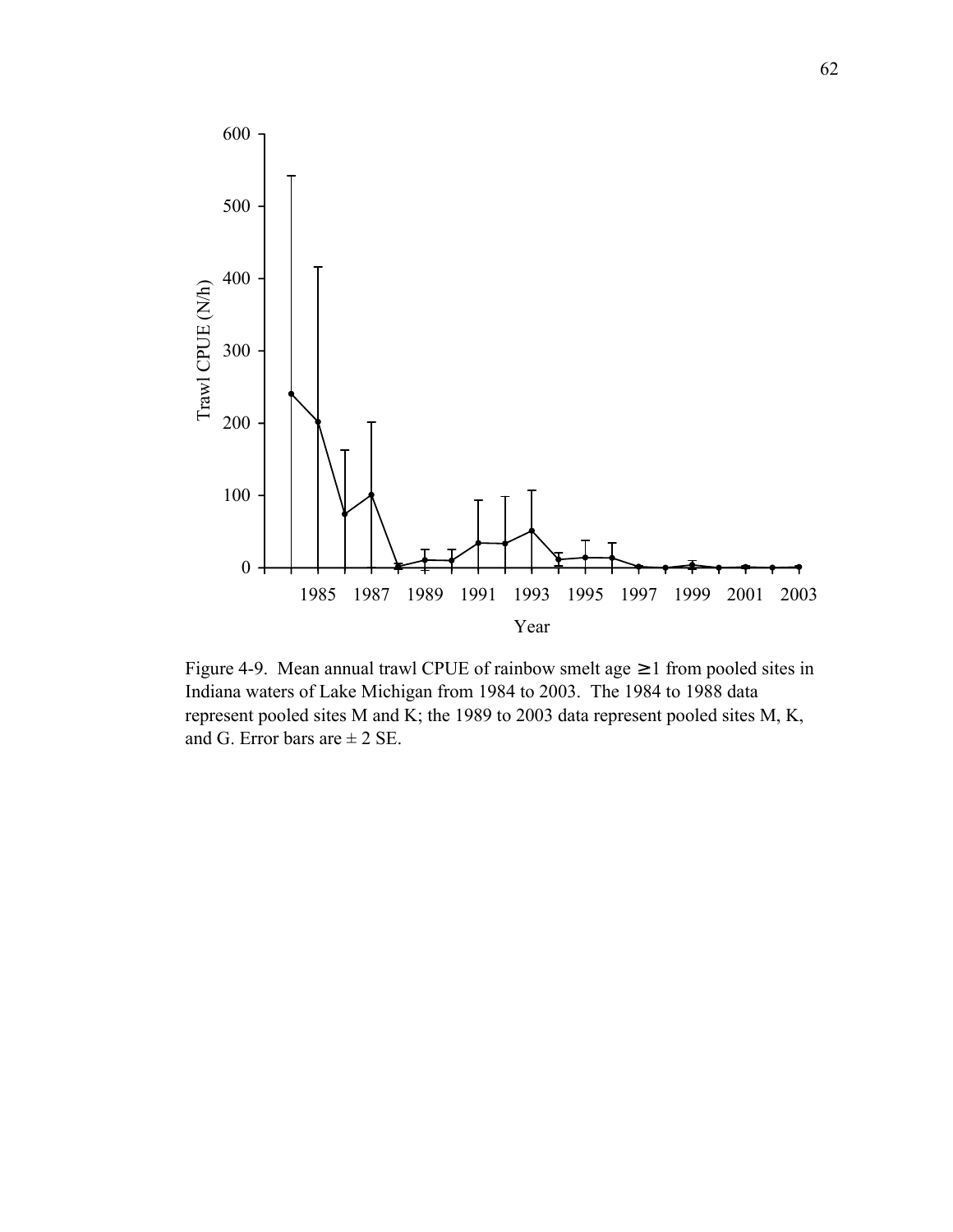showed high densities or frequency of occurrence (Lauer et al. 2004), they were everpresent in the population. Mottled sculpins were primarily found at site K, with sites M and G showing only a limited and sporadic abundance, although from 1994 to 1998, mottled sculpins were found in 87% of all samples. In contrast, johnny darters were present at all three stations during the period 1984-1999 but in low abundance. Both the mottled sculpin and johnny darter populations declined after 1999, eventually falling to zero beginning in 2001 and continued to be nonexistent at our sampling locations since that time. This change in abundance corresponded with the population expansion of the non-indigenous round goby, with our first capture in the trawl in 1998 (Figure 4-10). Round gobies are known to negatively impact mottled sculpins (Jude et al. 1995) and appear responsible for the decline of this species and the johnny darter in Indiana waters of Lake Michigan (Lauer et al. 2004). A more complete analysis of this interaction is provided by Lauer et al. (2004).

## *Trout-Perch*

 Trawl CPUE of trout-perch in 2003 remained at a level similar to the past four years and the years prior to 1996 (Figure 4-11). It is unclear why trout-perch CPUE has recently shown (1996 to 1999) wide fluctuations during the 1984 to 2003 period. Currently, no apparent correlation between CPUE of trout-perch and yellow perch or alewives has been defined (Sapp 1999).

#### *Other Species*

 Several other species occur incidentally in the trawl catch, but annual catches are too low to make meaningful comparisons of relative abundance among years. The species composition of the incidental catch in 2003 was generally similar to that reported in other years, with the exception of the banded killifish which was caught for the first time in the trawl. We will continue to carefully monitor the species present and be on the lookout for additional nonindigenous species.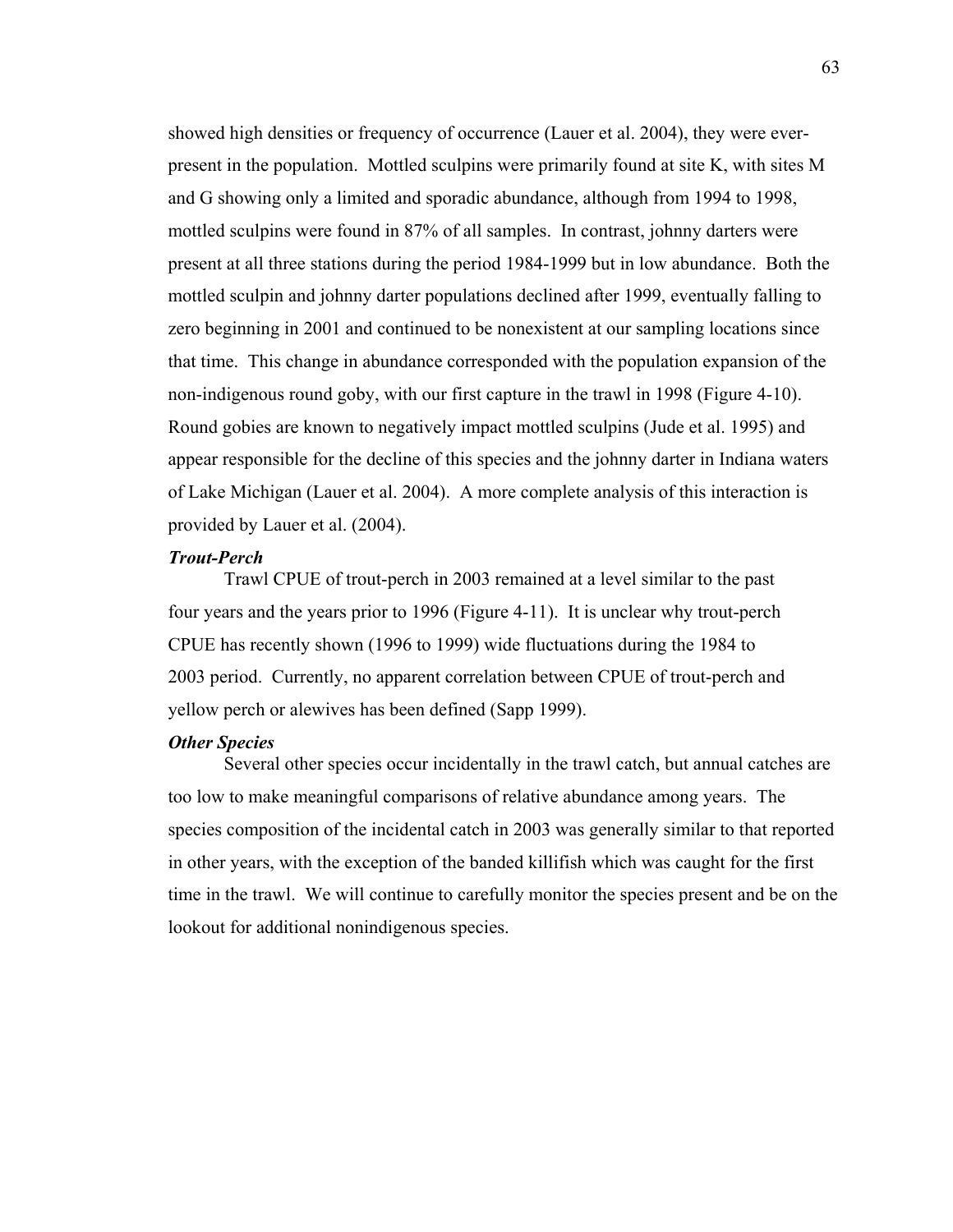

Figure 4-10. Mean annual trawl CPUE of round gobies age ≥ 1 from pooled sites in Indiana waters of Lake Michigan from 1998 to 2003. Error bars are  $\pm$  2 SE.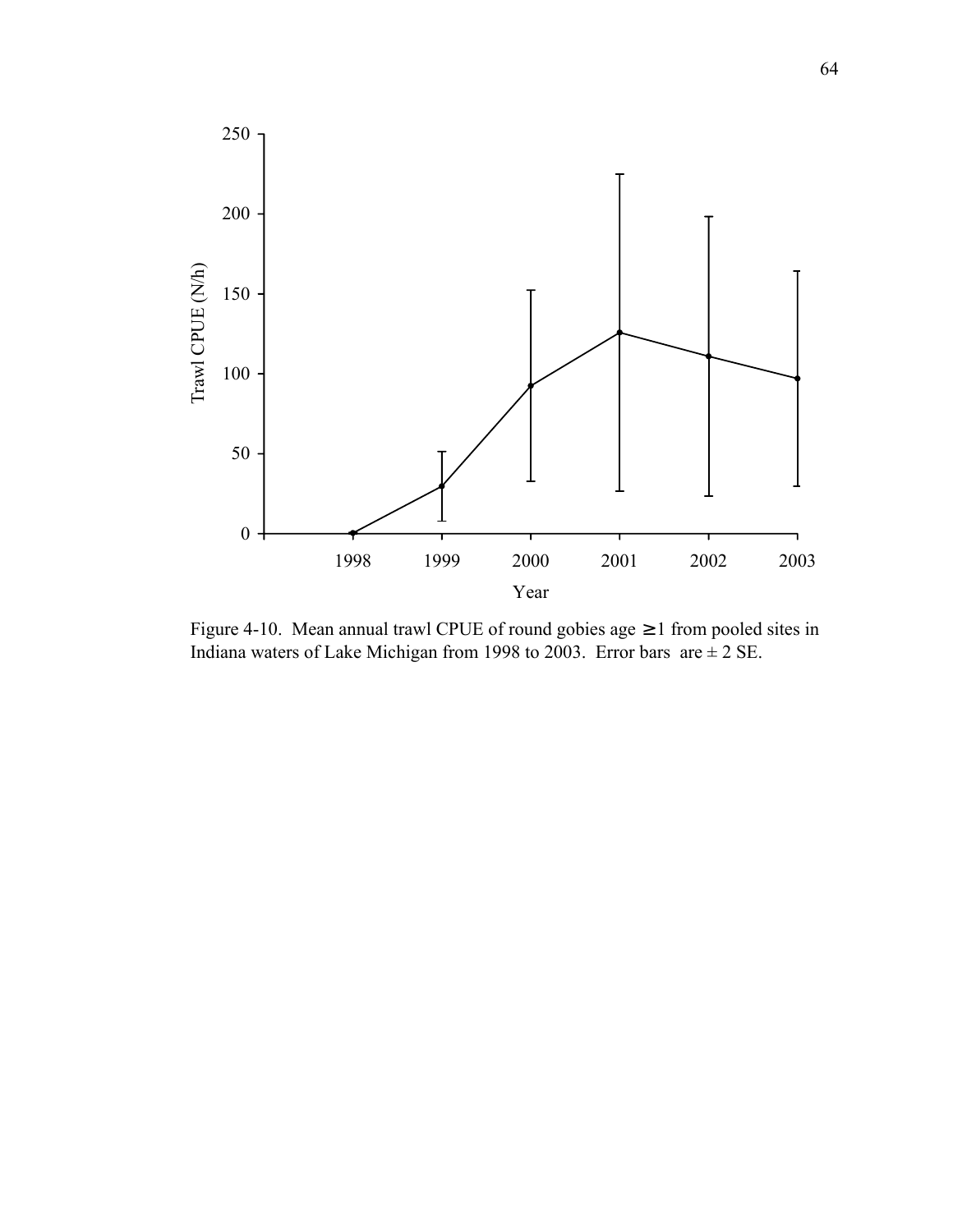

Figure 4-11. Mean annual trawl CPUE of trout-perch age  $\geq 1$  from pooled sites in Indiana waters of Lake Michigan from 1984 to 2003. The 1984 to1988 data represent pooled sites M and K; the 1989 to 2003 data represent pooled sites M, K, and G. Error bars for 1994 to 2003 are  $\pm$  2 SE.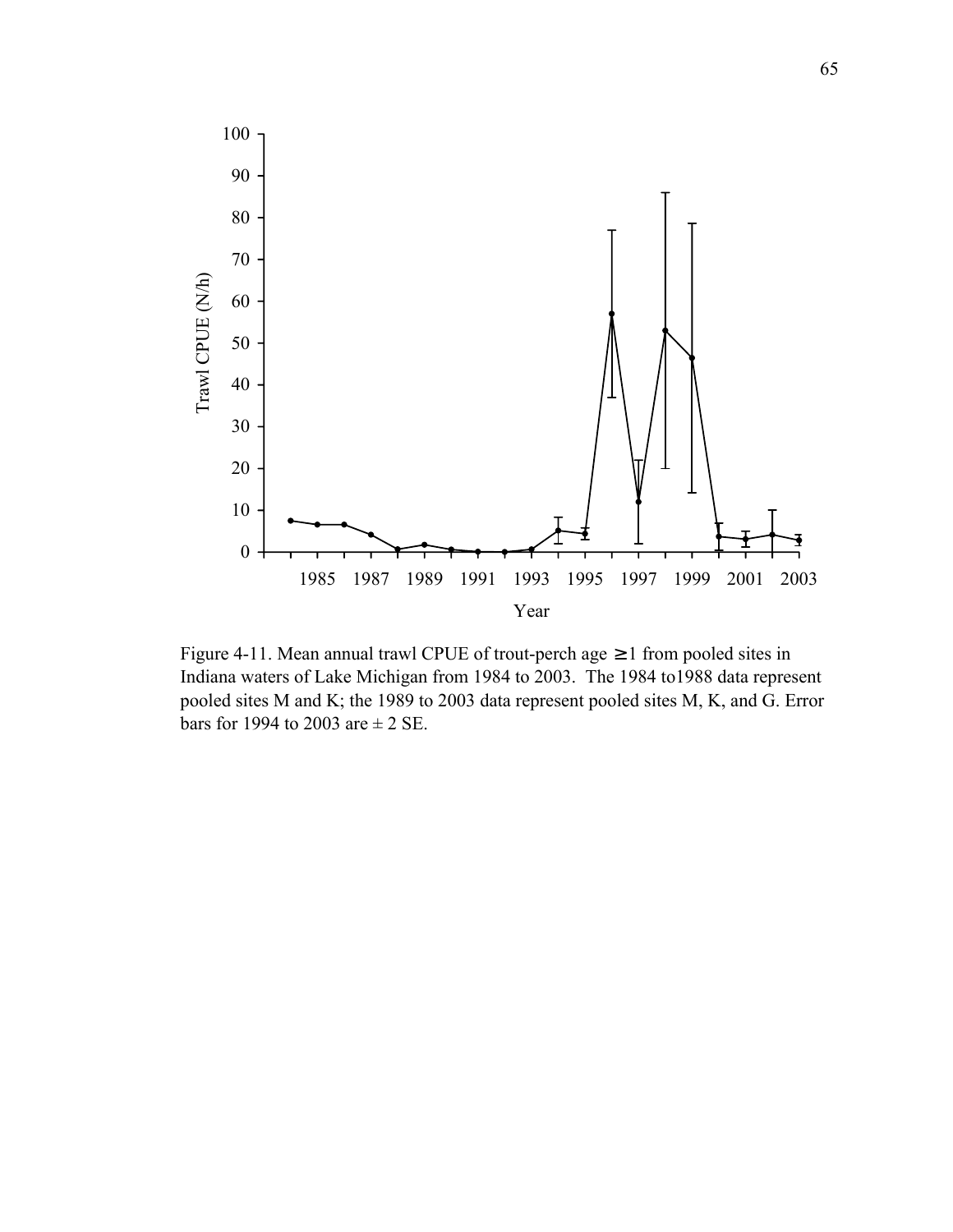# *Job 5: The Development and Refinement of Descriptive, Predictive, and Simulation Models of the Yellow Perch Population in Indiana Waters of Lake Michigan*

#### **Forecasting Quality Sized Yellow Perch CPUE**

 Shroyer and McComish (1998) used cross-correlation to forecast quality sized yellow perch CPUE and identified a strong positive relation between trawl CPUE of stock-size fish (*S*) in year *t* and quality-size fish (*Q*) in year  $t + 2$  for  $t = 1975-1979$ , 1981, and 1983-1994. This relationship was described for pooled sites M and K by the linear model,

(1) 
$$
\sqrt{Q_{t+2}} = 2.68 + 0.00572 \cdot S_t
$$

and was due to survival and growth of sub-quality (<200 mm) stock-size fish from *t* to *t* +2. The CPUE of quality-size fish predicted by the model closely approximated the trend in observed values, and the model correctly predicted that quality CPUE would remain less than about 40/h in 1997-1998 (Appendix 3-2).

 Figure 5-1 is an updated plot of the relationship between trawl CPUE of stocksize fish in year *t* and quality-size fish in year  $t + 2$ . This figure differentiates from Figure 4 of Shroyer and McComish (1998) because of the inclusion of *t* = 1995-2001, incorporation of site G beginning with  $t = 1989$ , and recalculation of stock and quality CPUE for earlier years. The data points for  $t = 1995-2001$  fell well within the cluster of other points at the low end of stock and quality CPUE, providing no evidence of a recent change in the relationship. The 95% confidence intervals for the slope and intercept of the updated regression line include the slope and intercept of model (1), indicating no significant difference. The updated model for pooled sites M, K, and G is,

(2)  $\sqrt{Q_{t+2}} = 3.18 + 0.0044 \cdot S_t$  (adjusted R<sup>2</sup> = 0.62)

Model (2) predicts with 95% confidence that quality CPUE will be less than 56 fish/h from 2003 through 2004.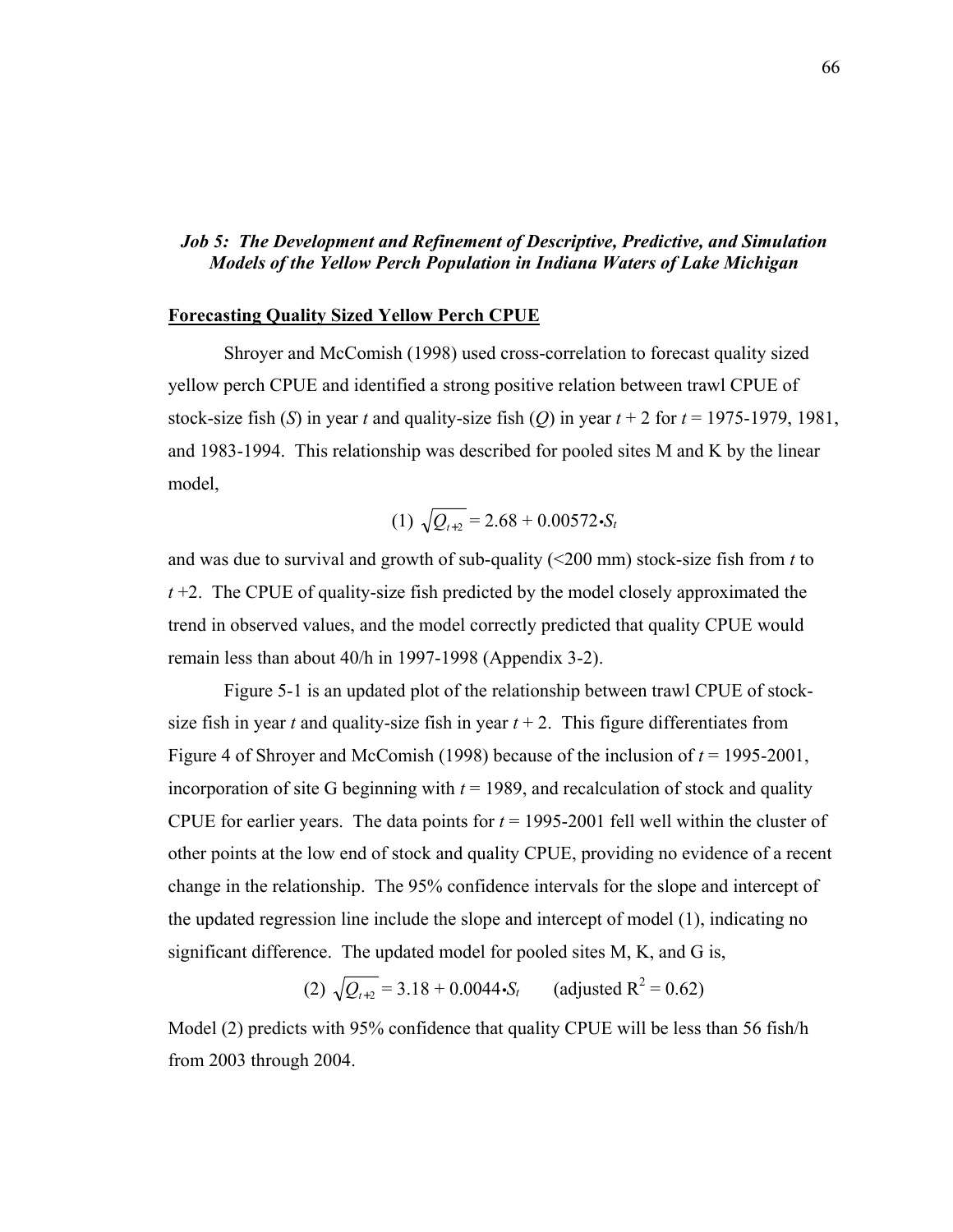

Figure 5-1. Relationship between trawl CPUE (number/h) of stock-size yellow perch in year *t* and the square root of trawl CPUE (number/h) of quality-size yellow perch in year  $t + 2$  at sites M, K, and G in Indiana waters of Lake Michigan. *t* = 1975 to 1979, 1981, and 1983 to 2001. Gaps in the time series are due to a lack of index trawl data for  $t = 1982$ . This plot is an update of Figure 4 in Shroyer and McComish (1998).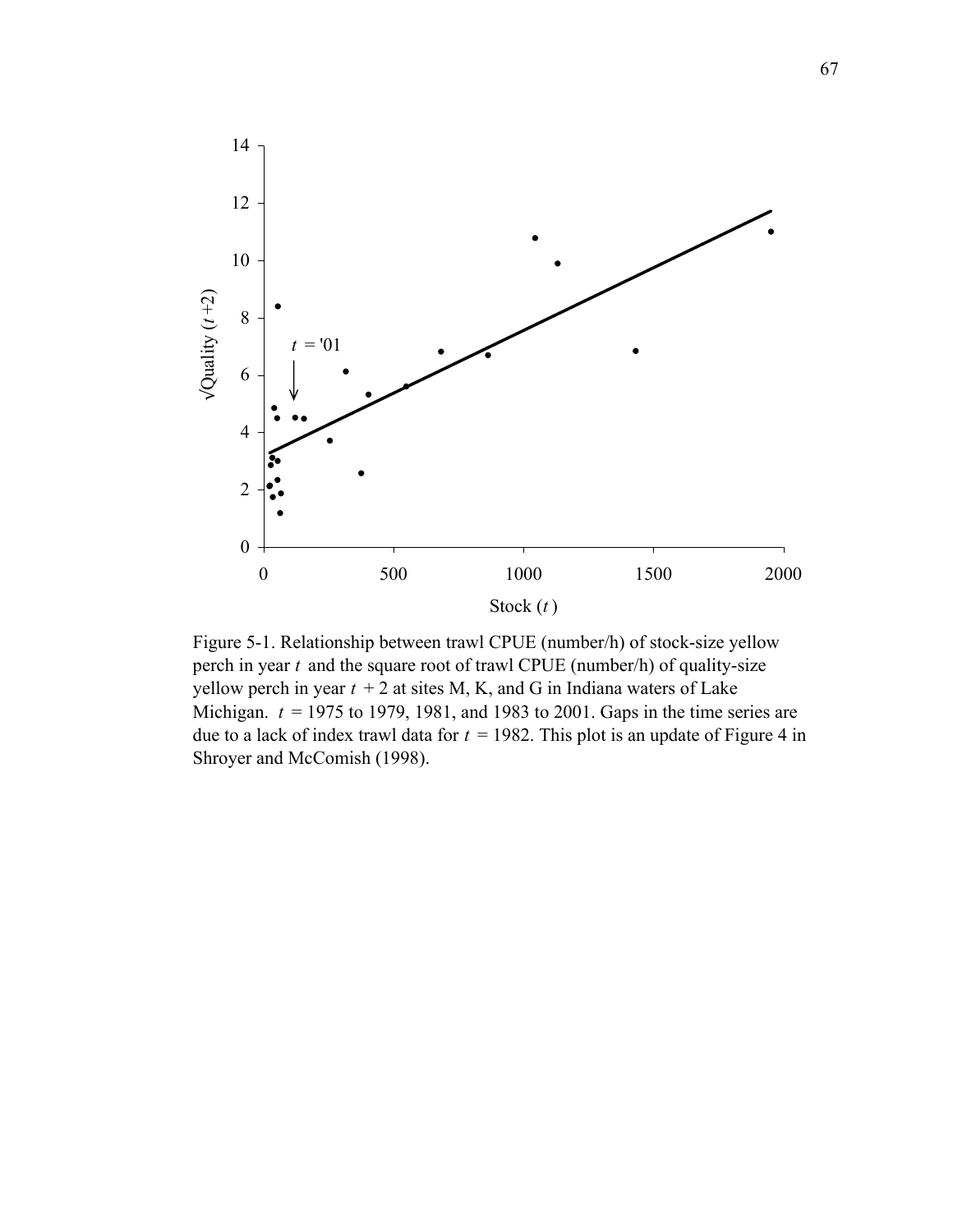#### **Alewife and Yellow Perch Recruitment**

 Shroyer and McComish (2000) examined the relationship between the abundance of alewives and the recruitment of yellow perch to determine whether alewives were potentially responsible for the yellow perch recruitment failures in southern Lake Michigan after 1988. The relationship between alewife abundance and yellow perch recruitment was modeled for pooled sites M and K as

$$
(3) \log_{e} R_{t+2} = 11.7 - (2.12) \log_{e} A_{t}
$$

where  $R_{t+2}$  is the CPUE of age-2 yellow perch in year  $t + 2$  and  $A_t$  is the CPUE of alewives age 1 or older in year *t*. The model explained more than 70% of the variability in recruitment of the 1984-1996 yellow perch year classes. The strong negative relationship between alewife abundance and yellow perch recruitment has important management implications, which were discussed by Shroyer and McComish (2000).

 Figure 5-2 updates the model noted above found in McComish et al. (2000) by including  $t = 2001$ . Although the  $t = 2001$  data point stands out slightly from earlier data points, the 95% confidence intervals for the slope and intercept of the updated regression line includes the slope and intercept of model (3), indicating no significant difference. The updated model for pooled sites M, K, and G is:

 $(4) \log_e R_{t+2} = 9.71 - (1.60) \log_e A_t$ (adjusted  $R^2$  = 0.55) Model (4) predicts with 95% confidence that age-2 CPUE of the 2002 year class in 2004 will be below 73/h. It appears likely yellow perch recruitment for the 2002 year class will remain relatively low as measured by Figure  $(3-1)$ . Alewife trawl CPUE in 2003 was at the highest recorded level since 1984 and exceeded the range of values used to compute equation (4), thus predictions should not be made for recruitment of the 2003 yellow perch year class at this time. However, because the model depicts a threshold at which alewife relative abundance above 32 fish/h may result in failed recruitment of age 2 yellow perch, it suggests the 2003 year class strength will likely be similar to year classes since 1989 as shown in Figure 3-1.

#### **Alewife, Stock, and Yellow Perch Recruitment**

 Shroyer and McComish (2000) discussed the possible importance of yellow perch spawning stock abundance in the prediction of yellow perch recruitment in years when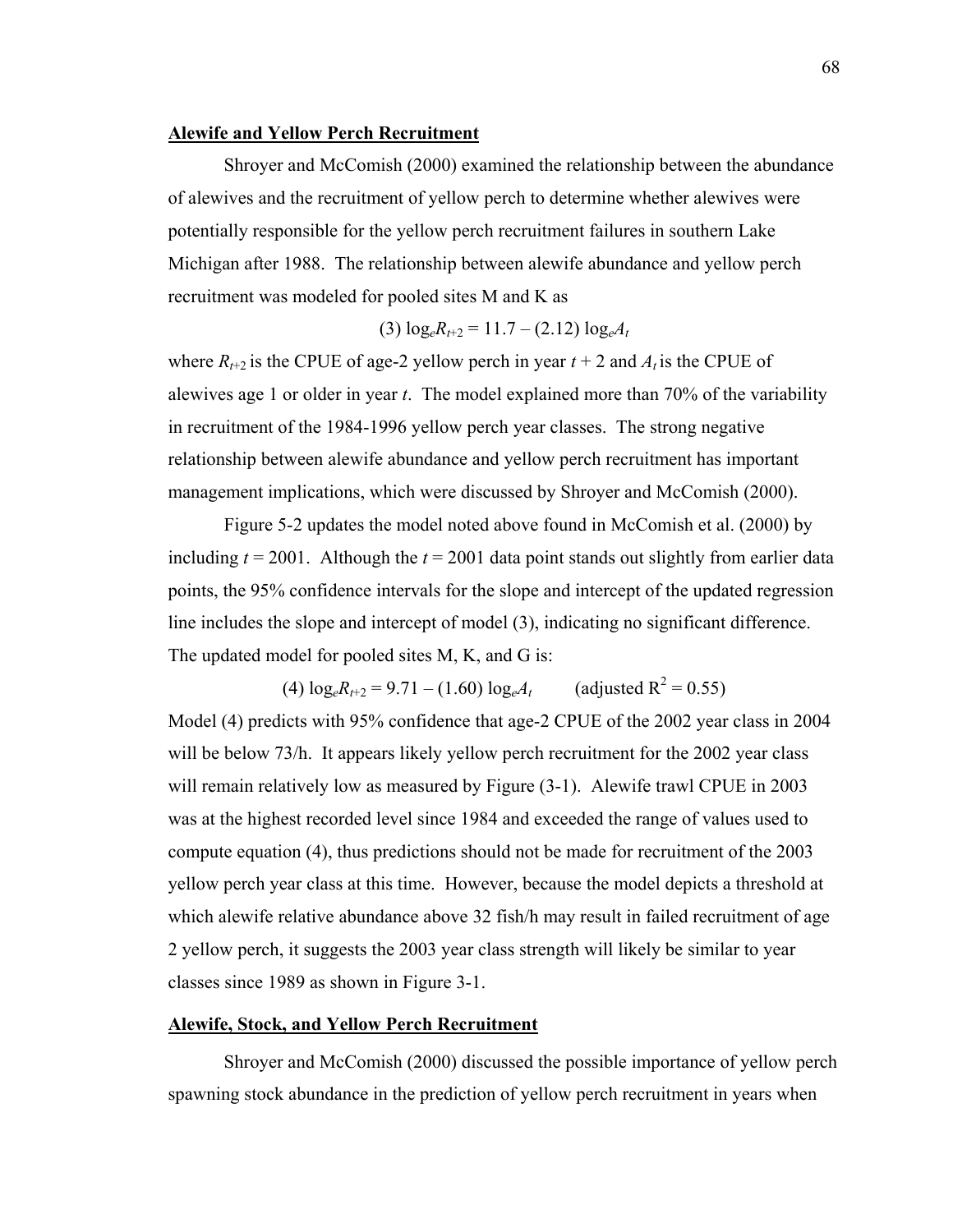

Figure 5-2. Relationship between trawl CPUE (number/h) of age-1 and older alewives in year  $t$  ( $A_t$ ) and trawl CPUE (number/h) of age-2 yellow perch in year  $t + 2$  ( $R_{t+2}$ ) at sites M, K, and G in Indiana waters of Lake Michigan.  $t = 1984$  to 2001.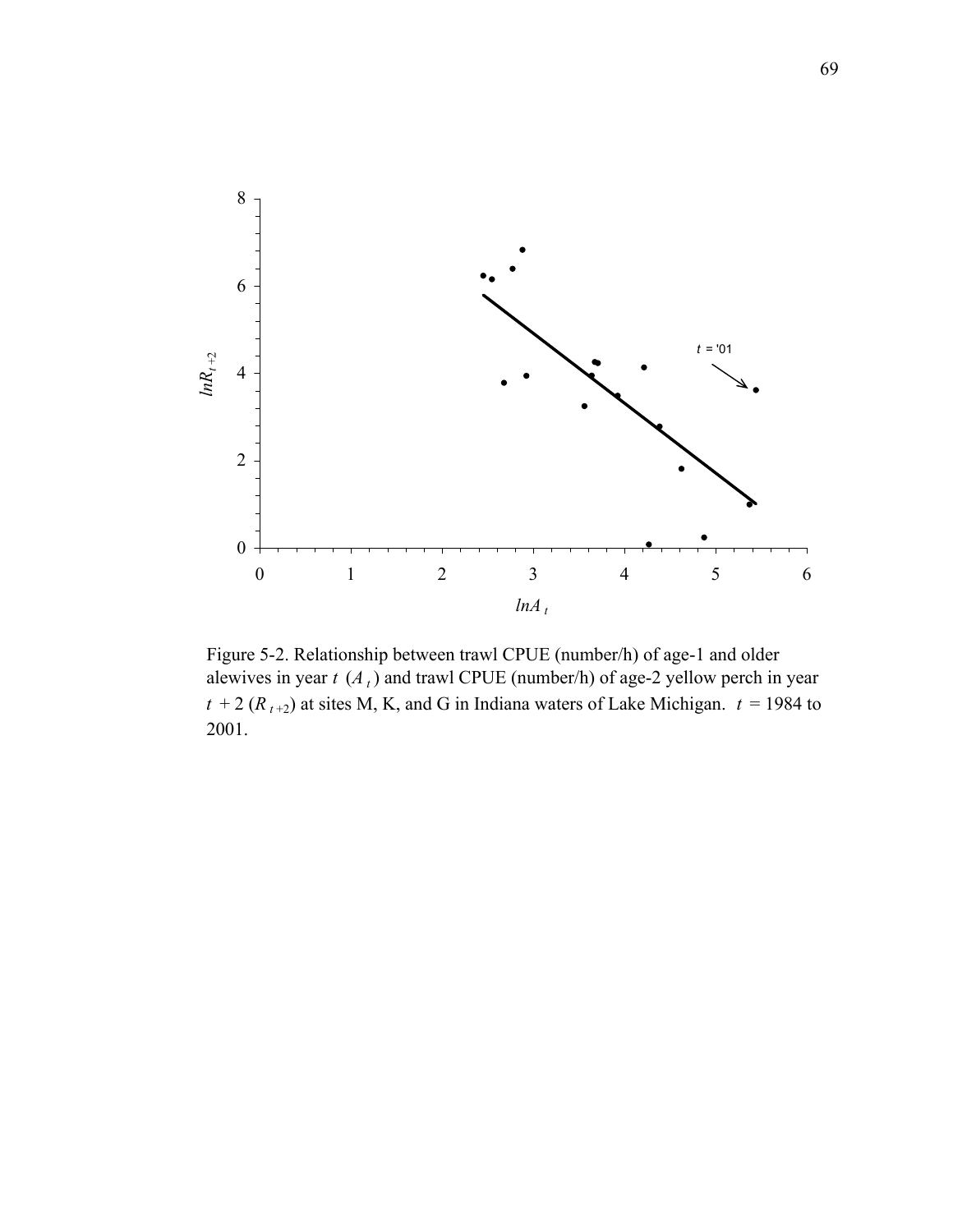alewife abundance is low enough to allow the potential for strong recruitment, but they did not include spawning stock abundance in their published model. It is possible to include both spawning stock abundance and alewife abundance in a Ricker type stockrecruitment model. A model of this type first appeared in McComish and Shroyer (1996) and was recently updated in McComish et al. (2000). In this section, we present an update to the most recent edition of this model which incorporated  $t = 2000$ . For a description of the algebraic manipulation of the alewife-yellow perch interaction into the standard Ricker stock-recruitment equation, see McComish et al. (2000). Standard multiple linear regression fitting  $R_{t+2}$ ,  $S_t$ , and  $A_t$  from pooled sites M, K, and G for  $t =$ 1984-1999 resulted in the model:

$$
(5) \log_e(\frac{R_{t+2}}{S_t}) = 6.62 - 0.0186S_t - 1.42\log_e A_t
$$

where  $R_{t+2}$  is the trawl CPUE of age-2 yellow perch in year  $t + 2$ ,  $S_t$  is the trawl CPUE of quality-size ( $\geq 200$  mm) yellow perch in year *t*, and  $A_t$  is the CPUE of alewives age 1 or older in year *t*. Residuals were normally distributed (Anderson-Darling normality test: *A*<sup>2</sup>  $= 0.425$ ;  $P = 0.282$ ), residual plots did not indicate substantial lack of fit or non-constant variance, and residuals were not significantly autocorrelated (Durbin-Watson statistic =  $0.91; P > 0.05$ ). Regression statistics for model (5) are listed in Table 5-1. The adjusted  $R^2$  for this model is 0.39, compared to 0.55 for model (4) of the previous section. Thus, addition of abundance of quality-size fish resulted in a decrease in statistical significance of the recruitment model. The variable  $S_t$  is, at best, only marginally significant (Table 5-1). However, there is strong biological justification for inclusion of the stock-recruitment relationship (Hilborn and Walters 1992). Model (5) is more biologically realistic than model (4) because it forces recruitment to approach zero as spawning stock approaches zero.

 Model (5) is convenient for estimating recruitment. It predicts that trawl CPUE of the 2002 year class at age 2 is estimated to be less than 1/h (95% prediction interval: .01/h to 12.3/h). However, it is likely that recruitment of the 2002 year class will be greater than the upper end of the prediction interval based on catch rates of the cohort at age 1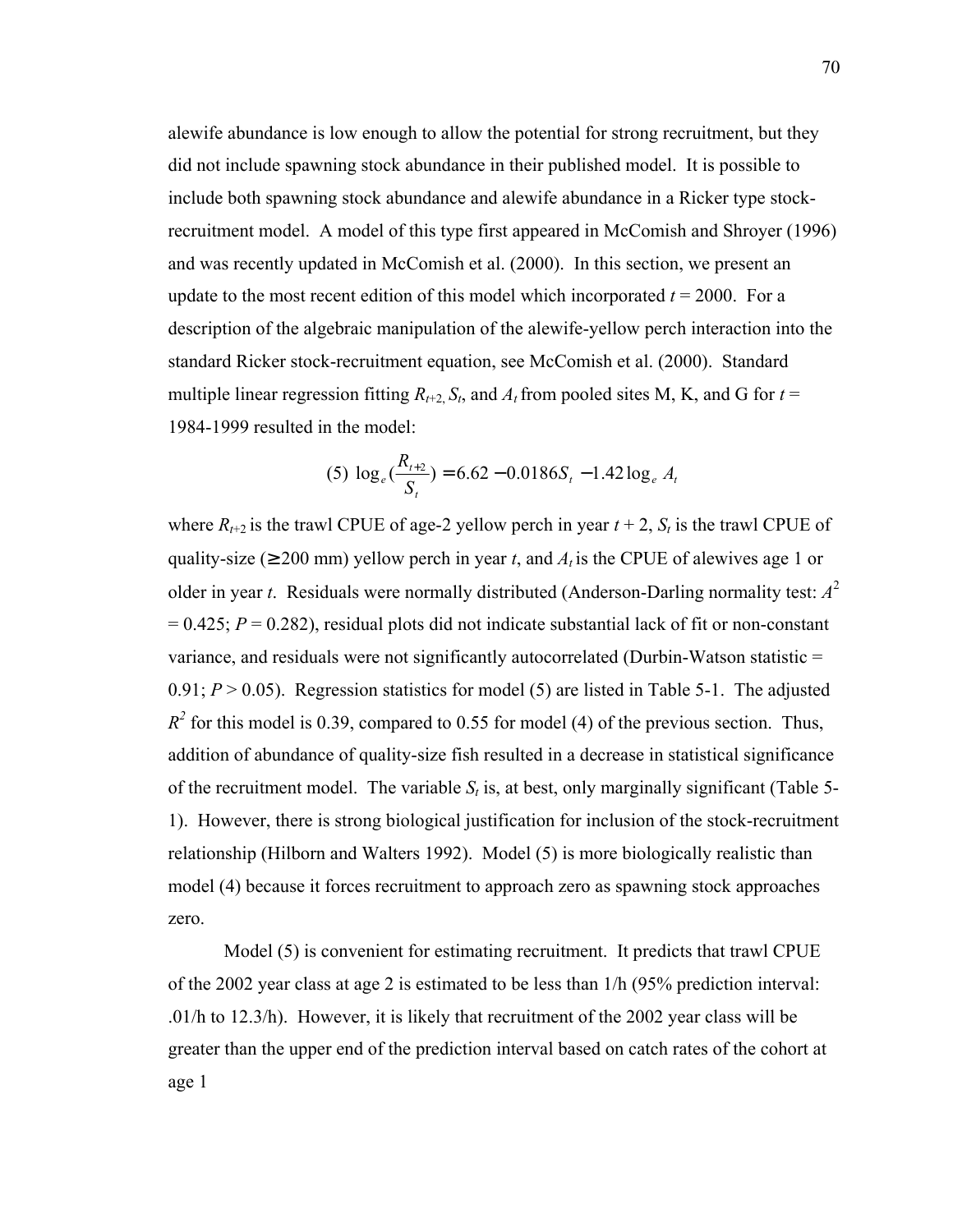| <b>Regression Statistics</b> |                |        |          |         |                 |                 |
|------------------------------|----------------|--------|----------|---------|-----------------|-----------------|
| Multiple R                   | 0.680          |        |          |         |                 |                 |
| R Square                     | 0.463          |        |          |         |                 |                 |
| Adjusted R Square            | 0.391          |        |          |         |                 |                 |
| <b>Standard Error</b>        | 1.517          |        |          |         |                 |                 |
| Observations                 | 18             |        |          |         |                 |                 |
| <b>ANOVA</b>                 |                |        |          |         |                 |                 |
|                              | df             | SS     | МS       | F       | P               |                 |
| Regression                   | $\mathfrak{D}$ | 29.774 | 14.887   | 6.461   | 0.0095          |                 |
| Residual                     | 14             | 34.561 | 2.304    |         |                 |                 |
| Total                        | 16             | 64.335 |          |         |                 |                 |
|                              | Coefficients   | SE     | t.       | P       | Lower 95% C. I. | Upper 95% C. I. |
|                              |                |        |          |         |                 |                 |
| Intercept                    | 6.616          | 1.726  | 3.834    | 0.00163 | 2.938           | 10.295          |
| S t                          | $-0.019$       | 0.010  | $-1.810$ | 0.090   | $-0.041$        | 0.003           |
| $\log eA$ t                  | $-1.425$       | 0.408  | $-3.496$ | 0.00325 | $-2.293$        | $-0.556$        |

Table 5-1. Summary results for the regression of  $\log(e/R_{1+2}/S_1)$  versus  $S_1$  and  $\log_e A_1$  for sites M, K, and G in Indiana waters of Lake Michigan.  $t = 1984-2001$ .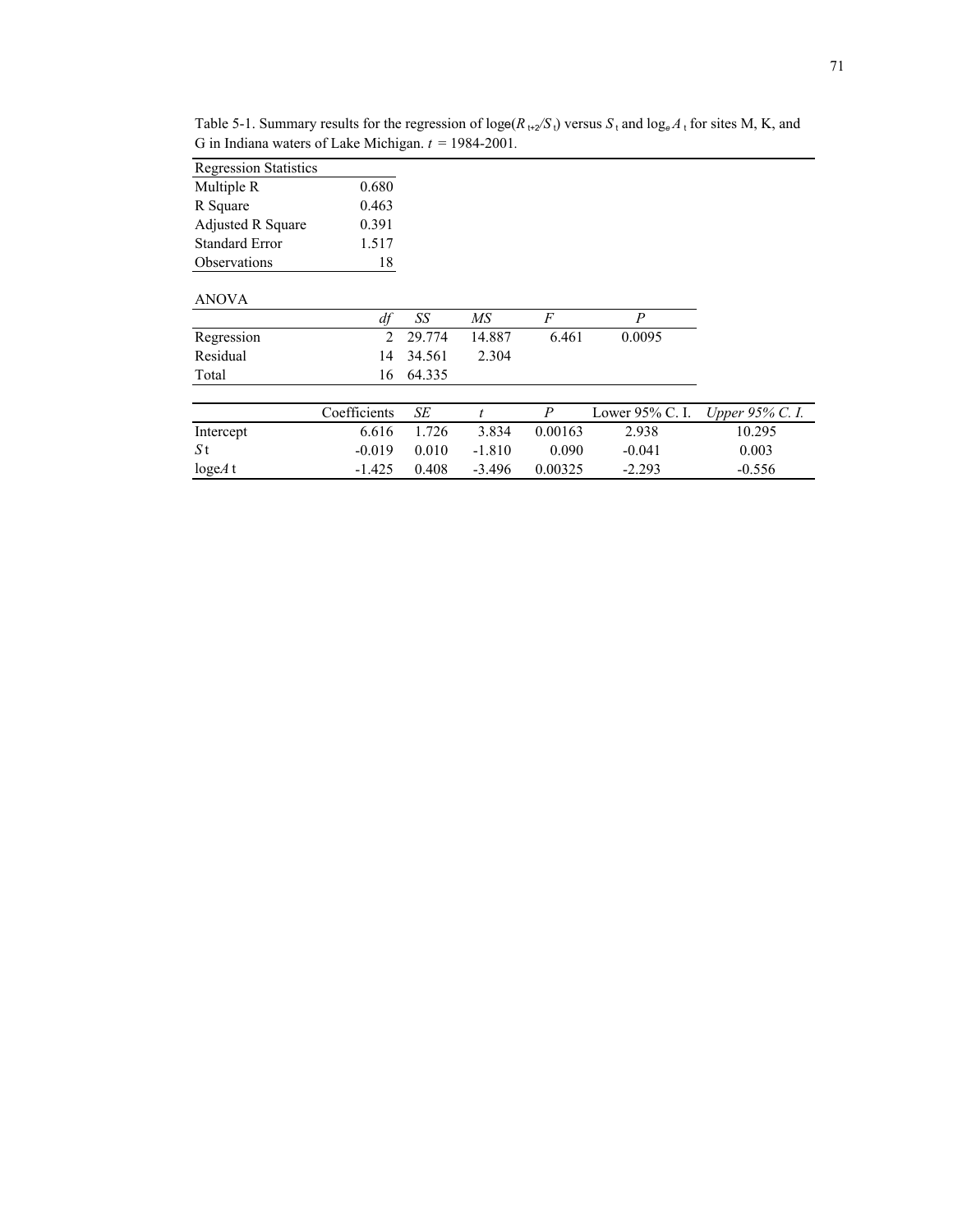(see Job 3). As with model (4), predictions using the 2003 alewife CPUE values in model (5) is limited but results would likely suggests prediction intervals similar to those presented for the 2002 year class based on the influence of alewife abundance in this model.

 We have recently attempted to further our understanding of the relationship between alewife, stock, and recruitment by replacing *At*, alewife CPUE with weight of fish per hour, in model (5). We performed this analysis to determine whether alewife size is more significant in effecting yellow perch recruitment based on the interference mechanism of predation and competition for food. Analysis of alewife trawl catches for the years 1984 through 1999 suggested minimal differences in their length frequency distributions from one year to the next. Furthermore, because alewife weight is proportional to its length, we can expand the data set and assume that weight  $(g/h)$  should explain a similar amount of variation in recruitment when compared to abundance. We re-ran model (5) using weight  $(g/h)$ , rather than CPUE (N/h) values, and found this assumption was supported. Therefore, we have eliminated any identifiable differences in abundance vs. weight based model results.

 We will continue to analyze other biotic and abiotic factors that may help to explain additional variability observed in the alewife/stock/recruitment relationship. For example, we plan to examine the impact that air and water temperature may have on recruitment particularly during the critical spawning period. In addition, fecundity will be looked at as a replacement for stock (all fish 200 mm and larger). This approach would be an improvement by eliminating males as part of the reproductive stock. Not only can we gain insight on how females at differing lengths will impact recruitment but it will help in the management and conservation of valuable spawning stock needed for successful recruitment.

## **Indiana Yellow Perch Simulation Model**

The Indiana Yellow Perch Simulation Model (IYPM) was developed to predict yellow perch abundance trends using variables associated with their population dynamics. The application of the IYPM has the potential to further enhance the ability to effectively manage the yellow perch fishery in Indiana waters of Lake Michigan. A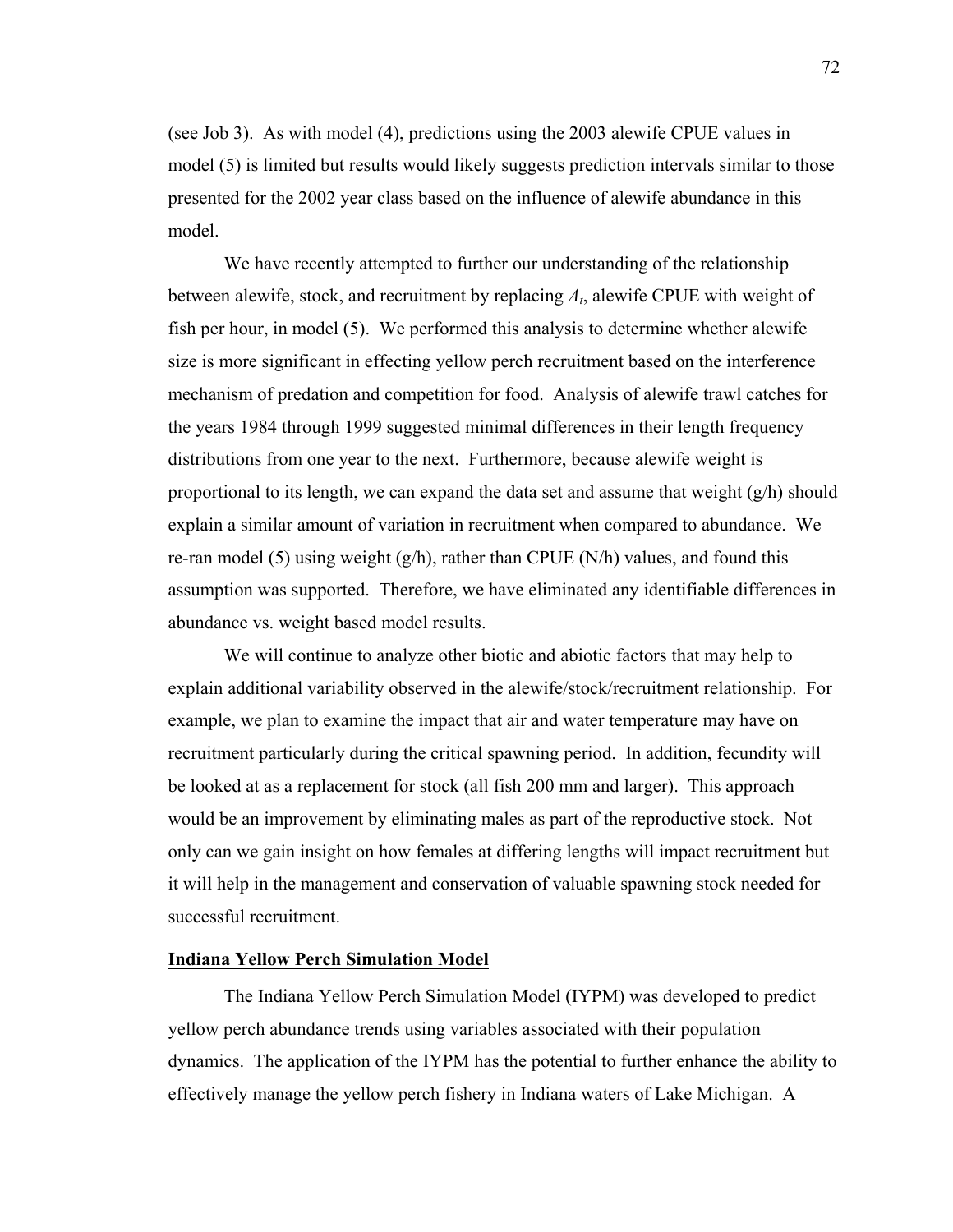complete and detailed description of the model and its application to southern Lake Michigan yellow perch is found in Allen (2000). We continue to update the model on an annual basis using the most recent available data collected. The model has been modified to represent a type II fishery (Ricker 1975) where natural and fishing mortality occur at the same time. Furthermore, we recalculated natural mortality to differentiate only between the sexes rather than sexes and ages and added within the model a formula annotation for the growth function which mathematically remained unchanged. A mathematical interpretation of the modified model is as follows:

$$
N_{t+1} = \sum_{k=1}^{2} \sum_{i=2}^{8} (N_{i,k,t} - N_{i,k,t}(v_{k,t} + u_{k,t})) + f(g) + R_{t}
$$
  
(6)

Where,  $N_{t+1}$  is the total CPUE of age-2 - 8 yellow perch in the year  $t+1$ ,  $N_{i,k,t}$  is the CPUE of yellow perch for each age class (*i*) and sex (*k*), in year *t*,  $v_{k,t}$  is the natural mortality rate for sex (*k*) during year *t*,  $u_{k,t}$  is rate of exploitation for sex (*k*) during year *t*,  $f(g)$  is a function of growth, and  $R_t$  is CPUE of age-2 recruits with an assumed sex ratio of 1:1 based on prior work (McComish et al. 2000). After redeveloping the model we calibrated the model using data starting in 1986. The resulting direct relationship between actual and predicted CPUE is described by the equation, Actual =  $1.05$   $*$ (Predicted) – 104.14 with an  $r^2 = 0.87$ . The updated model provided a slightly stronger relationship than its predecessor.

 We continue to update the model on a yearly basis using the data collected from annual sampling. Although we have been successful in the development of the model, we continue to seek ways to improve upon the earlier versions of the model. We are currently investigated the possibility of including sub-models which would establish length frequencies for both males and females of each age class. This may allow a more realistic approach to computing length at age which would allow for variability rather than assuming all fish of a given age and sex are of the same length. Furthermore, this will allow the incorporation of length specific fecundity which might provide for a better understanding of a spawner-per-recruit relationship.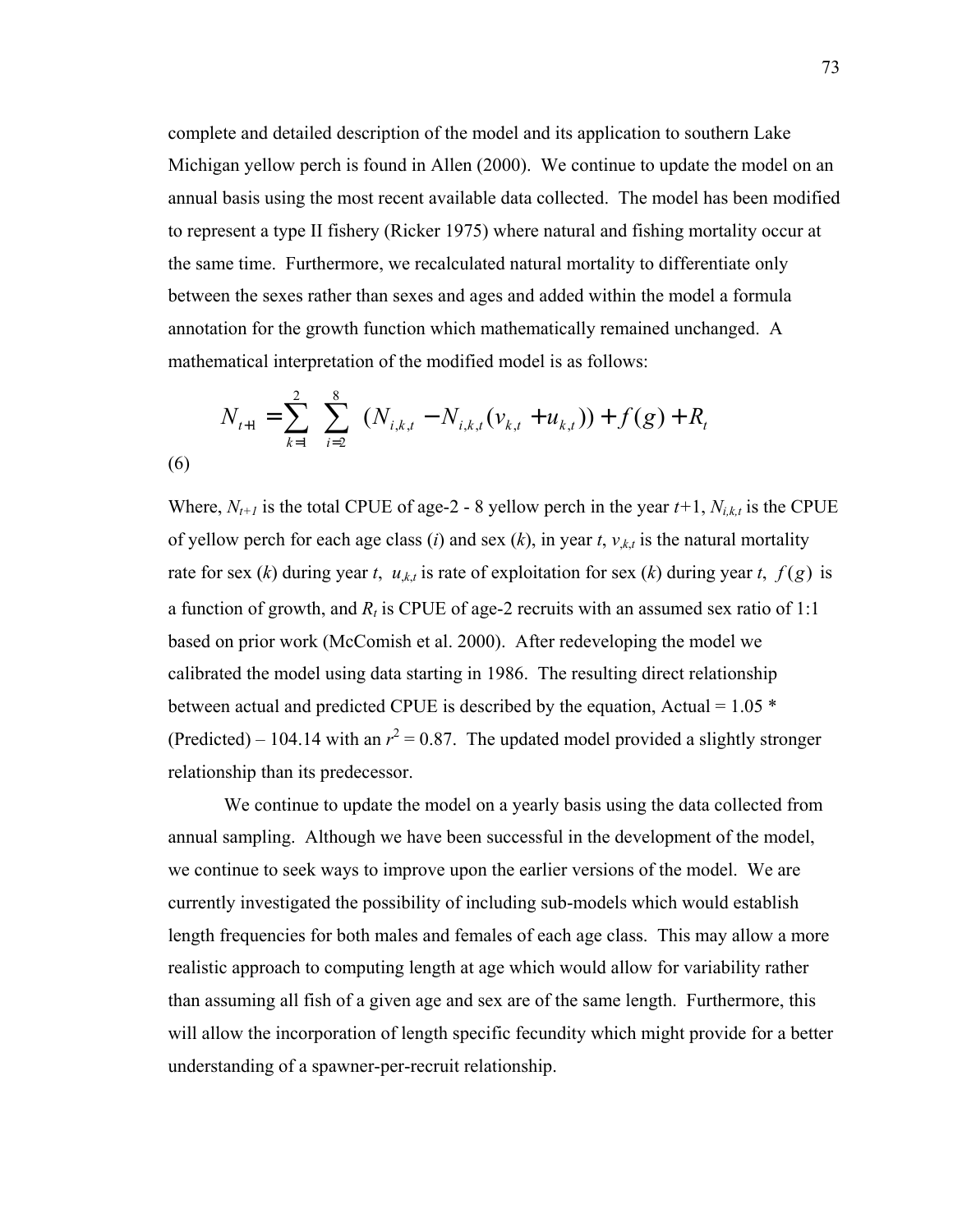#### **References**

- Allen, P. J. 2000. A computer simulation model for the yellow perch population in the Indiana waters of Lake Michigan. Master's thesis, Ball State University, Muncie, Indiana.
- Allen, P. J., T. E. Lauer, and T. S. McComish. 2002. Dynamics and models of the yellow perch in Indiana waters of Lake Michigan and near-shore fish community characteristics. Report of Ball State University to Division of Fish and Wildlife, Indiana Department of Natural Resources, Indianapolis.
- Bagenal, T. B. and E. Braum. 1971. Eggs and early life history. Pages 166-198 in W. E. Ricker, editor. Methods for assessment of fish production in fresh waters. Blackwell Scientific Publications, Oxford and Edinburgh.
- Baker, E. A. 1989. A comparative age analysis of yellow perch from Indiana waters of Lake Michigan using scales and opercular bones. Master's thesis, Ball State University, Muncie, Indiana.
- Baker, E. A., and T. S. McComish. 1998. Precision of ages determined from scales and opercles for yellow perch *Perca flavescens*. Journal of Great Lakes Research 24:658-665.
- Brown, E. H., Jr., and G. W. Eck. 1992. Density-dependent recruitment of the bloater (*Coregonus hoyi*) in Lake Michigan. Polish Archives of Hydrobiology 39:289- 297.
- Brown, E. H., Jr., R. L. Argyle, R. Payne, and M. E. Holey. 1987. Yield and dynamics of destabilized chub (*Coregonus* spp.) populations in Lakes Michigan and Huron, 1950-84. Canadian Journal of Fisheries and Aquatic Sciences 44 (Supplement 2):371-383.
- Cwalinski, T. A. 1996. Simulated forecasting of yellow perch (*Perca flavescens*) relative population density for Indiana waters of Lake Michigan: responses to varying harvest and alewife density. Master's thesis. Ball State University, Muncie, Indiana.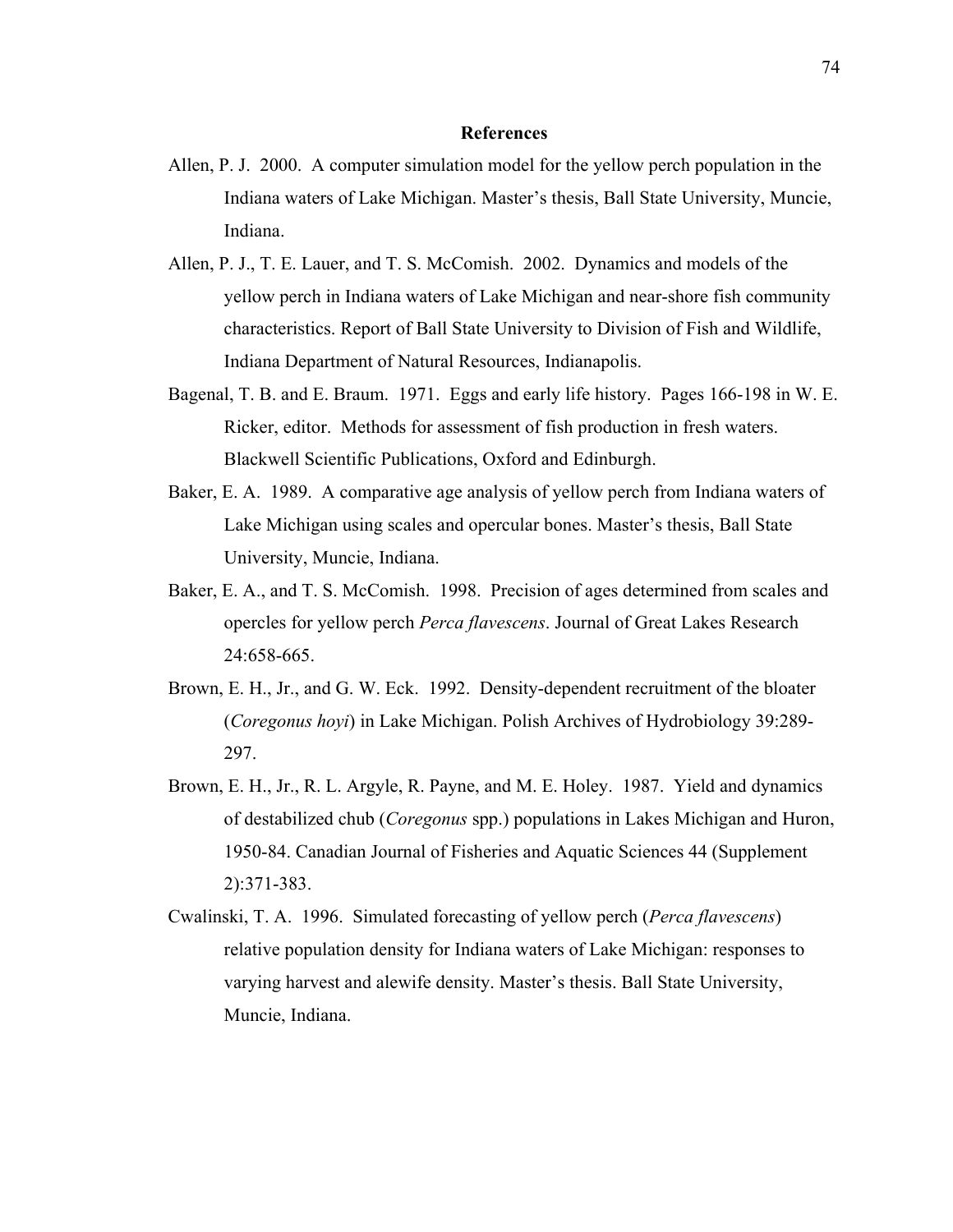- Doll, J. C. 2003. A Windows application to compute back-calculations of fish body lengths using Visual Basic 6.0. Master's thesis. Ball State University, Muncie, Indiana
- Eck, G. W., and L. Wells. 1987. Recent changes in Lake Michigan's fish community and their probable causes, with emphasis on the role of the alewife (*Alosa pseudoharengus*). Canadian Journal of Fisheries and Aquatic Sciences 44 (Supplement 2):53-60.
- Emery, L. 1985. Review of fish species introduced into the Great Lakes, 1819-1974. Great Lakes Fishery Commission Technical Report 45.
- Francis, J. T., S. R. Robillard, and J. E. Marsden. 1996. Yellow perch management in Lake Michigan: multi-jurisdictional challenge. Fisheries 21(2):18-20.
- Hilborn, R., and C. J. Walters. 1992. Quantitative fisheries stock assessment: choice, dynamics and uncertainty. Chapman and Hall, New York, New York.
- Jansen, W. A. 1996. Plasticity in maturity and fecundity of yellow perch, *Perca flavescens* (Mitchill): comparisons of stunted and normal-growing populations. Annales Zoologici Fennici 33:403-415.
- Jude, D. J., J. Janssen, and G. Crawford. 1995. Ecology, distribution, and impact of the newly introduced round and tubenose gobies in the biota of the St. Clair and Detroit rivers. Pages 447-460 in Munawar, M., T. Edsall, and J. Leach, editors. The Lake Huron ecosystem: ecology, fisheries, and management. Ecovision.
- Lauer, T. E., P. J. Allen, and T. S. McComish. 2004. Changes in mottled sculpin and johnny darter trawl catches after the appearance of round goby in the Indiana waters of Lake Michigan. Transactions of the American Fisheries Society 133:185-189.
- McComish, T. S., and S. M. Shroyer. 1996. Characteristics of the near-shore nonsalmonine fish community in Indiana waters of Lake Michigan, with emphasis on yellow perch. Final project report of Ball State University to Division of Fish and Wildlife, Indiana Department of Natural Resources, Indianapolis.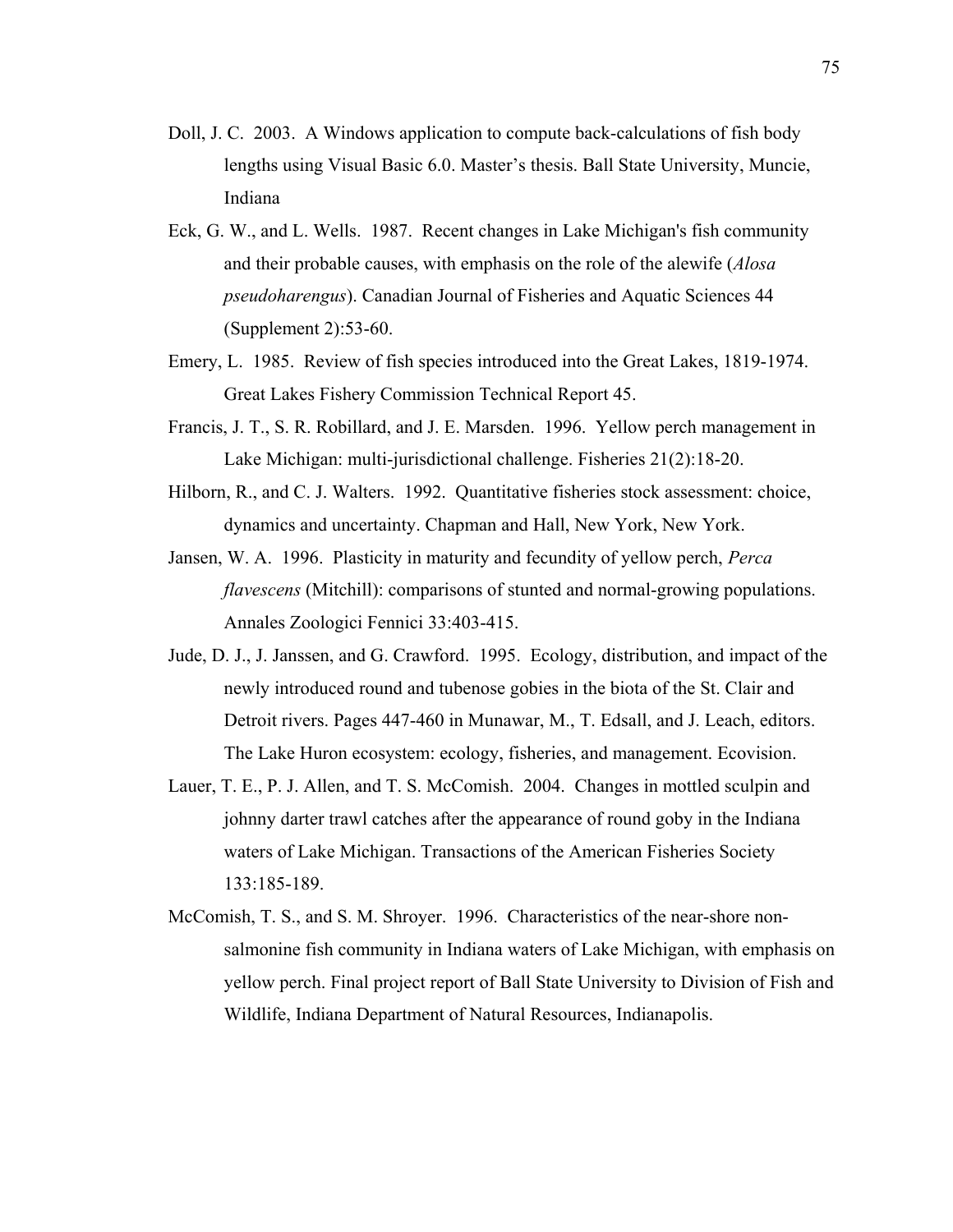- McComish, T. S., S. M. Shroyer, and T. E. Lauer. 2000. Population characteristics and models of the yellow perch in Indiana waters of Lake Michigan and the community dynamics of major near-shore fish species. Final project report of Ball State University to Division of Fish and Wildlife, Indiana Department of Natural Resources, Indianapolis.
- Nikolskii, G. V. 1969. Theory of fish population dynamics as a biological background for rational exploitation and management of fishery resources (translated from Russian by J. E. S. Bradley). Oliver and Boyd, London.
- Nalepa, T. F., D. J. Hartson, D. L. Fanslow, G. A. Lang, and S. J. Lozano. 1998. Declines in benthic macroinvertebrate populations in southern Lake Michigan, 1980 – 1993. Canadian Journal of Fisheries and Aquatic Science 55:2402-2413.
- Pauly, D. 1980. On the interrelationships between natural mortality, growth parameters, and mean environmental temperature in 175 fish stocks. Conseil International pour l'Exploration de la Mer. Rapports et Proces-Verbaux des Reunions 39(2):175-192.
- Pothoven, S.A., T.F. Nalepa, and S.B. Brandt. 2000. Age-0 and age-1 yellow perch diet in southeastern Lake Michigan. Journal of Great Lakes Research 26:235-239.
- Ricker, W. E. 1975. Computation and interpretation of biological statistics of fish populations. Fisheries Research Board of Canada, Bulletin 191, Ottawa.
- Sapp, S. A. 1999. Population trends of major near-shore fish species in Indiana waters of Lake Michigan. Master's thesis. Ball State University, Muncie, Indiana.
- Shroyer, S. M., and T. S. McComish. 1998. Forecasting abundance of quality-size yellow perch in Indiana waters of Lake Michigan. North American Journal of Fisheries Management 18:19-24.
- Shroyer, S. M, and T. S. McComish. 2000. Relationship between alewife abundance and yellow perch recruitment in southern Lake Michigan. North American Journal of Fisheries Management 20:208-213.
- Smith, S. H. 1970. Species interaction of the alewife in the Great Lakes. Transactions of the American Fisheries Society 99:745-765.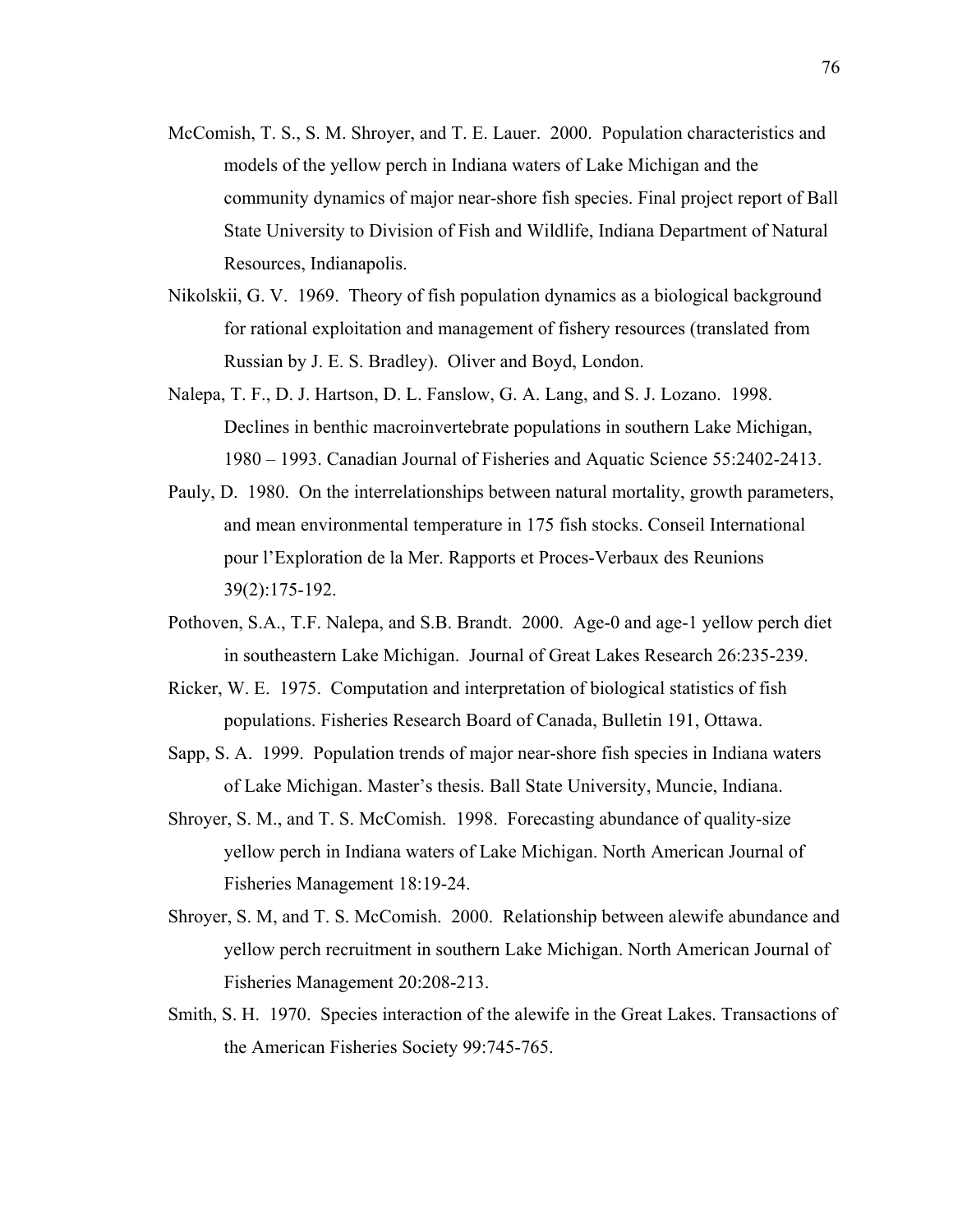- Treasurer, J. W. 1981. Some aspects of the reproductive biology of perch (*Perca fluviatilis* L.) fecundity, maturation and spawning behaviour. Fish Biology 18:729-740.
- Truemper, H. A. 2003. Food habits and prey size-selection of yellow perch in extreme southern Lake Michigan, with emphasis on the prey: round goby. Master's thesis. Ball State University, Muncie, Indiana.
- Tsai, C. and G. R. Gibson. 1971. Fecundity of the yellow perch, (*Perca flavescens*) Mitchill, in the Patuxent River, Maryland. Chesapeake Science 12:270-284.
- Weimer, M., and M. Sowinski. 1999. Diet of the round goby (*Neogobius melanostomus*) in Lake Erie. Dreissena 10:7-12.
- Wells, L. 1977. Changes in yellow perch (*Perca flavescens*) populations of Lake Michigan, 1954-75. Journal of the Fisheries Research Board of Canada 34:1821- 1829.
- Wells, L., and A. L. McLain. 1973. Lake Michigan: man's effects on native fish stocks and other biota. Great Lakes Fishery Commission Technical Report 20.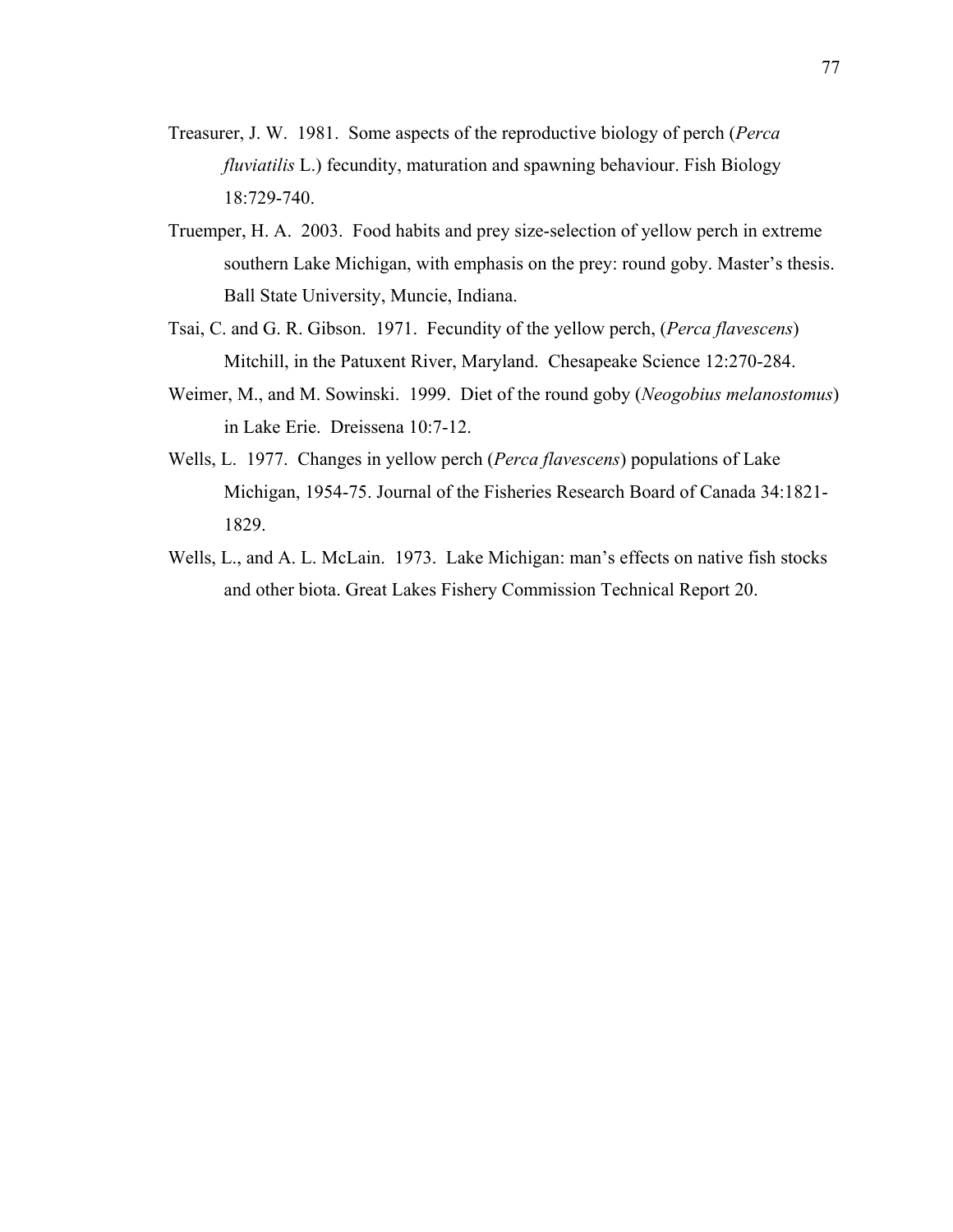# Appendix

Appendix 2-1. Mean back-calculated total lengths (mm) of male yellow perch from pooled sites in Indiana waters of Lake Michigan in 2003.

| Year             |     |          |     |        |     |      |            |             |      | Total length (mm) at annulus |     |     |     |                 |    |    |    |    |
|------------------|-----|----------|-----|--------|-----|------|------------|-------------|------|------------------------------|-----|-----|-----|-----------------|----|----|----|----|
| class            | Age | N        |     | 2      | 3   | 4    | 5          | 6           |      | 8                            | 9   | 10  |     | 12              | 13 | 14 | 15 | 16 |
| 2002             |     | 66       | 68  |        |     |      |            |             |      |                              |     |     |     |                 |    |    |    |    |
| 2001             | 2   | 50       |     | 75 116 |     |      |            |             |      |                              |     |     |     |                 |    |    |    |    |
| 2000             | 3   | 11       | 76  | 113    | 138 |      |            |             |      |                              |     |     |     |                 |    |    |    |    |
| 1999             | 4   | 20       | 74  | 112    | 142 | -157 |            |             |      |                              |     |     |     |                 |    |    |    |    |
| 1998             | 5   | 152      | 80  | 125    | 156 | 176  | 190        |             |      |                              |     |     |     |                 |    |    |    |    |
| 1997             | 6   | 37       | 86  | 147    | 181 | 203  | <b>220</b> | 232         |      |                              |     |     |     |                 |    |    |    |    |
| 1996             | 7   | 16       | 80  | 129    | 159 | 179  | 195        | 210         | -221 |                              |     |     |     |                 |    |    |    |    |
| 1995             | 8   | 12       | 83  | 133    | 166 | 189  | 206        | 225         | 234  | 243                          |     |     |     |                 |    |    |    |    |
| 1994             | 9   | 6        | 87  | 140    | 173 | 192  | 204        | 222         | 233  | 242 250                      |     |     |     |                 |    |    |    |    |
| 1993             | 10  | 3        | 72  | 121    | 156 | 179  | 194        | 212         | 225  | 236                          | 249 | 257 |     |                 |    |    |    |    |
| 1992             | 11  |          | 107 | 161    | 189 | 203  |            | 220 227 240 |      | 246 251 256 260              |     |     |     |                 |    |    |    |    |
| 1991             | 12  | $\theta$ |     |        |     |      |            |             |      |                              |     |     |     |                 |    |    |    |    |
| 1990             | 13  | 2        | 87  | 129    | 163 | 180  | 192        | <b>200</b>  |      | 215 228 234                  |     |     |     | 242 247 251 254 |    |    |    |    |
| All Classes      |     |          | 78  | 126    | 159 | 180  | 197        | 224         | 227  | 240                          | 247 | 251 | 251 |                 |    |    |    |    |
| $\boldsymbol{N}$ |     | 376      | 376 | 310    | 260 | 249  | 229        | 77          | 40   | 24                           | 12  | 6   | 3   | 2               | 2  |    |    |    |

Appendix 2-2. Mean back-calculated total lengths (mm) of female yellow perch from pooled sites in Indiana waters of Lake Michigan in 2003.

| Year             |     |     |     |                             |      |                     |     |     |     |     | Total length (mm) at annulus |    |    |    |    |    |    |
|------------------|-----|-----|-----|-----------------------------|------|---------------------|-----|-----|-----|-----|------------------------------|----|----|----|----|----|----|
| class            | Age | N   |     | $\mathcal{D}_{\mathcal{L}}$ | 3    | 4                   | 5   | 6   |     | 8   | 9                            | 10 | 12 | 13 | 14 | 15 | 16 |
| 2002             |     | 77  | 71  |                             |      |                     |     |     |     |     |                              |    |    |    |    |    |    |
| 2001             | 2   | 83  |     | 76 123                      |      |                     |     |     |     |     |                              |    |    |    |    |    |    |
| 2000             | 3   | 27  | 80  | 129                         | -155 |                     |     |     |     |     |                              |    |    |    |    |    |    |
| 1999             | 4   | 33  | 83  | 128                         |      | 166 196             |     |     |     |     |                              |    |    |    |    |    |    |
| 1998             | 5.  | 311 | 84  | 135                         | 177  | 205 232             |     |     |     |     |                              |    |    |    |    |    |    |
| 1997             | 6   | 73  | 87  | 148                         |      | 202 233 261 284     |     |     |     |     |                              |    |    |    |    |    |    |
| 1996             | 7   | 25  | 84  | 146                         |      | 196 228 257 274 290 |     |     |     |     |                              |    |    |    |    |    |    |
| 1995             | 8   | 24  |     | 86 149                      | 203  | 236 268 287         |     |     | 301 | 313 |                              |    |    |    |    |    |    |
| 1994             | 9   | 6   | 79  | 149                         | 203  | 243                 | 265 | 289 | 302 | 314 | 322                          |    |    |    |    |    |    |
| All Classes      |     |     | 82  | 136                         | 181  | 212                 | 241 | 283 | 296 | 313 | 322                          |    |    |    |    |    |    |
| $\boldsymbol{N}$ |     | 659 | 659 | 582                         | 499  | 472                 | 439 | 128 | 55  | 30  | 6                            |    |    |    |    |    |    |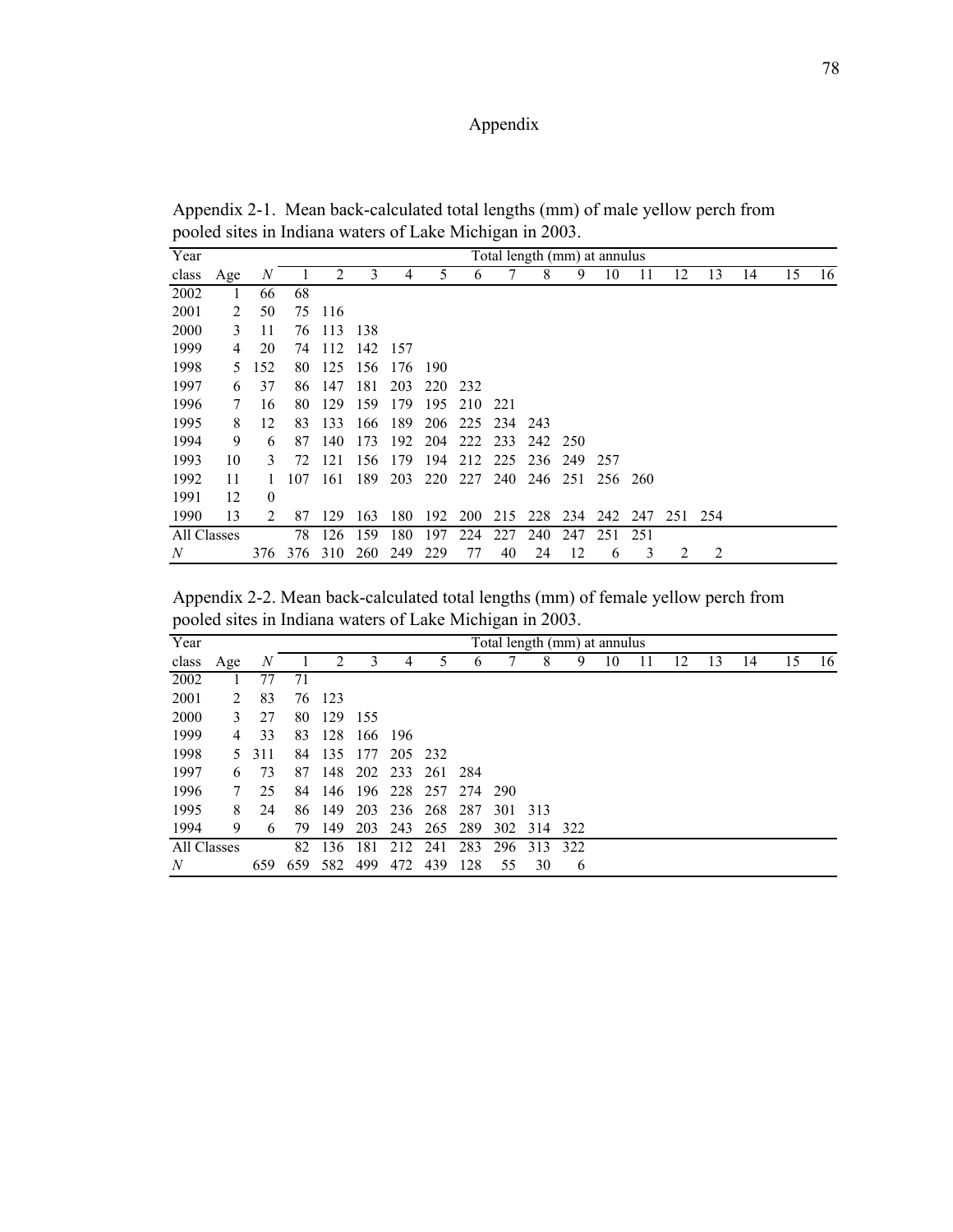| Year        |     |                |     |              |                    |     |                                             |          |                |     | Total length (mm) at annulus |     |     |     |     |    |    |     |
|-------------|-----|----------------|-----|--------------|--------------------|-----|---------------------------------------------|----------|----------------|-----|------------------------------|-----|-----|-----|-----|----|----|-----|
| class       | Age | N              |     | 2            | 3                  | 4   | 5                                           | 6        |                | 8   | 9                            | 10  | 11  | 12  | 13  | 14 | 15 | -16 |
| 2002        | 1   | 66             | 1.1 |              |                    |     |                                             |          |                |     |                              |     |     |     |     |    |    |     |
| 2001        | 2   | 50             | 1.4 | 2.1          |                    |     |                                             |          |                |     |                              |     |     |     |     |    |    |     |
| 2000        | 3   | 11             | 4.6 | 5.7          | 6.1                |     |                                             |          |                |     |                              |     |     |     |     |    |    |     |
| 1999        | 4   | 20             | 3.0 | 5.4          | 5.5                | 5.3 |                                             |          |                |     |                              |     |     |     |     |    |    |     |
| 1998        | 5.  | 152            | 1.4 | 2.3          | 2.7                | 2.8 | 3.2                                         |          |                |     |                              |     |     |     |     |    |    |     |
| 1997        | 6   | 37             | 2.5 | 4.3          | 5.5                | 5.9 | 6.6                                         | 6.9      |                |     |                              |     |     |     |     |    |    |     |
| 1996        | 7   | 16             | 5.0 | 7.5          | 8.2                | 7.3 | 7.5                                         | 8.8      | 9.8            |     |                              |     |     |     |     |    |    |     |
| 1995        | 8   | 12             | 5.5 | 8.1          | 8.7                | 9.2 | 9.6                                         |          | 10.0 10.5 10.5 |     |                              |     |     |     |     |    |    |     |
| 1994        | 9   | 6              |     |              |                    |     | 5.2 10.6 12.8 16.3 16.9 15.7 16.3 16.6 16.1 |          |                |     |                              |     |     |     |     |    |    |     |
| 1993        | 10  | 3              |     |              | 5.9 17.4 18.2 11.0 |     |                                             | 7.9 10.4 | 5.6            | 7.3 | 3.2                          | 1.5 |     |     |     |    |    |     |
| 1992        | 11  |                |     |              |                    |     |                                             |          |                |     |                              |     |     |     |     |    |    |     |
| 1991        | 12  | $\theta$       |     |              |                    |     |                                             |          |                |     |                              |     |     |     |     |    |    |     |
| 1990        | 13  | $\mathfrak{D}$ |     | $0.6 \t10.3$ | 9.1                | 7.2 | 8.9                                         | 9.1      | 9.2            | 5.5 | 4.1                          | 1.1 | 0.9 | 1.5 | 2.2 |    |    |     |
| All Classes |     |                | 0.8 | 1.6          | 2.1                | 2.2 | 2.6                                         | 4.3      | 5.5            | 6.5 | 7.9                          | 3.2 | 4.4 | 1.5 | 2.2 |    |    |     |
| N           |     | 376            | 376 | 310          | 260                | 249 | 229                                         | 77       | 40             | 24  | 12                           | 6   | 3   | 2   | 2   |    |    |     |

Appendix 2-3. Standard errors (SE) of mean back-calculated total lengths (mm) of male yellow perch from pooled sites in Indiana waters of Lake Michigan in 2003.

Appendix 2-4. Standard errors (SE) of mean back-calculated total lengths (mm) of female yellow perch from pooled sites in Indiana waters of Lake Michigan in 2003.

| Year             |               |     |               |       |         |       |     |                    |     |                                    | Total length (mm) at annulus |    |    |    |    |    |     |
|------------------|---------------|-----|---------------|-------|---------|-------|-----|--------------------|-----|------------------------------------|------------------------------|----|----|----|----|----|-----|
| class            | Age           | N   |               | 2     | 3       | 4     |     | b                  |     | 8                                  | 9                            | 10 | 12 | 13 | 14 | 15 | -16 |
| 2002             |               | 77  | 1.3           |       |         |       |     |                    |     |                                    |                              |    |    |    |    |    |     |
| 2001             | $\mathcal{L}$ | 83  | 0.9           | 1.7   |         |       |     |                    |     |                                    |                              |    |    |    |    |    |     |
| 2000             | 3             | 27  | 1.5           |       | 4.4 7.4 |       |     |                    |     |                                    |                              |    |    |    |    |    |     |
| 1999             | 4             | 33  | 3.3           | 5.0   | 5.6     | - 8.1 |     |                    |     |                                    |                              |    |    |    |    |    |     |
| 1998             | 5.            | 311 | 0.9           | 1.8   | 2.2     | 2.5   | 2.8 |                    |     |                                    |                              |    |    |    |    |    |     |
| 1997             | 6             | 73  | 1.6           | 2.7   | 4.3     | 4.6   | 4.9 | 4.7                |     |                                    |                              |    |    |    |    |    |     |
| 1996             | 7             | 25  | 2.9           | 5.8   | 7.8     |       |     | 8.7 10.7 10.5 10.2 |     |                                    |                              |    |    |    |    |    |     |
| 1995             | 8             | 24  | 3.3           | 4.8   | 6.7     | 7.8   | 8.8 | 8.7                | 8.6 | 8.2                                |                              |    |    |    |    |    |     |
| 1994             | 9             | 6   | 7.4           | -11.1 |         |       |     |                    |     | 21.7 25.0 26.1 25.7 21.9 20.6 19.4 |                              |    |    |    |    |    |     |
| All Classes      |               |     | $0.6^{\circ}$ | 1.2   | 1.8     | 2.1   | 2.4 | 3.9                | 6.3 |                                    | 7.6 19.4                     |    |    |    |    |    |     |
| $\boldsymbol{N}$ |               | 659 | 659           | 582   | 499     | 472   | 439 | 128                | 55  | 30                                 | 6                            |    |    |    |    |    |     |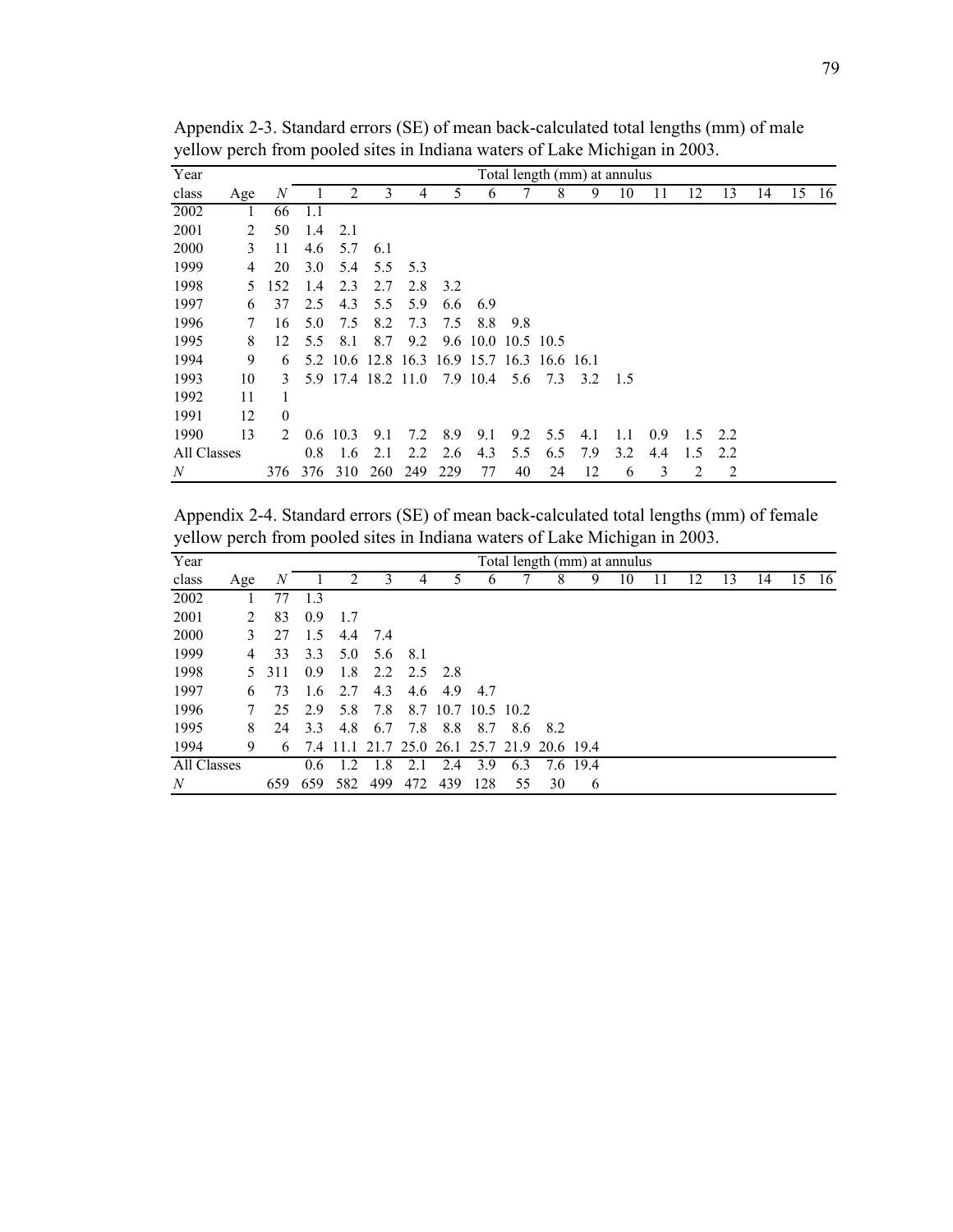|      |     |                |      |      |      |      |      |           |      |      | Year class |      |      |      |      |                               |      |      |                                   |           |      |            |      |
|------|-----|----------------|------|------|------|------|------|-----------|------|------|------------|------|------|------|------|-------------------------------|------|------|-----------------------------------|-----------|------|------------|------|
| Year |     | 1980 1981 1982 |      | 1983 | 1984 | 1985 | 1986 | 1987 1988 |      | 1989 | 1990       | 1991 |      |      |      | 1992 1993 1994 1995 1996 1997 |      |      |                                   | 1998 1999 |      | 2000 2001  | 2002 |
| 1984 | 37  | 113            | 374  | 518  |      |      |      |           |      |      |            |      |      |      |      |                               |      |      |                                   |           |      |            |      |
| 1985 | 12  | 74             | 358  | 907  | 301  |      |      |           |      |      |            |      |      |      |      |                               |      |      |                                   |           |      |            |      |
| 1986 | 1.2 | 6.8            | 106  | 484  | 919  | 655  |      |           |      |      |            |      |      |      |      |                               |      |      |                                   |           |      |            |      |
| 1987 |     | 3.0            | 35   | 320  | 453  | 595  | 230  |           |      |      |            |      |      |      |      |                               |      |      |                                   |           |      |            |      |
| 1988 |     |                | 29   | 377  | 675  | 515  | 468  | 141       |      |      |            |      |      |      |      |                               |      |      |                                   |           |      |            |      |
| 1989 |     |                |      | 118  | 145  | 142  | 125  | 62        | 837  |      |            |      |      |      |      |                               |      |      |                                   |           |      |            |      |
| 1990 |     |                |      | 36   | 65   | 68   | 56   | 90        | 509  | 93   |            |      |      |      |      |                               |      |      |                                   |           |      |            |      |
| 1991 |     |                | 0.56 | 1.7  | 8.9  | 18   | 35   | 83        | 205  | 68   | 70         |      |      |      |      |                               |      |      |                                   |           |      |            |      |
| 1992 |     |                | 0.12 | 1.1  | 2.2  | 11   | 21   | 38        | 80   | 42   | 69         | 19   |      |      |      |                               |      |      |                                   |           |      |            |      |
| 1993 |     |                |      |      | 0.39 | 4.6  | 10   | 27        | 79   | 85   | 119        | 52   | 0.78 |      |      |                               |      |      |                                   |           |      |            |      |
| 1994 |     |                | 0.12 | 0.11 | 0.19 | 0.28 | 3.3  | 7.1       | 48   | 46   | 39         | 10   | 1.1  | 17   |      |                               |      |      |                                   |           |      |            |      |
| 1995 |     |                |      |      |      |      | 0.04 | 0.07      | 1.4  | 3.5  | 8.0        | 7.0  | 1.9  | 6.1  | 11   |                               |      |      |                                   |           |      |            |      |
| 1996 |     |                |      |      |      | 0.13 | 0.60 | 0.80      | 3.4  | 2.6  | 8.1        | 11   | 3.5  | 4.6  | 26   | 60                            |      |      |                                   |           |      |            |      |
| 1997 |     |                |      |      |      | 0.11 | 0.05 | 0.06      | 0.57 | 0.27 | 1.1        | 0.9  | 1.6  | 1.2  | 4.0  | 44                            | 1.5  |      |                                   |           |      |            |      |
| 1998 |     |                |      | 0.02 |      | 0.01 |      | 0.02      | 0.23 | 0.03 | 0.18       | 0.08 | 0.07 | 0.33 | 1.0  | 14                            | 1.3  | 98   |                                   |           |      |            |      |
| 1999 |     |                |      |      | 0.07 | 0.03 | 0.04 | 0.01      | 0.31 | 0.14 | 0.09       | 0.42 | 0.45 | 0.32 | 2.1  | 10                            | 2.8  | 33   | 171                               |           |      |            |      |
| 2000 |     |                |      |      |      |      |      |           | 0.03 |      | 0.03       |      |      |      | 0.06 | 0.56                          | 0.14 |      | 3.20 51.41 2.88                   |           |      |            |      |
| 2001 |     |                |      |      |      | 0.02 |      |           |      |      |            |      |      | 0.11 | 0.21 | 0.88                          |      |      | 3.16 11.17 100.9 16.11            |           | 1.39 |            |      |
| 2002 |     |                |      |      |      |      |      |           |      |      | 0.01       |      | 0.01 | 0.01 | 0.03 | 0.20                          | 0.60 | 2.20 | 65                                | 2.43      |      | 2.70 31.35 |      |
| 2003 |     |                |      |      |      |      |      |           |      |      |            |      |      | 0.04 | 0.37 | 1.24                          | 2.03 |      | 3.73 77.79 19.49 13.82 37.1 185.0 |           |      |            |      |

Appendix 3-1. Mean annual trawl CPUE (number/h) of both sexes of yellow perch age ≥1 in Indiana waters of Lake Michigan, by year class and year of capture. Data for 1984-1988 are for pooled sites M and K; later years are for pooled sites M, K, and G. Year classes before 1981 are excluded.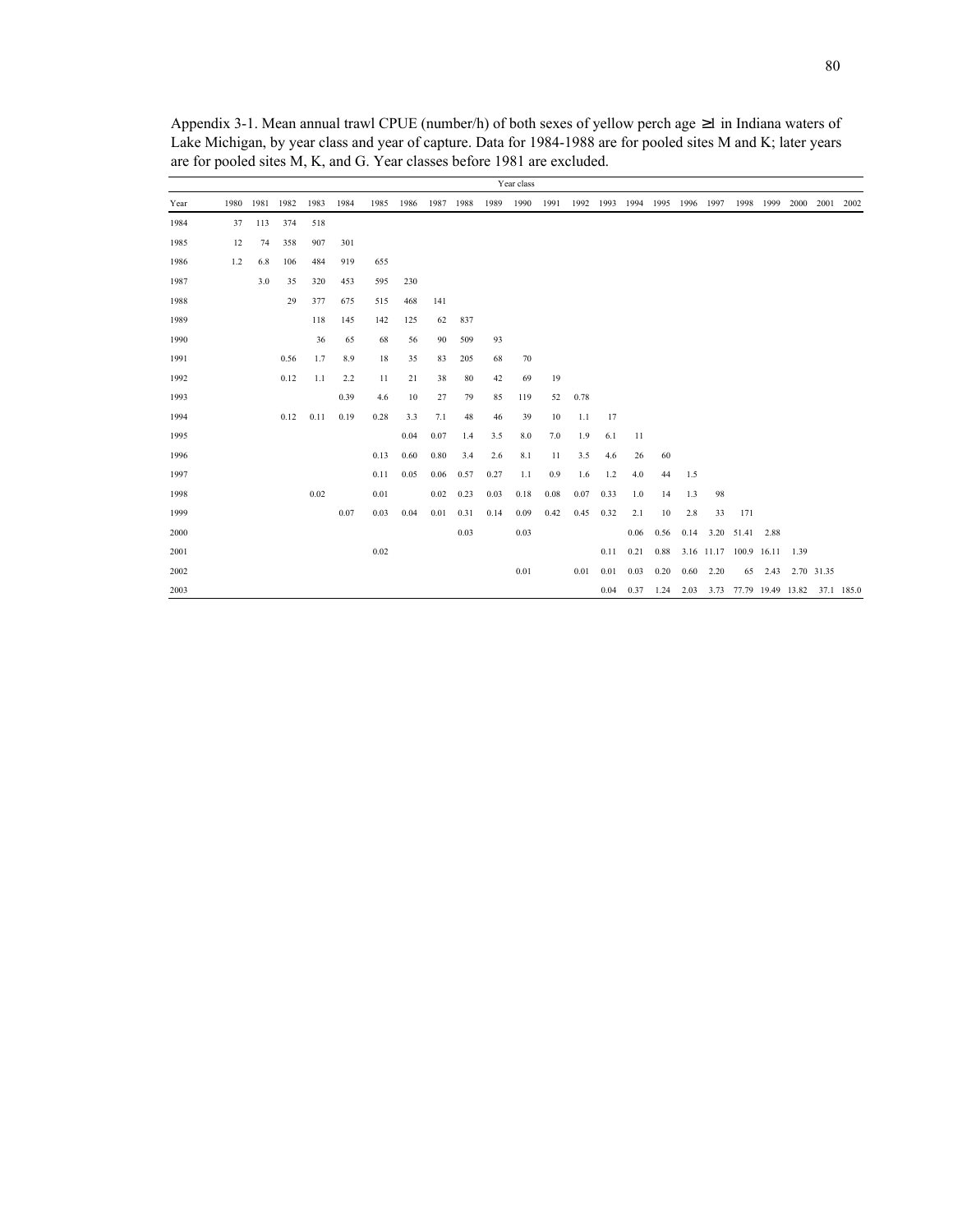Appendix 3-2. Mean annual trawl CPUE (number/h) for various components of the yellow perch population in Indiana waters of Lake Michigan from 1975 to 2003. Data from 1975 to 1983 are for site K only; 1984 to 1988 data are pooled sites M and K; 1989 to 2003 data are pooled sites M, K, and G. Definitions: Sub-stock age ≥1 and  $\le$ 130 mm; Stock ≥130 mm; Quality ≥200 mm; PSD = Quality/Stock\*100. No index trawling was completed in 1982.

|      | Total |      | Age 0        |                | Age $\geq$ 1 |      | Sub-stock |                  | Stock |      | Quality        |                | PSD                      |
|------|-------|------|--------------|----------------|--------------|------|-----------|------------------|-------|------|----------------|----------------|--------------------------|
| Year | Mean  | 2SE  | Mean         | 2SE            | Mean         | 2SE  | Mean      | 2SE              | Mean  | 2SE  | Mean           | 2SE            |                          |
| 1975 | 43    |      | 0.2          |                | 43           |      | 1.8       |                  | 41    |      | 5              |                | 13                       |
| 1976 | 31    |      | 1.5          |                | 29           |      | 5.1       |                  | 24    |      | $\overline{7}$ |                | $27\,$                   |
| 1977 | 134   |      | 47           |                | 86           |      | $20\,$    |                  | 67    |      | 24             |                | 35                       |
| 1978 | 154   |      | 1.3          |                | 153          |      | 119       |                  | 34    |      | 5              |                | 14                       |
| 1979 | 105   |      | 31           |                | 74           |      | 10        |                  | 63    |      | $\overline{4}$ |                | 6                        |
| 1980 | 598   |      | 155          |                | 443          |      | 361       |                  | 82    |      | $10\,$         |                | 12                       |
| 1981 | 896   |      | 1.2          |                | 895          |      | 840       |                  | 55    |      | $\mathbf{1}$   |                | 3                        |
| 1982 |       |      |              |                |              |      |           |                  |       |      |                |                |                          |
| 1983 | 2550  | 1258 | 492          | 590            | 2058         | 973  | 626       | 347              | 1432  | 917  | 71             | 57             | 5                        |
| 1984 | 1207  | 603  | 164          | 206            | 1042         | 609  | 639       | 308              | 404   | 321  | 14             | 12             | 3                        |
| 1985 | 2641  | 1706 | 989          | 1596           | 1652         | 733  | 788       | 441              | 863   | 364  | 47             | 31             | 5                        |
| 1986 | 2559  | 873  | 387          | 392            | 2171         | 636  | 1126      | 475              | 1045  | 415  | 28             | 18             | 3                        |
| 1987 | 1703  | 574  | 67           | 80             | 1636         | 568  | 504       | 138              | 1132  | 492  | 45             | 18             | $\overline{\mathcal{L}}$ |
| 1988 | 2216  | 1493 | 12           | 14             | 2204         | 1491 | 252       | 127              | 1952  | 1418 | 116            | 86             | 6                        |
| 1989 | 1759  | 667  | 331          | 315            | 1428         | 631  | 746       | 485              | 683   | 444  | 98             | 81             | 14                       |
| 1990 | 1026  | 424  | 110          | 141            | 916          | 442  | 367       | 181              | 549   | 283  | 121            | 74             | 22                       |
| 1991 | 538   | 219  | 48           | 37             | 490          | 235  | 173       | 181              | 318   | 178  | 47             | 33             | 15                       |
| 1992 | 284   | 150  | 0.83         | 1.0            | 283          | 150  | 28        | 13               | 255   | 143  | 31             | 18             | 12                       |
| 1993 | 386   | 256  | 8            | 10             | 378          | 258  | 2.4       | 1.3              | 376   | 257  | 37             | 20             | $10\,$                   |
| 1994 | 179   | 102  | $\tau$       | 6              | 172          | 103  | 17        | 11               | 156   | 97   | 14             | 9              | $\overline{9}$           |
| 1995 | 50    | 33   | $10\,$       | 14             | 40           | 29   | 12        | $\tau$           | 28    | 28   | $\overline{7}$ | $\overline{7}$ | 24                       |
| 1996 | 98    | 57   | $\mathbf{1}$ | $\mathbf{1}$   | 98           | 56   | 43        | 27               | 54    | 33   | 20.0           | 11             | 37                       |
| 1997 | 67    | 36   | 12           | 11             | 55           | 29   | 3         | $\boldsymbol{2}$ | 52    | 28   | 8.2            | 5              | 16                       |
| 1998 | 1070  | 836  | 954          | 849            | 116          | 52   | 80        | 45               | 36    | 21   | 9.0            | 6              | $25\,$                   |
| 1999 | 224   | 102  | 4            | $\overline{4}$ | 220          | 103  | 167       | 93               | 53    | 33   | 20.2           | 13             | 38                       |
| 2000 | 59    | 30   | $\mathbf{1}$ | $\mathbf{1}$   | 58           | 30   | 36        | 18               | 23    | 13   | 3.0            | $\mathfrak{Z}$ | 13                       |
| 2001 | 138   | 84   | 4            | $\overline{4}$ | 134          | 85   | 13        | 9                | 121   | 76   | 5.5            | 3              | $\overline{4}$           |
| 2002 | 105   | 51   | 142          | 157            | 104          | 51   | 34        | 31               | 71    | 31   | 4.5            | $\sqrt{2}$     | 6                        |
| 2003 | 474   | 226  | 133          | 161            | 341          | 207  | 199       | 126              | 142   | 99   | 20.4           | 11             | 14                       |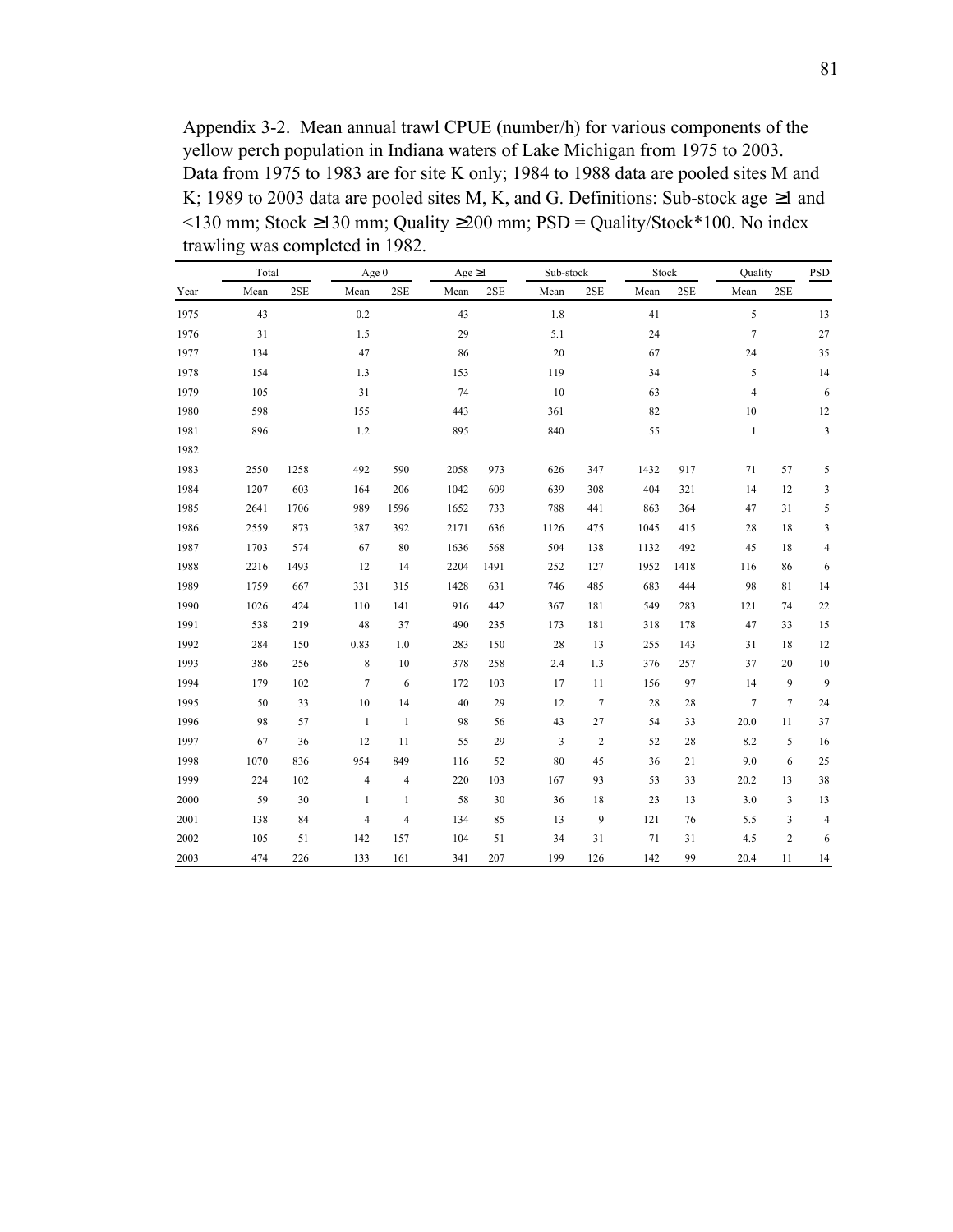| Length<br>class |              |                |      |                |                             |             |                      | Age      |      |                   |    |      |    |    |    |    |             |      |      |
|-----------------|--------------|----------------|------|----------------|-----------------------------|-------------|----------------------|----------|------|-------------------|----|------|----|----|----|----|-------------|------|------|
| (mm)            | $\mathbf{1}$ | $\overline{2}$ | 3    | $\overline{4}$ | 5                           | 6           | $\tau$               | 8        | 9    | 10                | 11 | 12   | 13 | 14 | 15 | 16 | Total       | $\%$ | Cum% |
| 50              | 4.78         |                |      |                |                             |             |                      |          |      |                   |    |      |    |    |    |    | 4.78        | 1.4  | 1.4  |
| 60              | 40.90        |                |      |                |                             |             |                      |          |      |                   |    |      |    |    |    |    | 40.90       | 12.0 | 13.4 |
| 70              | 69.46        |                |      |                |                             |             |                      |          |      |                   |    |      |    |    |    |    | 69.46       | 20.4 | 34   |
| 80              | 49.63        |                |      |                |                             |             |                      |          |      |                   |    |      |    |    |    |    | 49.63       | 14.6 | 48   |
| 90              | 18.11        | 1.14           |      |                |                             |             |                      |          |      |                   |    |      |    |    |    |    | 19.26       | 5.7  | 54   |
| 100             | 2.00         | 1.41           |      |                |                             |             |                      |          |      |                   |    |      |    |    |    |    | 3.41        | 1.0  | 55   |
| 110             | 0.11         | 2.47           |      |                |                             |             |                      |          |      |                   |    |      |    |    |    |    | 2.58        | 0.8  | 56   |
| 120             |              | 8.03           | 1.09 |                |                             |             |                      |          |      |                   |    |      |    |    |    |    | 9.12        | 2.7  | 58   |
| 130             |              | 8.81           | 1.43 | 2.06           | 0.81                        |             |                      |          |      |                   |    |      |    |    |    |    | 13.11       | 3.9  | 62   |
| 140             |              | 9.66           | 3.61 | 1.01           | 5.31                        |             | 0.95                 |          |      |                   |    |      |    |    |    |    | 20.55       | 6.0  | 68   |
| 150             |              | 4.23           | 4.76 | 5.84           | 8.62                        | 0.28        |                      |          |      |                   |    |      |    |    |    |    | 23.73       | 7.0  | 75   |
| 160             |              | 0.98           | 0.98 |                | 5.42 16.17                  | 0.37        | 0.06                 |          |      |                   |    |      |    |    |    |    | 23.97       | 7.0  | 82   |
| 170             |              |                | 1.32 |                | 2.97 11.03                  | 0.27        | 0.26                 | 0.26     |      |                   |    |      |    |    |    |    | 16.11       | 4.7  | 87   |
| 180             |              | 0.33           | 0.33 |                | 0.94 12.36                  | 0.20        |                      |          | 0.19 |                   |    |      |    |    |    |    | 14.35       | 4.2  | 91   |
| 190             |              |                | 0.05 | 0.31           | 8.72                        | 0.05        |                      | 0.18     |      |                   |    |      |    |    |    |    | 9.32        | 2.7  | 94   |
| 200             |              |                |      | 0.55           | 5.45                        | 0.38        | 0.02                 | 0.03     |      |                   |    |      |    |    |    |    | 6.43        | 1.9  | 96   |
| 210             |              |                | 0.17 | 0.17           | 2.52                        | 0.29        | 0.06                 | 0.18     |      |                   |    |      |    |    |    |    | 3.38        | 1.0  | 97   |
| 220             |              |                |      | 0.07           | 2.55                        | 0.14        | 0.25                 |          |      |                   |    |      |    |    |    |    | 3.01        | 0.9  | 98   |
| 230             |              |                | 0.05 |                | 0.84                        | 0.23        | 0.05                 |          |      |                   |    |      |    |    |    |    | 1.17        | 0.3  | 98   |
| 240             |              |                | 0.03 | 0.02           | 0.53                        | 0.09        | 0.02                 | 0.02     |      |                   |    |      |    |    |    |    | 0.71        | 0.2  | 98   |
| 250             |              |                |      | 0.01           | 0.36                        | 0.17        | 0.05                 | 0.02     | 0.02 |                   |    |      |    |    |    |    | 0.67        | 0.2  | 99   |
| 260             |              |                | 0.01 | 0.01           | 0.18                        | 0.02        | 0.02                 |          | 0.01 | 0.04              |    |      |    |    |    |    | 0.28        | 0.1  | 99   |
| 270             |              |                |      |                | 0.28                        | 0.05        |                      |          |      |                   |    |      |    |    |    |    | 0.33        | 0.1  | 99   |
| 280             |              |                |      | 0.01           | 0.64                        | 0.21        | 0.01                 | $0.01\,$ |      |                   |    |      |    |    |    |    | 0.89        | 0.3  | 99   |
| 290             |              |                |      | 0.07           | 0.32                        | 0.20        | 0.01                 |          |      |                   |    |      |    |    |    |    | 0.61        | 0.2  | 99   |
| 300             |              |                |      | 0.02           | 0.32                        | 0.15        | 0.03                 | 0.08     | 0.02 |                   |    |      |    |    |    |    | 0.61        | 0.2  | 99   |
| 310             |              |                |      |                | 0.24                        | 0.06        | 0.11                 | 0.04     |      |                   |    |      |    |    |    |    | 0.45        | 0.13 | 99   |
| 320             |              |                |      |                | 0.25                        | 0.23        | 0.00                 | 0.01     |      |                   |    |      |    |    |    |    | 0.50        | 0.15 | 100  |
| 330             |              |                |      |                | 0.17                        | 0.21        | 0.11                 | 0.28     |      |                   |    |      |    |    |    |    | 0.78        | 0.23 | 100  |
| 340             |              |                |      |                |                             |             | $0.05$ $0.10$ $0.02$ | 0.06     |      |                   |    |      |    |    |    |    | 0.22        | 0.1  | 100  |
| 350             |              |                |      |                |                             | $0.04$ 0.04 |                      |          | 0.08 |                   |    |      |    |    |    |    | 0.17        | 0.05 | 100  |
| 360             |              |                |      |                |                             |             |                      | 0.06     |      |                   |    |      |    |    |    |    | 0.06        | 0.02 | 100  |
| 370             |              |                |      |                |                             |             |                      |          | 0.06 |                   |    |      |    |    |    |    | $0.06$ 0.02 |      | 100  |
| Total           | 184.98       | 37.07          |      |                | 13.82 19.49 77.79 3.73 2.03 |             |                      | 1.24     |      | $0.37$ 0.04       |    | 0.00 |    |    |    |    | 340.6       |      |      |
| $\%$            | 54.3         | 10.9           | 4.1  |                | 5.7 22.8                    | 1.1         | 0.6                  | 0.36     |      | $0.11 \quad 0.01$ |    | 0.00 |    |    |    |    |             |      |      |
| Cum%            | 54           | 65             | 69   |                | 75 98                       | 99          | 100                  | 100      |      | 100 100           |    | 100  |    |    |    |    |             |      |      |

Appendix 3-3. Mean annual trawl CPUE (number/h) of both sexes of yellow perch age ≥1 by length class and age from pooled sites in Indiana waters of Lake Michigan in 2003.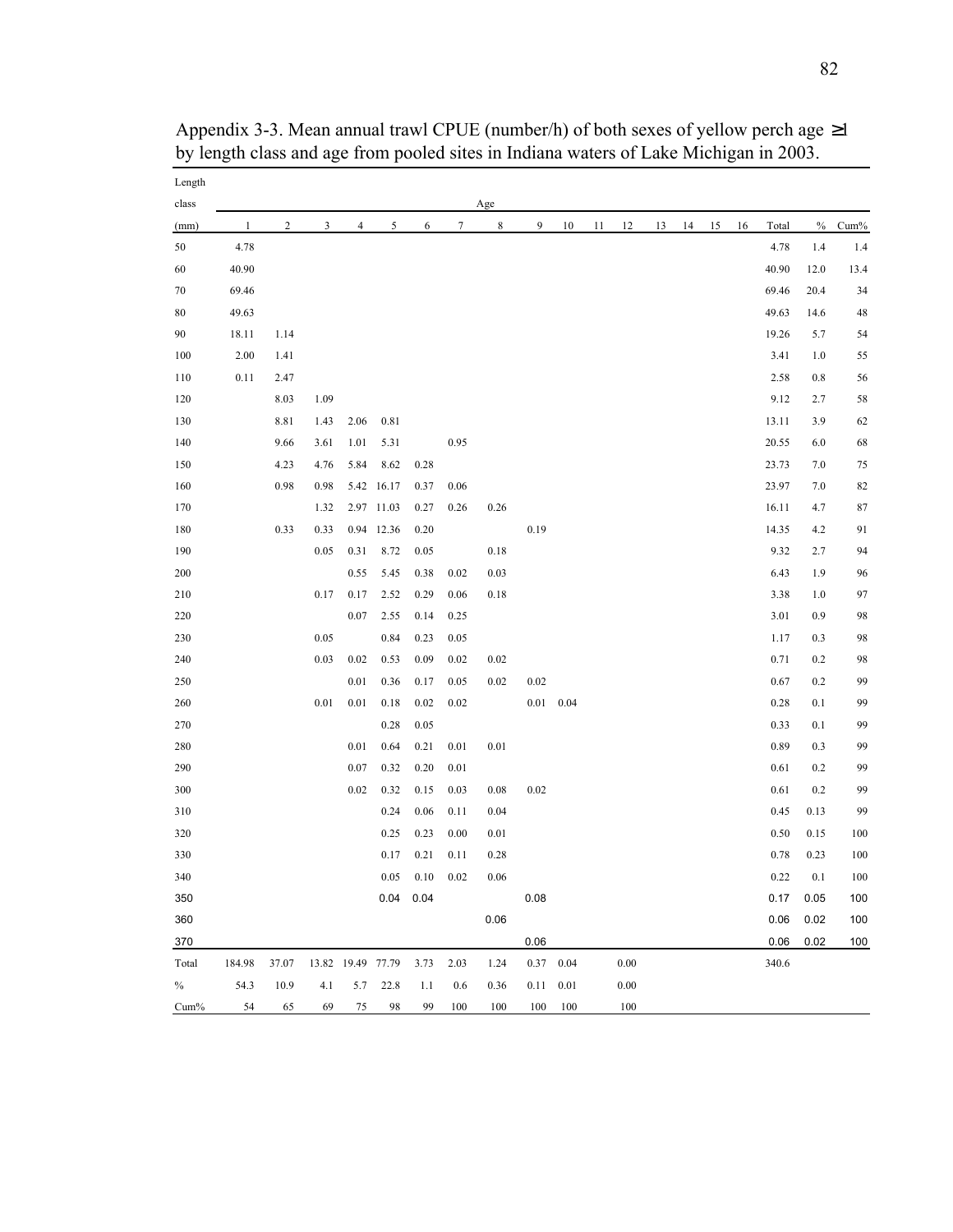| Length  |              |                |                         |                |            |            |                  |           |                  |        |    |        |          |    |    |    |          |         |                |
|---------|--------------|----------------|-------------------------|----------------|------------|------------|------------------|-----------|------------------|--------|----|--------|----------|----|----|----|----------|---------|----------------|
| class   |              |                |                         |                |            |            |                  | Age       |                  |        |    |        |          |    |    |    |          |         |                |
| (mm)    | $\mathbf{1}$ | $\overline{c}$ | $\overline{\mathbf{3}}$ | $\overline{4}$ | 5          | $\sqrt{6}$ | $\boldsymbol{7}$ | $\,$ $\,$ | $\boldsymbol{9}$ | $10\,$ | 11 | $12\,$ | 13       | 14 | 15 | 16 | Total    |         | $\%$ Cum%      |
| $50\,$  | 2.43         |                |                         |                |            |            |                  |           |                  |        |    |        |          |    |    |    | 2.43     | 1.7     | $\overline{c}$ |
| $60\,$  | 19.42        |                |                         |                |            |            |                  |           |                  |        |    |        |          |    |    |    | 19.42    | 13.7    | 15             |
| $70\,$  | 29.46        |                |                         |                |            |            |                  |           |                  |        |    |        |          |    |    |    | 29.46    | 20.8    | 36             |
| 80      | 24.72        |                |                         |                |            |            |                  |           |                  |        |    |        |          |    |    |    | 24.72    | 17.5    | 54             |
| 90      | 5.89         | 1.14           |                         |                |            |            |                  |           |                  |        |    |        |          |    |    |    | 7.03     | 5.0     | 59             |
| 100     | 0.74         | 1.00           |                         |                |            |            |                  |           |                  |        |    |        |          |    |    |    | 1.74     | 1.2     | 60             |
| 110     |              | 1.00           |                         |                |            |            |                  |           |                  |        |    |        |          |    |    |    | 1.00     | $0.7\,$ | 61             |
| 120     |              | 4.41           | 0.61                    |                |            |            |                  |           |                  |        |    |        |          |    |    |    | 5.02     | 3.5     | 64             |
| 130     |              | 4.23           | 0.18                    | 2.06           | 0.81       |            |                  |           |                  |        |    |        |          |    |    |    | 7.28     | 5.1     | 69             |
| 140     |              | 3.06           | 0.95                    | 0.95           | 5.24       |            | 0.95             |           |                  |        |    |        |          |    |    |    | 11.14    | 7.9     | 77             |
| 150     |              |                | 1.65                    | 3.56           | 6.86       | 0.28       |                  |           |                  |        |    |        |          |    |    |    | 12.34    | 8.7     | 86             |
| 160     |              | 0.37           |                         | 2.07           | 8.19       | 0.37       |                  |           |                  |        |    |        |          |    |    |    | 11.00    | 7.8     | 94             |
| 170     |              |                |                         | 0.79           | 1.84       | 0.27       | 0.26             | 0.26      |                  |        |    |        |          |    |    |    | 3.42     | 2.4     | 96             |
| 180     |              |                |                         | 0.19           | 2.56       | 0.20       |                  |           | 0.19             |        |    |        |          |    |    |    | 3.15     | 2.2     | 98             |
| 190     |              |                | 0.05                    | 0.05           | 0.51       | 0.05       | 0.00             | $0.18\,$  |                  |        |    |        |          |    |    |    | 0.83     | 0.6     | 99             |
| $200\,$ |              |                |                         | $0.01\,$       | 0.21       | 0.05       | 0.02             | 0.03      |                  |        |    |        |          |    |    |    | 0.32     | $0.2\,$ | 99             |
| 210     |              |                |                         |                | 0.19       | 0.04       | 0.06             |           |                  |        |    |        |          |    |    |    | 0.29     | $0.2\,$ | 99             |
| 220     |              |                |                         |                |            |            |                  |           |                  |        |    |        |          |    |    |    |          |         | 99             |
| 230     |              |                |                         |                | 0.21       | 0.18       |                  |           |                  |        |    |        |          |    |    |    | 0.39     | 0.3     | 100            |
| 240     |              |                |                         |                | 0.06       |            |                  |           |                  |        |    |        |          |    |    |    | 0.06     | 0.04    | 100            |
| 250     |              |                |                         |                | 0.04       | 0.02       | 0.02             | 0.02      | 0.02             |        |    |        | $0.03\,$ |    |    |    | 0.17     | 0.1     | 100            |
| 260     |              |                |                         |                | 0.06       |            | $0.01\,$         |           |                  | 0.04   |    |        |          |    |    |    | 0.11     | 0.1     | 100            |
| 270     |              |                |                         |                |            |            |                  |           |                  |        |    |        |          |    |    |    |          |         | 100            |
| 280     |              |                |                         |                | 0.12       | 0.13       | $0.01\,$         | $0.01\,$  |                  |        |    |        |          |    |    |    | 0.28     | 0.2     | 100            |
| 290     |              |                |                         |                | $0.03\,$   | $0.01\,$   | $0.01\,$         |           |                  |        |    |        |          |    |    |    | $0.06\,$ | 0.04    | 100            |
| 300     |              |                |                         |                |            |            |                  |           |                  |        |    |        |          |    |    |    |          |         |                |
| 310     |              |                |                         |                |            |            |                  |           |                  |        |    |        |          |    |    |    |          |         |                |
| 320     |              |                |                         |                |            |            |                  |           |                  |        |    |        |          |    |    |    |          |         |                |
| 330     |              |                |                         |                |            |            |                  |           |                  |        |    |        |          |    |    |    |          |         |                |
| 340     |              |                |                         |                |            |            |                  |           |                  |        |    |        |          |    |    |    |          |         |                |
| 350     |              |                |                         |                |            |            |                  |           |                  |        |    |        |          |    |    |    |          |         |                |
| 360     |              |                |                         |                |            |            |                  |           |                  |        |    |        |          |    |    |    |          |         |                |
| 370     |              |                |                         |                |            |            |                  |           |                  |        |    |        |          |    |    |    |          |         |                |
| Total   |              | 82.66 15.20    | 3.44                    |                | 9.68 26.94 | 1.60       | 1.35             | 0.51      | 0.21             | 0.04   |    |        | 0.03     |    |    |    | 141.7    |         |                |
| $\%$    | 58.4         | 10.7           | 2.4                     | 6.8            | 19.0       | 1.1        | 1.0              | 0.4       | 0.1              | 0.03   |    |        | 0.02     |    |    |    |          |         |                |
| Cum%    | 58           | 69             | $72\,$                  | $78\,$         | 97         | 98         | 99               | 100       | 100              | 100    |    |        | 100      |    |    |    |          |         | 100            |

Appendix 3-4. Mean annual trawl CPUE (number/h) of male yellow perch age ≥1 by length class and age from pooled sites in Indiana waters of Lake Michigan in 2003.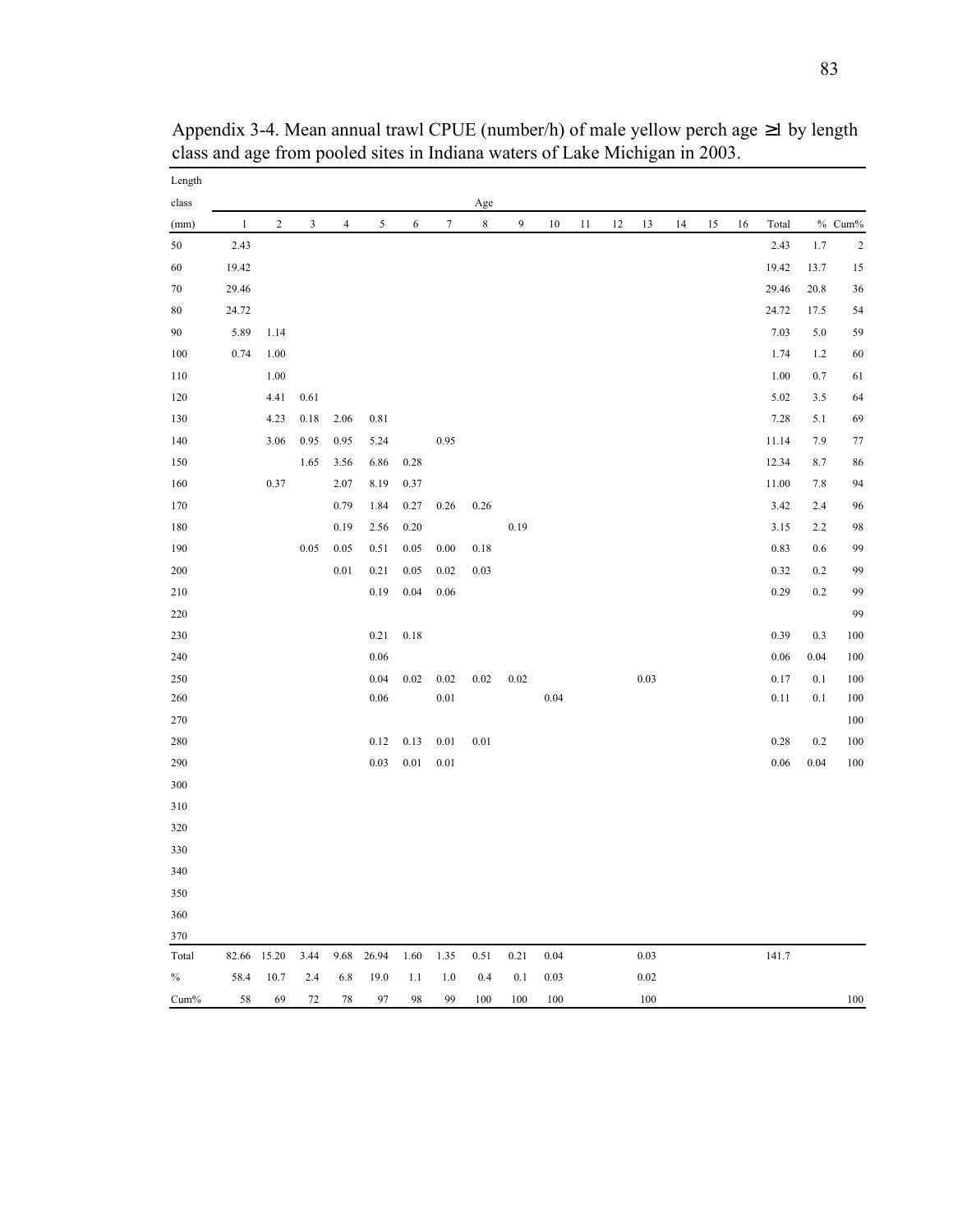| Length |              |                |                             |                |      |          |                  |             |          |    |    |    |    |    |    |    |         |      |             |
|--------|--------------|----------------|-----------------------------|----------------|------|----------|------------------|-------------|----------|----|----|----|----|----|----|----|---------|------|-------------|
| class  |              |                |                             |                |      |          |                  | Age         |          |    |    |    |    |    |    |    |         |      |             |
| (mm)   | $\mathbf{1}$ | $\overline{c}$ | $\ensuremath{\mathfrak{Z}}$ | $\overline{4}$ | 5    | 6        | $\boldsymbol{7}$ | $\,$ 8 $\,$ | 9        | 10 | 11 | 12 | 13 | 14 | 15 | 16 | Total   | $\%$ | Cum%        |
| 50     | 2.35         |                |                             |                |      |          |                  |             |          |    |    |    |    |    |    |    | 2.35    | 1.2  | 1.2         |
| 60     | 21.48        |                |                             |                |      |          |                  |             |          |    |    |    |    |    |    |    | 21.48   | 10.8 | 12.0        |
| $70\,$ | 39.99        |                |                             |                |      |          |                  |             |          |    |    |    |    |    |    |    | 40.0    | 20.1 | 32          |
| 80     | 24.91        |                |                             |                |      |          |                  |             |          |    |    |    |    |    |    |    | 24.9    | 12.5 | 45          |
| 90     | 12.23        |                |                             |                |      |          |                  |             |          |    |    |    |    |    |    |    | 12.2    | 6.1  | 51          |
| 100    | 1.25         | 0.42           |                             |                |      |          |                  |             |          |    |    |    |    |    |    |    | 1.7     | 0.8  | 52          |
| 110    | 0.11         | 1.47           |                             |                |      |          |                  |             |          |    |    |    |    |    |    |    | 1.6     | 0.8  | 52          |
| 120    |              | 3.62           | 0.47                        |                |      |          |                  |             |          |    |    |    |    |    |    |    | 4.1     | 2.1  | 54          |
| 130    |              | 4.58           | 1.25                        |                |      |          |                  |             |          |    |    |    |    |    |    |    | 5.8     | 2.9  | 57          |
| 140    |              | 6.61           | 2.66                        | 0.07           | 0.07 |          |                  |             |          |    |    |    |    |    |    |    | 9.4     | 4.7  | 62          |
| 150    |              | 4.23           | 3.12                        | 2.28           | 1.76 |          |                  |             |          |    |    |    |    |    |    |    | 11.4    | 5.7  | 68          |
| 160    |              | 0.61           | 0.98                        | 3.35           | 7.98 |          | $0.06\,$         |             |          |    |    |    |    |    |    |    | 13.0    | 6.5  | 74          |
| 170    |              |                | 1.32                        | 2.18           | 9.19 |          |                  |             |          |    |    |    |    |    |    |    | 12.7    | 6.4  | $8\sqrt{1}$ |
| 180    |              | 0.33           | 0.33                        | 0.75           | 9.80 |          |                  |             |          |    |    |    |    |    |    |    | 11.2    | 5.6  | 86          |
| 190    |              |                |                             | 0.26           | 8.22 |          |                  |             |          |    |    |    |    |    |    |    | 8.5     | 4.3  | 91          |
| 200    |              |                |                             | 0.53           | 5.24 | 0.33     |                  |             |          |    |    |    |    |    |    |    | 6.1     | 3.1  | 94          |
| 210    |              |                | 0.17                        | 0.17           | 2.32 | 0.26     |                  | $0.18\,$    |          |    |    |    |    |    |    |    | 3.1     | 1.6  | 95          |
| 220    |              |                |                             | 0.07           | 2.55 | 0.14     | 0.25             |             |          |    |    |    |    |    |    |    | 3.0     | 1.5  | 97          |
| 230    |              |                | 0.05                        | 0.00           | 0.63 | 0.05     | 0.05             |             |          |    |    |    |    |    |    |    | 0.8     | 0.4  | 97          |
| 240    |              |                | 0.03                        | 0.02           | 0.48 | 0.09     | 0.02             | 0.02        |          |    |    |    |    |    |    |    | 0.7     | 0.3  | 97          |
| 250    |              |                |                             | 0.01           | 0.32 | 0.14     | 0.02             |             |          |    |    |    |    |    |    |    | 0.5     | 0.3  | 98          |
| 260    |              |                | $0.01\,$                    | 0.01           | 0.12 | $0.02\,$ | $0.01\,$         |             | $0.01\,$ |    |    |    |    |    |    |    | 0.2     | 0.1  | 98          |
| 270    |              |                |                             |                | 0.28 | 0.05     |                  |             |          |    |    |    |    |    |    |    | 0.3     | 0.2  | 98          |
| 280    |              |                |                             | 0.01           | 0.52 | 0.08     |                  |             |          |    |    |    |    |    |    |    | 0.6     | 0.3  | 98          |
| 290    |              |                |                             | 0.07           | 0.30 | 0.19     |                  |             |          |    |    |    |    |    |    |    | 0.6     | 0.3  | 99          |
| 300    |              |                |                             | 0.02           | 0.32 | 0.15     | 0.03             | 0.08        | 0.02     |    |    |    |    |    |    |    | 0.6     | 0.3  | 99          |
| 310    |              |                |                             |                | 0.24 | 0.06     | 0.11             | 0.04        |          |    |    |    |    |    |    |    | 0.4     | 0.2  | 99          |
| 320    |              |                |                             |                | 0.25 | 0.23     |                  | $0.01\,$    |          |    |    |    |    |    |    |    | 0.5     | 0.3  | 99          |
| 330    |              |                |                             |                | 0.17 | 0.21     | 0.11             | 0.28        |          |    |    |    |    |    |    |    | 0.8     | 0.4  | 100         |
| 350    |              |                |                             |                | 0.04 | 0.04     |                  |             | $0.08\,$ |    |    |    |    |    |    |    | $0.2\,$ | 0.1  | 100         |
| 360    |              |                |                             |                |      |          |                  | 0.06        |          |    |    |    |    |    |    |    | $0.1\,$ | 0.03 | 100         |
| 370    |              |                |                             |                |      |          |                  |             | 0.06     |    |    |    |    |    |    |    | 0.1     | 0.03 | 100         |
| Total  | 102.3        | 21.9           | 10.4                        | 9.8            | 50.8 | 2.1      | 0.7              | 0.73        | 0.16     |    |    |    |    |    |    |    | 198.9   | 100  |             |
| $\%$   | 51.4         | 11.0           | 5.2                         | 4.9            | 25.6 | 1.07     | 0.34             | 0.37        | 0.08     |    |    |    |    |    |    |    |         |      |             |
| Cum%   | 51           | 62             | 68                          | 73             | 98   | 99       | 100              | 100         | 100      |    |    |    |    |    |    |    |         |      | 100         |

Appendix 3-5. Mean annual trawl CPUE (number/h) of female yellow perch age ≥1 by length class and age from pooled sites in Indiana waters of Lake Michigan in 2003.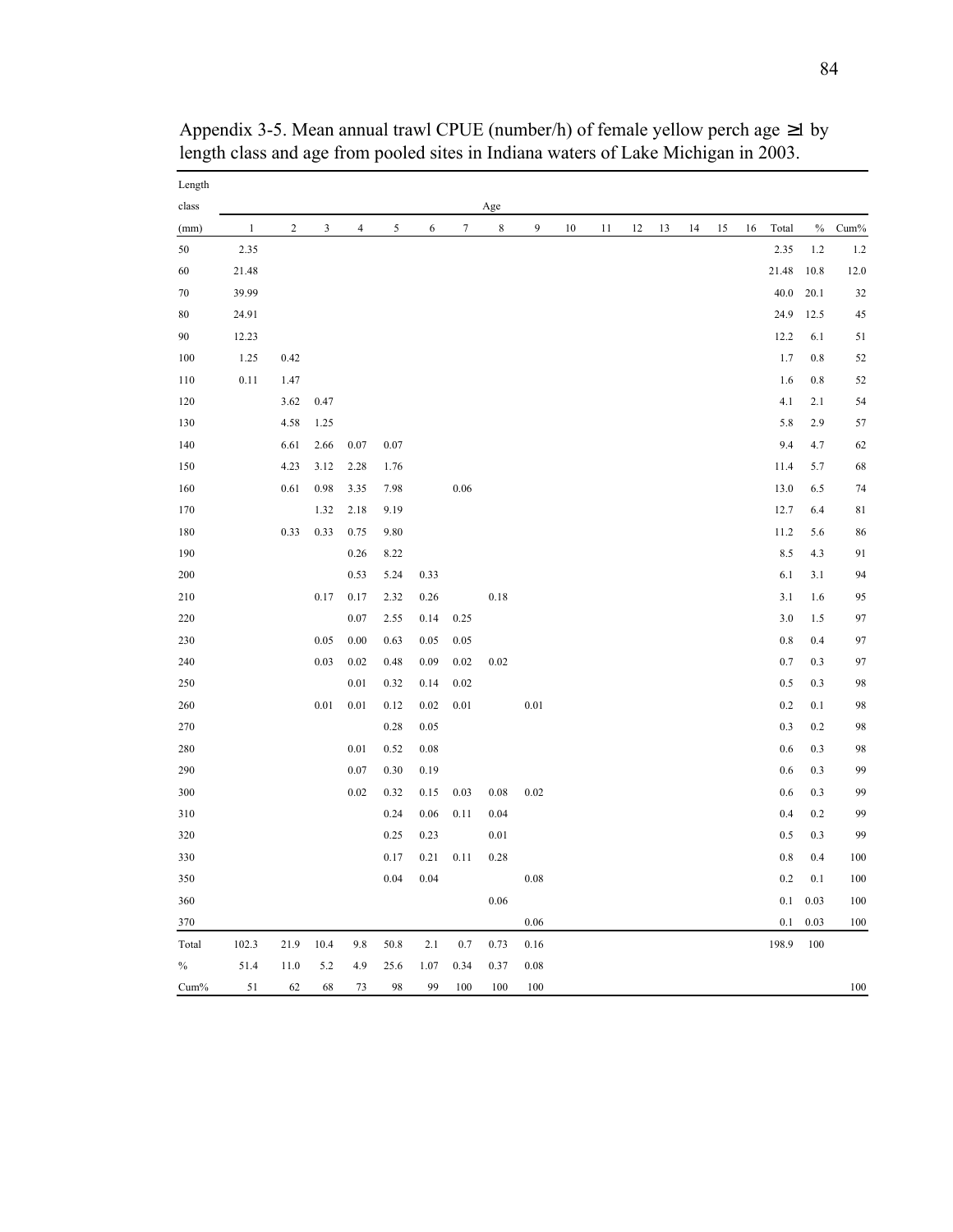| Length |              |            |                         |                |                |      |                  |             |                |        |      |    |      |    |    |    |       |       |                |
|--------|--------------|------------|-------------------------|----------------|----------------|------|------------------|-------------|----------------|--------|------|----|------|----|----|----|-------|-------|----------------|
| class  |              |            |                         |                |                |      |                  | Age         |                |        |      |    |      |    |    |    |       |       |                |
| (mm)   | $\mathbf{1}$ | $\sqrt{2}$ | $\overline{\mathbf{3}}$ | $\overline{4}$ | $\mathfrak{s}$ | 6    | $\boldsymbol{7}$ | $\,$ 8 $\,$ | $\overline{9}$ | $10\,$ | 11   | 12 | 13   | 14 | 15 | 16 | Total | $\%$  | Cum%           |
| 50     |              |            |                         |                |                |      |                  |             |                |        |      |    |      |    |    |    |       |       |                |
| 60     |              |            |                         |                |                |      |                  |             |                |        |      |    |      |    |    |    |       |       |                |
| $70\,$ |              |            |                         |                |                |      |                  |             |                |        |      |    |      |    |    |    |       |       |                |
| $80\,$ |              |            |                         |                |                |      |                  |             |                |        |      |    |      |    |    |    |       |       |                |
| 90     |              |            |                         |                |                |      |                  |             |                |        |      |    |      |    |    |    |       |       |                |
| 100    |              |            |                         |                |                |      |                  |             |                |        |      |    |      |    |    |    |       |       |                |
| 110    |              |            |                         |                |                |      |                  |             |                |        |      |    |      |    |    |    |       |       |                |
| 120    |              |            |                         |                |                |      |                  |             |                |        |      |    |      |    |    |    |       |       |                |
| 130    |              |            |                         |                |                |      |                  |             |                |        |      |    |      |    |    |    |       |       |                |
| 140    |              |            |                         |                |                |      |                  |             |                |        |      |    |      |    |    |    |       |       |                |
| 150    |              |            |                         |                |                |      |                  |             |                |        |      |    |      |    |    |    |       |       |                |
| 160    |              |            | 0.003                   | 0.02           | 0.003          |      |                  |             |                |        |      |    |      |    |    |    | 0.03  | 0.07  | $\mathbf{0}$   |
| 170    |              |            |                         |                |                |      |                  |             |                |        |      |    |      |    |    |    |       |       |                |
| 180    |              | 0.01       | 0.01                    | 0.10           | 0.79           |      | 0.01             |             | 0.01           |        |      |    |      |    |    |    | 0.92  | 2.26  | $\overline{c}$ |
| 190    |              |            | 0.02                    | 0.29           | 4.14           | 0.05 |                  | $0.01\,$    |                |        |      |    |      |    |    |    | 4.50  | 11.12 | 13             |
| 200    |              |            |                         | 0.61           | 6.02           | 0.35 | 0.05             |             |                |        |      |    |      |    |    |    | 7.03  | 17.37 | 31             |
| 210    |              |            | 0.21                    | 0.21           | 3.59           | 0.35 | 0.06             | 0.16        |                |        |      |    |      |    |    |    | 4.59  | 11.33 | 42             |
| 220    |              |            |                         | 0.11           | 3.13           | 0.26 | 0.25             |             |                |        |      |    |      |    |    |    | 3.76  | 9.27  | 51             |
| 230    |              |            | 0.15                    | 0.04           | 2.41           | 0.25 | 0.15             | 0.00        |                |        |      |    |      |    |    |    | 3.00  | 7.41  | 59             |
| 240    |              |            | 0.06                    | 0.07           | 1.70           | 0.42 | 0.19             | 0.21        |                |        |      |    |      |    |    |    | 2.64  | 6.5   | 65             |
| 250    |              |            |                         | 0.06           | 1.45           | 0.67 | 0.19             | 0.04        | 0.04           |        |      |    | 0.05 |    |    |    | 2.50  | 6.2   | 72             |
| 260    |              |            | 0.07                    | 0.11           | 1.07           | 0.16 | 0.09             | 0.03        | 0.10           | 0.06   | 0.03 |    |      |    |    |    | 1.72  | 4.26  | 76             |
| 270    |              |            |                         |                | 1.27           | 0.18 |                  | 0.02        | 0.03           |        |      |    |      |    |    |    | 1.50  | 3.71  | 79             |
| 280    |              |            |                         | 0.10           | 1.39           | 0.37 | 0.03             | 0.03        |                |        |      |    |      |    |    |    | 1.92  | 4.73  | 84             |
| 290    |              |            |                         | 0.24           | 0.72           | 0.52 | 0.02             |             |                |        |      |    |      |    |    |    | 1.50  | 3.70  | 88             |
| 300    |              |            |                         | $\rm 0.08$     | 0.82           | 0.31 | 0.05             | 0.18        | 0.03           |        |      |    |      |    |    |    | 1.47  | 3.64  | 92             |
| 310    |              |            |                         |                | 0.51           | 0.13 | 0.25             | 0.09        |                |        |      |    |      |    |    |    | 0.97  | 2.40  | 94             |
| 320    |              |            |                         |                | 0.44           | 0.53 | 0.00             | 0.05        | 0.03           |        |      |    |      |    |    |    | 1.06  | 2.61  | 97             |
| 330    |              |            |                         |                | 0.12           | 0.23 | 0.15             | 0.25        |                |        |      |    |      |    |    |    | 0.75  | 1.85  | 98             |
| 340    |              |            |                         |                | 0.17           | 0.08 | 0.16             | 0.10        |                |        |      |    |      |    |    |    | 0.50  | 1.24  | 100            |
| 350    |              |            |                         |                | 0.04           | 0.02 |                  | 0.04        | 0.01           |        |      |    |      |    |    |    | 0.11  | 0.27  | 100            |
| 360    |              |            |                         |                |                | 0.03 |                  |             |                |        |      |    |      |    |    |    |       |       |                |
| 370    |              |            |                         |                |                |      |                  |             |                |        |      |    |      |    |    |    |       |       |                |
| Total  |              | 0.01       | 0.51                    | 2.04           | 29.80          | 4.91 | 1.64             | 1.20        | 0.25           | 0.06   | 0.03 |    | 0.05 |    |    |    | 40.5  |       |                |
| $\%$   |              | 0.02       | 1.2                     | 5.0            | 73.6           | 12.1 | 4.1              | 3.0         | 0.6            | 0.2    | 0.1  |    | 0.1  |    |    |    |       |       |                |
| Cum%   |              | 0.02       | 1                       | 6              | 80             | 92   | 96               | 99          | 100            | 100    | 100  |    |      |    |    |    |       |       |                |

Appendix 3-6. Mean annual gill net CPUE (number/net/night) of both sexes of yellow perch by length class and age from pooled sites in Indiana waters of Lake Michigan in 2003.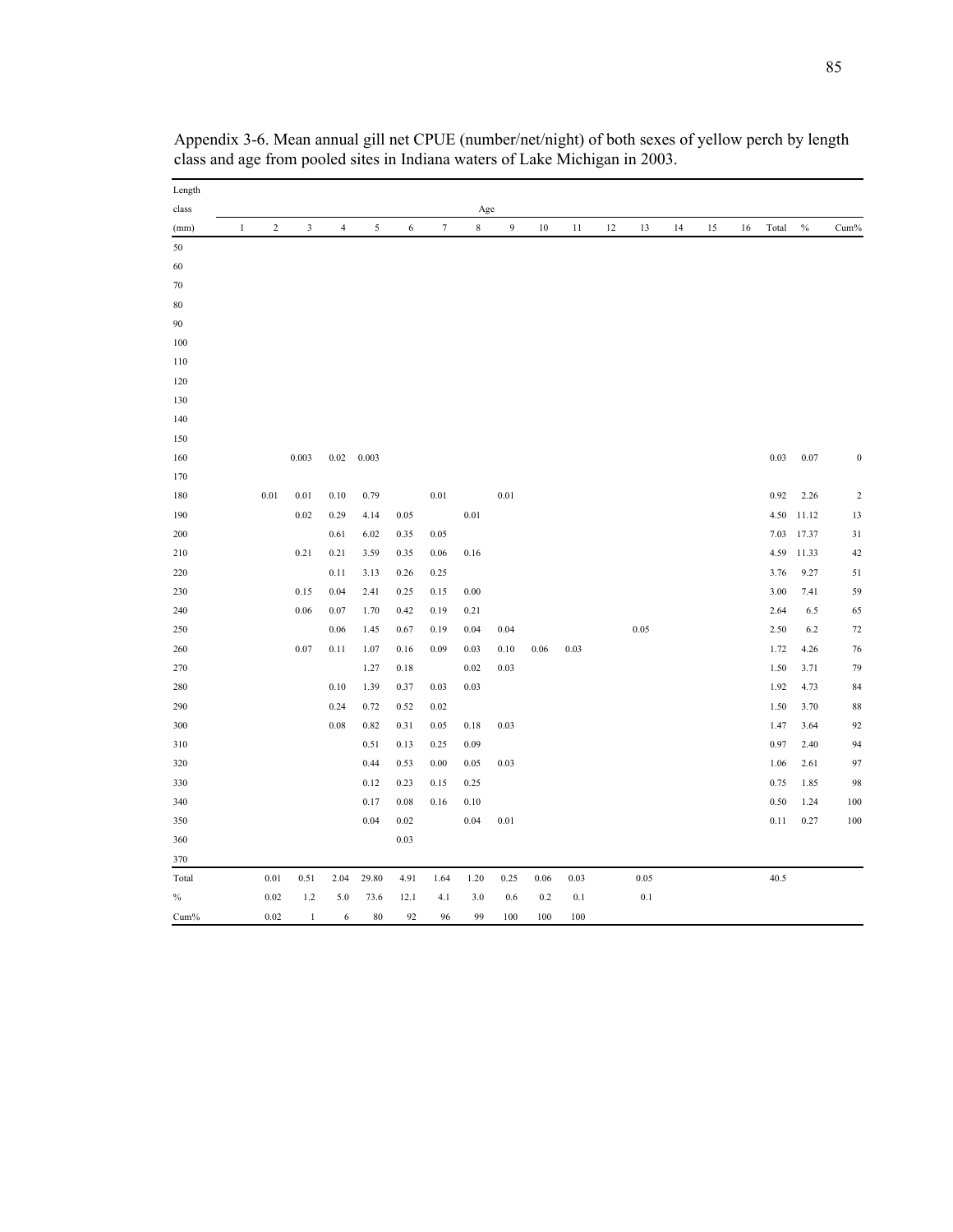| Length  |              |                  |                         |                |            |            |                  |          |                |        |      |    |      |    |    |    |         |           |                |
|---------|--------------|------------------|-------------------------|----------------|------------|------------|------------------|----------|----------------|--------|------|----|------|----|----|----|---------|-----------|----------------|
| class   |              |                  |                         |                |            |            |                  | Age      |                |        |      |    |      |    |    |    |         |           |                |
| (mm)    | $\mathbf{1}$ | $\boldsymbol{2}$ | $\overline{\mathbf{3}}$ | $\overline{4}$ | $\sqrt{5}$ | $\sqrt{6}$ | $\boldsymbol{7}$ | $\,8\,$  | $\overline{9}$ | $10\,$ | 11   | 12 | 13   | 14 | 15 | 16 | Total   | $\%$      | Cum%           |
| 50      |              |                  |                         |                |            |            |                  |          |                |        |      |    |      |    |    |    |         |           |                |
| 60      |              |                  |                         |                |            |            |                  |          |                |        |      |    |      |    |    |    |         |           |                |
| $70\,$  |              |                  |                         |                |            |            |                  |          |                |        |      |    |      |    |    |    |         |           |                |
| $80\,$  |              |                  |                         |                |            |            |                  |          |                |        |      |    |      |    |    |    |         |           |                |
| 90      |              |                  |                         |                |            |            |                  |          |                |        |      |    |      |    |    |    |         |           |                |
| $100\,$ |              |                  |                         |                |            |            |                  |          |                |        |      |    |      |    |    |    |         |           |                |
| $110\,$ |              |                  |                         |                |            |            |                  |          |                |        |      |    |      |    |    |    |         |           |                |
| $120\,$ |              |                  |                         |                |            |            |                  |          |                |        |      |    |      |    |    |    |         |           |                |
| 130     |              |                  |                         |                |            |            |                  |          |                |        |      |    |      |    |    |    |         |           |                |
| 140     |              |                  |                         |                |            |            |                  |          |                |        |      |    |      |    |    |    |         |           |                |
| 150     |              |                  |                         |                |            |            |                  |          |                |        |      |    |      |    |    |    |         |           |                |
| 160     |              |                  |                         |                |            |            |                  |          |                |        |      |    |      |    |    |    |         |           |                |
| 170     |              |                  |                         |                |            |            |                  |          |                |        |      |    |      |    |    |    |         |           |                |
| $180\,$ |              |                  |                         | 0.01           | $0.06\,$   |            | 0.01             |          | 0.01           |        |      |    |      |    |    |    | 0.1     | 2.59      | $\mathfrak{Z}$ |
| 190     |              |                  | 0.02                    | 0.02           | 0.18       | 0.05       |                  | $0.01\,$ |                |        |      |    |      |    |    |    | $0.3\,$ | 8.62      | 11             |
| $200\,$ |              |                  |                         | $0.01\,$       | 0.39       | $0.07\,$   | 0.05             |          |                |        |      |    |      |    |    |    |         | 0.5 16.38 | 28             |
| 210     |              |                  |                         |                | 0.28       | 0.07       | 0.06             |          |                |        |      |    |      |    |    |    |         | 0.4 12.93 | 41             |
| $220\,$ |              |                  |                         | 0.03           | $0.06\,$   | $0.08\,$   |                  |          |                |        |      |    |      |    |    |    | $0.2\,$ | 5.17      | 46             |
| 230     |              |                  |                         |                | 0.07       | 0.06       |                  |          |                |        |      |    |      |    |    |    | 0.1     | 4.31      | 50             |
| $240\,$ |              |                  |                         |                | 0.19       | 0.03       | $0.06\,$         | $0.08\,$ |                |        |      |    |      |    |    |    | $0.4\,$ | 11.21     | 61             |
| $250\,$ |              |                  |                         |                | 0.10       | 0.08       | 0.04             | 0.04     | 0.04           |        |      |    | 0.05 |    |    |    | $0.4\,$ | 11.20     | 72             |
| $260\,$ |              |                  |                         |                | 0.11       |            | 0.02             | 0.03     | 0.06           | 0.06   | 0.03 |    |      |    |    |    | 0.3     | 9.50      | 82             |
| $270\,$ |              |                  |                         |                | $0.08\,$   | 0.07       |                  | 0.02     | 0.03           |        |      |    |      |    |    |    | $0.2\,$ | 6.03      | 88             |
| 280     |              |                  |                         |                | 0.04       | 0.07       | 0.03             | 0.03     |                |        |      |    |      |    |    |    | 0.2     | 5.17      | 93             |
| 290     |              |                  |                         |                | 0.04       | $0.05\,$   | 0.02             |          |                |        |      |    |      |    |    |    | 0.1     | 3.45      | 97             |
| 300     |              |                  |                         |                | 0.03       | 0.03       |                  |          |                |        |      |    |      |    |    |    | 0.1     | 1.72      | 98             |
| 310     |              |                  |                         |                |            |            |                  |          |                |        |      |    |      |    |    |    |         |           |                |
| $320\,$ |              |                  |                         |                |            | 0.06       |                  |          |                |        |      |    |      |    |    |    | 0.06    | 1.72      | $100\,$        |
| 330     |              |                  |                         |                |            |            |                  |          |                |        |      |    |      |    |    |    |         |           |                |
| 340     |              |                  |                         |                |            |            |                  |          |                |        |      |    |      |    |    |    |         |           |                |
| $250$   |              |                  |                         |                |            |            |                  |          |                |        |      |    |      |    |    |    |         |           |                |

Appendix 3-7. Mean annual gill net CPUE (number/net/night) of male yellow perch by length class and age from pooled sites in Indiana waters of Lake Michigan in 2003.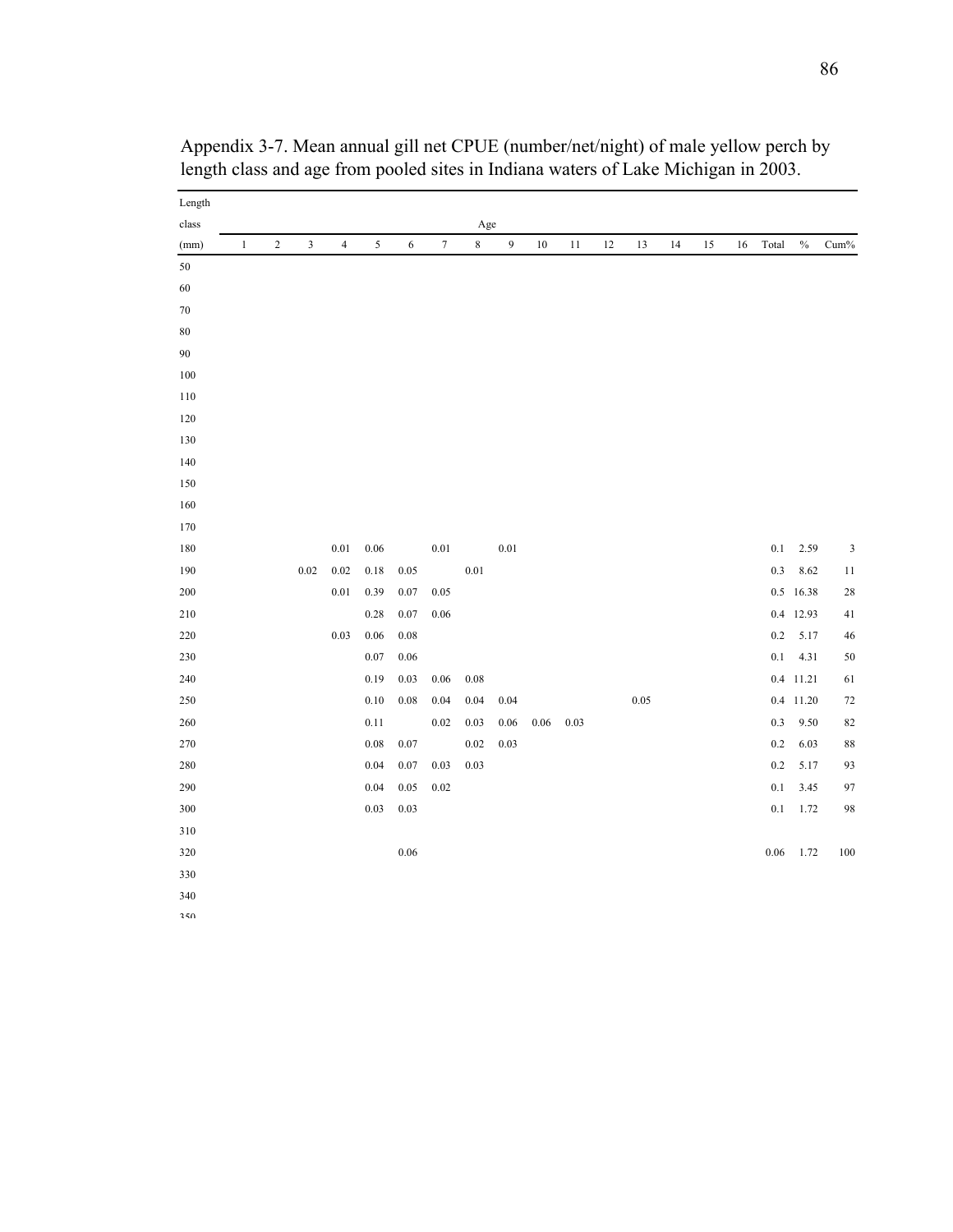| Length  |              |            |                         |                |       |      |                  |             |                |        |    |    |    |    |    |    |        |      |                         |
|---------|--------------|------------|-------------------------|----------------|-------|------|------------------|-------------|----------------|--------|----|----|----|----|----|----|--------|------|-------------------------|
| class   |              |            |                         |                |       |      |                  |             | Age            |        |    |    |    |    |    |    |        |      |                         |
| (mm)    | $\mathbf{1}$ | $\sqrt{2}$ | $\overline{\mathbf{3}}$ | $\overline{4}$ | 5     | 6    | $\boldsymbol{7}$ | $\,$ 8 $\,$ | $\mathfrak{g}$ | $10\,$ | 11 | 12 | 13 | 14 | 15 | 16 | Total  | $\%$ | $Cum\%$                 |
| 130     |              |            |                         |                |       |      |                  |             |                |        |    |    |    |    |    |    |        |      |                         |
| 140     |              |            |                         |                |       |      |                  |             |                |        |    |    |    |    |    |    |        |      |                         |
| 150     |              |            |                         |                |       |      |                  |             |                |        |    |    |    |    |    |    |        |      |                         |
| 160     |              |            |                         | 0.0216         | 0.003 |      |                  |             |                |        |    |    |    |    |    |    | 0.03   | 0.1  | 0.1                     |
| 170     |              |            |                         |                |       |      |                  |             |                |        |    |    |    |    |    |    | 0.0    | 0.0  | $0.1\,$                 |
| $180\,$ |              | 0.01       | 0.01                    | 0.09           | 0.73  |      |                  |             |                |        |    |    |    |    |    |    | 0.8    | 2.2  | $\overline{\mathbf{c}}$ |
| 190     |              |            |                         | 0.27           | 3.96  |      |                  |             |                |        |    |    |    |    |    |    | 4.2    | 11.3 | 14                      |
| 200     |              |            |                         | 0.60           | 5.63  | 0.28 |                  |             |                |        |    |    |    |    |    |    | 6.5    | 17.5 | 31                      |
| $210\,$ |              |            | 0.21                    | 0.21           | 3.31  | 0.29 |                  | $0.16\,$    |                |        |    |    |    |    |    |    | 4.2    | 11.2 | 42                      |
| 220     |              |            |                         | 0.09           | 3.07  | 0.17 | 0.25             |             |                |        |    |    |    |    |    |    | 3.6    | 9.6  | 52                      |
| 230     |              |            | 0.15                    | 0.04           | 2.34  | 0.19 | 0.15             |             |                |        |    |    |    |    |    |    | 2.9    | 7.7  | 60                      |
| 240     |              |            | 0.06                    | 0.07           | 1.50  | 0.39 | 0.13             | 0.13        |                |        |    |    |    |    |    |    | 2.3    | 6.1  | 66                      |
| 250     |              |            |                         | 0.06           | 1.35  | 0.59 | 0.14             |             |                |        |    |    |    |    |    |    | 2.1    | 5.7  | 71                      |
| 260     |              |            | 0.07                    | 0.11           | 0.97  | 0.16 | 0.07             |             | 0.04           |        |    |    |    |    |    |    | 1.4    | 3.8  | 75                      |
| 270     |              |            |                         |                | 1.19  | 0.12 |                  |             |                |        |    |    |    |    |    |    | 1.3    | 3.5  | 79                      |
| 280     |              |            |                         | 0.10           | 1.35  | 0.30 |                  |             |                |        |    |    |    |    |    |    | 1.8    | 4.7  | 83                      |
| 290     |              |            |                         | 0.24           | 0.68  | 0.47 |                  |             |                |        |    |    |    |    |    |    | 1.4    | 3.7  | 87                      |
| 300     |              |            |                         | 0.08           | 0.80  | 0.29 | 0.05             | 0.18        | 0.03           |        |    |    |    |    |    |    | 1.4    | 3.8  | 91                      |
| 310     |              |            |                         |                | 0.51  | 0.13 | 0.25             | 0.09        |                |        |    |    |    |    |    |    | 1.0    | 2.6  | 94                      |
| 320     |              |            |                         |                | 0.44  | 0.48 |                  | $0.05\,$    | 0.03           |        |    |    |    |    |    |    | 1.0    | 2.7  | 96                      |
| 330     |              |            |                         |                | 0.12  | 0.23 | 0.15             | 0.25        |                |        |    |    |    |    |    |    | 0.8    | 2.0  | 98                      |
| 340     |              |            |                         |                | 0.17  | 0.08 | 0.16             | 0.10        |                |        |    |    |    |    |    |    | 0.5    | 1.3  | 100                     |
| 350     |              |            |                         |                | 0.04  | 0.02 |                  | 0.04        | 0.01           |        |    |    |    |    |    |    | 0.1    | 0.30 | 100                     |
| 360     |              |            |                         |                |       | 0.03 |                  |             |                |        |    |    |    |    |    |    | 0.03   | 0.07 | 100                     |
| 370     |              |            |                         |                |       |      |                  |             |                |        |    |    |    |    |    |    |        |      |                         |
| Total   |              | 0.01       | 0.5                     | 1.97           | 28.15 | 4.20 | 1.35             | 0.99        | 0.12           |        |    |    |    |    |    |    | $37\,$ |      |                         |
| $\%$    |              | 0.02       | 1.3                     | 5.3            | 75.5  | 11.3 | 3.6              | 2.6         | 0.3            |        |    |    |    |    |    |    |        |      |                         |
| Cum%    |              | 0.02       | $\mathbf{1}$            | $\tau$         | 82    | 93   | 97               | 100         | 100            |        |    |    |    |    |    |    |        |      |                         |

Appendix 3-8. Mean annual gill net CPUE (number/net/night) of female yellow perch by length class and age from pooled sites in Indiana waters of Lake Michigan in 2003.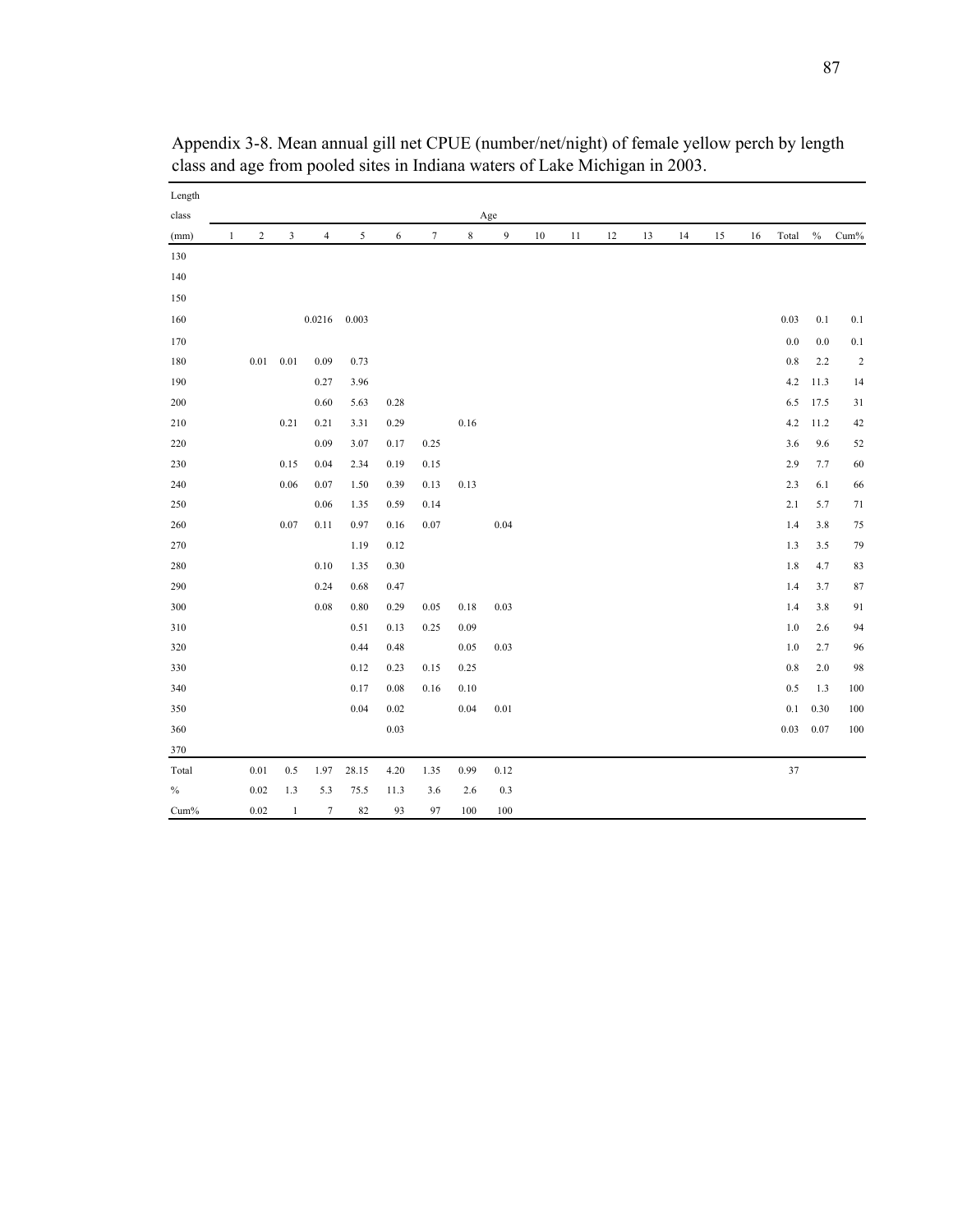Appendix 4-1. Summary of the species composition of the mean annual trawl CPUE of age ≥ 1 fish at sites M, K, and G in Indiana waters of Lake Michigan in 2003. Species are listed by descending abundance (alphabetically in cases of ties) in M, K, and G combined catches. Abbreviations: CPUE = catch per unit effort (number/h);  $SE =$  standard error; % = percentage of total.

|                             |             |        |               |             |       |               |             |          |      |             | M, K & G |       |
|-----------------------------|-------------|--------|---------------|-------------|-------|---------------|-------------|----------|------|-------------|----------|-------|
|                             |             | Site K |               |             |       | Site G        |             | combined |      |             |          |       |
| Species                     | <b>CPUE</b> | 2SE    | $\frac{0}{0}$ | <b>CPUE</b> | 2SE   | $\frac{0}{0}$ | <b>CPUE</b> | 2SE      | $\%$ | <b>CPUE</b> | 2SE      | $\%$  |
| Spottail shiner             | 987.5       | 542.1  | 51.9          | 683.3       | 168.7 | 49.1          | 372.2       | 64.8     | 47.3 | 681.0       | 216.5    | 50.1  |
| Yellow perch                | 625.2       | 477.1  | 32.9          | 120.8       | 115.9 | 8.7           | 276.2       | 297.3    | 35.1 | 340.7       | 206.8    | 25.1  |
| Alewife                     | 232.3       | 182.4  | 12.2          | 347.3       | 199.7 | 25.0          | 117.3       | 113.7    | 14.9 | 232.3       | 102.5    | 17.1  |
| Round goby                  | 48.3        | 55.7   | 2.5           | 233.2       | 141.9 | 16.8          | 9.7         | 8.7      | 1.2  | 97.1        | 67.3     | 7.1   |
| Trout-perch                 | 3.3         | 2.3    | 0.2           | 1.5         | 0.7   | 0.1           | 3.7         | 3.2      | 0.5  | 2.8         | 9.0      | 0.2   |
| Longnose sucker             | 1.8         | 1.9    | 0.1           | 3.5         | 3.4   | 0.3           | 1.5         | 1.6      | 0.2  | 2.3         | 1.4      | 0.2   |
| White sucker                | 0.8         | 0.6    | 0.04          | 0.5         | 0.7   | 0.04          | 4.83        | 5.33     | 0.61 | 2.1         | 1.9      | 0.2   |
| Rainbow smelt               | 1.8         | 3.3    | 0.10          | 0.8         | 1.3   | 0.06          | 0.83        | 1.67     | 0.11 | 1.2         | 1.2      | 0.1   |
| Brown trout <sup>1</sup>    | 0.83        | 1.67   | 0.04          | 0.17        | 0.33  | 0.01          |             |          |      | 0.3         | 0.6      | 0.02  |
| Banded kilifish             | 0.33        | 0.67   | 0.02          |             |       |               |             |          |      | 0.1         | 0.2      | 0.01  |
| Chinook salmon <sup>1</sup> | 0.2         | 0.3    | 0.01          |             |       |               |             |          |      | 0.1         | 0.1      | 0.004 |
| Common carp                 |             |        |               |             |       |               | 0.17        | 0.33     | 0.02 | 0.1         | 0.1      | 0.004 |
| Ninespine stickleback       |             |        |               | 0.17        | 0.33  | 0.0           |             |          |      | 0.1         | 0.1      | 0.004 |
| Totals                      | 1903        |        | 100           | 1391        |       | 100           | 786         |          | 100  | 1360        |          | 100   |

<sup>1</sup>Fingerlings.